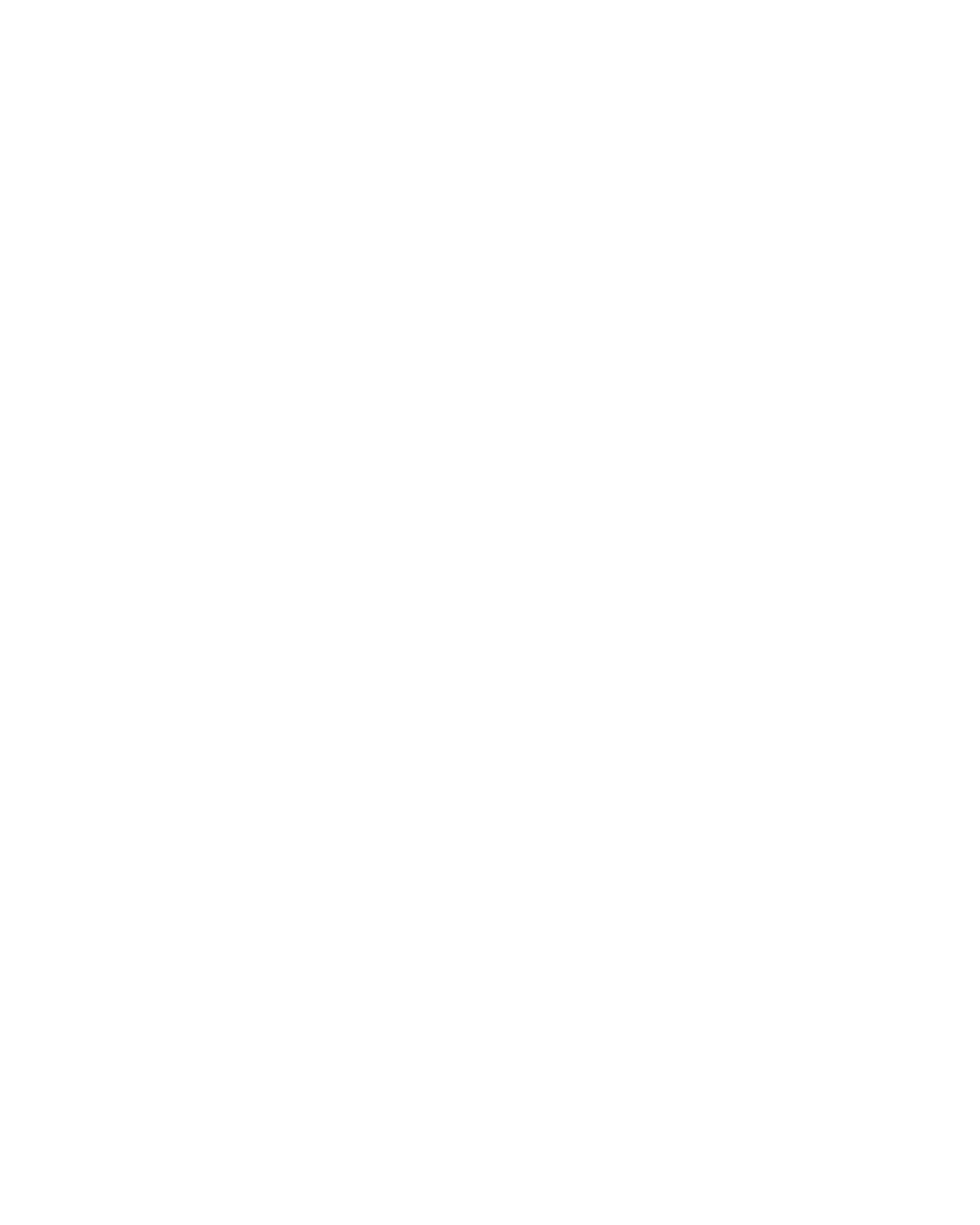#### **Notice of Meeting**

**The 2009 Annual Meeting of shareholders of The Walt Disney Company will be held at the Paramount Theatre, 2025 Broadway, Oakland, California on Tuesday, March 10, 2009, beginning at 10:00 a.m. The items of business are:**

- **1. Elect as Directors the 12 nominees named in the proxy statement, each for a term of one year.**
- **2. Ratification of the appointment of PricewaterhouseCoopers LLP as the Company's independent registered public accountants for fiscal 2009.**
- **3. Approval of an amendment to the Company's Amended and Restated 2005 Stock Incentive Plan.**
- **4. Approval of an amendment to the Company's Amended and Restated 2002 Executive Performance Plan.**
- **5. Consideration of three shareholder proposals, if presented at the meeting.**

**Shareholders of record of Disney common stock (NYSE: DIS) at the close of business on January 9, 2009, are entitled to vote at the meeting and any postponements or adjournments of the meeting. A list of these shareholders is available at the offices of the Company in Burbank, California.**

**Alan N. Braverman Senior Executive Vice President, General Counsel and Secretary**

# **Important Notice Regarding the Availability of Proxy Materials for the Shareholder Meeting to be Held on March 10, 2009**

**The proxy statement and annual report to shareholders and the means to vote by Internet are available at** www.disney.com/investors.

# **Your Vote is Important**

**Please vote as promptly as possible by using the Internet or telephone or by signing, dating and returning the Proxy Card mailed to those who receive paper copies of this proxy statement**

**If you plan to attend the meeting, you must request an admission ticket in advance following the instructions set forth on page 78 of this proxy statement. Tickets will be issued to registered and beneficial owners and to one guest accompanying each registered or beneficial owner.**

**Requests for admission tickets will be processed in the order in which they are received and must be requested no later than March 3, 2009. Please note that seating is limited and requests for tickets will be accepted on a first-come, first-served basis. On the day of the meeting, each shareholder will be required to present a valid picture identification such as a driver's license or passport with their admission ticket. Seating will begin at 9:00 a.m. and the meeting will begin at 10:00 a.m. Cameras (including cell phones with photographic capabilities), recording devices and other electronic devices will not be permitted at the meeting.**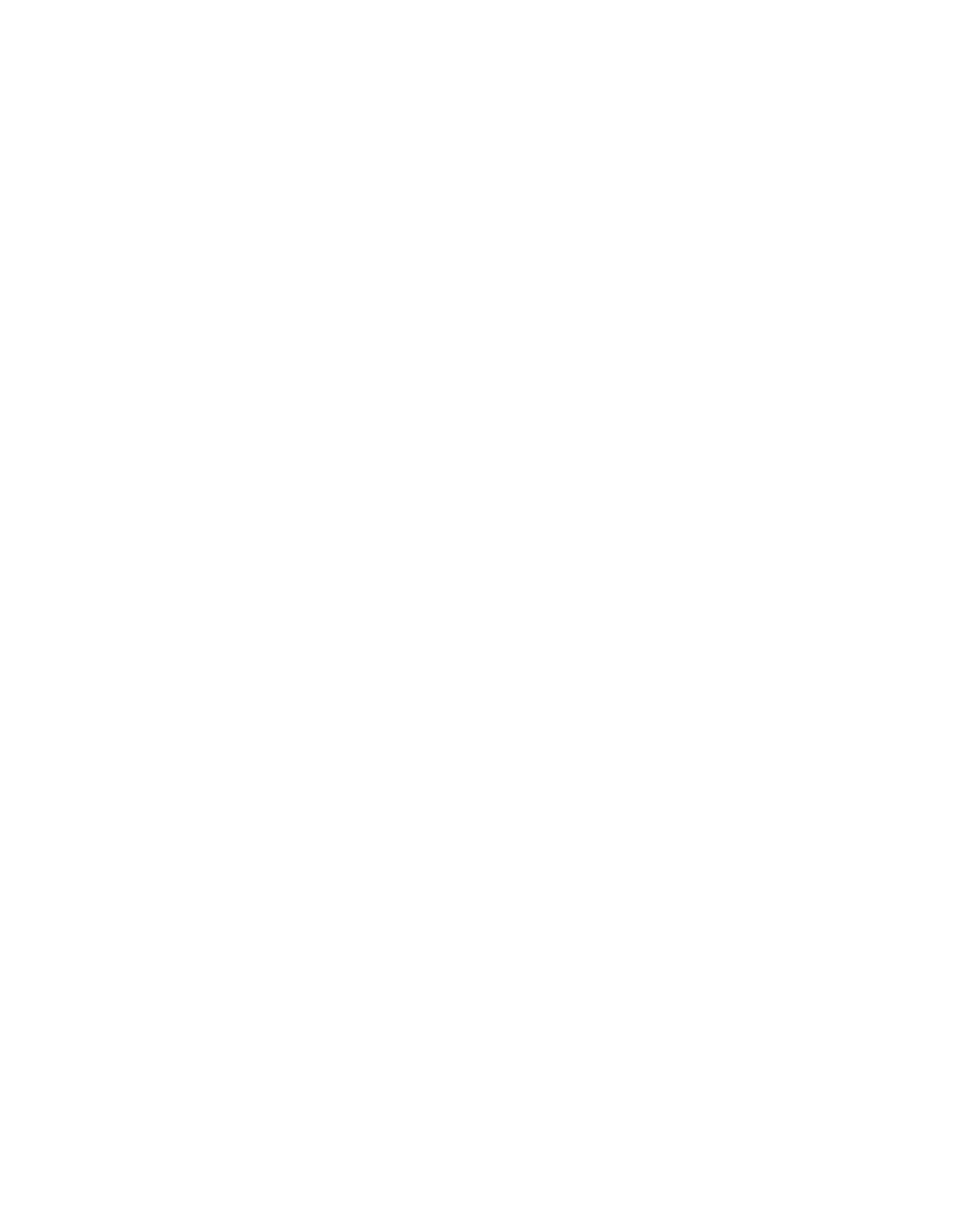### **Table of Contents**

- **1 Introduction**
- **1 Corporate Governance and Board Matters**
- **1 Corporate Governance Guidelines and Code of Ethics**
- **2 Chairman of the Board**
- **2 Committees**
- **4 Director Independence**
- **5 Director Selection Process**
- **6 Board Compensation**
- **11 Certain Relationships and Related Person Transactions**
- **12 Shareholder Communications**

#### **14 Executive Compensation**

- **14 Compensation Committee Report**
- **14 Compensation Discussion and Analysis**
- **32 Compensation Tables**

#### **51 Audit-Related Matters**

- **51 Audit Committee Report**
- **52 Policy for Approval of Audit and Permitted Non-audit Services**
- **52 Auditor Fees and Services**

#### **52 Items to Be Voted On**

- **52 Election of Directors**
- **56 Ratification of Appointment of Independent Registered Public Accountants**
- **56 Approval of an Amendment to the Amended and Restated 2005 Stock Incentive Plan**
- **67 Approval of Amended Terms of the Amended and Restated 2002 Executive Performance Plan**
- **69 Shareholder Proposals**
- **76 Other Matters**
- **76 Information About Voting and the Meeting**
- **76 Shares Outstanding**
- **76 Voting**
- **78 Attendance at the Meeting**

#### **78 Other Information**

- **78 Stock Ownership**
- **79 Section 16(a) Beneficial Ownership Reporting Compliance**
- **79 Electronic Availability of Proxy Statement and Annual Report**
- **80 Reduce Duplicate Mailings**
- **80 Proxy Solicitation Costs**

#### **Annexes**

**A-1 Amended and Restated 2005 Stock Incentive Plan**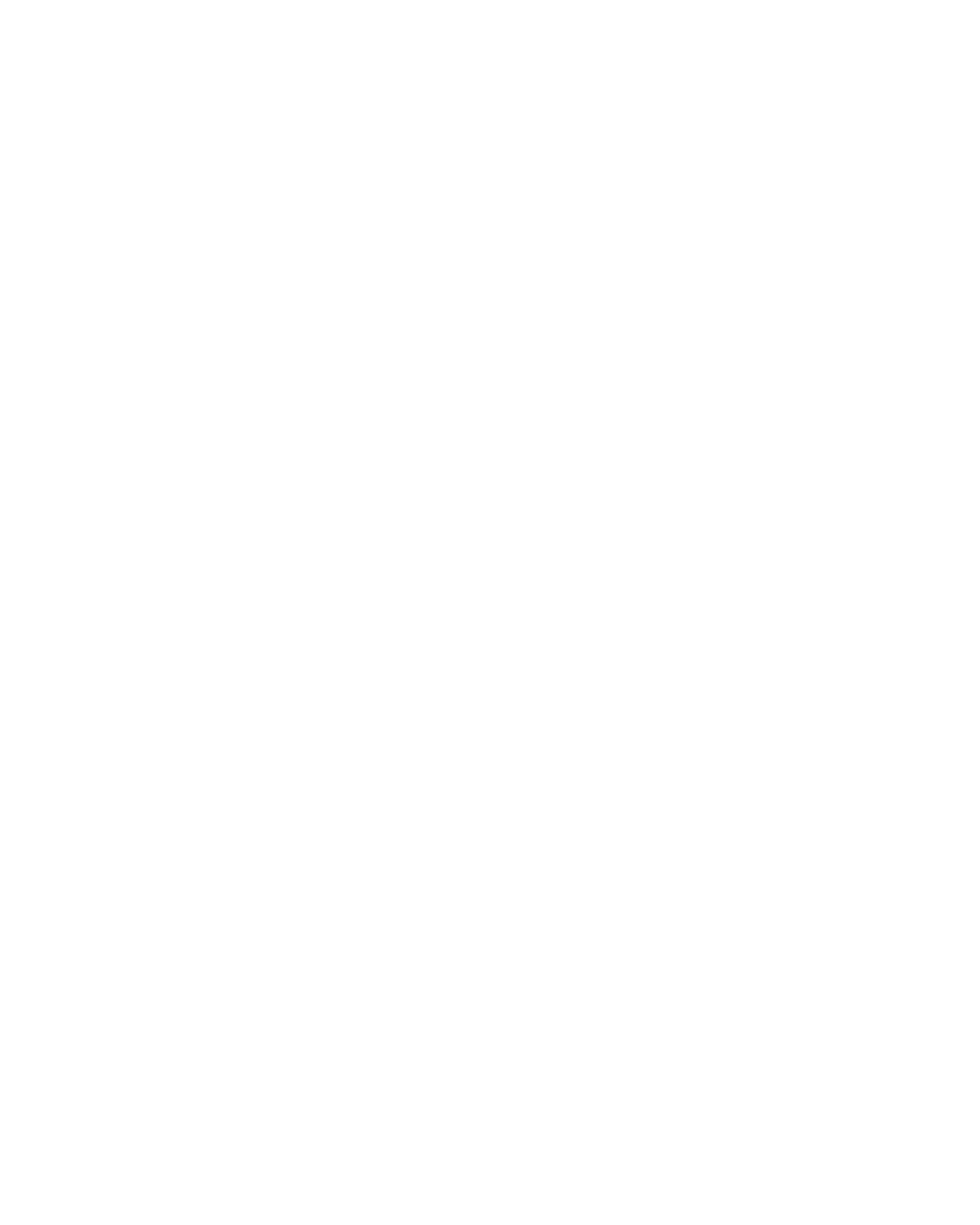# **Introduction**

**This proxy statement contains information relating to the annual meeting of shareholders of The Walt Disney Company to be held on Tuesday, March 10, 2009, beginning at 10:00 a.m. local time, at the Paramount Theatre, Oakland, California. On or about January 16, 2009, we began mailing a notice containing instructions on how to access this proxy statement and our annual report online and we began mailing a full set of the proxy materials to shareholders who had previously requested delivery of the materials in paper copy. For information on how to vote your shares, see the instructions included on the proxy card or instruction form and under "**Information About Voting and the Meeting**" on page 76.**

# **Corporate Governance and Board Matters**

**There are currently 12 members of the Board of Directors:**

| Fred H. Langhammer           |
|------------------------------|
| Aylwin B. Lewis              |
| Monica C. Lozano             |
| <b>Robert W. Matschullat</b> |
| John E. Pepper, Jr.          |
| Orin C. Smith                |
|                              |

**The Board met six times during fiscal 2008 and took action by unanimous consent on three occasions. Each Director other than Mr. Lewis attended at least 75% of all of the meetings of the Board and Committees on which he or she served. Mr. Lewis' inability to attend at least 75% of the meetings this fiscal year was caused by an unusual set of professional and personal circumstances. Over the past year, Mr. Lewis went through a professional transition and a family health issue that triggered scheduling conflicts that were both unpredictable and unavoidable. In his five years with the Board, Mr. Lewis has never previously failed to attend at least 75% of Board and Committee meetings of which he is a member. All but two of our Directors**

**attended the Company's 2008 annual shareholders meeting. Under the Company's** Corporate Governance Guidelines**, each Director is expected to dedicate sufficient time, energy and attention to ensure the diligent performance of his or her duties, including by attending annual and special meetings of the shareholders of the Company, the Board and Committees of which he or she is a member.**

# **Corporate Governance Guidelines and Code of Ethics**

**The Board of Directors has adopted** Corporate Governance Guidelines**, which set forth a flexible framework within which the Board, assisted by its Committees, directs the affairs of the Company. The** Guidelines **address, among other things, the composition and functions of the Board of Directors, director independence, stock ownership by and compensation of Directors, management succession and review, Board Committees and selection of new Directors.**

**The Company has** Standards of Business Conduct**, which are applicable to all employees of the Company, including the principal executive officer, the principal financial officer and the principal accounting officer. The Board has a separate** Code of Business Conduct and Ethics for Directors**, which contains provisions specifically applicable to Directors.**

**The** Corporate Governance Guidelines**, the** Standards of Business Conduct **and the** Code of Business Conduct and Ethics for Directors **are available on the Company's Investor Relations website under the "Corporate Governance" heading at** www.disney.com/investors **and in print to any shareholder who requests them from the Company's Secretary. If the Company amends or waives the** Code of Business Conduct and Ethics for Directors**, or the** Standards of Business Conduct **with respect to the chief executive officer, principal financial officer or principal accounting officer, it will post the amendment or waiver at the same location on its website.**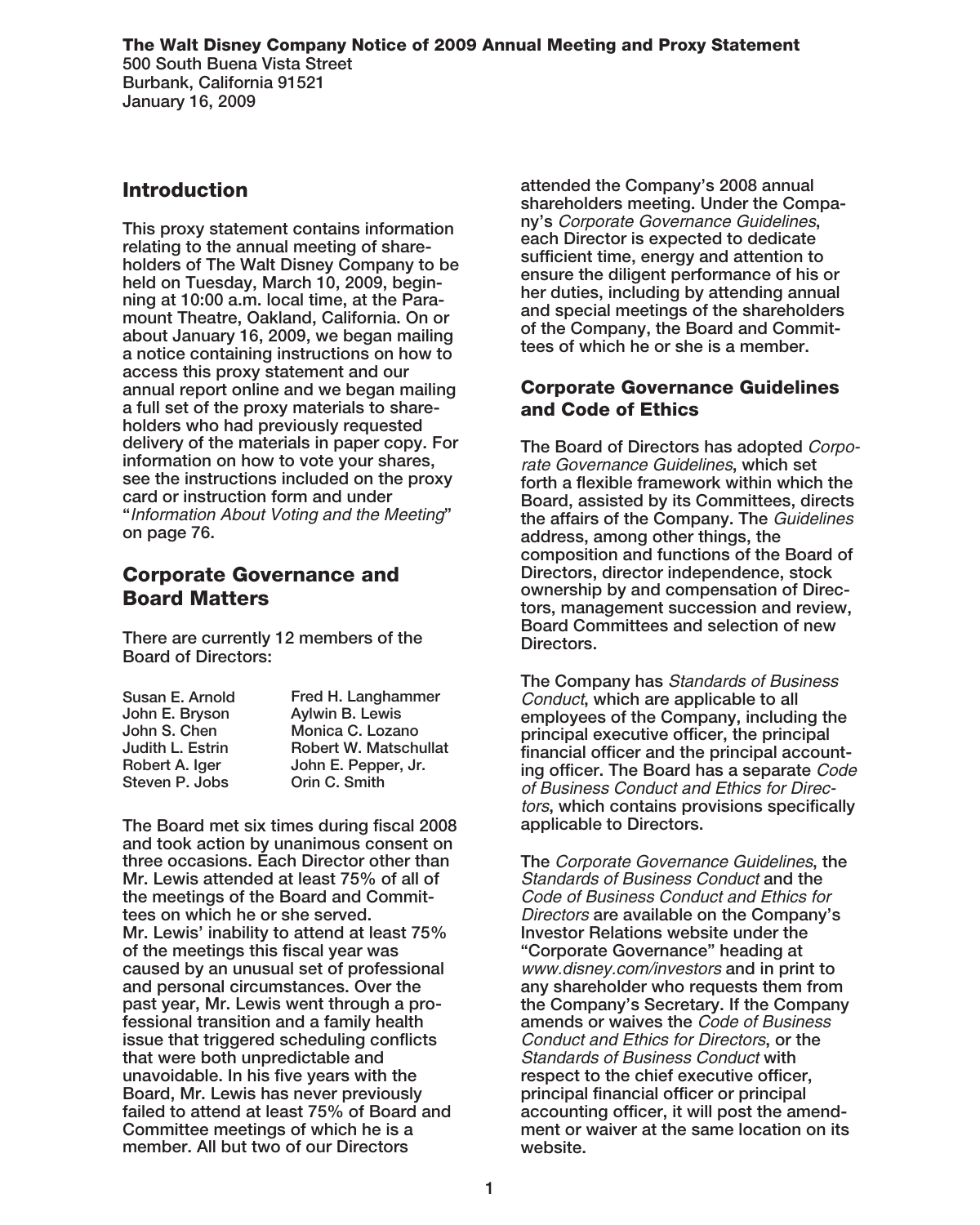# **Chairman of the Board**

**John Pepper became non-executive Chairman of the Board effective January 1, 2007. The Chairman of the Board organizes Board activities to enable the Board to effectively provide guidance to and oversight and accountability of management. To fulfill that role, the Chairman, among other things: creates and maintains an effective working relationship with the Chief Executive Officer and other members of management and with the other members of the Board; provides the Chief Executive Officer ongoing direction as to Board needs, interests and opinions; and assures that the Board agenda is appropriately directed to the matters of greatest importance to the Company. In carrying out his responsibilities, the Chairman preserves the distinction between management and oversight, maintaining the responsibility of management to develop corporate strategy and the responsibility of the Board to review and express its views on corporate strategy. The functions of the Chairman include:**

- **Presiding over all meetings of the Board of Directors and shareholders, including regular executive sessions of the Board in which management Directors and other members of management do not participate;**
- **Establishing the annual agenda of the Board and agendas of each meeting in consultation with the chief executive officer;**
- **Advising Committee chairs, in consultation with the chief executive officer, on meeting schedules, agenda and information needs for the Board committees;**
- **Defining the subject matter, quality, quantity and timeliness of the flow of information between management and the Board and overseeing the distribution of that information;**
- **Coordinating periodic review of management's strategic plan for the Company;**
- **Leading the Board review of the succession plan for the chief executive officer and other key members of senior management;**
- **Coordinating the annual performance review of the chief executive officer and other key senior managers;**
- **Consulting with Committee Chairs about the retention of advisors and experts;**
- **Acting as the principal liaison between the independent directors and the chief executive officer on sensitive issues;**
- **Working with the Governance and Nominating Committee to develop and maintain the agreed-on definitions of the role of the Board and the organization, processes and governance guidelines necessary to carry it out;**
- **After consulting with other Board members and the chief executive officer, making recommendations to the Governance and Nominating Committee as to the membership of various Board Committees and Committee Chairs;**
- **Working with management on effective communication with shareholders, including being available for consultation and direct communication upon the reasonable request of major shareholders;**
- **Encouraging active participation by each member of the Board; and**
- **Performing such other duties and services as the Board may require.**

**The Company's** Corporate Governance Guidelines **specify that the Chairman of the Board will be an independent Director unless the Board determines that the best interests of the shareholders would be otherwise better served, in which case the Board will disclose in the Company's proxy statement the reasons for a different arrangement and appoint an independent director as Lead Director with duties and responsibilities detailed in the** Corporate Governance Guidelines**.**

# **Committees**

**The Board of Directors has four standing committees: Audit, Governance and Nominating, Compensation and Executive. Information regarding these committees is provided below. The charters of the Audit, Governance and Nominating and Compensation Committees are available on the Company's Investor Relations**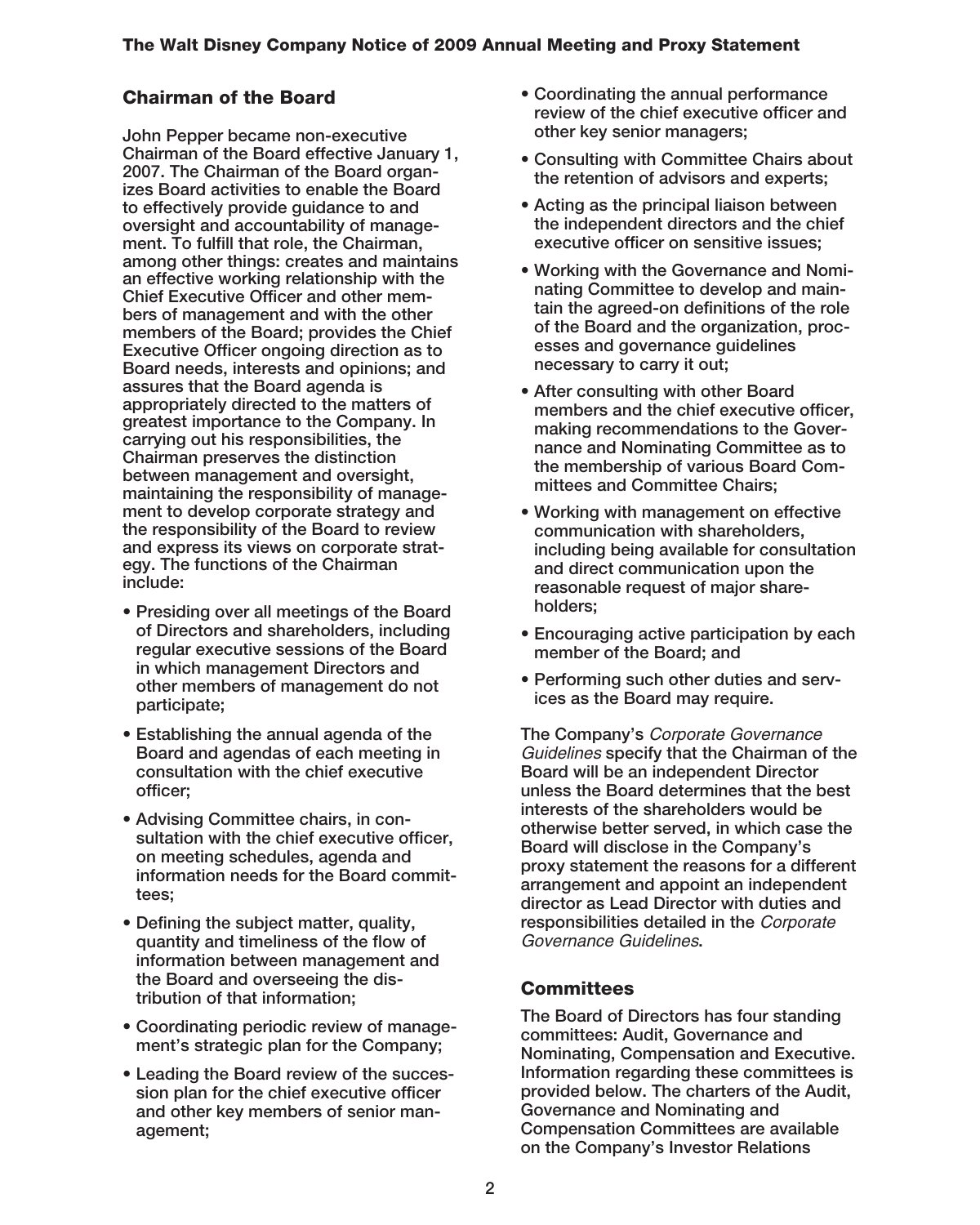**website under the "Corporate Governance" heading at** www.disney.com/ investors **and in print to any shareholder who requests them from the Company's Secretary.**

**The members of the Audit Committee are:**

**Robert W. Matschullat John E. Pepper, Jr. Orin C. Smith (Chair)**

**The functions of the Audit Committee are described below under the heading** "Audit Committee Report." **The Audit Committee met eight times during fiscal 2008. All of the members of the Audit Committee are independent within the meaning of SEC regulations, the listing standards of the New York Stock Exchange and the Company's** Corporate Governance Guidelines**. The Board has determined that Mr. Smith, the chair of the Committee, and Mr. Matschullat and Mr. Pepper are qualified as audit committee financial experts within the meaning of SEC regulations, and that they have accounting and related financial management expertise within the meaning of the listing standards of the New York Stock Exchange.**

**The members of the Governance and Nominating Committee are:**

> **Judith L. Estrin Aylwin B. Lewis Monica C. Lozano (Chair) John E. Pepper, Jr.**

**The Governance and Nominating Committee is responsible for developing and implementing policies and practices relating to corporate governance, including reviewing and monitoring implementation of the Company's** Corporate Governance Guidelines**. In addition, the Committee assists the Board in developing criteria for open Board positions, reviews background information on potential candidates and makes recommendations to the Board regarding such candidates. The Committee also reviews and approves transactions between the Company and Directors, officers, 5% stockholders and their affiliates under the Company's Related Person Transaction Approval Policy, supervises the Board's annual review of Director independence and the**

**Board's annual self-evaluation, makes recommendations to the Board with respect to Committee assignments and oversees the Board's director education practices. The Committee met four times during fiscal 2008. All of the members of the Governance and Nominating Committee are independent within the meaning of the listing standards of the New York Stock Exchange and the Company's** Corporate Governance Guidelines**.**

**The members of the Compensation Committee are:**

> **Susan E. Arnold John S. Chen Fred H. Langhammer (Chair) Aylwin B. Lewis John E. Pepper, Jr.**

**The Compensation Committee is responsible for reviewing and approving corporate goals and objectives relevant to the compensation of the Company's chief executive officer, evaluating the performance of the chief executive officer and, either as a committee or together with the other independent members of the Board, determining and approving the compensation level for the chief executive officer and making recommendations regarding compensation of other executive officers and certain compensation plans to the Board (the Board has delegated to the Committee the responsibility for approving these arrangements). Additional information on the roles and responsibilities of the Compensation Committee is provided under the heading** "Compensation Discussion and Analysis," **below. In fiscal 2008, the Compensation Committee met nine times. All of the members of the Committee are independent within the meaning of the listing standards of the New York Stock Exchange and the Company's** Corporate Governance Guidelines**.**

**The members of the Executive Committee are:**

> **Robert A. Iger John E. Pepper, Jr. (Chair)**

**The Executive Committee serves primarily as a means for taking action requiring Board approval between regularly sched-**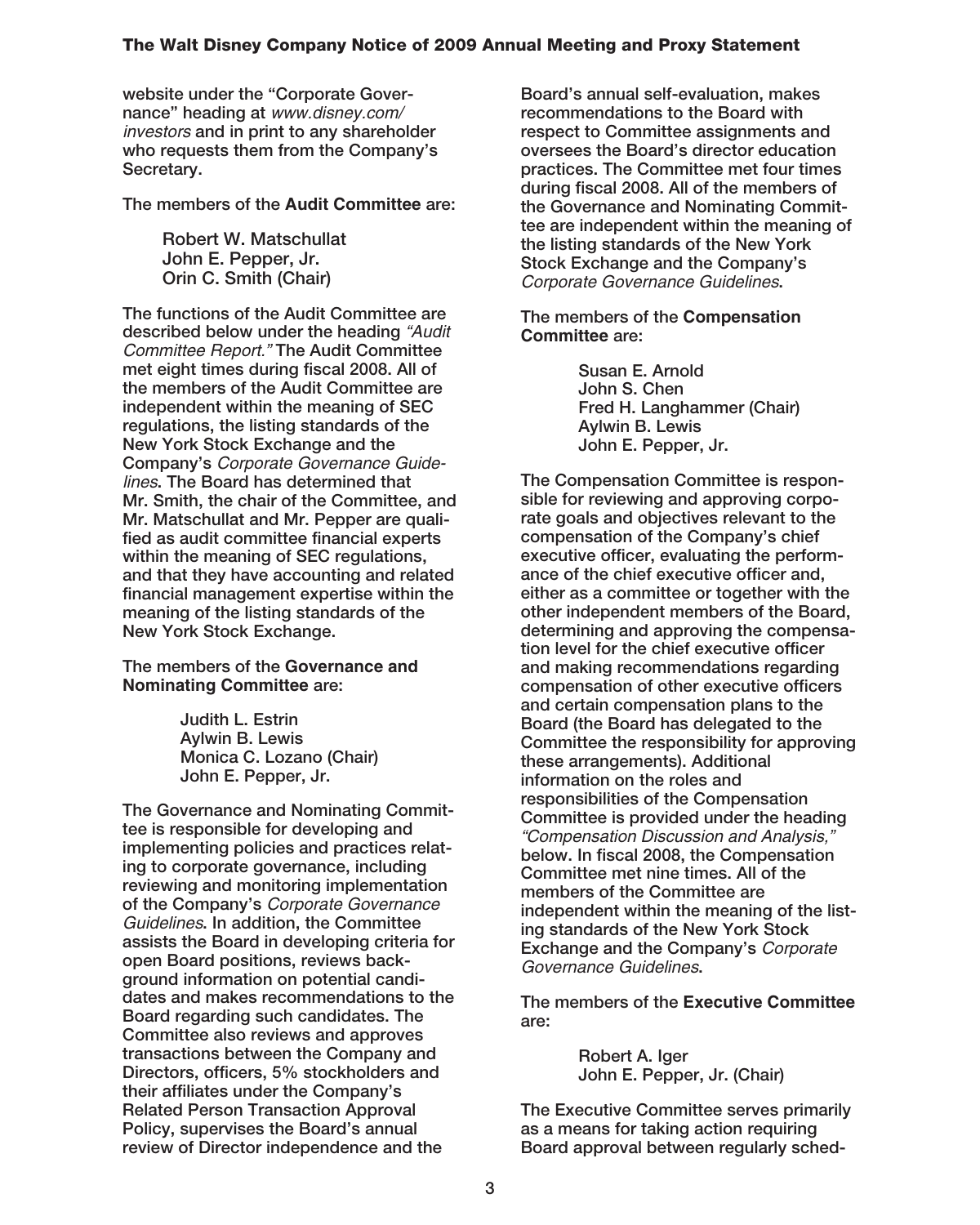**uled meetings of the Board. The Executive Committee is authorized to act for the full Board on matters other than those specifically reserved by Delaware law to the Board. In practice, the Committee's actions are generally limited to matters such as the authorization of transactions including corporate credit facilities and borrowings. In fiscal 2008, the Executive Committee held no meetings.**

# **Director Independence**

**The provisions of the Company's** Corporate Governance Guidelines **regarding Director independence meet and in some areas exceed the listing standards of the New York Stock Exchange. These provisions are included in the Company's** Corporate Governance Guidelines**, which are available on the Company's Investor Relations website under the "Corporate Governance" heading at** www.disney.com/ investors**.**

**Pursuant to the** Guidelines**, the Board undertook its annual review of Director independence in December 2008. During this review, the Board considered transactions and relationships between each Director or any member of his or her immediate family and the Company and its subsidiaries and affiliates, including those reported under** "Certain Relationships and Related Person Transactions" **below. The Board also considered whether there were any transactions or relationships between Directors or any member of their immediate family (or any entity of which a Director or an immediate family member is an executive officer, general partner or significant equity holder) and members of the Company's senior management or their affiliates. As provided in the** Guidelines**, the purpose of this review was to determine whether any such relationships or transactions existed that were inconsistent with a determination that the Director is independent.**

**As a result of this review, the Board affirmatively determined that all of the Directors nominated for election at the annual meeting are independent of the Company and its management under the standards set forth in the** Corporate Governance Guidelines**, with the exception of Robert**

**Iger, John Bryson and Steven Jobs. Mr. Iger is considered an inside Director because of his employment as a senior executive of the Company. The Board determined that Mr. Bryson is not an independent Director as a result of relationships between the Company, Lifetime Entertainment Television and Mr. Bryson's wife. Lifetime, a joint venture that is 50% owned by the Company, acquired programming from and sold advertising time to Company subsidiaries in an aggregate amount that exceeded 2% of Lifetime's total revenues for fiscal year 2008. Ms. Bryson was employed during part of the year as an executive officer of Lifetime and is under contract to serve as a consultant to Lifetime through April 2009. Although the ongoing relationship between the Company, Lifetime and Ms. Bryson does not mandate disqualification from independence under the Company's** Guidelines**, the Board determined that the relationship was sufficient to deem Mr. Bryson non-independent at this time. Additional information regarding compensation provided to Mr. Bryson's wife appears under** "Certain Relationships and Related Person Transactions" **below. Mr. Jobs is considered a non-independent outside director because during fiscal 2006 the Company acquired Pixar, of which Mr. Jobs was chairman and chief executive officer and the beneficial owner of 50.6% of the issued and outstanding equity.**

**In determining the independence of each Director, the Board considered the following relationships, which it determined were immaterial to the Directors' independence. The Board considered that the Company and its subsidiaries in the ordinary course of business have, during the last three years sold products and services to, and/ or purchased products and services from, companies at which some of our Directors were officers or employees during fiscal 2008. In each case, the amount paid to or received from these companies in each of the last three years did not approach the 2% of total revenue threshold in the** Guidelines**. The Board determined that none of the relationships it considered impaired the independence of the Directors.**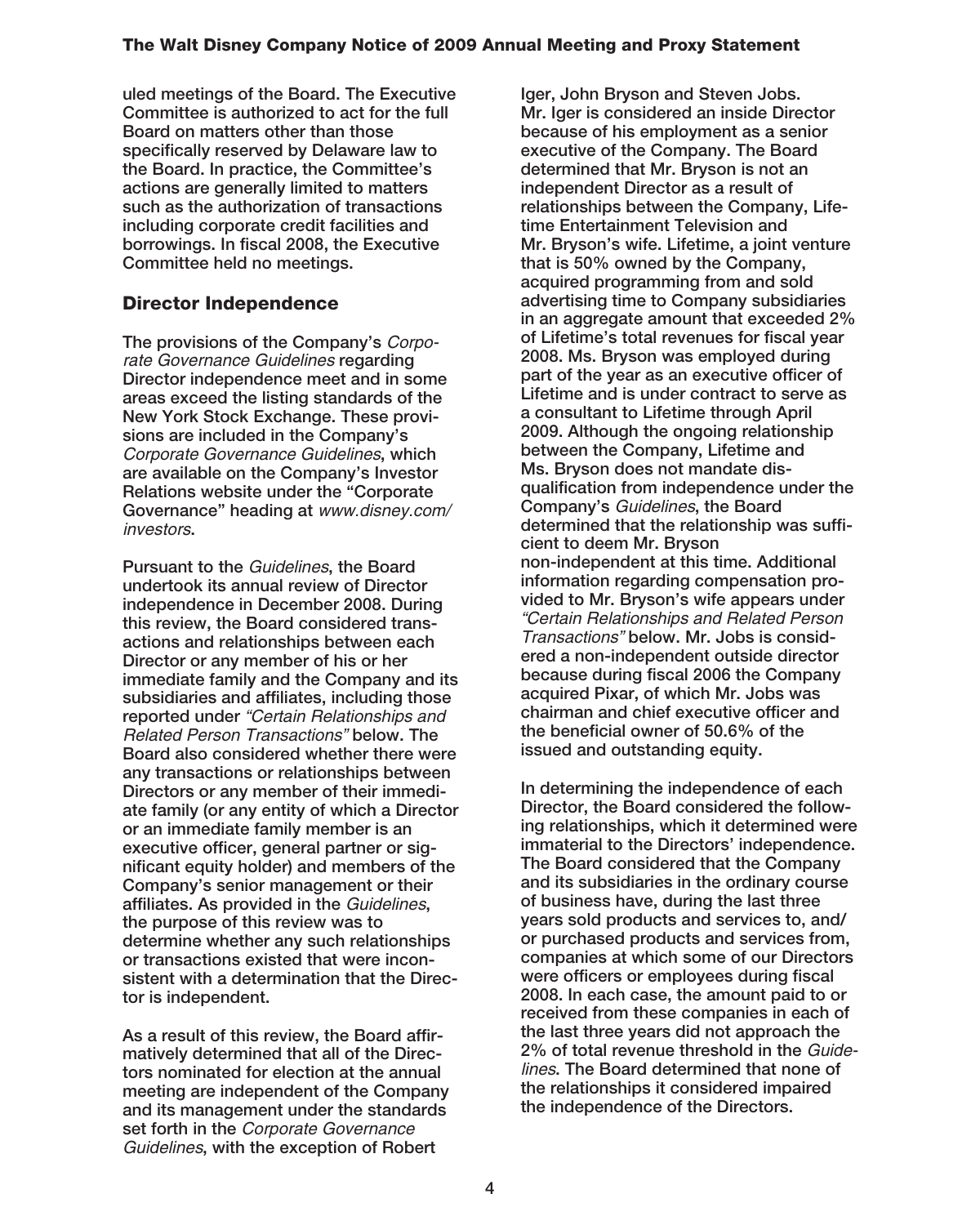# **Director Selection Process**

**Working closely with the full Board, the Governance and Nominating Committee develops criteria for open Board positions, taking into account such factors as it deems appropriate, which may include: the current composition of the Board; the range of talents, experiences and skills that would best complement those already represented on the Board; the balance of management and independent Directors; and the need for financial or other specialized expertise. Applying these criteria, the Committee considers candidates for Board membership suggested by its members and other Board members, as well as management and shareholders. The Committee retains a third-party executive search firm to identify and review candidates upon request of the Committee from time to time.**

**Once the Committee has identified a prospective nominee—including prospective nominees recommended by shareholders—it makes an initial determination as to whether to conduct a full evaluation. In making this determination, the Committee takes into account the information provided to the Committee with the recommendation of the candidate, as well as the Committee's own knowledge and information obtained through inquiries to third parties to the extent the Committee deems appropriate. The preliminary determination is based primarily on the need for additional Board members and the likelihood that the prospective nominee can satisfy the criteria that the Committee has established. If the Committee determines, in consultation with the Chairman of the Board and other Directors as appropriate, that additional consideration is warranted, it may request the third-party search firm to gather additional information about the prospective nominee's background and experience and to report its findings to the Committee. The Committee then evaluates the prospective nominee against the specific criteria that it has established for the position, as well as the standards and qualifications set out in the Company's** Corporate Governance Guidelines**, including:**

**• the ability of the prospective nominee to represent the interests of the shareholders of the Company;**

- **the prospective nominee's standards of integrity, commitment and independence of thought and judgment;**
- **the prospective nominee's ability to dedicate sufficient time, energy and attention to the diligent performance of his or her duties, including the prospective nominee's service on other public company boards, as specifically set out in the Company's** Corporate Governance Guidelines**;**
- **the extent to which the prospective nominee contributes to the range of talent, skill and expertise appropriate for the Board;**
- **the extent to which the prospective nominee helps the Board reflect the diversity of the Company's shareholders, employees, customers and guests and the communities in which it operates; and**
- **the willingness of the prospective nominee to meet the minimum equity interest holding guideline set out in the Company's** Corporate Governance Guidelines**.**

**If the Committee decides, on the basis of its preliminary review, to proceed with further consideration, members of the Committee, as well as other members of the Board as appropriate, interview the nominee. After completing this evaluation and interview, the Committee makes a recommendation to the full Board, which makes the final determination whether to nominate or appoint the new Director after considering the Committee's report.**

**A shareholder who wishes to recommend a prospective nominee for the Board should notify the Company's Secretary or any member of the Governance and Nominating Committee in writing with whatever supporting material the shareholder considers appropriate. The Governance and Nominating Committee will also consider whether to nominate any person nominated by a shareholder pursuant to the provisions of the Company's bylaws relating to shareholder nominations as described in** "Shareholder Communications" **below.**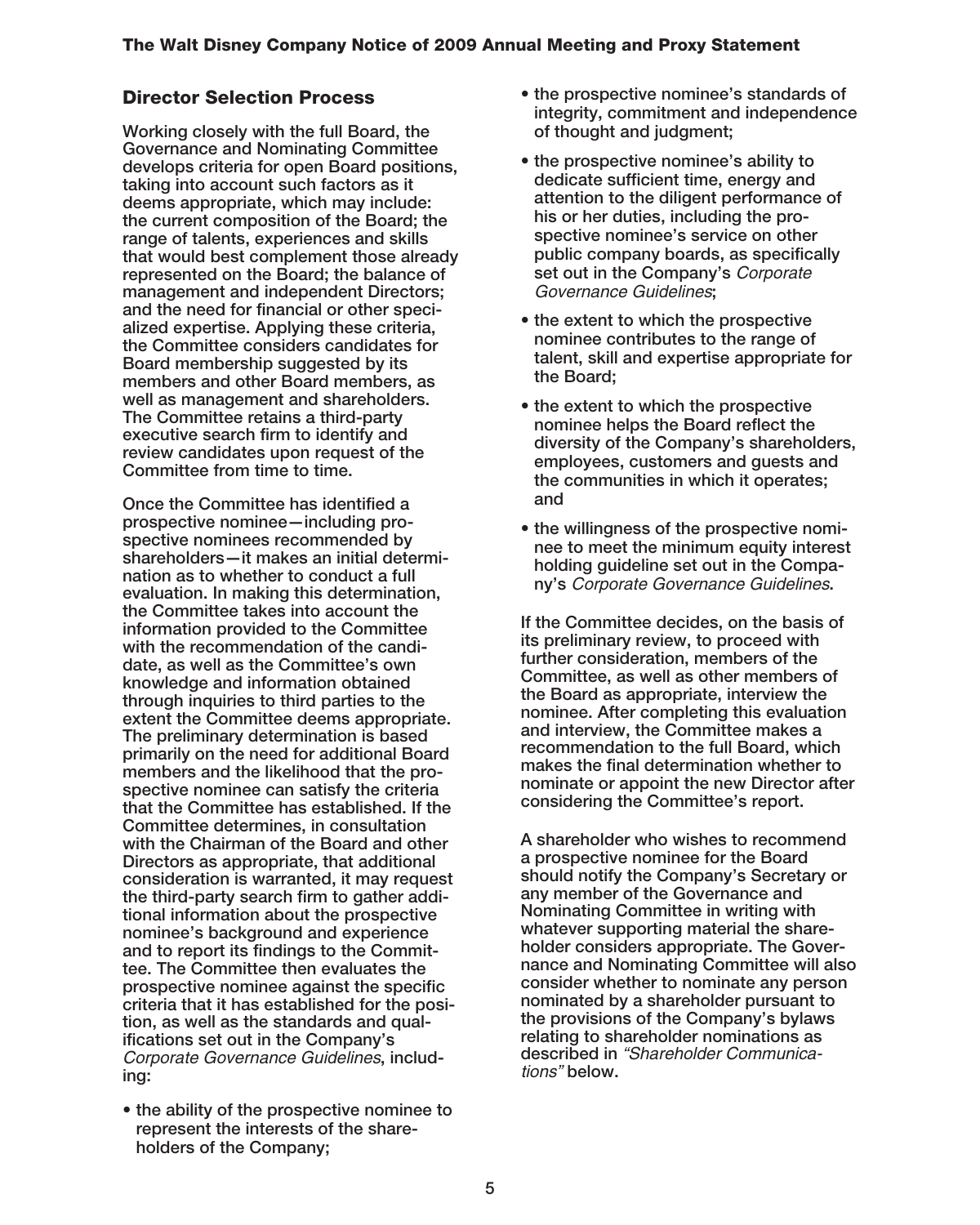## **Board Compensation**

**Under the Company's** Corporate Governance Guidelines*,* **non-employee Director compensation is determined annually by the Board of Directors acting upon the recommendation of the Compensation Committee. Directors who are also employees of the Company receive no additional compensation for service as a Director. During fiscal 2008, the Board modified the annual compensation for non-employee Directors. Effective July 1, 2008, annual compensation for non-employee Directors was as follows:**

| Annual stock option grant <sup>4</sup>          | \$56,000  |
|-------------------------------------------------|-----------|
| Annual retainer for Board Chairman <sup>3</sup> | \$500,000 |
| Annual deferred stock unit grant                | \$84.000  |
| Annual committee chair retainer <sup>2</sup>    | \$15,000  |
| Annual committee retainer <sup>1</sup>          | \$10,000  |
| <b>Annual Board retainer</b>                    | \$80,000  |

**<sup>1</sup> Per committee.**

**<sup>2</sup> This is in addition to the annual committee retainer the Director receives for serving on the committee.**

- **<sup>3</sup> In lieu of all other Director compensation except the annual stock option grant. Paid in shares of Company common stock.**
- **<sup>4</sup> Grant is made on March 1 of each year for a number of options with a fair value on the date of grant equal to the amount shown.**

**At Mr. Jobs' request, the Board has excluded Mr. Jobs from receiving compensation as a Director.**

**The Company does not provide retirement benefits to any non-employee Directors who served during fiscal 2008.**

**Unless the Board exempts a Director, each Director is required to retain at all times stock representing no less than 50% of the after-tax value of exercised options and shares received upon distribution of deferred stock units until he or she leaves the Board. The Company's** Corporate Governance Guidelines **also encourage Directors to own, or acquire within three years of first becoming a Director, shares of common stock of the Company (including stock units received as Director compensation) having a market value of at least \$100,000.**

**The following table identifies the compensation paid during fiscal 2008 to each person who is currently a non-employee Director. Information regarding the amounts in each column follows the table.**

|                                | <b>DIRECTOR COMPENSATION FOR FISCAL 2008</b>          |                               |                                |                                         |              |  |  |
|--------------------------------|-------------------------------------------------------|-------------------------------|--------------------------------|-----------------------------------------|--------------|--|--|
|                                | <b>Fees</b><br><b>Earned</b><br>or Paid<br>in<br>Cash | <b>Stock</b><br><b>Awards</b> | <b>Option</b><br><b>Awards</b> | <b>All Other</b><br><b>Compensation</b> | <b>Total</b> |  |  |
| Susan E. Arnold                | \$78,750                                              | \$66,000                      | \$5,800                        | \$1,620                                 | \$152,170    |  |  |
| John E. Bryson                 | 68,750                                                | 71,909                        | 52,090                         | 10,054                                  | 202,802      |  |  |
| John S. Chen                   | 78,750                                                | 70,124                        | 48,791                         | 3,089                                   | 200,754      |  |  |
| Judith L. Estrin               | 78,750                                                | 71,386                        | 52,090                         | 5,944                                   | 208,170      |  |  |
| Steven P. Jobs                 |                                                       |                               |                                |                                         |              |  |  |
| Fred H. Langhammer             | 93,750                                                | 68,640                        | 35,788                         | 5,357                                   | 203,536      |  |  |
| Aylwin B. Lewis                | 88,750                                                | 70,124                        | 48,791                         |                                         | 207,665      |  |  |
| Monica C. Lozano               | 93,750                                                | 71,909                        | 52,090                         | 17,093                                  | 234,841      |  |  |
| Robert W. Matschullat          | 85,208                                                | 71,613                        | 52,090                         | 2,516                                   | 211,428      |  |  |
| John E. Pepper, Jr. (Chairman) |                                                       | 501,501                       | 26,343                         | 13                                      | 527,857      |  |  |
| Orin C. Smith                  | 87,292                                                | 67,501                        | 26,343                         |                                         | 181,136      |  |  |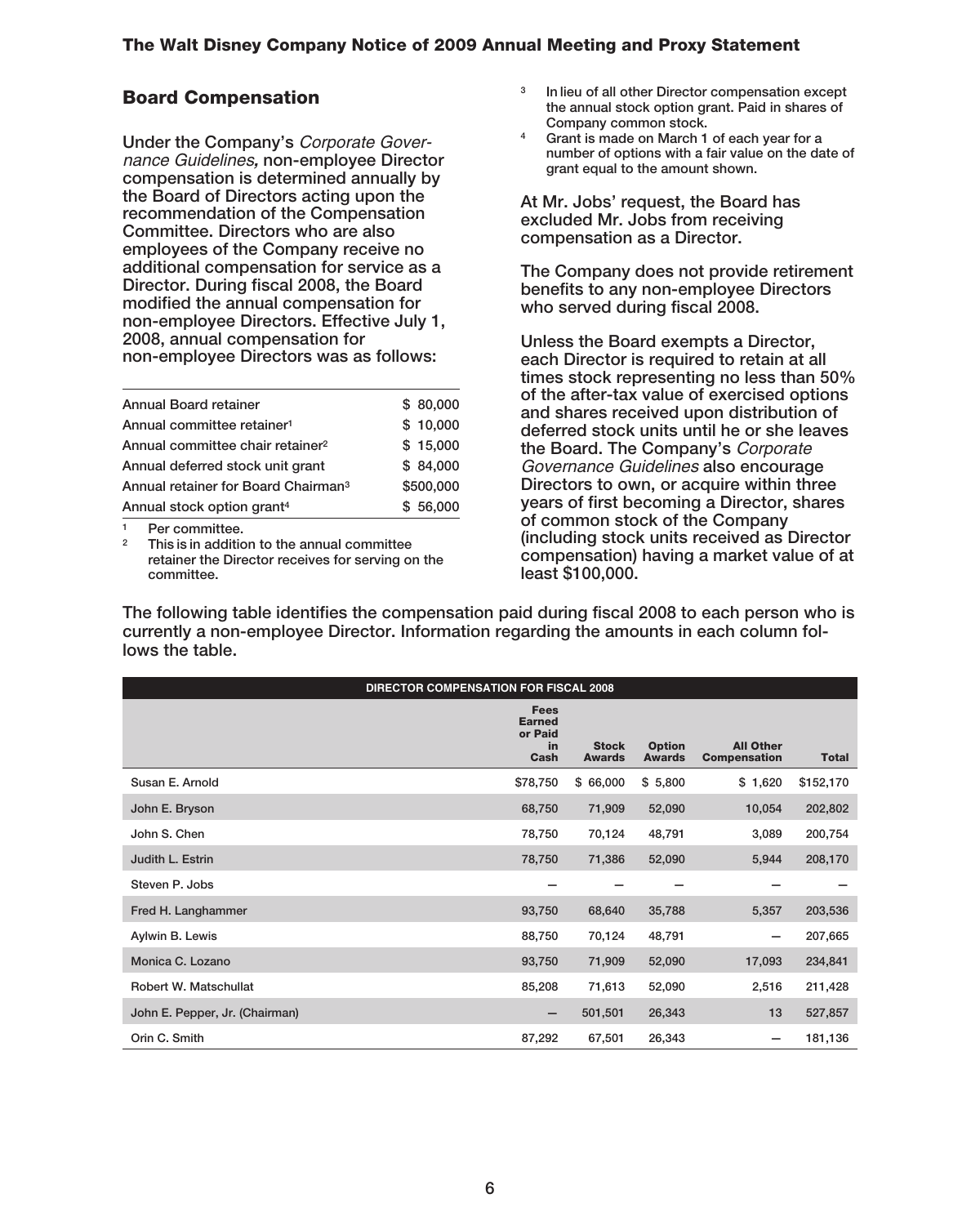Fees Earned or Paid in Cash**. The annual Board retainer and annual committee and committee-chair retainers are payable in cash at the end of each quarter. The Company's Amended and Restated 1997 Non-Employee Directors Stock and Deferred Compensation Plan allows non-employee Directors to elect each year to receive all or part of their retainers in Disney stock or to defer all or part of this compensation until after their service as a Director ends. Directors who elect to receive stock instead of cash but who do not defer their compensation are credited each quarter with a dollar amount equal to fees earned that quarter and receive shares after the end of each calendar year based on the average of the fair market value of shares of the Company's common stock at the end of each quarter. Directors who elect to defer their compensation may also elect to receive cash or stock. Directors who elect to receive deferred compensation in cash receive a credit each quarter, and the balance in their deferred cash account earns interest at an**

**annual rate equal to the Moody's Average Corporate (Industrial) Bond Yield, adjusted quarterly. For fiscal 2008, the average interest rate was 6.21%. Interest earned on deferred amounts is included in the "All Other Compensation" column. Directors who elect to receive deferred compensation in stock receive stock units each quarter and shares of stock are distributed with respect to these units after their service as a Director ends.**

**This column sets forth amounts payable in cash on a current basis, whether paid currently or deferred by the Director to be paid in cash or shares after their service ends. None of the Directors elected to receive stock on a current basis for fiscal 2008. This column does not include fees paid for service as Chairman of the Board, as those fees are required to be paid in the form of shares of stock distributed to the Chairman after the end of the calendar year in which they were earned and are therefore included in the "Stock Awards" column.**

**The following table identifies for each Director the dollar amount included in the "Fees Earned or Paid in Cash" column received in cash, the dollar amount deferred to be paid in cash, and the number and dollar value of stock units received as deferred compensation. The number of units awarded is equal to the dollar amount of fees accruing each quarter divided by the average over the last ten trading days of the quarter of the average of the high and low trading price for shares of Company common stock on each day in the ten-day period.**

| FORM OF RECEIPT OF DIRECTOR FEES FOR FISCAL 2008 |                                     |                          |                           |                                 |  |  |  |
|--------------------------------------------------|-------------------------------------|--------------------------|---------------------------|---------------------------------|--|--|--|
|                                                  |                                     |                          | <b>Deferred Fees</b>      |                                 |  |  |  |
|                                                  | <b>Fees</b>                         |                          |                           | To be Paid in<br><b>Stock</b>   |  |  |  |
|                                                  | Paid<br><b>Currently</b><br>in Cash | To be<br>Paid in<br>Cash | <b>Number</b><br>of Units | <b>Value of</b><br><b>Units</b> |  |  |  |
| Susan E. Arnold                                  | \$                                  | \$30,000                 | 1,511                     | \$48,750                        |  |  |  |
| John E. Bryson                                   |                                     | -                        | 2,137                     | 68,750                          |  |  |  |
| John S. Chen                                     | 39,375                              | -                        | 1,224                     | 39,375                          |  |  |  |
| Judith L. Estrin                                 | 78,750                              |                          |                           |                                 |  |  |  |
| Steven P. Jobs                                   |                                     |                          |                           |                                 |  |  |  |
| Fred H. Langhammer                               |                                     | 22,500                   | 2,226                     | 71,250                          |  |  |  |
| Aylwin B. Lewis                                  | 44,375                              | —                        | 1,380                     | 44,375                          |  |  |  |
| Monica C. Lozano                                 | 35,625                              | 22,500                   | 1,113                     | 35,625                          |  |  |  |
| Robert W. Matschullat                            |                                     | -                        | 2,649                     | 85,208                          |  |  |  |
| John E. Pepper, Jr.                              |                                     |                          |                           |                                 |  |  |  |
| Orin C. Smith                                    | 87,292                              |                          |                           |                                 |  |  |  |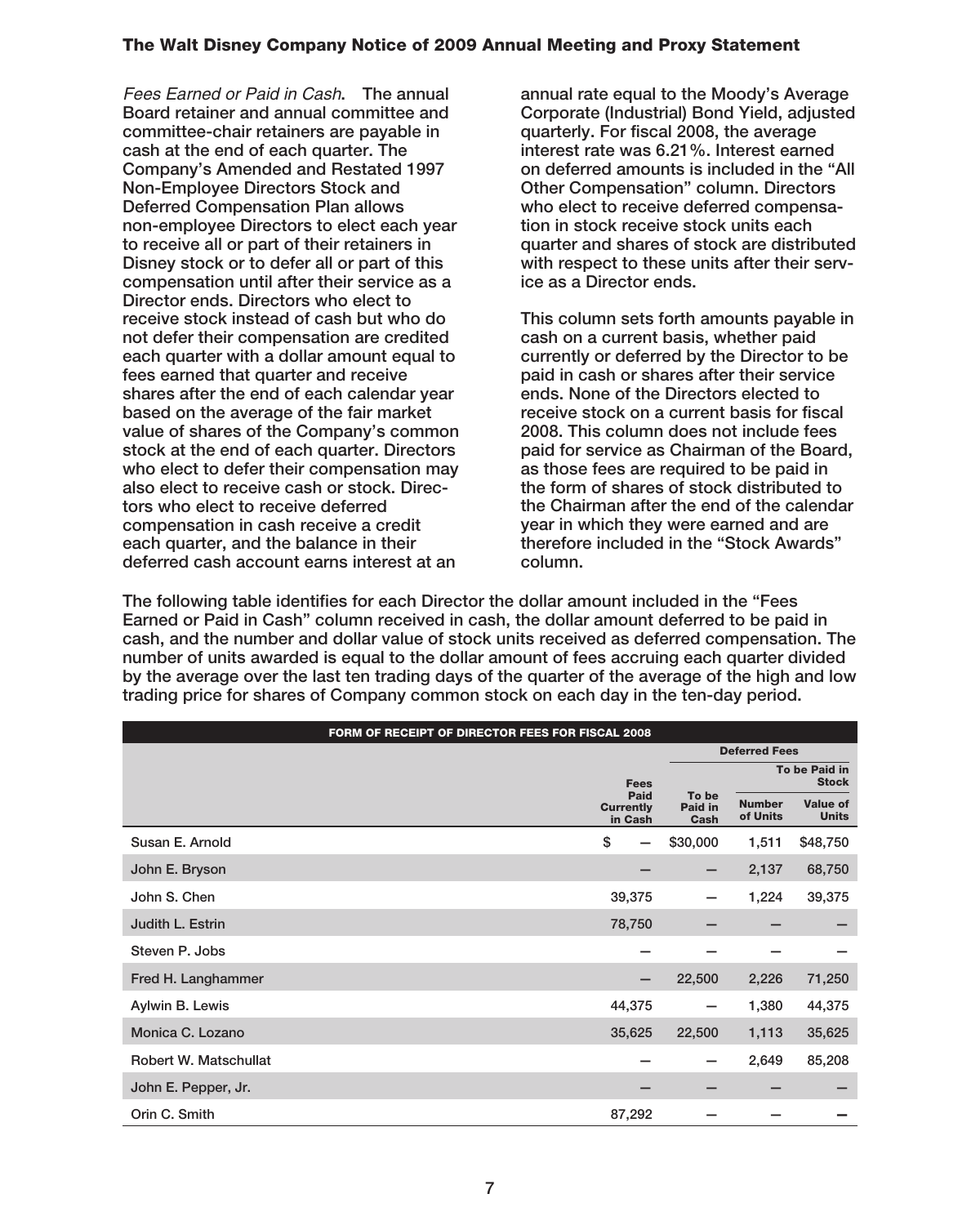Stock Awards**. This column sets forth the dollar amount recognized for financial statement reporting purposes for compensation expense incurred by the Company in fiscal 2008 with respect to:**

- **the annual deferred stock unit grant;**
- **for the Chairman of the Board, shares awarded with respect to the annual retainer; and**
- **stock units and restricted stock units awarded in fiscal 2007 as compensation related to the dilutive effect of the ABC Radio spin-off which occurred during that fiscal year.**

**The accounting charge for compensation expense incurred by the Company is calculated using the average of the high and low trading prices on the date of grant. Except for restricted stock units awarded as compensation for the dilutive effect of the ABC Radio spin-off, all charges relating to stock unit grants are reflected in the fiscal year for which the grant is made because they are immediately vested. A portion of the charge for restricted stock units awarded as compensation for the dilutive effect of the ABC Radio spin-off in fiscal 2007 was reflected in fiscal 2008 and these amounts are included in the table.**

**The number of shares awarded to each Director was calculated by dividing the amount payable with respect to a quarter by the average over the last ten trading days of the quarter of the average of the high and low trading price on each day. The following table identifies the number and grant date fair value (which is equal to the market value of the Company's common stock on the date of the award times the number of shares underlying the units) of stock units awarded to each Director during fiscal 2008.**

| <b>DIRECTOR STOCK UNIT AWARDS FOR FISCAL 2008</b> |                                                                                                         |                                              |
|---------------------------------------------------|---------------------------------------------------------------------------------------------------------|----------------------------------------------|
|                                                   | <b>Stock</b><br><b>Units and</b><br><b>Restricted</b><br><b>Stock</b><br><b>Units</b><br><b>Awarded</b> | Grant<br><b>Date</b><br>Fair<br><b>Value</b> |
| Susan E. Arnold                                   | 2,051                                                                                                   | \$66,000                                     |
| John E. Bryson                                    | 2,051                                                                                                   | 66,000                                       |
| John S. Chen                                      | 2,051                                                                                                   | 66,000                                       |
| Judith L. Estrin                                  | 2.051                                                                                                   | 66,000                                       |
| Steven P. Jobs                                    |                                                                                                         |                                              |
| Fred H. Langhammer                                | 2,051                                                                                                   | 66,000                                       |
| Aylwin B. Lewis                                   | 2,051                                                                                                   | 66,000                                       |
| Monica C. Lozano                                  | 2,051                                                                                                   | 66,000                                       |
| Robert W. Matschullat                             | 2,051                                                                                                   | 66,000                                       |
| John E. Pepper, Jr.                               | 15,544                                                                                                  | 500,000                                      |
| Orin C. Smith                                     | 2,051                                                                                                   | 66,000                                       |

**One fourth of the annual deferred stock unit grant and annual retainer is awarded at the end of each quarter. Shares with respect to annual deferred stock unit grants are distributed to the Director on the second anniversary of the award date, whether or not the Director is still a Director on the date of distribution. Shares with respect to the annual retainer for the Chairman of the Board are distributed after the end of the calendar year in which they are earned.**

**At the end of any quarter in which dividends are distributed to shareholders, Directors receive additional stock units with a value (based on the average of the high and low trading prices of Disney stock averaged over the last ten trading days of the quarter) equal to the amount of dividends they would have received on all stock units held by them at the end of the prior quarter. Shares with respect to these additional units are distributed when the underlying units are distributed. Units awarded in respect of dividends are included in the fair value of the stock units when the units are initially awarded and therefore are not included in the tables above, but they are included in the total units held at the end of the fiscal year in the following table.**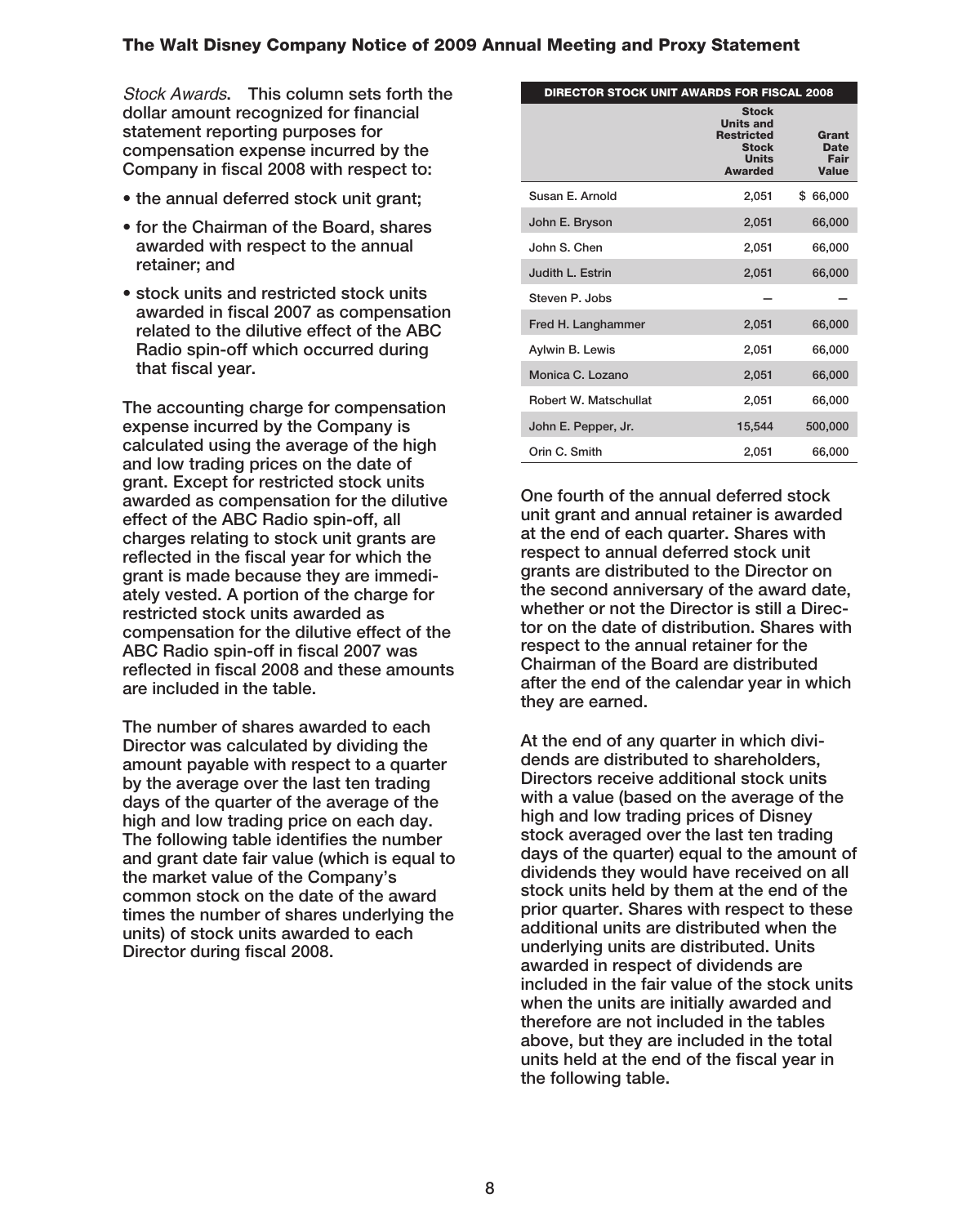**The following table sets forth all stock units and restricted stock units held by each Director as of the end of fiscal 2008. The table includes stock units earned during the fourth quarter of fiscal 2008 even though they were not awarded until three days following the close of the fiscal year, and excludes previously issued units that were converted to shares on that date. All stock units are fully vested when granted, but shares are distributed with respect to the units only later, as described above. Stock units in this table are included in the share ownership table on page 79 except to the extent they may have been distributed as shares and sold prior to January 9, 2009. Restricted stock units vest on the date shown and are included in the share ownership table on page 79 to the extent they vest prior to March 10, 2009.**

| DIRECTOR STOCK UNIT HOLDINGS AT THE END OF FISCAL 2008 |                              |                                         |                               |  |  |  |
|--------------------------------------------------------|------------------------------|-----------------------------------------|-------------------------------|--|--|--|
|                                                        | <b>Stock</b><br><b>Units</b> | <b>Restricted</b><br><b>Stock Units</b> | <b>Vesting</b><br><b>Date</b> |  |  |  |
| Susan E. Arnold                                        | 5,227                        |                                         |                               |  |  |  |
| John E. Bryson                                         | 26,112                       |                                         |                               |  |  |  |
| John S. Chen                                           | 10,282                       | 253                                     | 12/10/2008                    |  |  |  |
| Judith L. Estrin                                       | 3,835                        |                                         |                               |  |  |  |
| Steven P. Jobs                                         |                              |                                         |                               |  |  |  |
| Fred H. Langhammer                                     | 11,652                       | 187                                     | 4/14/2009                     |  |  |  |
| Aylwin B. Lewis                                        | 10,881                       | 253                                     | 12/10/2008                    |  |  |  |
| Monica C. Lozano                                       | 20,402                       |                                         |                               |  |  |  |
| Robert W. Matschullat                                  | 23,049                       |                                         |                               |  |  |  |
| John E. Pepper, Jr.                                    | 18,985                       | 123                                     | 9/9/2009                      |  |  |  |
| Orin C. Smith                                          | 3,835                        | 123                                     | 9/9/2009                      |  |  |  |

Option Awards. **This column sets forth the dollar amount recognized for financial statement reporting purposes for compensation expense incurred by the Company in fiscal 2008 with respect to options awarded to Directors. The fair value of the options on the date of their award is calculated based on the provisions of FAS 123R. The Black-Scholes option pricing model was used to estimate the fair value of options issued prior to 2006; the binomial model was used to estimate the fair value of options issued**

**after 2005. The assumptions used in estimating the fair value of options are set forth in footnote 11 to the Company's Audited Financial Statements for fiscal year 2008. The accounting charge reported in the table excludes a portion of the fair value of options awarded in fiscal 2008 to reflect the fact that vesting of the options occurs in future years and it includes amounts with respect to options awarded in prior years to reflect the fact that vesting occurs in or after fiscal 2008.**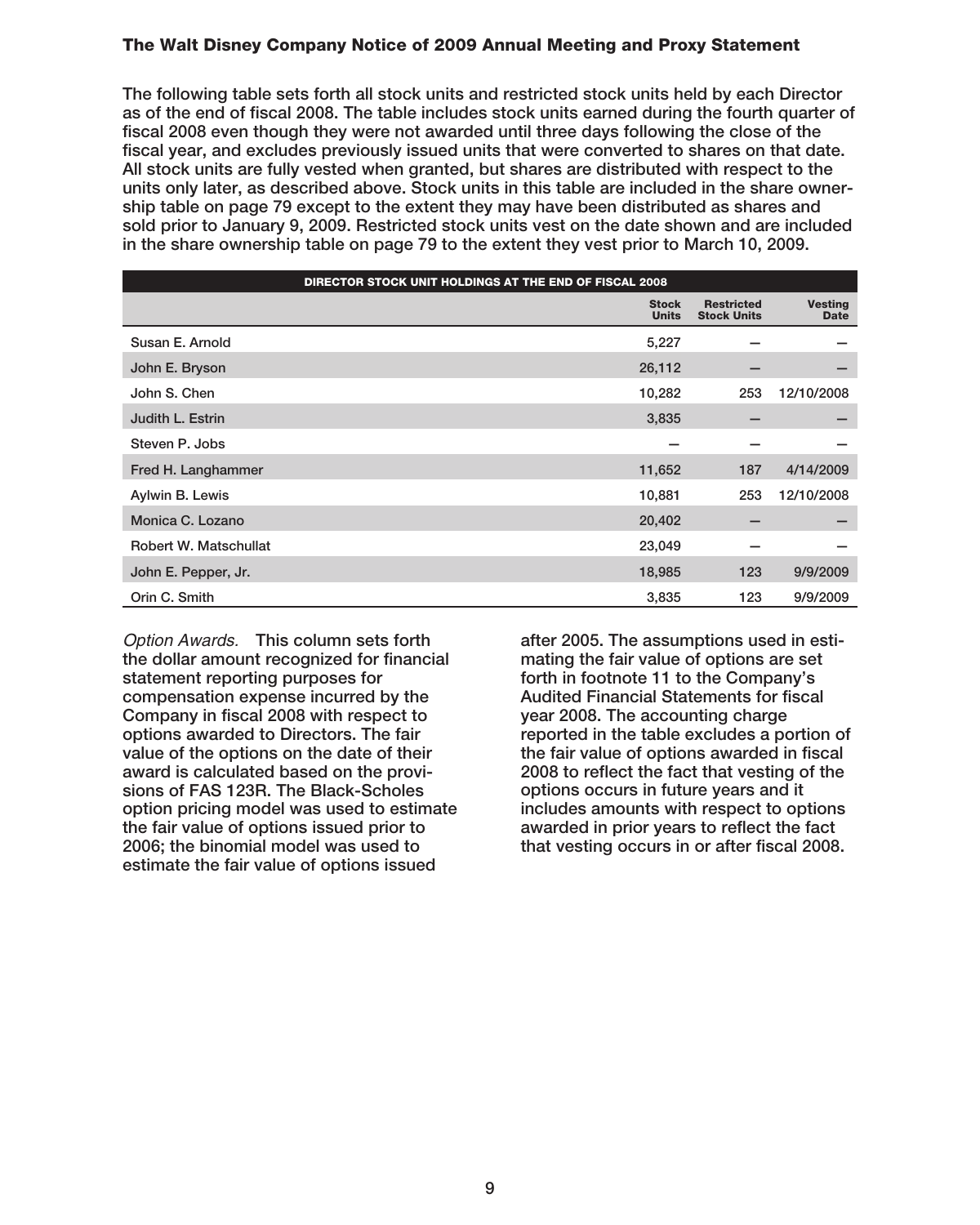**The following table sets forth, for each Director, the fair value of option awards received by Directors in fiscal 2008 and the amount included in the "Options Awards" column with respect to prior-year grants and this year's grant.**

|                       | <b>DIRECTOR OPTION VALUES FOR FISCAL 2008</b>                   |                                                                    |                                        |  |  |  |
|-----------------------|-----------------------------------------------------------------|--------------------------------------------------------------------|----------------------------------------|--|--|--|
|                       |                                                                 | <b>Amount Reported</b><br>in Fiscal 2008<br><b>Attributable to</b> |                                        |  |  |  |
|                       | <b>Grant Date Fair</b><br><b>Value of Fiscal</b><br>2008 Awards | <b>Prior-</b><br>Year<br><b>Awards</b>                             | <b>Fiscal</b><br>2008<br><b>Awards</b> |  |  |  |
| Susan E. Arnold       | \$50,890                                                        | \$                                                                 | \$5,800                                |  |  |  |
| John E. Bryson        | 50,890                                                          | 46,290                                                             | 5,800                                  |  |  |  |
| John S. Chen          | 50,890                                                          | 42,991                                                             | 5,800                                  |  |  |  |
| Judith L. Estrin      | 50,890                                                          | 46,290                                                             | 5,800                                  |  |  |  |
| Steven P. Jobs        |                                                                 |                                                                    |                                        |  |  |  |
| Fred H. Langhammer    | 50,890                                                          | 29,988                                                             | 5,800                                  |  |  |  |
| Aylwin B. Lewis       | 50,890                                                          | 42,991                                                             | 5,800                                  |  |  |  |
| Monica C. Lozano      | 50,890                                                          | 46,290                                                             | 5,800                                  |  |  |  |
| Robert W. Matschullat | 50,890                                                          | 46,290                                                             | 5,800                                  |  |  |  |
| John E. Pepper, Jr.   | 50,890                                                          | 20,543                                                             | 5,800                                  |  |  |  |
| Orin C. Smith         | 50,890                                                          | 20,543                                                             | 5,800                                  |  |  |  |

**Each Director identified in the table above received an option for 6,000 shares on March 3, 2008, except for Mr. Jobs, who does not receive director compensation. The exercise price of the options granted in fiscal 2008 is \$32.41 (the average of the high and low prices reported on the New York Stock Exchange on the date of grant; the closing price on that date was also \$32.41). The options vest in equal installments over five years and have a ten-year term. Options issued after July 1, 2008 will be scheduled to vest in equal installments over four years and have a seven-year term. If a Director ends his or her service**

**by reason of mandatory retirement pursuant to the Board's retirement or tenure policy or permanent disability, the options continue to vest in accordance with their original schedule. If service ends by reason of death, the options vest immediately. In any of the foregoing cases, the options remain exercisable for five years following termination or until the original expiration date of the option, whichever is sooner. In all other cases, options cease to vest upon termination and all options must be exercised within three months of termination.**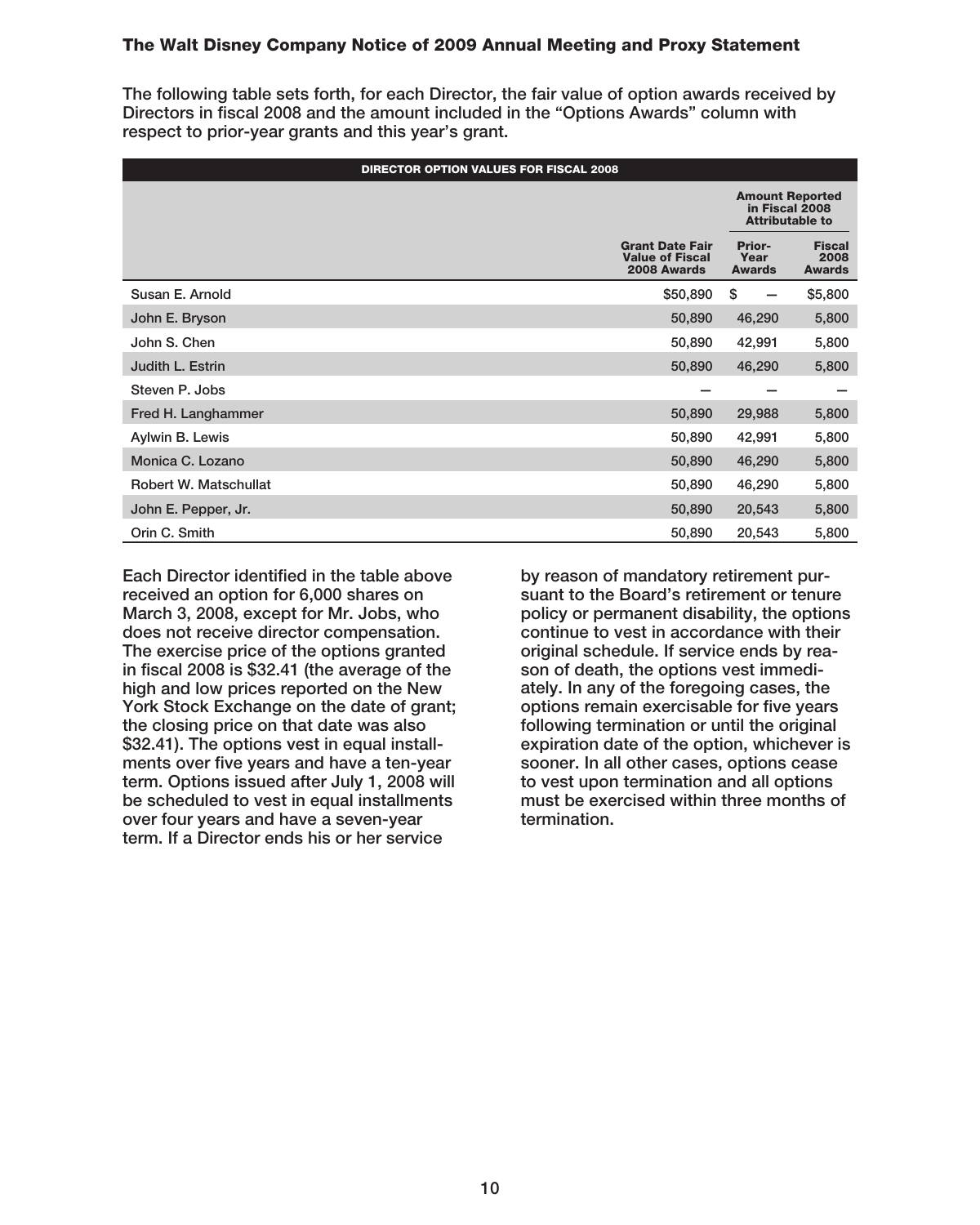**The following table sets forth the aggregate number of stock options outstanding for each Director at the end of fiscal 2008.**

| <b>DIRECTOR OPTION HOLDINGS AT</b><br>THE END OF FISCAL 2008 |                                                                                  |
|--------------------------------------------------------------|----------------------------------------------------------------------------------|
|                                                              | <b>Number of</b><br><b>Shares</b><br><b>Underlying</b><br><b>Options</b><br>Held |
| Susan E. Arnold                                              | 6,000                                                                            |
| John E. Bryson                                               | 48,000                                                                           |
| John S. Chen                                                 | 30,000                                                                           |
| Judith L. Estrin                                             | 60,000                                                                           |
| Steven P. Jobs                                               |                                                                                  |
| Fred H. Langhammer                                           | 24,000                                                                           |
| <b>Aylwin B. Lewis</b>                                       | 30,000                                                                           |
| Monica C. Lozano                                             | 48,000                                                                           |
| Robert W. Matschullat                                        | 36,000                                                                           |
| John E. Pepper, Jr.                                          | 18,000                                                                           |
| Orin C. Smith                                                | 18,000                                                                           |

All Other Compensation**. To encourage Directors to experience the Company's products, services and entertainment offerings personally, the Board has adopted a policy, that, subject to availability, entitles each non-employee Director (and his or her spouse, children and grandchildren) to use Company products, attend Company entertainment offerings and visit Company properties (including staying at resorts, visiting theme parks and participating in cruises) at the Company's expense, up to a maximum of \$15,000 in fair market value per calendar year plus reimbursement of associated tax liabilities. In addition, the Company reimburses Directors for the travel expenses of or provides transportation on Company aircraft for immediate family members of Directors if the family members are specifically invited to attend events for appropriate business purposes and allows family members (including domestic partners) to accompany Directors traveling on company aircraft for business purposes on a space-available basis. The value of these benefits is not included in the table as permitted by SEC rules because the aggregate incremental cost to the Company of providing the benefits did not exceed \$10,000 for any**

**Director. The reimbursement of associated tax liabilities is included in the table above, and exceeded \$10,000 for Mr. Bryson, who received \$10,054 in reimbursement of tax liabilities with respect to services and products he received in calendar 2007 that had a value to him of \$11,248 but an incremental cost to the Company of less than \$10,000. The column also includes all interest earned on deferred cash compensation, which was less than \$10,000 for each Director except for Ms. Lozano, for whom interest earned totaled \$16,771.**

#### **Certain Relationships and Related Person Transactions**

**The Board of Directors has adopted a written policy for review of transactions involving more than \$120,000 in any fiscal year in which the Company is a participant and in which any Director, executive officer, holder of more than 5% of our outstanding shares or any immediate family member of any of these persons has a direct or indirect material interest. Directors, 5% shareholders and executive officers are required to inform the Company of any such transaction promptly after they become aware of it, and the Company collects information from Directors and executive officers about their affiliations and affiliations of their family members so the Company can search its records for any such transactions. Transactions are presented to the Governance and Nominating Committee of the Board (or to the Chairman of the Committee if the Committee delegates this responsibility) for approval before they are entered into or, if this is not possible, for ratification after the transaction has been entered into. The Committee approves or ratifies a transaction if it determines that the transaction is consistent with the best interests of the Company, including whether the transaction impairs independence of a Director. The policy does not require review of the following transactions:**

- **Employment of executive officers approved by the Compensation Committee;**
- **Compensation of Directors approved by the Board;**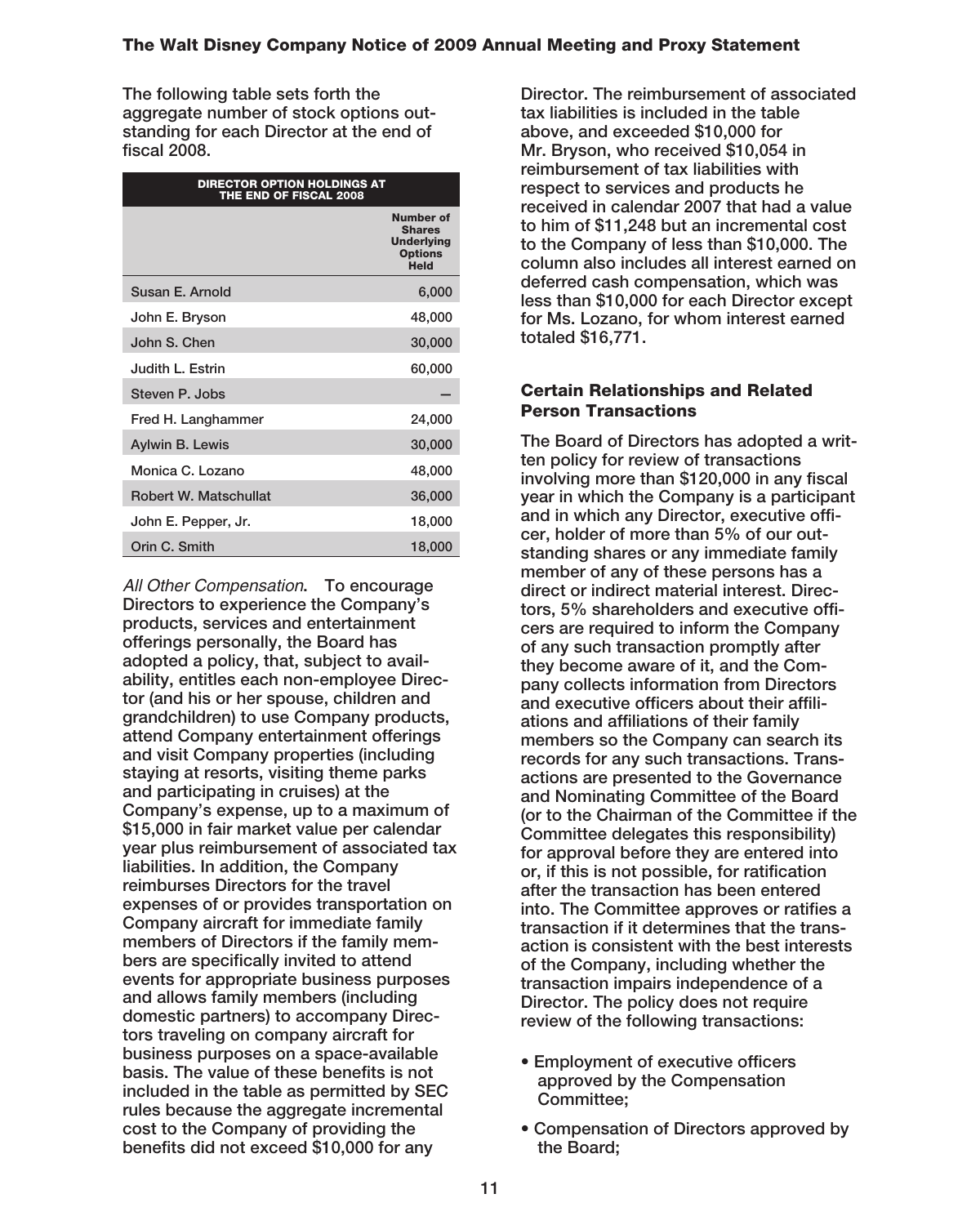- **Transactions in which all shareholders receive benefits proportional to their shareholdings;**
- **Ordinary banking transactions identified in the policy;**
- **Any transaction contemplated by the Company's Certificate of Incorporation, Bylaws or Board action where the interest of the Director, executive officer, 5% shareholder or family member is disclosed to the Board prior to such action;**
- **Commercial transactions in the ordinary course of business with entities affiliated with Directors, executive officers, 5% shareholders or their family members if the aggregate amount involved during a fiscal year is less than the greater of (a) \$1,000,000 and (b) 2% of the Company's or other entity's gross revenues and the related person's interest in the transaction is based solely on his or her position with the entity;**
- **Charitable contributions to entities where a Director is an executive officer of the entity if the amount is less than the lesser of \$200,000 and 2% of the entity's annual contributions; and**
- **Transactions with entities where the Director, executive officer, 5% shareholder or immediate family member's sole interest is as a non-executive officer employee of, volunteer with, or director or trustee of the entity.**

**There was one transaction subject to review under this policy during fiscal 2008. Director John Bryson's wife, Louise Bryson, served during the fiscal year as President—Distribution and Affiliate Business Development for (and continues to serve as a consultant to) Lifetime Entertainment Television, a cable television programming service in which the Company has an indirect 50% equity interest. Ms. Bryson received an aggregate salary (including car allowance and payments of deferred compensation) of \$627,717 for her services with Lifetime during fiscal 2008 and received a bonus of \$433,289 in fiscal 2008 with respect to her services in fiscal 2007. She is also eligible for an annual bonus for fiscal 2008, although as of December 31, 2008, no bonus determination for 2008 had been made by Lifetime with respect to**

**Ms. Bryson. Under her employment agreement and her separation agreement entered into in connection with her retirement from Lifetime, Ms. Bryson is entitled to continue receiving her base compensation and benefits through April 30, 2009, but is not entitled to receive any incentive compensation for 2009. In addition, as noted above, Lifetime acquired programming and purchased advertising time from, and sold advertising time to, Company subsidiaries, but the Company believes that neither Mr. Bryson nor Ms. Bryson had a material direct or indirect interest in those transactions.**

**During fiscal year 2008, Fidelity Management Trust Company (FMTC) served as trustee of the Company's 401(k) plan and the Company paid FMTC approximately \$201,000 in fees for this and ancillary services. Additionally, entities affiliated with FMTC benefit from fees incurred by plan participants on balances invested in mutual funds through the plan. FMTC and its affiliated entities are subsidiaries of FMR LLC, which was the beneficial owner of more than 5% of the Company's outstanding shares during the year, but was not the owner of more than 5% of the Company's outstanding shares at the end of the fiscal year. The relationship with FMTC was not reviewed by the Governance and Nominating Committee under the review policy described above because the relationship was entered into when FMR LLC was not the beneficial owner of 5% of the Company's shares.**

### **Shareholder Communications**

**Generally. Shareholders may communicate with the Company through its Shareholder Services Department by writing to 500 South Buena Vista Street, MC 9722, Burbank, California 91521, by calling Shareholder Services at (818) 553-7200, or by sending an e-mail to investor.relations@disneyonline.com. Additional information about contacting the Company is available on the Company's investor relations website (**www.disney.com/investors**) under "My Shareholder Account."**

**Shareholders and other parties interested in communicating directly with the Chair-**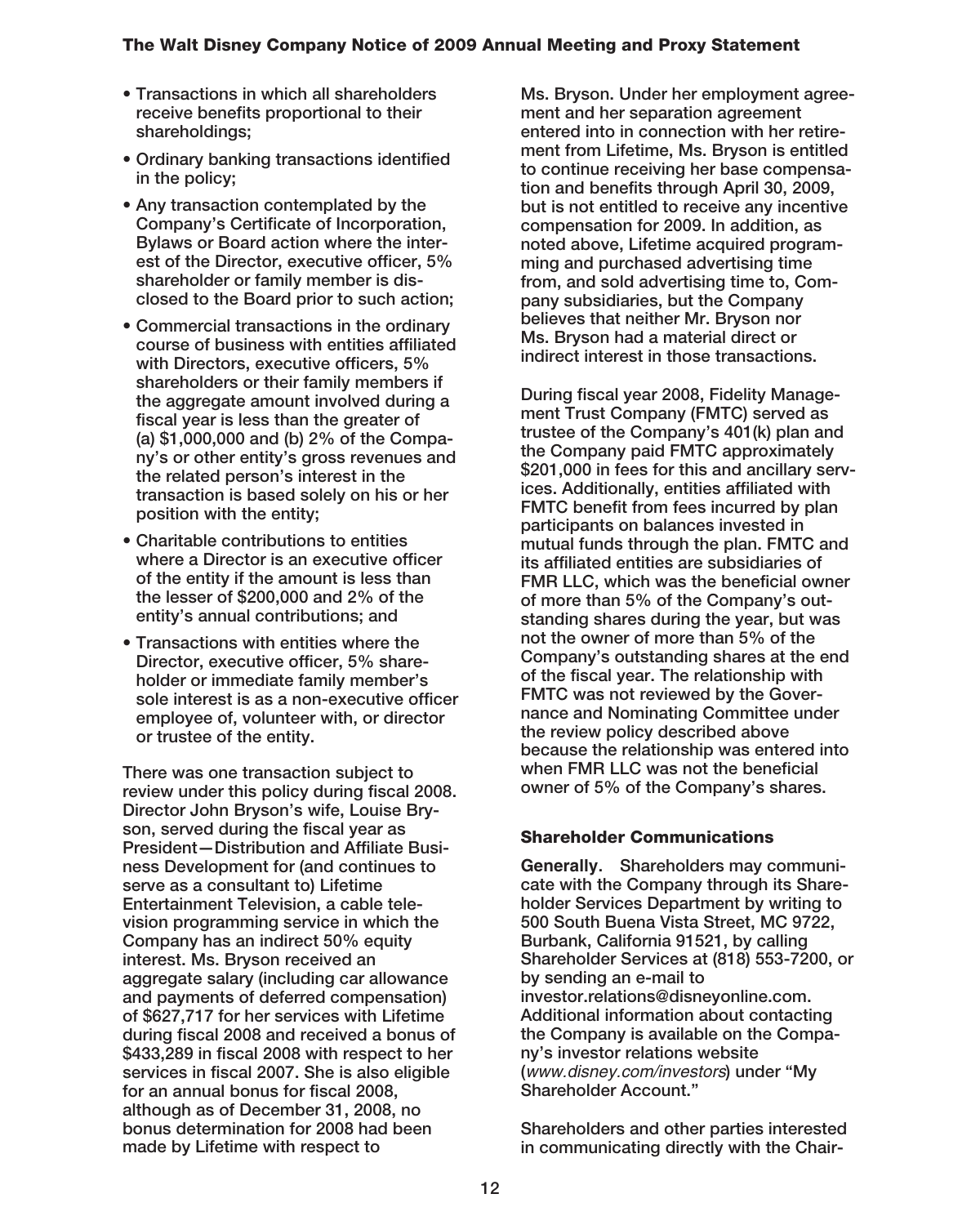**man of the Board or with the non-management Directors as a group may do so by writing to the Chairman of the Board, The Walt Disney Company, 500 South Buena Vista Street, Burbank, California 91521-1030. Under a process approved by the Governance and Nominating Committee of the Board for handling letters received by the Company and addressed to non-management members of the Board, the office of the Secretary of the Company reviews all such correspondence and forwards to Board members a summary and/or copies of any such correspondence that, in the opinion of the Secretary, deals with the functions of the Board or Committees thereof or that he otherwise determines requires their attention. Directors may at any time review a log of all correspondence received by the Company that is addressed to members of the Board and request copies of any such correspondence. Concerns relating to accounting, internal controls or auditing matters are immediately brought to the attention of the Company's internal audit department and handled in accordance with procedures established by the Audit Committee with respect to such matters.**

**Shareholder Proposals for Inclusion in 2010 Proxy Statement. To be eligible for inclusion in the proxy statement for our**

**2010 annual meeting, shareholder proposals must be received by the Company's Secretary no later than the close of business on September 18, 2009. Proposals should be sent to the Secretary, The Walt Disney Company, 500 South Buena Vista Street, Burbank, California 91521-1030 and follow the procedures required by SEC Rule 14a-8.**

**Shareholder Director Nominations and Other Shareholder Proposals for Presentation at the 2010 Annual Meeting. Under our bylaws, written notice of shareholder nominations to the Board of Directors and any other business proposed by a shareholder that is not to be included in the proxy statement must be delivered to the Company's Secretary not less than 90 nor more than 120 days prior to the first anniversary of the preceding year's annual meeting. Accordingly, any shareholder who wishes to have a nomination or other business considered at the 2010 annual meeting must deliver a written notice (containing the information specified in our bylaws regarding the shareholder and the proposed action) to the Company's Secretary between November 10, 2009 and December 10, 2009. SEC rules permit management to vote proxies in its discretion with respect to such matters if we advise shareholders how management intends to vote.**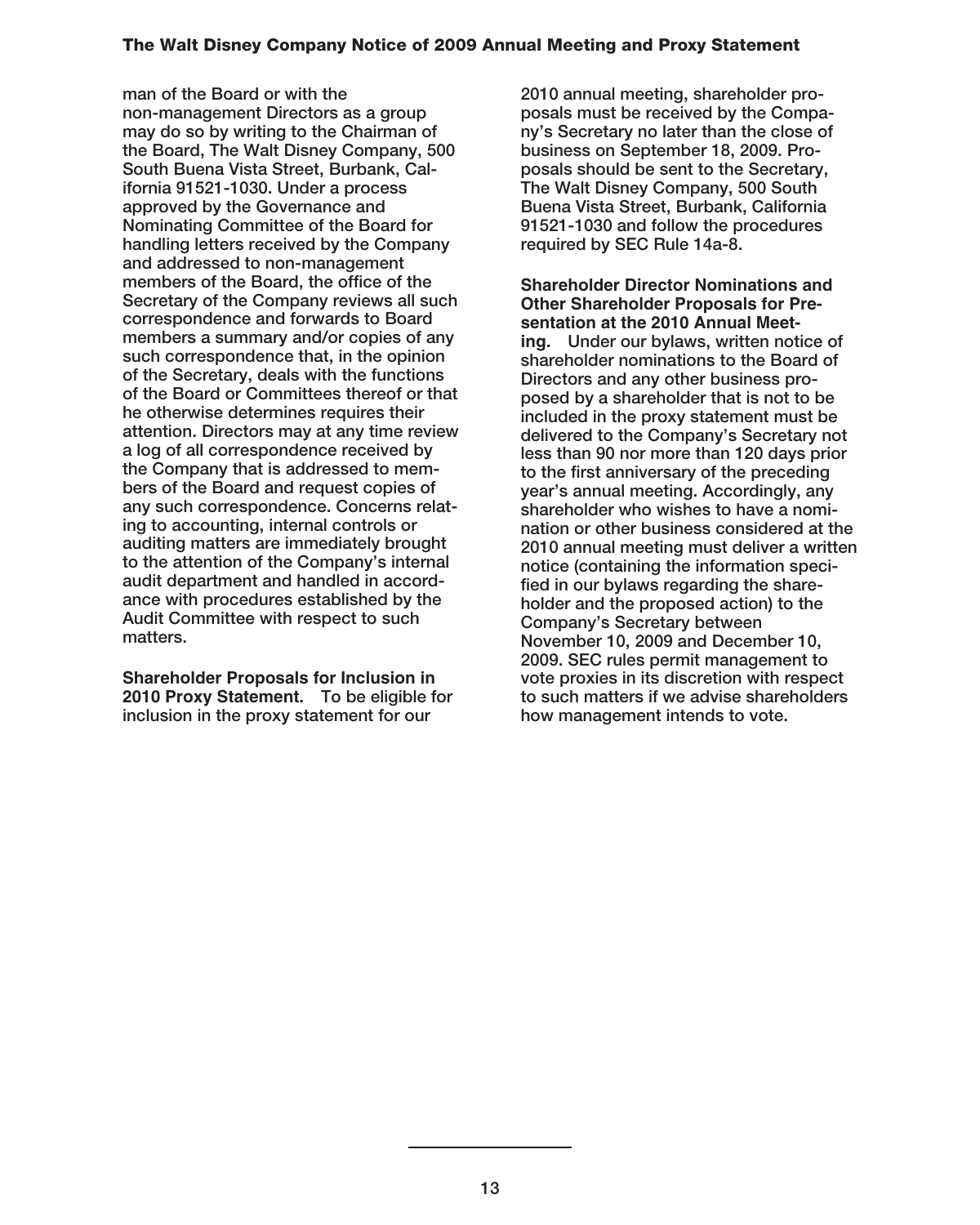# **Executive Compensation**

# **Compensation Committee Report**

**The Compensation Committee has:**

- **(1) reviewed and discussed the Compensation Discussion and Analysis included in this proxy statement with management; and**
- **(2) based on the review and discussion referred to in paragraph (1) above, recommended to the Board of Directors that the Compensation Discussion and Analysis be included in the Company's proxy statement relating to the 2009 annual meeting of shareholders.**

**Members of the Compensation Committee**

*Susan E. Arnold John S. Chen Fred H. Langhammer (Chair) Aylwin B. Lewis John E. Pepper, Jr.*

## **Compensation Discussion and Analysis**

**This discussion addresses compensation with respect to fiscal 2008 for our named executive officers, who are:**

- **our president and chief executive officer, Robert A. Iger;**
- **our senior executive vice president and chief financial officer, Thomas O. Staggs;**
- **our senior executive vice president, general counsel and secretary, Alan N. Braverman;**
- **our executive vice president, corporate strategy, business development and technology, Kevin A. Mayer; and**
- **our executive vice president, corporate finance and real estate and treasurer, Christine M. McCarthy.**

**In the first section, we discuss the objectives and general policies of our compensation program as it relates to the** **named executive officers. In the second section, we discuss specific practices relating to determination of the five elements of our compensation program. In the third section, we provide analysis of decisions regarding compensation for the named executive officers with respect to fiscal 2008.**

### **Compensation Program Objectives and Policies**

## **Overall Program Objectives**

**The Walt Disney Company is a diversified worldwide company with operations in four business segments: Media Networks, Parks and Resorts, Studio Entertainment and Consumer Products. We employ over 150,000 people in over 40 countries and had revenues of approximately \$37.8 billion in fiscal 2008.**

**We design our compensation programs to achieve the following objectives in the context of the Company's large and complex business:**

- **support the Company's business strategy and business plan by clearly communicating what is expected of executives with respect to goals and results and by rewarding achievement;**
- **attract, motivate, and retain executives with superior talent; and**
- **align incentive compensation with performance measures that are directly related to the Company's financial goals and creation of shareholder value.**

**The following principles guide us in developing executive compensation programs and setting total compensation levels for executives:**

- **Compensation levels should be closely tied to the success of the Company and each executive's contribution to that success.**
- **Compensation programs should offer an opportunity for greater compensation for superior performance, balanced by the risk of lower compensation when performance is less successful.**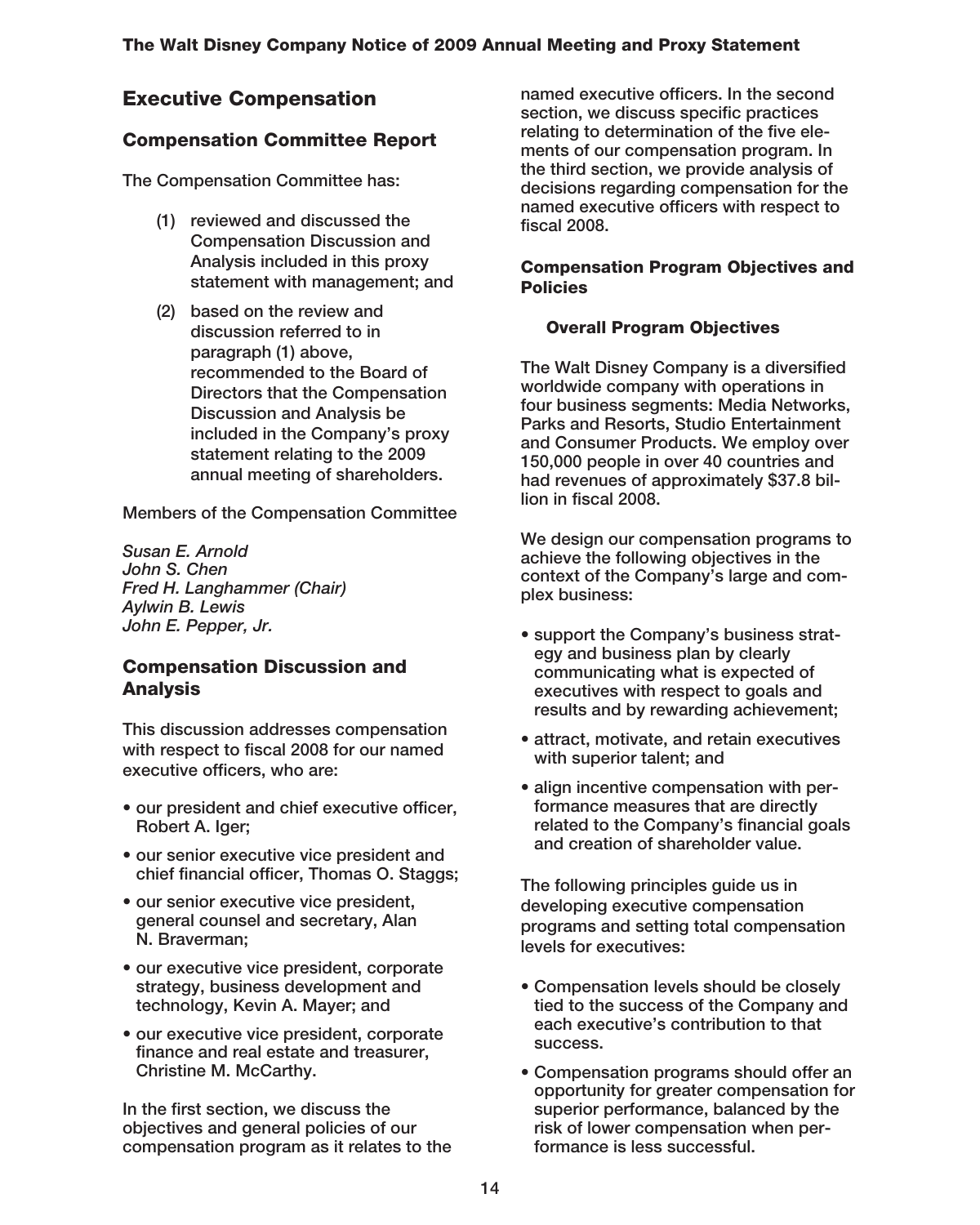**• The mix and level of compensation for an executive should consider the importance of the executive to the Company, competition for that executive's talent and relative levels of compensation for other executives at the Company.**

### **Elements of Compensation**

**The Company seeks to achieve its compensation objectives through five compensation elements:**

- **a base salary;**
- **a variable, annual, performance-based bonus;**
- **periodic grants of long-term, equitybased compensation such as stock options, restricted stock units and/or restricted stock;**
- **retirement plans and agreements and programs defining when payments are made in connection with termination of employment; and**
- **benefits and perquisites.**

**These elements combine to promote the objectives described above. Base salary, retirement plans and termination payments, where applicable, and benefits and perquisites provide a minimum level of compensation that helps attract and retain highly qualified executives. Performancebased bonuses reward achievement of annual goals important to the Company's business and shareholder value-creation strategies. Equity-based compensation aligns executives' compensation directly with the creation of longer-term shareholder value and promotes retention.**

**For senior executives, including the named executive officers, the Company believes that equity and performancebased compensation should be a higher percentage of total compensation than for less senior executives. Equity and performance-based compensation relate most directly to achievement of strategic and financial goals and to building shareholder value, and the performance of senior executives has a strong and direct impact in achieving these goals.**

**In making decisions with respect to any element of a named executive officer's compensation, the Committee considers the total current compensation that may be awarded to the officer, including salary, annual bonus and long-term incentive compensation. The Committee's goal is to award compensation that is reasonable in relation to the Company's compensation objectives when all elements of potential compensation are considered. In addition, the Committee believes that various elements of this program effectively achieve the objective of aligning compensation with performance measures that are directly related to Company's financial goals and creation of shareholder value without encouraging executives to take unnecessary and excessive risks.**

### **Competitive Considerations**

**The Company is a complex organization that operates and recruits talent across diverse industries and markets and necessarily must make each compensation decision in the context of the particular situation, including the characteristics of the business or businesses in which the individual operates and the individual's specific roles, responsibilities, qualifications and experience. The Company takes into account information about the competitive market for executive talent, but because of the complex mix of businesses in which the Company is engaged, the Company believes that strict benchmarking against selected groups of companies does not provide a meaningful basis for establishing compensation. Therefore, the Committee does not attempt to maintain a specific target percentile with respect to a specific list of benchmark companies in determining compensation for named executive officers. Rather, the Committee reviews information regarding competitive conditions from a variety of sources in making compensation decisions. These sources include broad public company indexes such as Fortune 100 companies, the four U.S. public companies that are major, complex, diversified and publicly-held entertainment companies, (CBS Corp., News Corp., Time Warner and Viacom), and a group of companies assembled by Towers Perrin, which Towers Perrin**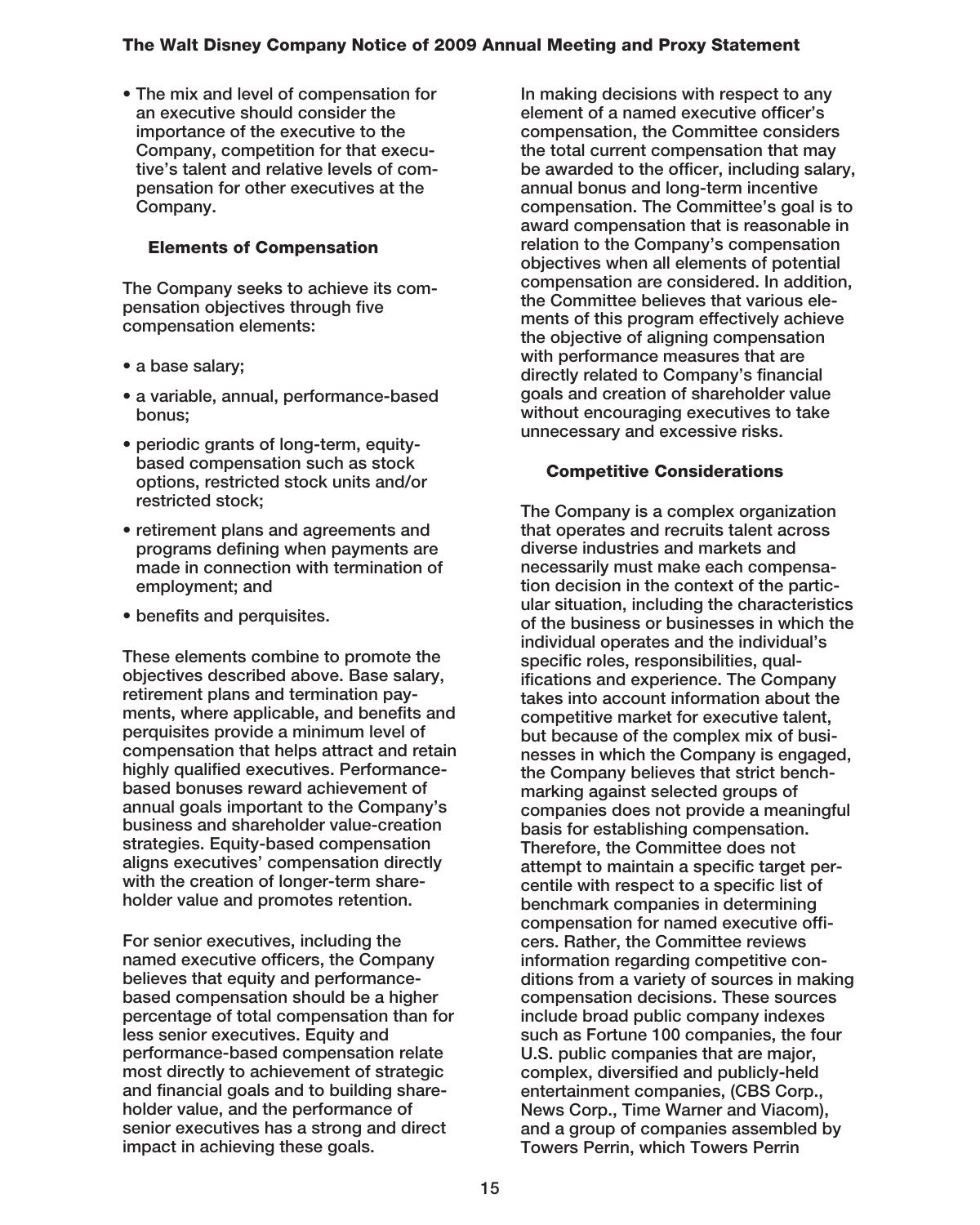**determined are relevant to the Committee's determinations in a number of respects including size, complexity, diversity and global presence. Towers Perrin periodically revises this group, which, at the beginning of fiscal 2008, consisted of the following 32 companies:**

- **Accenture IBM**
	-
- 
- **Amazon Johnson & Johnson**
- 
- **AT&T Kimberly Clark**
- **BCE Microsoft**
- **Bellsouth Motorola**
- **Cisco Systems News Corp**
- 
- **Colgate Palmolive Nextel Communications**
- **Comcast Oracle**
- **Dell Procter & Gamble**
- **DirectTV Group SAP**
- **EMC Sprint Nextel**
	-
- 
- **Emerson Electric Texas Instruments • Time Warner Cable**
- 
- **Google Time Warner**
- **Hewlett-Packard Verizon**
- **Intel Viacom**

**By the end of the fiscal year, this list was revised to add CBS Corp. (whose revenues and market capitalization increased to the point that it qualified for the list) and to delete Bellsouth, Gillette and Sprint Nextel (each of which had been acquired by other companies on the list and for which information was no longer available for the time period used by the end of the fiscal year).**

## **Stock Ownership and Holding Policy**

**The Board of Directors has adopted stock ownership and holding requirements for the Company's executive officers. These officers are expected, over a reasonable period of time, to acquire and hold Company stock (including restricted stock units) equal in value to at least three times their base salary amounts, or five times base salary in the case of the chief executive officer. In addition, for all stock option grants made beginning in 2005, the named executive officers other than the chief executive officer are required, as long as they remain employed by the Company, to retain ownership of shares representing at least 75% of the after-tax gain realized upon exercise of such options for a minimum of 12 months if they have not yet met the stock ownership requirements. The**

**Committee believes that the chief executive officer's responsibility for all of the Company's operations justifies requiring him to retain a higher percentage of shares and the policy therefore requires the chief executive officer to retain 100% of the after-tax gain realized upon exercise of options for a minimum of 12 months if he has not yet met the stock ownership requirements. The Committee believes that this ownership and holding policy further enhances the alignment of named executive officer and shareholder interests and thereby promotes the objective of increasing shareholder value.**

### **Policy Regarding Recoupment of Compensation**

**If the Company is required to restate its financial results due to material noncompliance with financial reporting requirements under the securities laws as a result of misconduct by an executive officer, applicable law permits the Company to recover incentive compensation from that executive officer (including profits realized from the sale of Company securities). In such a situation, the Board of Directors would exercise its business judgment to determine what action it believes is appropriate. Action may include recovery or cancellation of any bonus or incentive payments made to an executive on the basis of having met or exceeded performance targets during a period of fraudulent activity or a material misstatement of financial results if the Board determines that such recovery or cancellation is appropriate due to intentional misconduct by the executive officer that resulted in performance targets being achieved that would not have been achieved absent such misconduct.**

### **Policy with Respect to the \$1 Million Deduction Limit**

**Section 162(m) of the Internal Revenue Code generally disallows a tax deduction to public corporations for compensation over \$1,000,000 paid for any fiscal year to the corporation's chief executive officer and up to three other executive officers whose compensation must be included in this proxy statement because they are the most highly compensated executive offi-**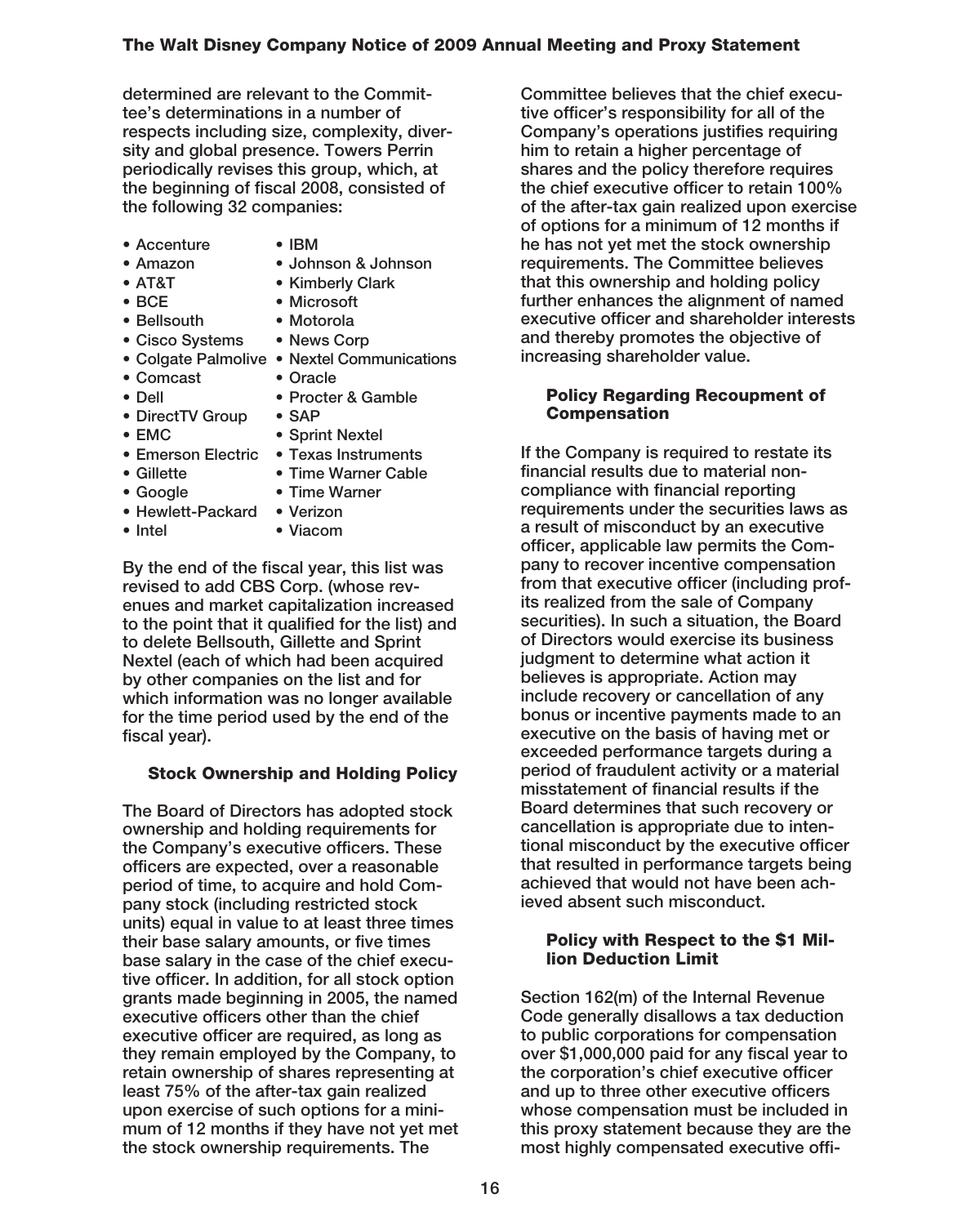**cers. However, the statute exempts qualifying performance-based compensation from the deduction limit if certain requirements are met. The Committee has structured awards to executive officers under the Company's Management Incentive Bonus Program and long-term incentive program to qualify for this exemption. However, the Committee believes that shareholder interests are best served if the Committee's discretion and flexibility in awarding compensation is not restricted, even though some compensation awards may result in non-deductible compensation expenses. Therefore, the Committee has approved salaries for executive officers that were not fully deductible because of Section 162(m) at the time of approval and retains the right to authorize payments or take other actions that can result in the payment of compensation that is not deductible for income tax purposes.**

### **Employment Agreements**

**The Committee enters into employment agreements with senior officers, including some of the named executive officers, when it determines that an employment agreement is desirable for the Company to obtain a measure of assurance as to the executive's continued employment in light of prevailing market competition for the particular position held by the executive officer, or where the Committee determines that an employment agreement is necessary and appropriate to attract an executive in light of market conditions, the prior experience of the executive or practices at the Company with respect to other similarly situated employees.**

### **Determination of Compensation**

#### **Roles and Responsibilities**

**The Compensation Committee determines the compensation, including related terms of employment agreements for those who have them, for each of the named executive officers.**

**The Committee also conducts reviews of the Company's general executive compensation policies and strategies and** **oversees and evaluates the Company's overall compensation structure and programs. The Committee's responsibilities include:**

- **evaluating and approving goals and objectives relevant to compensation of the chief executive officer and other executive officers, and evaluating performance in light of those goals and objectives;**
- **determining compensation for executive officers and other senior officers;**
- **evaluating and approving all grants of equity-based compensation to executive officers and other senior officers;**
- **recommending to the Board compensation policies for non-employee directors; and**
- **reviewing performance-based and equity-based incentive plans for the chief executive officer and other executive officers and reviewing other benefit programs presented to the Committee by the chief executive officer.**

**In carrying out these responsibilities, the Committee: reviews the Company's general executive compensation policies; determines salaries, bonuses and equity awards to the named executive officers and such other officers as it determines appropriate; reviews benefit programs for the named executive officers; reviews and approves (or recommends approval to the Board where it deems appropriate) all incentive, performance-based and equitybased plans and other benefit plans submitted to it by the chief executive officer; reviews and approves all employment contracts with named executive officers and such other officers as it deems appropriate; and recommends Director compensation policies to the Board of Directors.**

**The Compensation Committee determines the compensation of the chief executive officer without management input, but is assisted in this determination by its consultant and reviews its determination with the Board of Directors (without members of management present) prior to its final determination.**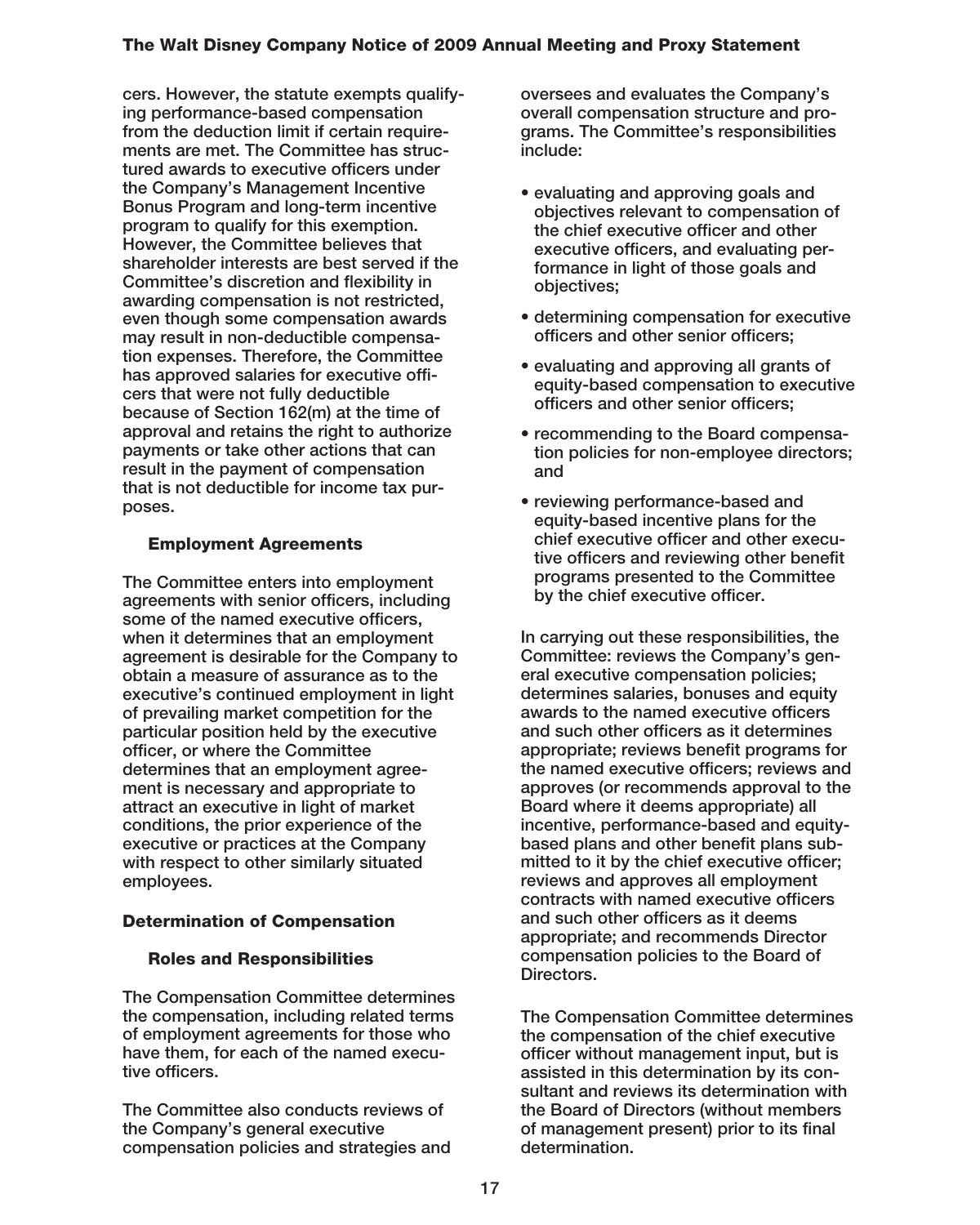**In making determinations regarding compensation for other named executive officers, the Committee considers the recommendations of the chief executive officer and the input received from its compensation consultant. The chief executive officer recommends compensation, including the compensation provisions of employment agreements for those who have them, for named executive officers other than himself and all other officers whose compensation is determined by the Compensation Committee. In making this recommendation, the chief executive officer evaluates the performance of the executives, considers the executive's responsibilities and compensation in relation to other officers of the Company, considers publicly available information regarding the competitive market for talent and information provided to him and to the Committee by the Committee's third party consultant. As with the chief executive officer's compensation, the Committee advises the full Board of its deliberations prior to making a final determination of annual bonus and equity incentive awards for named executive officers and considers whatever input is provided by the full Board in making its final determination.**

**Management also provides data, analysis and recommendations for the Committee's consideration regarding the Company's executive compensation programs and policies, preparing materials for the information of and review by the Compensation Committee. Management also administers those programs and policies consistent with the direction of the Committee. Management's direct responsibilities include:**

- **providing an ongoing review of the effectiveness of the compensation programs, including competitiveness and alignment with the Company's objectives; and**
- **recommending changes, if necessary to ensure achievement of all program objectives.**

**The Committee meets regularly outside of the presence of management to discuss compensation decisions and matters relating to the design of compensation programs.**

**The Committee has retained the firm of Towers Perrin as its compensation consultant to assist in the continual development and evaluation of compensation policies and the Committee's determinations of compensation awards. The Committee's consultant attends Compensation Committee meetings, meets with the Committee without management present and provides third-party data, advice and expertise on proposed executive and director compensation and executive compensation plan designs. At the direction of the Committee, the consultant reviews briefing materials prepared by management and advises the Committee on the matters included in the materials, including the consistency of proposals with the Committee's compensation philosophy and comparisons to programs at other companies. At the request of the Committee, the consultant also prepares its own analysis of compensation matters including positioning of programs in the competitive market and the design of plans consistent with Committee's compensation philosophy.**

**In October 2008, the Compensation Committee adopted a policy requiring its consultant to be independent of Company management. The policy provides that a consultant will be considered independent if: the firm does not receive from the Company fees for services or products provided to the Company in any fiscal year that exceed 1% of the firm's annual gross revenues; the individual that advises the Committee does not participate directly or by collaboration with others in the firm in the provision of any services or products to the Company without the approval of the chair of the Compensation Committee unless the related fees are, in the aggregate, less than \$100,000; the consultant does not provide any products or services to any executive officer of the Company; and the Committee pre-approves any specific engagement of the firm if the estimated cost of the engagement exceeds \$500,000. The Committee performs an annual assessment of the consultant's independence to determine whether the consultant is independent. The Committee completed this assessment in December 2008 and confirmed that its consultant is independent under the policy.**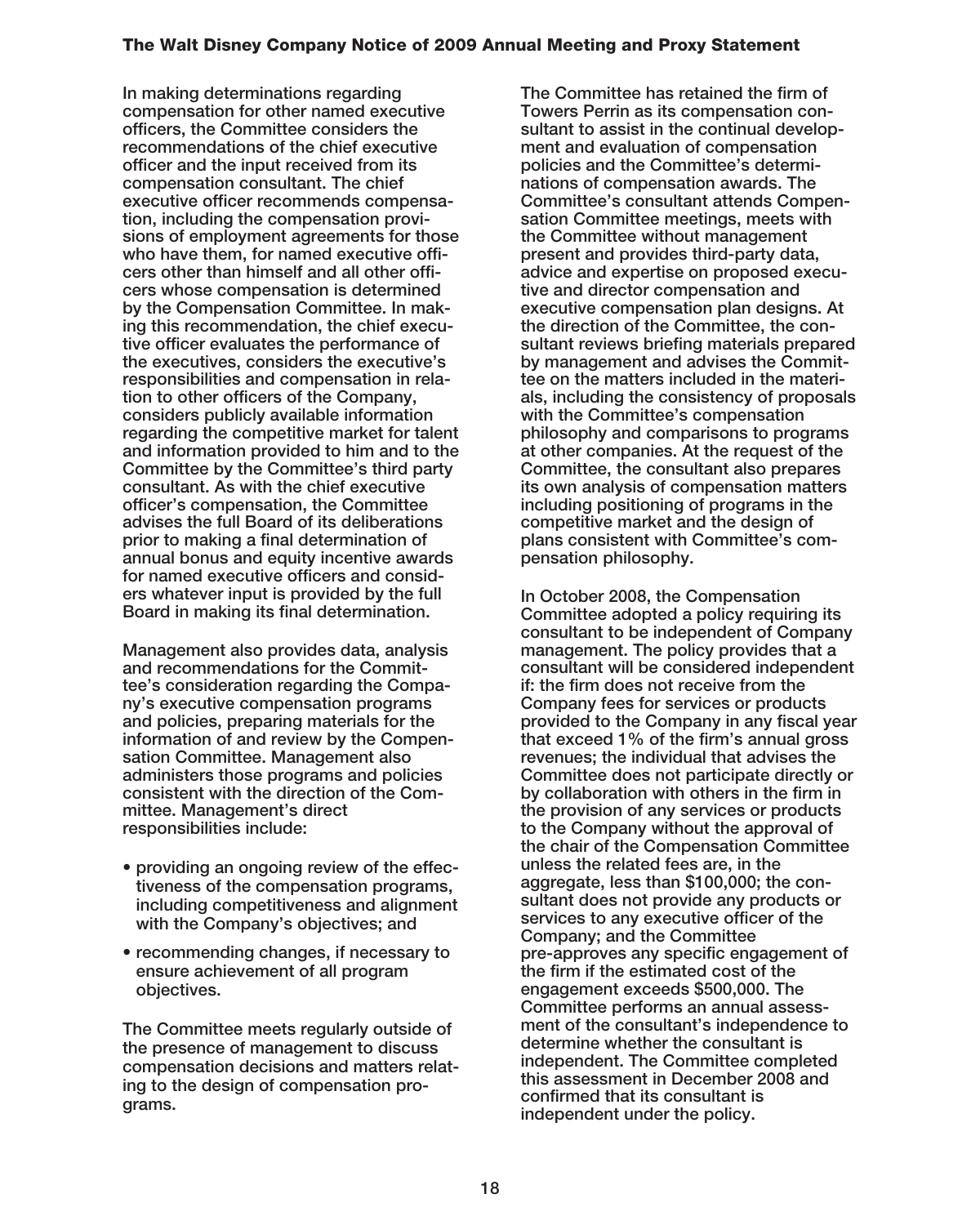## **Base Salary**

**The objective of base salary is to provide fixed compensation to an individual that reflects his or her job responsibilities, experience, value to the Company, and demonstrated performance.**

**Salaries or minimum salaries for Mr. Iger, Mr. Staggs, Mr. Braverman and Mr. Mayer are determined in their employment agreements. These salaries or minimum salaries, the amount of any increase over minimums, and Ms. McCarthy's salary (which is not specified in an agreement) are determined by the Compensation Committee based on its subjective evaluation of a variety of factors, including:**

- **the nature and responsibility of the position;**
- **the impact, contribution, expertise and experience of the individual executive;**
- **competitive market information regarding salaries to the extent available and relevant;**
- **the importance of retaining the individual along with the competitiveness of the market for the individual executive's talent and services; and**
- **the recommendations of the president and chief executive officer (except in the case of his own compensation).**

**Where not specified by contract, salaries are generally reviewed annually.**

#### **Annual Bonus Incentives for Named Executive Officers**

**The compensation program provides for a bonus that is linked to annual performance. The objective of the program is to compensate individuals annually based on the achievement of specific annual goals that the Committee believes correlate closely with growth of long-term shareholder value. The Compensation Committee determines a dollar value for bonus awards and has the discretion to deliver this value in the form of cash, restricted stock, restricted stock units or a combination of these forms of payment.**

**The annual bonus process for named executive officers involves five basic steps pursuant to the Company's Management Incentive Bonus Program:**

**At the outset of the fiscal year, the Committee approves:**

- **(1) A target bonus for each individual**
- **(2) Overall Company financial performance ranges for the year**
- **(3) Other performance objectives for the year**

**After the end of the fiscal year, the Committee:**

- **(4) Measures actual performance against the predetermined Company financial performance ranges and other performance objectives to determine the appropriate adjustment to the target bonus, as well as other performance considerations related to unforeseen events during the year**
- **(5) Makes adjustments to the resulting preliminary bonus calculation to reflect the Company's performance relative to the performance of the S&P 500 index**

**These five steps are described below:**

**(1)** *Setting a target bonus.* **Early in the fiscal year, the Committee approves a target bonus amount for each named executive officer. The target bonus takes into account all factors that the Committee deems relevant, including minimums set in the employment agreement where applicable, the recommendation of the chief executive officer (except with respect to his own bonus), competitive market conditions and the Committee's assessment of the aggressiveness of the level of growth reflected in the financial performance ranges.**

**(2)** *Setting Company financial performance ranges.* **Early in each fiscal year, the Compensation Committee receives recommended financial performance measures and performance ranges for the Company from senior management and reviews them with senior management and the Committee's compensation consultant, and then sets performance meas-**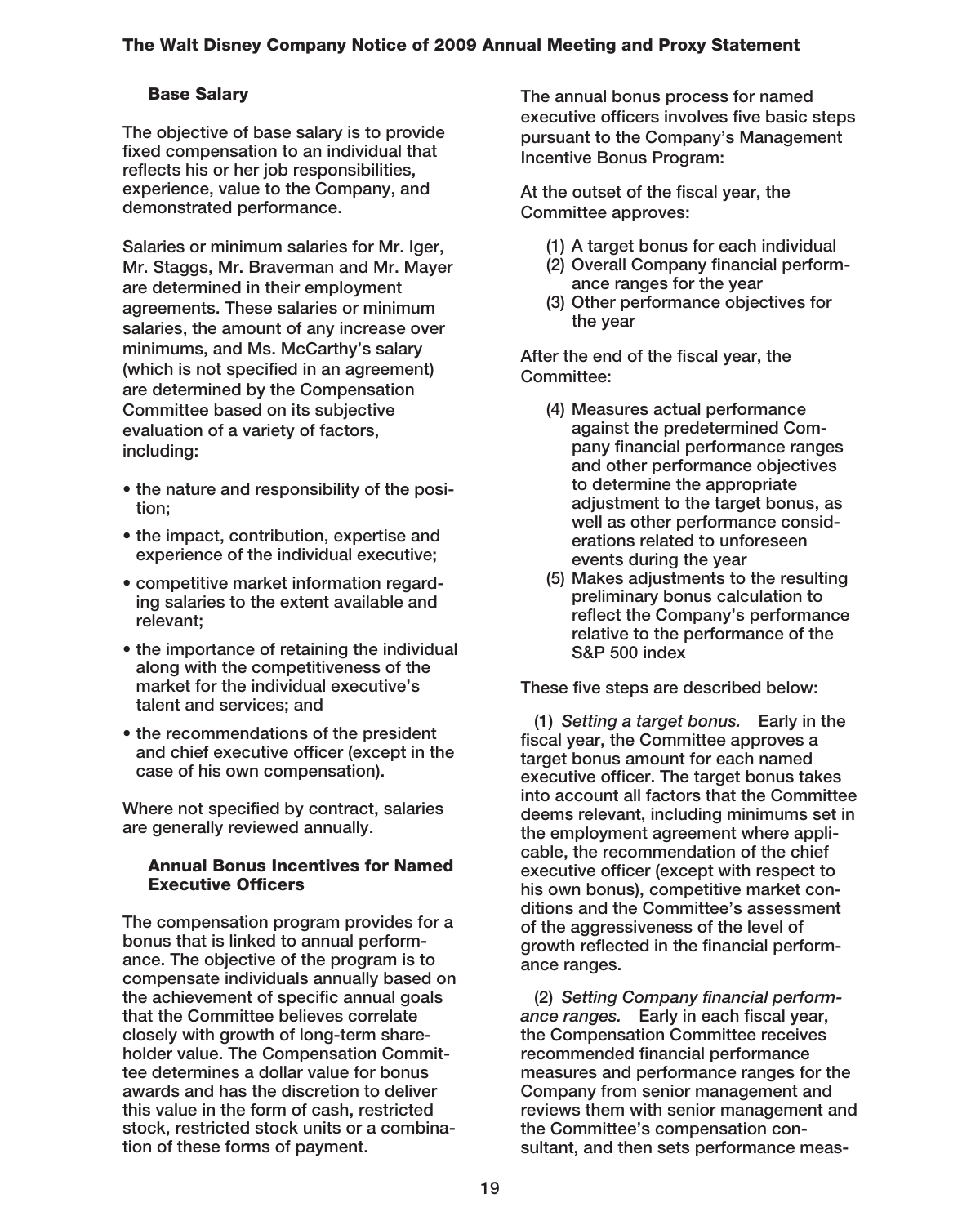**ures and ranges for the Company and reports their determination to the full Board. These performance ranges may include adjustments to take into account expected events that will have a predictable impact on the measure. In the preliminary bonus determination for each named executive officer, seventy percent of that officer's target bonus is adjusted based on performance against these ranges.**

**(3)** *Setting other performance objectives.* **At the same time it sets Company-wide financial performance ranges, the Committee also approves other performance objectives for the Company. These objectives are based on the recommendations of the chief executive officer and the Committee's discussion with him regarding corporate objectives. These objectives allow the Committee to play a more proactive role in identifying performance objectives beyond purely financial measures. In the preliminary bonus determination for each executive officer, thirty percent of that officer's target bonus is adjusted based on the Committee's assessment of these performance objectives (which is based on the recommendation of the chief executive officer, except in the case of his own performance) as well as other contributions that the named executive officer may have made over the course of the fiscal year.**

**(4)** *Measuring performance***. After the end of the fiscal year, the Committee reviews the Company's actual performance against each of the financial performance ranges established at the outset of the year. In determining the extent to which the financial performance ranges are met for a given period, the Committee exercises its judgment whether to reflect or exclude the impact of changes in accounting principles and extraordinary, unusual or infrequently occurring events. To the extent appropriate, the Committee will also consider the nature and impact of such events in the context of the remaining 30% of the bonus determination. To make its preliminary bonus determination, the Committee adjusts 70% of the target bonus amount up (by a maximum of 200% for Mr. Iger, Mr. Staggs and Mr. Braverman and a**

**maximum of 150% for Mr. Mayer and Ms. McCarthy) or down (to a minimum of 35%, unless the low end of a range is not reached, in which case a factor of zero will be applied with respect to the specific measure) to reflect actual performance as compared to the financial performance ranges. The Committee establishes a higher maximum for Mr. Iger, Mr. Staggs and Mr. Braverman consistent with its philosophy that a higher percentage of the most senior executive's compensation should be tied to performance measures and that greater compensation should be available for superior performance. The Committee believes that the bulk of the bonus should be based on objective measures of financial performance, but believes that more subjective elements are also important in recognizing achievement and motivating officers. Accordingly, the remaining 30% of the target bonus amount is adjusted based upon the Committee's assessment of performance against the other performance objectives set at the outset of the year as well as the named executive officer's overall contribution to the Company's success and, in the case of officers other than the chief executive officer, the recommendation of the chief executive officer. The determination with respect to this portion of the bonus may range from 0% of this portion of the target to a maximum that, when combined with the award based on financial performance factors, will, except in special circumstances such as unusual challenges or extraordinary successes, result in an amount that does not exceed 200% of the target bonus. This assessment allows bonus decisions to take into account each named executive officer's personal performance and contribution during the year and other factors related to the performance of the Company that may not have been fully captured by the financial performance measures.**

**(5)** Adjustment to reflect comparative performance**. The next step in the bonus process is an adjustment of the preliminary bonus amount to take into account the performance of the Company relative to the broad market. The preliminary bonus amount is therefore increased ratably by up to 20% if the Company's total shareholder return outperformed the total**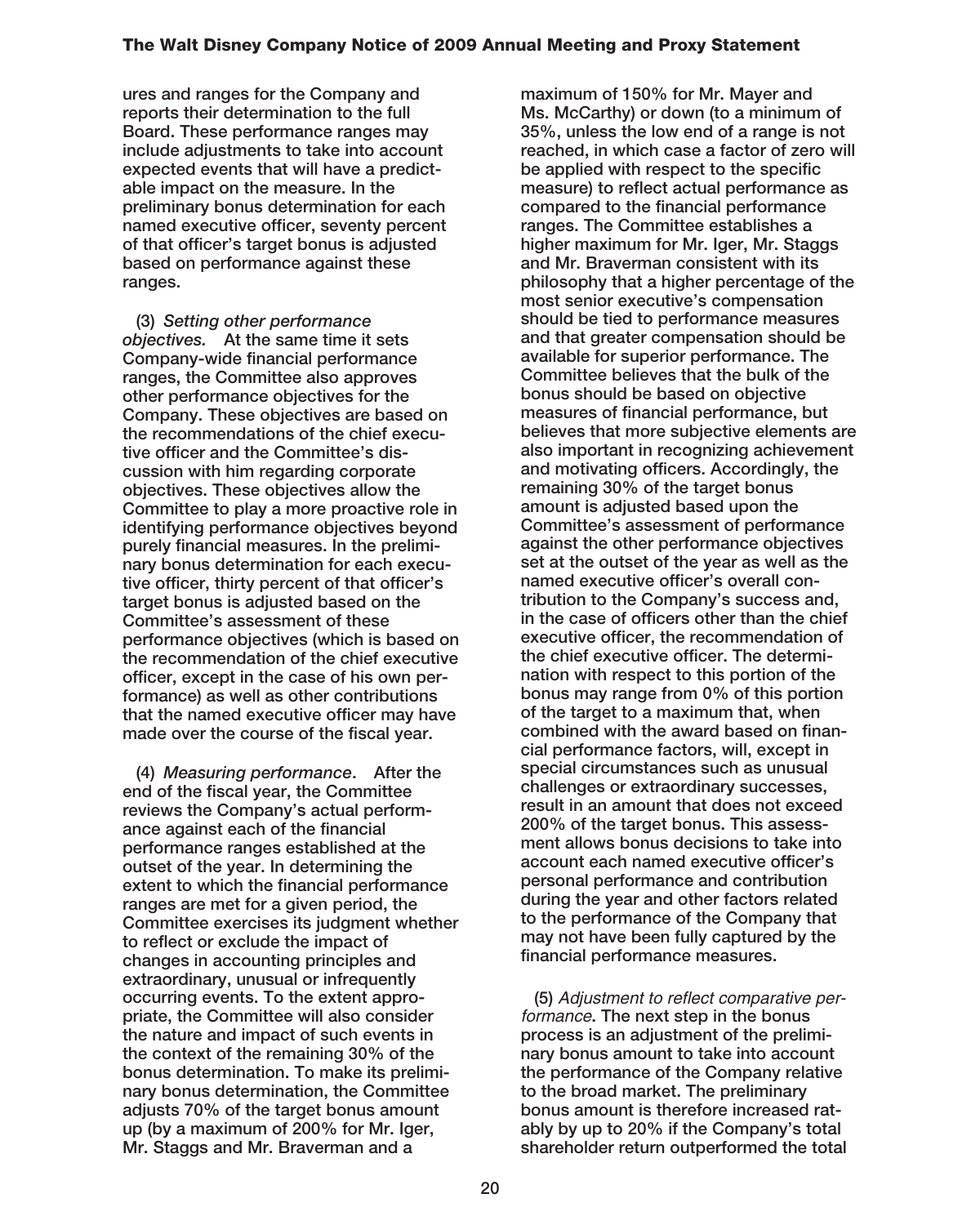**shareholder return of the S&P 500 index by 15 percentage points, or reduced by up to 20% if the Company underperformed this measure by 15 percentage points.**

**The program includes a test for awards to executive officers specifically designed to assure that the awards are eligible for deductibility under Section 162(m), which is in addition to the performance measures described above.**

**The Committee has the discretion, in appropriate circumstances, to award a bonus less than the amount determined by the steps set out above, including to award no bonus at all.**

#### **Long-term Incentive Compensation**

**The long-term incentive program provides a periodic award (typically annual or sometimes as an inducement to enter into, expand or extend an employment relationship) in the form of stock-based units and/or stock options, which vest over time and, in some instances, are subject to other vesting requirements. The objective of the program is to align compensation for named executive officers over a multi-year period directly with the interests of shareholders of the Company by motivating and rewarding creation and preservation of long-term shareholder value.**

Mix of Restricted Stock Units and Stock Options**. The Company's long-term incentive compensation for executive officers generally takes the form of a mix of restricted stock unit grants and stock option awards. These two vehicles reward shareholder value creation in slightly different ways. Stock options (which have exercise prices not less than the fair market value of the Company's common stock on the date of grant) reward named executive officers only if the stock price increases from the date of grant and their value only reflects decreases in stock price to but not below the exercise price, after which the options would have no value upon exercise. Restricted stock units are impacted by all stock price changes, so the value to named executive officers is affected by both increases and decreases in stock price from the market price at the date of grant.**

**Approximately 60% of the total value of annual long-term compensation awards for named executive officers typically takes the form of restricted stock units, with stock options accounting for the remaining value. The Committee established this allocation in order to weight equity incentives slightly more toward the type of award that reflects both increases and decreases in stock price from the grant date market price as a way of tying compensation more closely to changes in shareholder value at all levels. In addition, the weighting toward restricted stock units allows the Committee to deliver equivalent value with use of fewer authorized shares. The Committee may in the future adjust this mix of award types or approve different award types, such as restricted stock, as part of the overall long-term incentive award. Awards made in connection with a new, extended or expanded employment relationship may involve a different mix of restricted stock units and options depending on the Compensation Committee's assessment of the total compensation package being offered.**

Vesting of Restricted Stock Units**. Restricted stock units granted as annual long-term incentive compensation to named executive officers have generally been subject to both time vesting and performance-based conditions. In these cases, 50% of the grant is subject to time vesting conditions ("time vested units") and the remaining 50% to performance based conditions ("performance based units"), the details of which are determined at the time of grant and are described below:**

- **Time vesting conditions**
	- **For annual awards made in fiscal years 2005, 2006, 2007 and 2008, half of the time vested units vest on the second anniversary date of the award and the other half on the fourth, provided that the executive remains employed by the Company on the anniversary date and a performance test to assure deductibility for income tax purposes under Section 162(m) is satisfied.**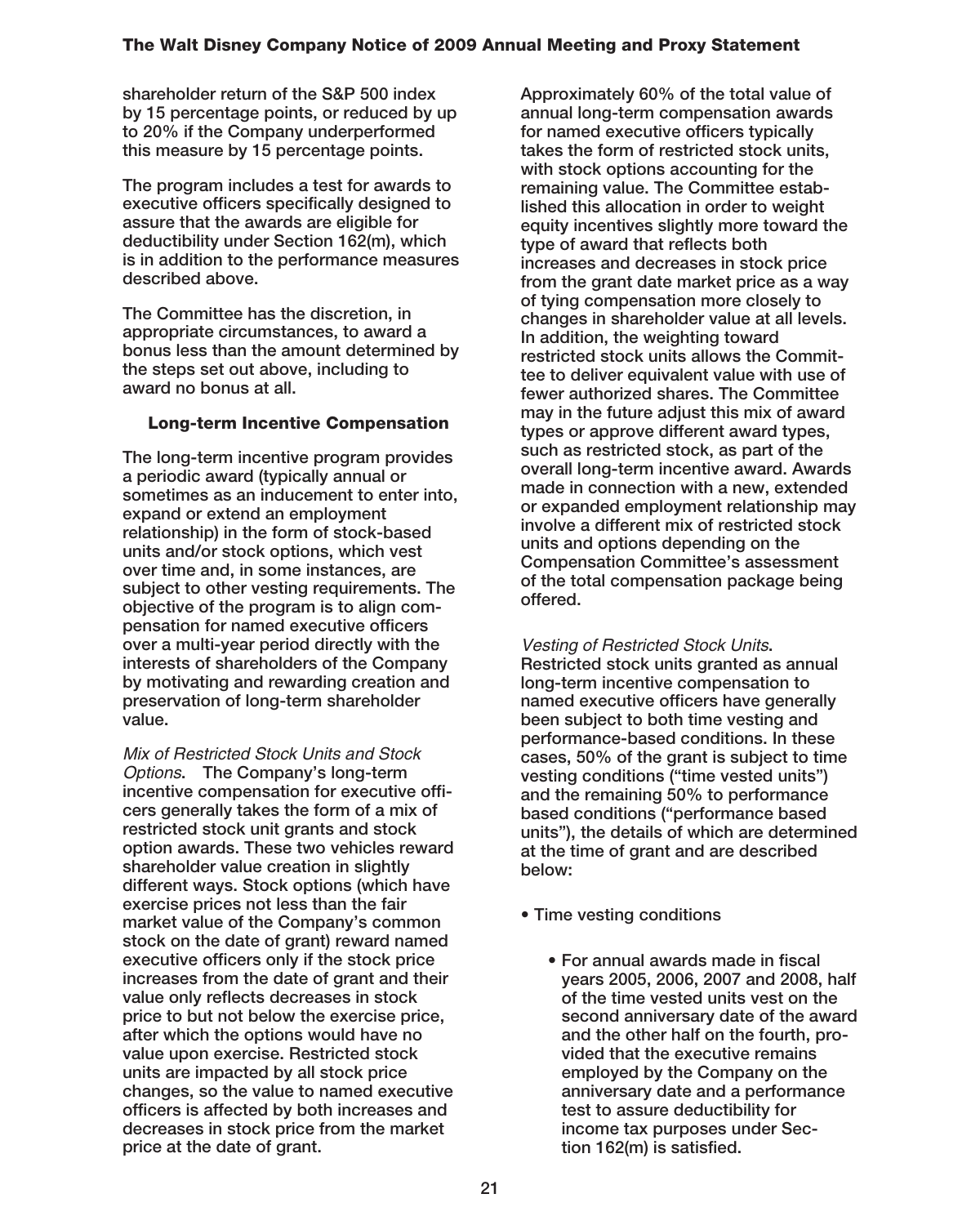- **For annual awards made in fiscal 2009, 25% of the time vested units vest on each of the first four anniversaries following the award, provided that the executive remains employed by the Company on the anniversary date and a Section 162(m) test is satisfied.**
- **Performance-based conditions**
	- **For annual awards made in fiscal years 2005, 2006 and 2007, half of the performance based units vest on the second anniversary date of the award and the other half on the fourth only if a total shareholder return test is met, the executive remains employed by the Company on the anniversary date and a performance test to assure deductibility for income tax purposes under Section 162(m) is satisfied. Units that fail the total shareholder return test on the first vesting date are eligible to vest on the second vesting date if the total shareholder return test is met on that date. To pass either of these tests, the Company's total shareholder return for either the one or three years preceding the vesting date must exceed the weighted average total shareholder return of the S&P 500 over the same period. For purposes of these determinations, "total shareholder return" means (i) the aggregate change, for the performance time period specified, in the market value of the Company's stock or the S&P 500 index, as the case may be, plus (ii) the value returned to shareholders in the form of dividends or similar distributions, assumed to be reinvested on a pre-tax basis, during the performance period.**
	- **The performance based units in the annual awards made in fiscal year 2008 vest on the same schedule and are also subject to a total shareholder return test, continued employment and Section 162(m) testing, but with the following differences: (a) the total shareholder return test is measured on the basis of a one or two year measurement period**

**preceding each vesting date, except that shares that fail the total shareholder return test on the first vesting date may vest if total shareholder return test is satisfied for either a one or four year period prior to the second vesting date; and (b) the performance-based units that fail to vest on the second vesting date because the relevant total shareholder return test is not then met are eligible to vest if they satisfy an alternative test based on the average annual growth rate of the Company's earnings per share for the sixteen preceding fiscal quarters, adjusted to reflect changes that the Committee deems appropriate to fairly reflect earnings per share growth. Under this alternative test, 100% of the unvested units will vest if the Company's adjusted earnings per share growth rate is greater than 10%; 50% will vest if the growth rate is between 8% and 10%; and none will vest if the growth rate is less than 8%. The Committee added the earnings per share test in fiscal 2008 because it determined that executives should be rewarded for significant growth in earnings per share even if this growth did not result in more favorable shareholder return at the Company relative to the returns at other companies.**

**• For annual awards made in fiscal 2009, the performance-based condition is the same as in fiscal year 2008 except that total shareholder return is measured as of the last 20 trading days in the second month preceding vesting.**

**The Committee may impose different vesting conditions on awards of restricted stock units other than the annual award. Vesting of restricted stock unit awards granted in lieu of cash under the Company's annual bonus program is subject to a time vesting condition, but vesting is not conditioned upon the total shareholder return or earnings per share test or an additional Section 162(m) test because the awards related to bonuses that were subject to a test to determine deductibility under Section 162(m), which was satisfied**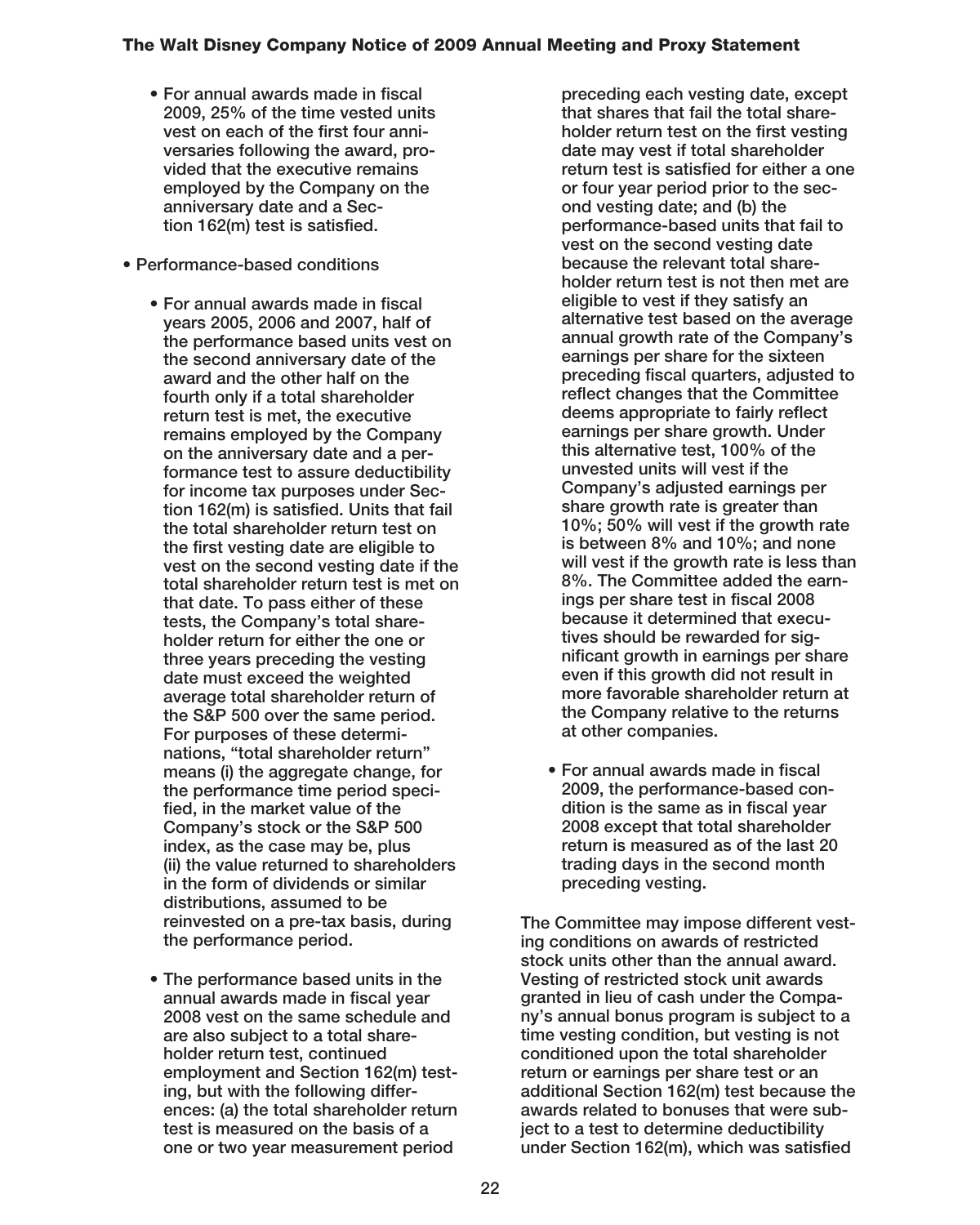**at the time the bonuses were awarded. Restricted stock units awarded upon commencement of employment or execution of a new employment agreement are generally subject to the Section 162(m) test and are generally not subject to any additional performance test, though restricted stock units awarded to Mr. Iger in connection with the execution of his employment agreement in 2005 were subject to a total shareholder return test based on total shareholder return from the date the agreement was originally entered into through the applicable vesting dates.**

*Stock Options.* **The long-term incentive program calls for stock options to be granted with exercise prices of not less than the fair market value of the Company's stock on the date of grant. Options vest ratably over four years, contingent on continued employment, with rare exceptions made by the Committee. Vesting may accelerate or continue beyond employment in some circumstances as described under** *"Payments and Rights on Termination,"* **in the** *"Compensation Tables"* **section below. The Company defines fair market value as the average of the high and low stock prices on the date of grant, which may be higher or lower than the closing price on that day. The Committee believes that the average of high and low prices is a better representation of the fair market value on the date of grant and tends to be less volatile than the closing price. The Committee will not grant stock options with exercise prices below the fair market value of the Company's stock on the date of grant (determined as described above), and will not reduce the exercise price of stock options (except in connection with adjustments to reflect recapitalizations, stock or extraordinary dividends, stock splits, mergers, spin-offs and similar events permitted by the relevant plan) without shareholder approval. New option grants to named executive officers normally have a term of seven years.**

*Equity Grant Procedures.* **Equity awards to named executive officers (and to other employees of the Company except as described below) are made by the Compensation Committee only on dates the**

**Compensation Committee meets. Compensation Committee meetings are normally scheduled well in advance and are not scheduled with an eye to announcements of material information regarding the Company. The Committee may make an award with an effective date in the future contingent on commencement of employment, execution of a new employment agreement or some other subsequent event. Equity awards to employees of Pixar (other than awards granted as part of the annual equity grant and awards granted to senior officers of Pixar, which are issued by the Compensation Committee) are issued by action of the chief executive officer or the chief human resources officer pursuant to authority delegated by the Compensation Committee. These awards generally relate to new hires and promotions and are granted on the first fiscal Monday of a month after hiring or promotion, with options carrying an exercise price equal to the average of the high and low sales prices of Company stock on the date of grant.**

#### **Retirement Plans and Termination Payments**

**The Company maintains defined benefit and defined contribution retirement programs for its salaried employees in which the Company's named executive officers participate. The objective of these programs is to help provide financial security into retirement, reward and motivate tenure and recruit and retain talent in a competitive market.**

**In addition to the Company's tax-qualified defined benefit plans, the Company maintains non-qualified defined benefit plans in which the named executive officers participate. All tax-qualified defined benefit plans have a maximum compensation limit and a maximum annual benefit, which limit the benefit to participants whose compensation exceeds these limits. In order to provide retirement benefits commensurate with salary levels, the non-qualified plans provide benefits to key salaried employees, including the named executive officers, using the same formula for calculating benefits as is used under the tax-qualified plans but on compensa-**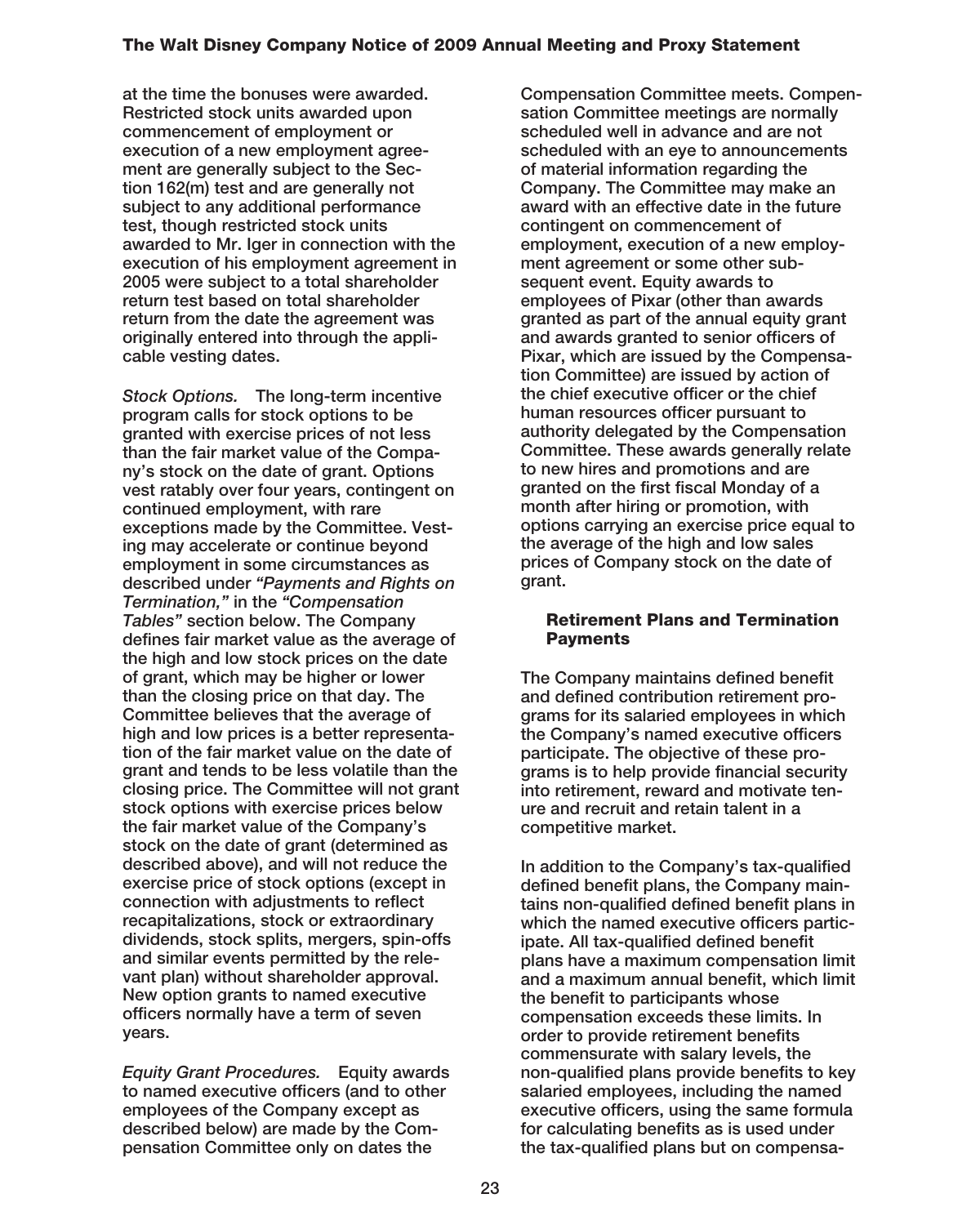**tion in excess of the compensation limitations and maximum benefit accruals for tax-qualified plans.**

**The Company also provides named executive officers with certain benefits upon termination of their employment in various circumstances, as described under** *"Payments and Rights on Termination,"* **in the** *"Compensation Tables"* **section below. The objective of these benefits is to recruit and retain talent in a competitive market and, in some cases, alleviate the dislocation resulting from a termination of employment. Benefits that are provided in the event of termination following a change in control also are intended to motivate executive officers to remain with the Company despite the uncertainty and dislocation that arises in the context of change in control situations.**

## **Benefits and Perquisites**

**Employment agreements with Mr. Iger, Mr. Staggs, Mr. Braverman and Mr. Mayer provide that each is entitled to participate in employee benefits and perquisites generally made available to senior executives of the Company (except, in the case of Mr. Mayer, the Family Income Assurance Plan). The Company provides benefits to its salaried employees including health care coverage, life and disability insurance protection, reimbursement of educational expenses and access to favorably priced group insurance coverage. The Company provides these benefits to help alleviate the financial costs and loss of income arising from illness, disability or death, to encourage ongoing education in job related areas and to allow employees to take advantage of reduced insurance rates available for group policies.**

**In addition to the benefits provided to salaried employees generally, executive officers receive benefits and perquisites that are substantially the same as those offered to other officers of the Company at or above the level of Vice President, including: the option of receiving an automobile supplied by the Company (including insurance, maintenance and fuel) or a monthly payment in lieu of the automobile benefit; relocation assistance;**

**eligibility for reimbursement of up to \$450 for health club membership or exercise equipment and reimbursement of up to \$1,500 for an annual physical exam; complimentary access to the Company's theme parks and some resort facilities and discounts on Company merchandise and resort facilities; and personal use of tickets acquired by the Company for business entertainment when they become available because no business use has been arranged. In addition to the benefits and perquisites provided to vice presidents, executive officers may be eligible to receive basic financial planning services, enhanced excess liability coverage, increased relocation assistance and an increased automobile benefit. The Company pays the cost of security services and equipment for the president and chief executive officer and, in the interest of security, requires the chief executive officer to use corporate aircraft for personal travel. Other senior executive officers are also permitted at times to use corporate aircraft for personal travel at the discretion of the chief executive officer.**

# **Fiscal 2008 Decisions**

**The following is a discussion of the specific factors considered in entering into employment agreements and determining salary, bonus, long-term incentive compensation and post-employment compensation for the named executive officers in fiscal 2008. There were no changes in fiscal 2008 in the policies governing benefits and perquisites.**

## **Employment Agreements**

**The Company entered into new or initial employment agreements with each of the named executive officers other than Ms. McCarthy in fiscal 2008 (or, in the case of Mr. Braverman and Mr. Mayer, shortly after the conclusion of fiscal 2008).**

Mr. Iger. **The Company entered into a new employment agreement with Mr. Iger on January 31, 2008, which replaced his then current employment agreement. The term of Mr. Iger's prior employment agreement ended at the end of the Company's 2010 fiscal year, and the new**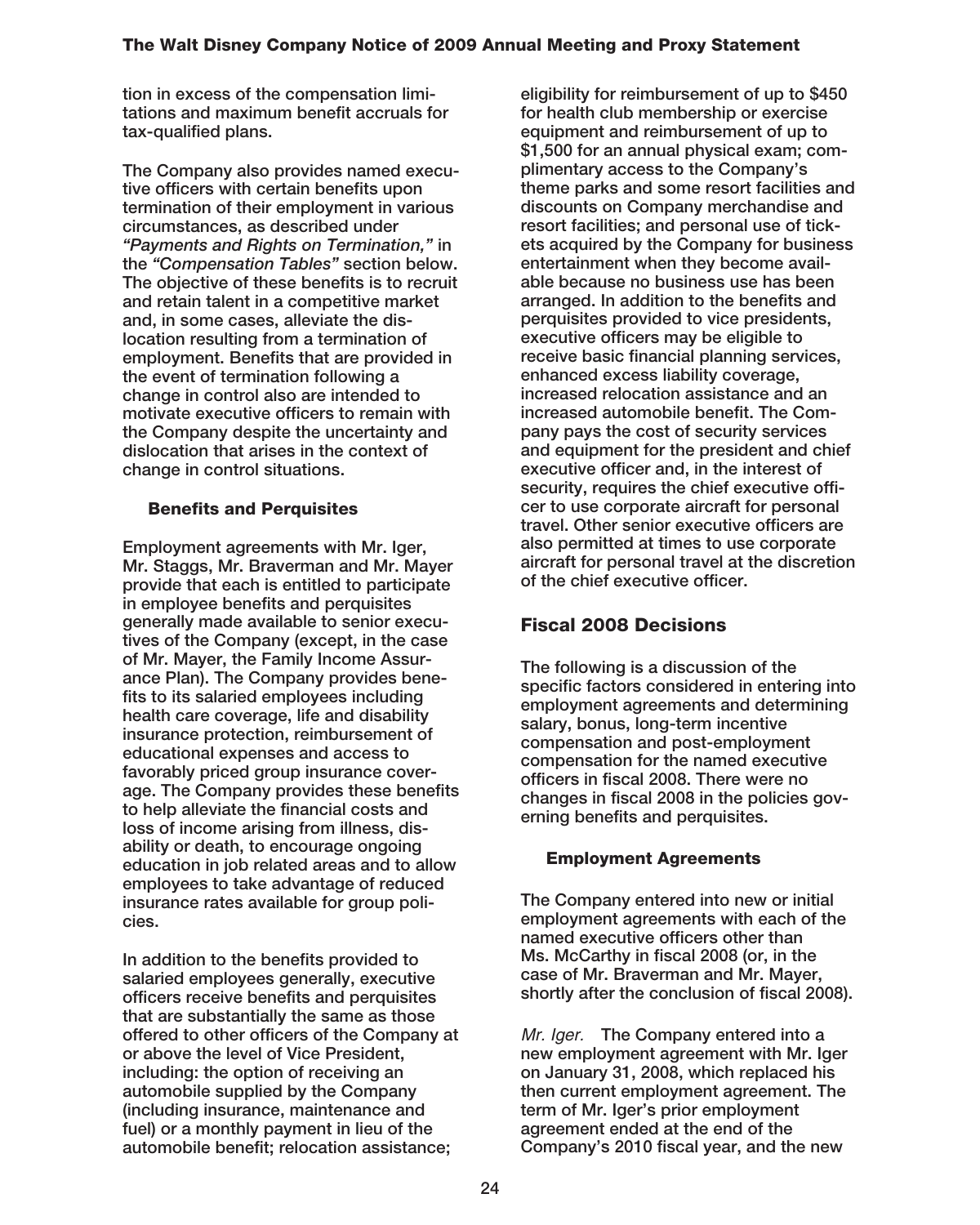**agreement extends through January 31, 2013. The new employment agreement increased the minimum target bonus for Mr. Iger from \$7.25 million to \$10 million and increased the minimum fair value of his annual long-term target incentive compensation award from \$8 million to \$9 million.**

**As an inducement to enter into the new agreement, Mr. Iger was awarded a stock option in respect of 3,000,000 shares of the Company's common stock with an exercise price of \$29.51 (the market value of the Company's stock on the date of award), which is reflected in the Grants of Plan Based Awards table on page 35 and the Outstanding Equity Awards Table on page 37.**

**The Compensation Committee recommended to the Board, and the Board (excluding Mr. Iger) approved, the new employment agreement because of Mr. Iger's successful management of the Company during the initial two years of his tenure as president and chief executive officer and the resulting desire to provide incentives for him to remain at the Company for a period extending beyond the termination of his initial employment agreement. The size and terms of the equity award made in connection with the agreement and the new target amounts for bonus and equity awards were provided in exchange for extending the term of his agreement and arrived at through negotiation with Mr. Iger and in consultation with the Committee's independent consultant and in light of information provided to the Committee and the Board by the consultant regarding compensation awarded to similarly situated officers of other companies.**

Other Named Executive Officers**. The Company entered into a new employment agreement with Mr. Staggs on January 31, 2008, which became effective April 1, 2008, upon expiration of the term of his prior agreement. The term of the new agreement expires March 31, 2013. The new employment agreement sets forth a new salary schedule and establishes minimum target bonus and long-term incentive compensation awards as described in the following sections. As an**

**inducement for Mr. Staggs to enter into the agreement, the Company awarded Mr. Staggs a one-time grant of 250,000 restricted stock units, which are reflected in the Grants of Plan Based Awards table on page 35 and the Outstanding Equity Awards Table on page 37.**

**The Company entered into a new employment agreement with Mr. Braverman on October 3, 2008, which became effective as of October 1, 2008, upon expiration of the term of his prior agreement. The term of the new agreement expires September 30, 2013. The new employment agreement sets forth a minimum annual salary and establishes minimum target bonus and long-term incentive compensation awards as described in the following sections. As an inducement for Mr. Braverman to enter into the agreement, the Company awarded Mr. Braverman a one-time grant of 100,000 restricted stock units and agreed to award Mr. Braverman an additional 50,000 restricted stock units on substantially similar terms if he takes on any significant increase in his responsibilities during the term of the agreement. The restricted stock units (which are not reflected in the Grants of Plan Based Awards table or the Outstanding Equity Awards Table because they were made after the completion of fiscal 2008) are scheduled to vest with respect to half of the award on each of the second and fourth anniversaries of the award, in each case subject to determination that the test to assure eligibility under Section 162(m) was satisfied.**

**The Company entered into an employment agreement with Mr. Mayer on October 6, 2008, which became effective as of October 1, 2008. The term of the agreement expires September 30, 2012. The agreement sets forth a minimum annual salary and a minimum target bonus as described below.**

**The Compensation Committee approved the terms of the employment agreements for each of Mr. Staggs, Mr. Braverman and Mr. Mayer based on the recommendation of Mr. Iger and in light of the desire to provide incentives for each of them to remain at the Company through the term**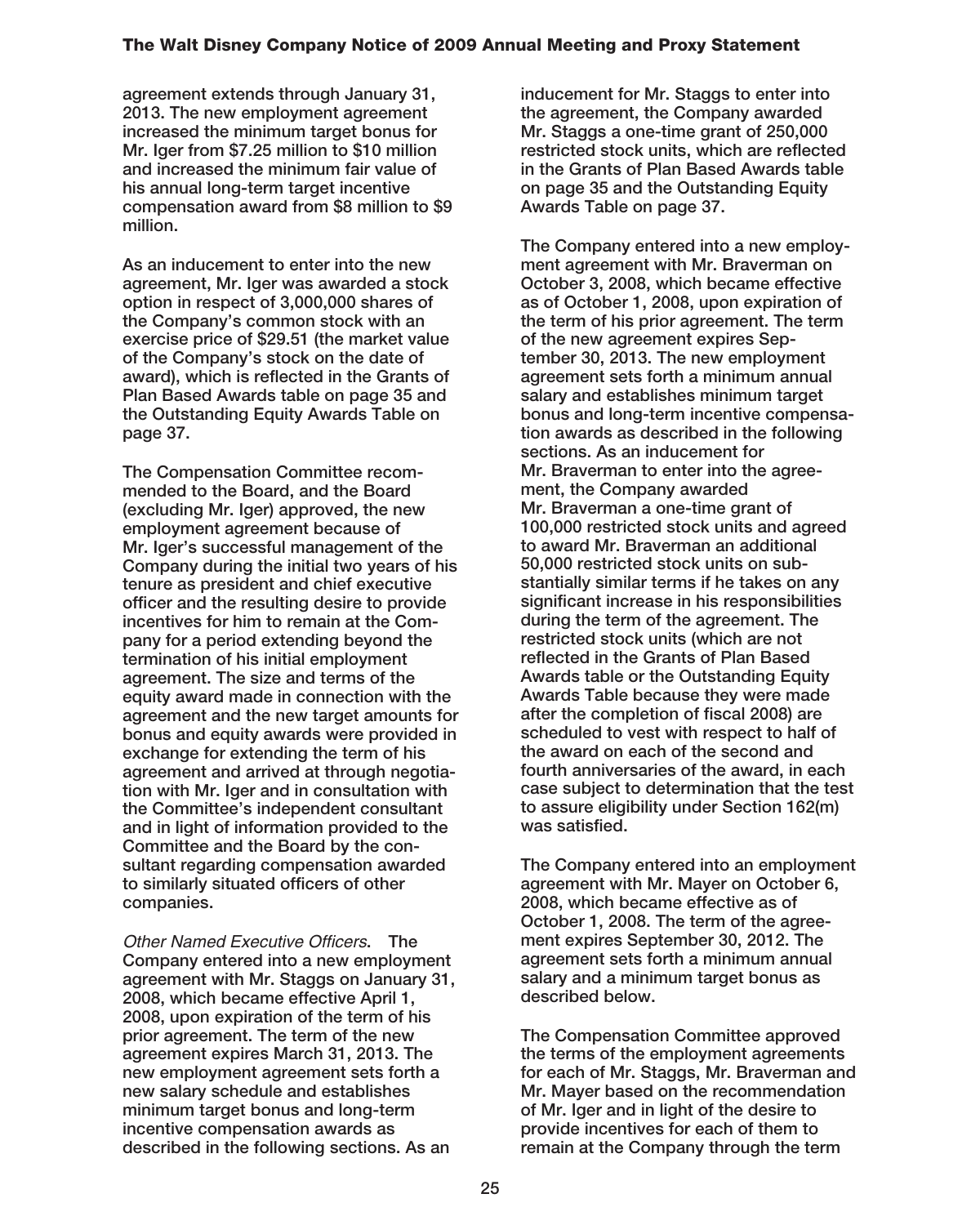**of their respective agreements. The Committee reviewed changes in job responsibility, historical salary levels, performance and contribution made to the Company, the impact on total compensation, competitive conditions and the relationship of compensation to that of other Company officers and determined that the compensation awarded was appropriate to reward performance, ensure retention and maintain appropriate compensation differentials among officers of the Company. In each case, the Committee consulted with the Committee's independent consultant in connection with its approval of the terms of the employment agreement.**

## **Base Salary**

**Employment agreements with Mr. Iger, Mr. Staggs, Mr. Braverman and Mr. Mayer provide for a base salary as follows:**

- **Mr. Iger's employment agreement provides for Mr. Iger to receive an annual salary of at least \$2,000,000.**
- **Mr. Staggs's employment agreement provides for an annual salary of \$1,250,000 from April 1, 2008 through March 31, 2009, \$1,325,000 through March 31, 2010, \$1,400,000 through March 31, 2011, \$1,450,000 through March 31, 2012 and \$1,500,000 through March 31, 2013. His prior employment agreement provided for a salary of \$1,125,000 from January 1, 2007 through March 31, 2008.**
- **Mr. Braverman's employment agreement provides for an annual salary of \$1,100,000 for the first year of the agreement, effective October 1, 2008, and provides for the Company to set an annual salary for subsequent years in its sole discretion as long as the amount is at least \$1,100,000. Mr. Braverman's prior employment agreement provided for a minimum salary of \$750,000, with annual increases, if any, to be at the discretion of the Company. In June 2008, the Committee made its annual salary determination for fiscal 2008 and, based on the recommendation of Mr. Iger, approved an increase in Mr. Braverman's annual salary under the prior agreement from \$1,000,000 to \$1,050,000 effective February 1, 2008.**
- **Mr. Mayer's employment agreement provides for an annual salary of \$700,000 for the first year of the agreement, effective October 1, 2008, and provides for the Company to set an annual salary of no less than that amount for subsequent years in its sole discretion. Prior to that time, the Company did not have an employment agreement with Mr. Mayer. In June 2008, the Committee made its annual salary determination for fiscal 2008 and, based on the recommendation of Mr. Iger, approved an increase in Mr. Mayer's annual salary from \$620,000 to \$675,000 effective April 6, 2008.**
- **Ms. McCarthy does not have an employment agreement, and her salary is adjusted each year at the discretion of the Company. In June 2008, the Committee, based on the recommendation of Mr. Iger, approved an increase in Ms. McCarthy's salary from \$550,000 to \$577,500 effective April 6, 2008.**

**In making each of the changes in salary described above, the Committee reviewed changes in job responsibility, historical salary levels, performance and contribution made to the Company, the impact on total compensation, competitive conditions and the relationship of compensation to that of other Company officers and determined that the compensation awarded was appropriate to reward performance, ensure retention and maintain appropriate compensation differentials among officers of the Company.**

#### **Annual Bonus Incentives for Named Executive Officers**

**The Committee approved the following target bonuses for the named executive officers for fiscal 2008:**

| <b>Named Executive Officer</b> | <b>Target Bonus</b>     |
|--------------------------------|-------------------------|
| Robert A. Iger                 | \$10,000,000            |
| Thomas O. Staggs               | 200% of year end salary |
| Alan N. Braverman              | 175% of year end salary |
| Kevin A. Mayer                 | 100% of year end salary |
| Christine M. McCarthy          | 100% of year end salary |

**For Mr. Braverman, Mr. Mayer and Ms. McCarthy, these targets were established at the beginning of the fiscal year. For Mr. Iger and Mr. Staggs, the targets**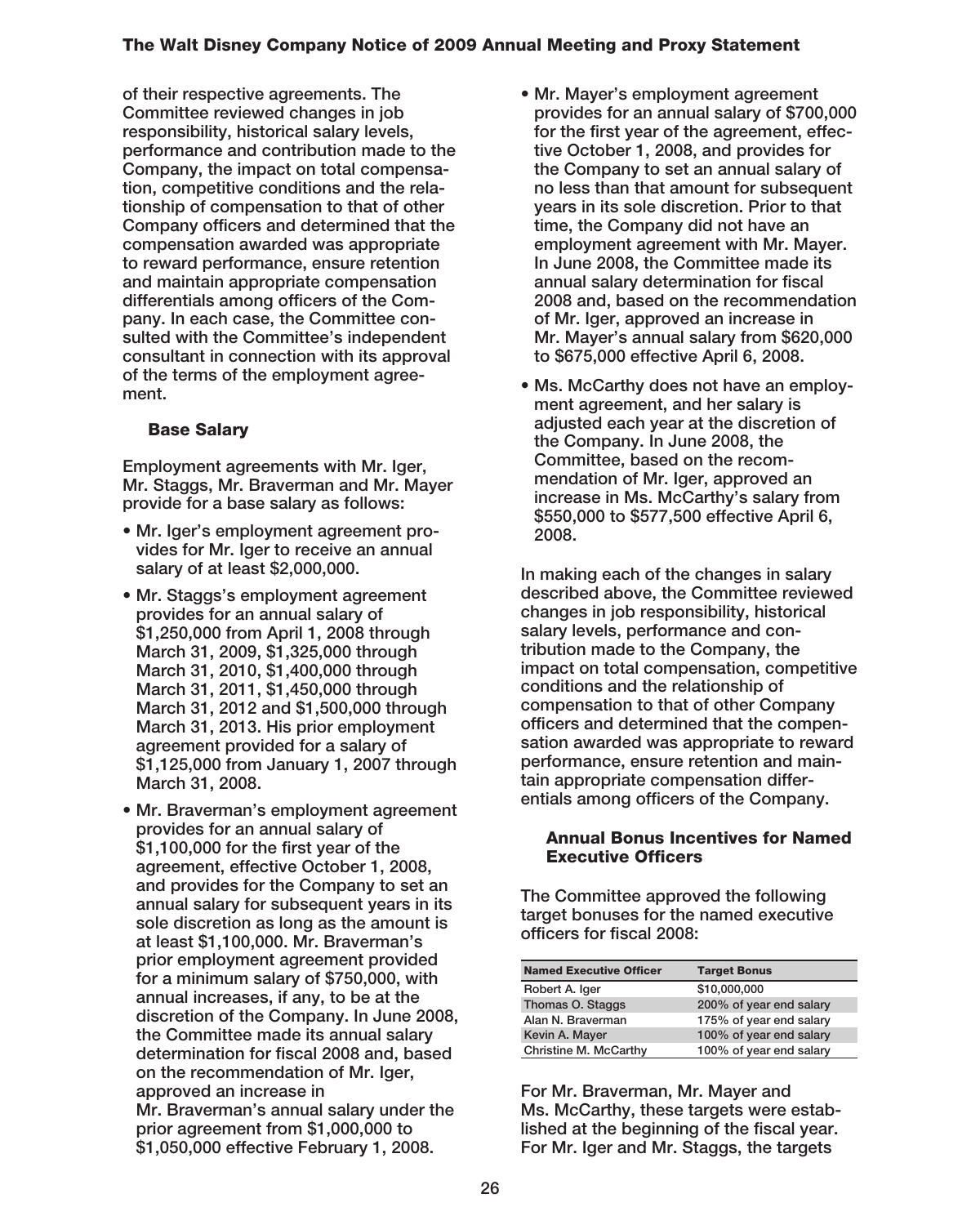**were established by the employment agreements each entered into with the Company in January 2008. Employment agreements for Mr. Braverman and Mr. Mayer entered into after the completion of the fiscal year set minimum target bonus amounts for fiscal years following fiscal 2008 at 200% of year-end salary in the case of Mr. Braverman and 125% of year-end salary in the case of Mr. Mayer. The minimum target bonuses in the employment agreements were based on the factors described above with respect to the employment agreements, and the amounts set for fiscal 2008 for Mr. Braverman and Mr. Mayer were based on Mr. Iger's recommendation and the Committee's evaluation of their performance and contribution to the Company.**

**The actual amount of the bonuses paid, if any, are determined by the Committee based on the performance of the Company and the executive pursuant to the Management Incentive Bonus Program. Accordingly, each executive may receive a bonus that is greater or less than the stated target value (and which could be zero), depending on whether, and to what extent, the applicable performance and other conditions are satisfied and on the Committee's evaluation of the executive's performance.**

**At the beginning of the fiscal year, the Committee also selected four financial performance measures to be used in making the preliminary bonus determination with respect to the 70% of the target bonus based on financial performance measures. The Committee selected the four measures, performance ranges and weightings shown in the table below. The Committee determined that these four measures should enhance the development of long-term shareholder value and that it was therefore appropriate to tie incentive compensation to these measures. The performance measures were the same as used in fiscal 2007, except that return on invested capital was chosen to replace earnings net of capital charge because the Committee determined that this was a more clearly understood measure of earnings on capital employed. The Committee weighted the four performance measures based on its evaluation of their**

**relative importance. They selected the ranges based on recommendations of the chief executive officer and after reviewing the Company's annual operating plan for fiscal 2008 and its long-term strategic plan. The Committee determined that performance below the threshold level of each range represented performance at a level that, in light of planned business operations and expected conditions for the year including expectations of growth, represented marginal performance and that the maximum of each range represented exceptional performance in light of these conditions and expectations.**

**At the beginning of the fiscal year, the Committee also approved other Companywide performance factors to be used in making the preliminary bonus determination with respect to 30% of the target bonus for each of the named executive officers. The Committee approved the following factors based on the recommendation of Mr. Iger and the strategic objectives of the Company:**

- **Foster quality, creativity and innovation to differentiate our content, products and experiences**
- **Invest for growth in our brands, business and new media across global markets**
- **Invest in our people including an emphasis on diversity, leadership and succession planning**
- **Manage efficiency across all areas of spending**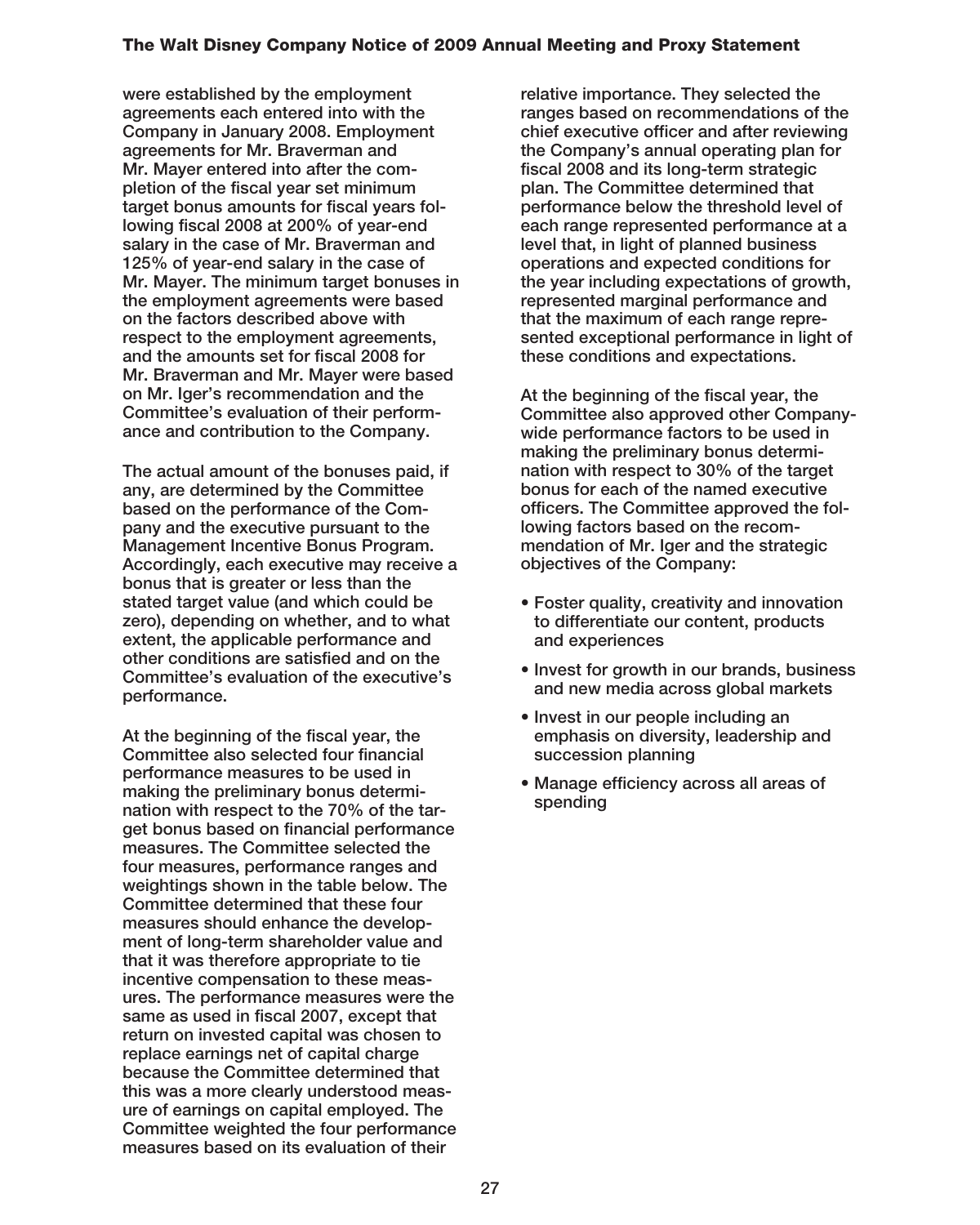**The bonuses awarded to the named executive officers were determined as follows:**

**• Performance for the fiscal year on the four financial performance measures was compared to the performance range for each of the measures established by the Committee at the beginning of the fiscal year. A performance factor was calculated for each of the four financial performance measures, with the performance factor equal to zero if the bottom of the performance range was not achieved and the factor increasing from 35% to 200% from the bottom of the performance range to the top of performance range for Mr. Iger, Mr. Staggs and Mr. Braverman and from 35% to 150% for Mr. Mayer and Ms. McCarthy. The resulting performance factor for each financial performance measure was multiplied by the weight shown below to arrive at a weighted multiple, and the four weighted multiples were added to arrive at an aggregate financial performance multiple, as shown below.**

|                                                | <b>Adjusted</b><br><b>Actual Fiscal</b><br><b>Year 2008</b><br><b>Performance</b><br><b>Performance</b><br>Range |                                                   | <b>Resulting Performance</b><br><b>Factor</b> |                                        |        | <b>Weighted Multiple</b>                |                                        |
|------------------------------------------------|------------------------------------------------------------------------------------------------------------------|---------------------------------------------------|-----------------------------------------------|----------------------------------------|--------|-----------------------------------------|----------------------------------------|
| <b>Performance Measure</b>                     |                                                                                                                  | (dollars in millions except per<br>share amounts) |                                               | <b>Maver</b><br>and<br><b>McCarthy</b> | Weight | Iger, Staggs<br>and<br><b>Braverman</b> | <b>Maver</b><br>and<br><b>McCarthy</b> |
| Operating income                               | \$6,190-\$9,285                                                                                                  | \$8.495                                           | 123%                                          | 112%                                   | .250   | 30.8%                                   | 27.9%                                  |
| Return on invested capital*                    | $8.0\% - 11.5\%$                                                                                                 | 10.6%                                             | 118%                                          | 109%                                   | .250   | 29.4%                                   | 27.2%                                  |
| After-tax free cash flow**                     | \$1,833-\$4,666                                                                                                  | \$3,801                                           | 135%                                          | 118%                                   | .214   | 29.0%                                   | 25.2%                                  |
| Earnings per share                             | $$1,50-2.52$                                                                                                     | \$2.31                                            | 145%                                          | 122%                                   | .286   | 41.4%                                   | 35.0%                                  |
| Aggregate Financial Performance Goal Multiple: |                                                                                                                  |                                                   |                                               |                                        |        | 130.6%                                  | 115.3%                                 |

**\* "Return on invested capital" is aggregate segment operating income plus corporate and unallocated shared expenses after tax, divided by average net assets (including gross goodwill) invested in operations.**

**\*\* "After-tax free cash flow" is after tax operating cash flow on an equity basis (i.e., including Euro Disney and Hong Kong Disneyland on a basis that reflects our actual ownership percentage rather than on a consolidated basis) less cash used for capital expenditures.**

**In determining actual performance for fiscal year 2008, the Committee excluded the impacts of the following items: gain recognized on the sale of Movies.com, gain recognized on the acquisition of North American Disney Stores, impairment of the value of the Company's radio licenses, and a settlement default by Lehman Brothers. The Committee determined that these items were not related to the ongoing operation of the Company in a manner consistent with the way the performance ranges were set. Instead, these items were considered, as appropriate, in the evaluation of each officer's performance against other performance objectives as described below. The amounts included in the table above reflect these adjustments.**

**• The Committee then evaluated each officer's performance against other performance objectives and arrived at a multiple for these other performance objectives. For Mr. Iger, the Committee used a multiple of 160% based on its evaluation of his performance. For the executive officers other than Mr. Iger,**

**the Committee used a multiple of 160% for Mr. Staggs and Mr. Braverman, of 162.5% for Mr. Mayer and of 123% for Ms. McCarthy. This determination was based on the Committee's concurrence with Mr. Iger's assessment of the contribution of each officer to the achievement of the Company-wide performance factors over the past year and that the overall resulting bonuses were commensurate with the success of the Company and each officer's contribution to it. With respect to performance by each executive officer, the Committee determined (in the case of Mr. Iger) and concurred with Mr. Iger's conclusions (with respect to the other executive officers) that:**

**• Mr. Iger continued his leadership and execution against a strategic plan that once again led to outstanding financial results for the year. Even in the face of steadily worsening national and global economic conditions, revenues increased to a record \$37.8 billion, 7% above the previous year, and earnings per share excluding the impact of certain items described below increased**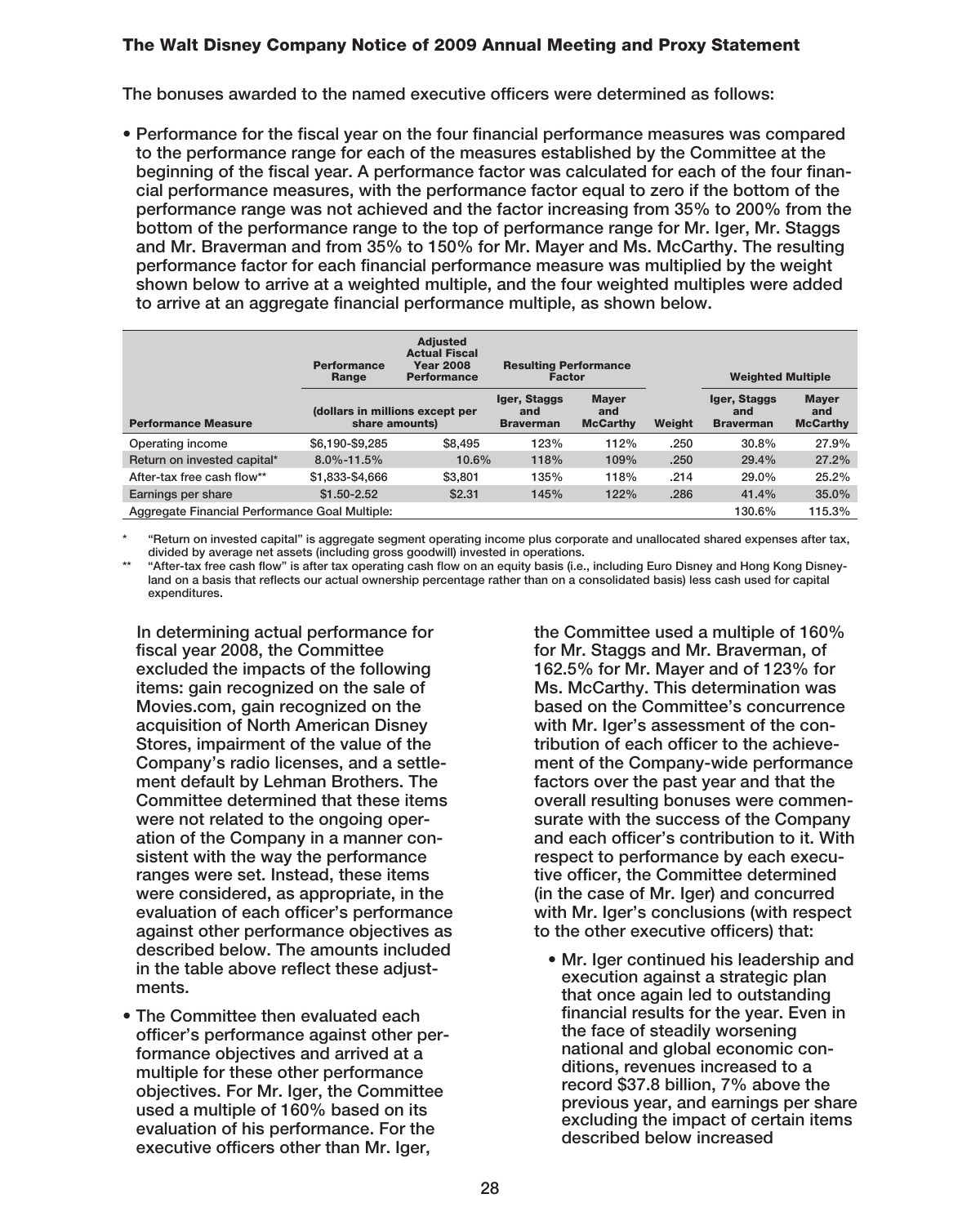**by 18% from the previous year.1 Through Mr. Iger's leadership, the Company continued to enjoy significant creative success across all business segments, extended its embrace of technological innovation to connect with consumers, maintained and strengthened the development and expansion of the Company's brands and franchises both nationally and internationally, and broadened the Company's focus on a social responsibility agenda.**

- **Mr. Staggs continued to excel in his core responsibility of chief financial officer, providing exceptional financial stewardship through a very turbulent and volatile market place with continued emphasis on cost and capital efficiency, while leading a wide range of critical functions including brand management, information technology, enhancing communications with shareholders, support of efforts to build and sustain brands and franchises and restructuring of the Corporate Social Responsibility and Environmental Affairs group.**
- **Mr. Braverman continued to excel as general counsel while providing leadership with respect to the wide array of issues confronting the Company globally, improving the efficiency with which legal services, both internal and external, are provided to the Company, taking a leadership position on the protection of intellectual property interests in a digital age, and providing valued advice on wide ranging legal, labor relations and regulatory matters.**
- **Mr. Mayer excelled in helping define and guide the Company's strategic**

**planning and business development practices, consistent with the overall strategic goals of the Company, including developing approaches to the evolving advertising market, collaborating on the development of technology-specific strategies, leading the analysis, due diligence and negotiation of key acquisitions and investments and leading the development of the emerging business acquisition initiative.**

- **Ms. McCarthy led the corporate treasury and real estate functions in an exceptionally difficult environment, effectively addressing the challenges of that environment, including early and diligent focus on liquidity, access to funding sources and counterparty exposure that largely avoided disruptions arising from general market conditions; effective and timely capital raising activities in the difficult market; successful structuring of a new loan facility from the Company for Hong Kong Disneyland; improvements in service delivery and reputation in the Company's real estate operations; and updating and improvement of development master plans for the Company's Southern California facilities.**
- **The Committee determined that total shareholder return for the Company over-performed the total shareholder return for S&P 500 companies over the period by 13.2 percentage points and adjusted bonus awards (other than Mr. Iger's award) upwards by 17.5% in accordance with the terms of the program.**

**<sup>1</sup> Fiscal 2008 earnings per share of \$2.28 include an accounting gain related to the acquisition of the Disney Stores North America and a gain on the sale of movies.com (together \$0.01 per diluted share), the favorable resolution of certain prior-year income tax matters (\$0.03 per diluted share), and a bad debt charge for a receivable from Lehman Brothers (\$0.03 per diluted share). These items collectively resulted in a net benefit of \$0.01 per diluted share. Fiscal 2007 earnings per share of \$2.25 include gains from the sales of** *E! Entertainment* **and** *Us Weekly* **(\$0.31 per diluted share), the favorable resolution of certain prior-year income tax matters (\$0.03 per diluted share), income from the discontinued operations of the ABC Radio Business (\$0.01 per diluted share), and an equity-based compensation plan modification charge (\$0.01 per diluted share). Collectively, these items resulted in a net benefit of \$0.33 per share. Excluding these items, earnings per share increased 18% to \$2.27 in 2008 from \$1.92 in 2007.**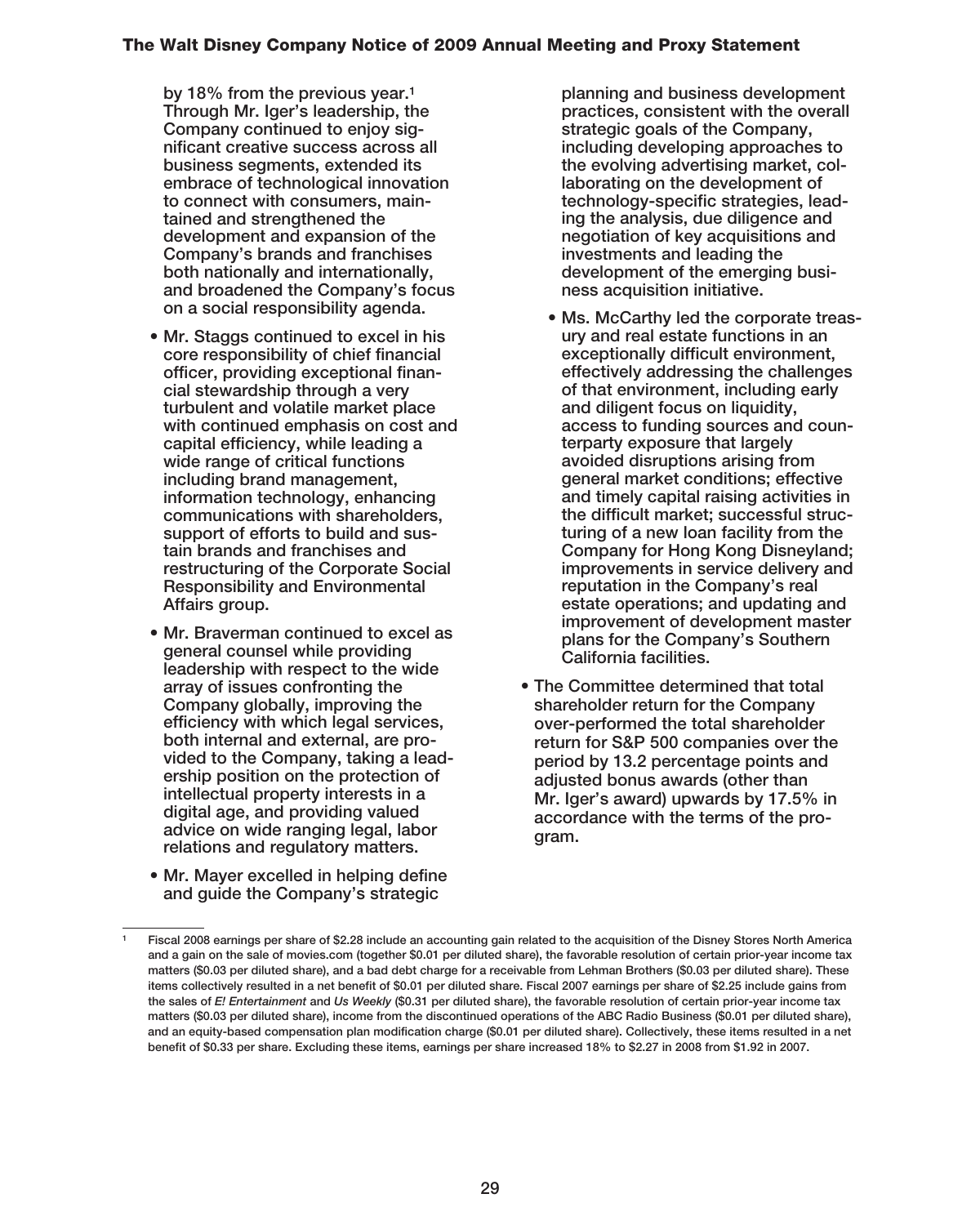**• The Committee then calculated final fiscal year 2008 bonuses for the named executive officers as follows, rounding to the nearest \$25,000 except in the case of Mr. Iger:**

| <b>BONUS CALCULATION FOR FISCAL 2008</b> |                               |                                             |                        |                 |                                         |                        |                    |                                    |                                                           |                                     |
|------------------------------------------|-------------------------------|---------------------------------------------|------------------------|-----------------|-----------------------------------------|------------------------|--------------------|------------------------------------|-----------------------------------------------------------|-------------------------------------|
|                                          |                               | <b>Company Performance</b><br><b>Amount</b> |                        |                 | <b>Individual Performance</b><br>Amount |                        |                    |                                    | <b>Calculated</b>                                         |                                     |
|                                          | <b>Target</b><br><b>Bonus</b> | 70% of                                      | <b>Target Multiple</b> | <b>Subtotal</b> | $30%$ of                                | <b>Target Multiple</b> | <b>Subtotal</b>    | <b>Preliminary</b><br><b>Bonus</b> | <b>Relative</b><br><b>TSR</b><br><b>Amount Adjustment</b> | <b>Bonus</b><br>Amount<br>(Rounded) |
| Robert A. laer                           | \$10,000,000 \$7,000,000      |                                             |                        |                 | 130.6% \$9.145.493 \$3.000.000          |                        | 160.0% \$4.800.000 | \$13,945,493                       | (1)                                                       | \$13,945,493                        |
| Thomas O. Staggs                         | 2.500.000                     | 1.750.000                                   | 130.6                  | 2.286.373       | 750,000                                 | 160.0                  | 1.200.000          | 3,486,373                          | 17.55%                                                    | 4,100,000                           |
| Alan N. Braverman                        | 1,837,500                     | 1.286.250                                   | 130.6                  | 1.680.484       | 551.250                                 | 160.0                  | 882.000            | 2,562,484                          | 17.55%                                                    | 3,000,000                           |
| Kevin A. Maver                           | 675,000                       | 472.500                                     | 115.3                  | 544.911         | 202,500                                 | 162.5                  | 329.063            | 873.974                            | 17.55%                                                    | 1,025,000                           |
| Christine M. McCarthy                    | 577.500                       | 404.250                                     | 115.3                  | 466.202         | 173.250                                 | 123.0                  | 213.098            | 679.300                            | 17.55%                                                    | 800,000                             |

**1 At Mr. Iger's request, the Committee did not increase his bonus to reflect the Company's total shareholder return performance relative to the total shareholder return of the S&P 500. If this adjustment had been applied, his bonus would have increased by approximately \$2,400,000, or 17.55%, as a result of the fact that the Company's total shareholder return exceeded the total shareholder return of the S&P 500 by 13.2 percentage points.**

#### *Long-term Incentive Compensation*

**Employment agreements with Mr. Iger, Mr. Staggs, Mr. Braverman and Mr. Mayer provide that they are eligible to receive equity-based long-term incentive awards under the Company's applicable plans and programs on substantially the same terms and conditions as generally apply to other senior executives of the Company. Mr. Iger's new employment agreement provides that the fair value of each annual award made after fiscal 2008 will be not less than \$9,000,000; Mr. Staggs's new employment agreement provides that the fair value of each annual award made after fiscal 2008 will be not less than three times his year-end salary; and Mr. Braverman's new employment agreement provides that the fair value of each annual award made after fiscal 2008 will be not less than two times his year-end salary. Mr. Mayer's agreement does not specify a minimum fair value for his awards and no minimum fair value is established for Ms. McCarthy.**

**In January 2008, the Committee awarded long-term incentive compensation for fiscal 2008 to the named executive officers pursuant to the long-term incentive program described above resulting in the awards of stock options and restricted stock units identified in Fiscal 2008 Grants of Plan Based Awards table. As noted above, Mr. Iger, Mr. Staggs and Mr. Braverman also received awards of options or stock units in connection**

**with the execution of their employment agreements.**

**In determining minimum award values in employment agreements and the annual grants of restricted stock units and options for each executive officer, the Committee considered the Company's overall long-term incentive guidelines for all executives, which attempt to balance, in the context of the competitive market for executive talent, the benefits of incentive compensation tied to performance of the Company's stock with the dilutive effect of equity compensation awards. The Committee also considered Mr. Iger's recommendations, except in the case of Mr. Iger's own agreement and award.**

**With respect to the long-term compensation awarded to Mr. Iger in January 2008, the Committee considered the same general factors applicable to other named executive officers, the provisions of his employment agreement in effect at the time (which required a grant with a fair value of at least \$8 million), and Mr. Iger's performance and accomplishments in fiscal 2007 and the overall level of compensation awarded to Mr. Iger for fiscal 2007 including salary and annual bonus. The Committee awarded him longterm incentive compensation with an estimated fair value at the time of the award of \$10 million. The factors considered by the Committee in increasing the award above the minimum in his contract**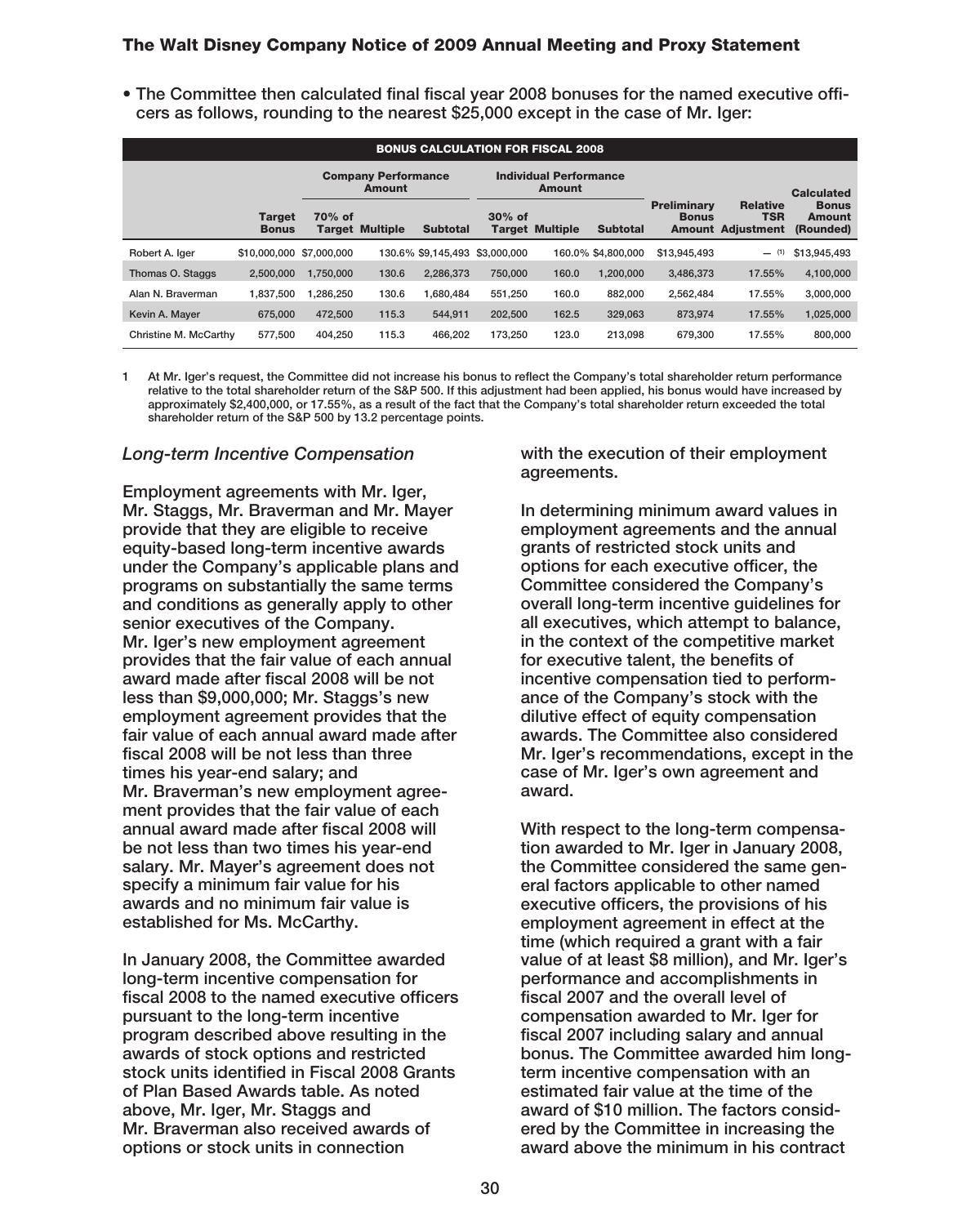**included: the amount of awards made to Mr. Iger in recent years; the nature and value of outstanding awards held by Mr. Iger; and Mr. Iger's accomplishments during the prior year including the continued significant creative success of the Company across all business segments, the focus and enhancement of the brand, the continued innovation by the Company in the use of technology to both create new experiences for and to connect with consumers, and his continued leadership and execution against the Company's strategic plan.**

## **Deductibility of Compensation**

**Awards to executive officers under the Management Incentive Bonus Program and the longterm incentive program include a test for awards to executive officers specifically designed to ensure that the awards are fully deductible under Section 162(m). As required by Section 162(m), the criterion established must not be certain of being achieved at the time it is set. The regulations under Section 162(m) specifically indicate that a test based on profitability is not assured of being attained. Accordingly, our bonus program and**

## **Mix of Compensation Elements**

**equity award program both use a test based on adjusted net income, which means net income adjusted, as appropriate, to exclude the following items or variances: change in accounting principles; acquisitions; dispositions of a business; asset impairments; restructuring charges; extraordinary, unusual or infrequent items; and extraordinary litigation costs and insurance recoveries. For the one and two-year periods ending at the end of fiscal 2008, the adjusted net income targets were \$3.0 billion and \$4.6 billion respectively, and the Company achieved adjusted net income of \$4.5 billion and \$8.5 billion, respectively. In fiscal 2008, net income was adjusted to exclude the impact of an accounting gain related to the acquisition of the Disney Stores North America (\$11 million), a gain on the sale of movies.com (\$9 million) and a bad debt charge for a receivable from Lehman Brothers (\$57 million). In fiscal 2007, net income was adjusted to exclude the impact of a gain on sale of E! Entertainment (\$487 million), a gain on sale of Us Weekly (\$170 million), income from the discontinued operations of the ABC Radio business (\$13 million) and an equitybased compensation plan modification charge (\$30 million).**

**As discussed above, the Company weights compensation for the named executive officers more toward variable, performance-based compensation elements than for less senior employees. About 87.4% of 2008 total compensation for named executive officers was performance-based and therefore at-risk. Based on the Summary Compensation Table, 2008 compensation for the named executive officers was allocated as follows (excluding the change in pension value):**

|                              | <b>Mix of Total</b><br><b>Compensation</b> |
|------------------------------|--------------------------------------------|
| <b>Base Salary</b>           | 10.7%                                      |
| <b>Short-term Incentives</b> | 45.0%                                      |
| Long-term Incentives         | 42.4%                                      |
| <b>Benefits</b>              | 1.9%                                       |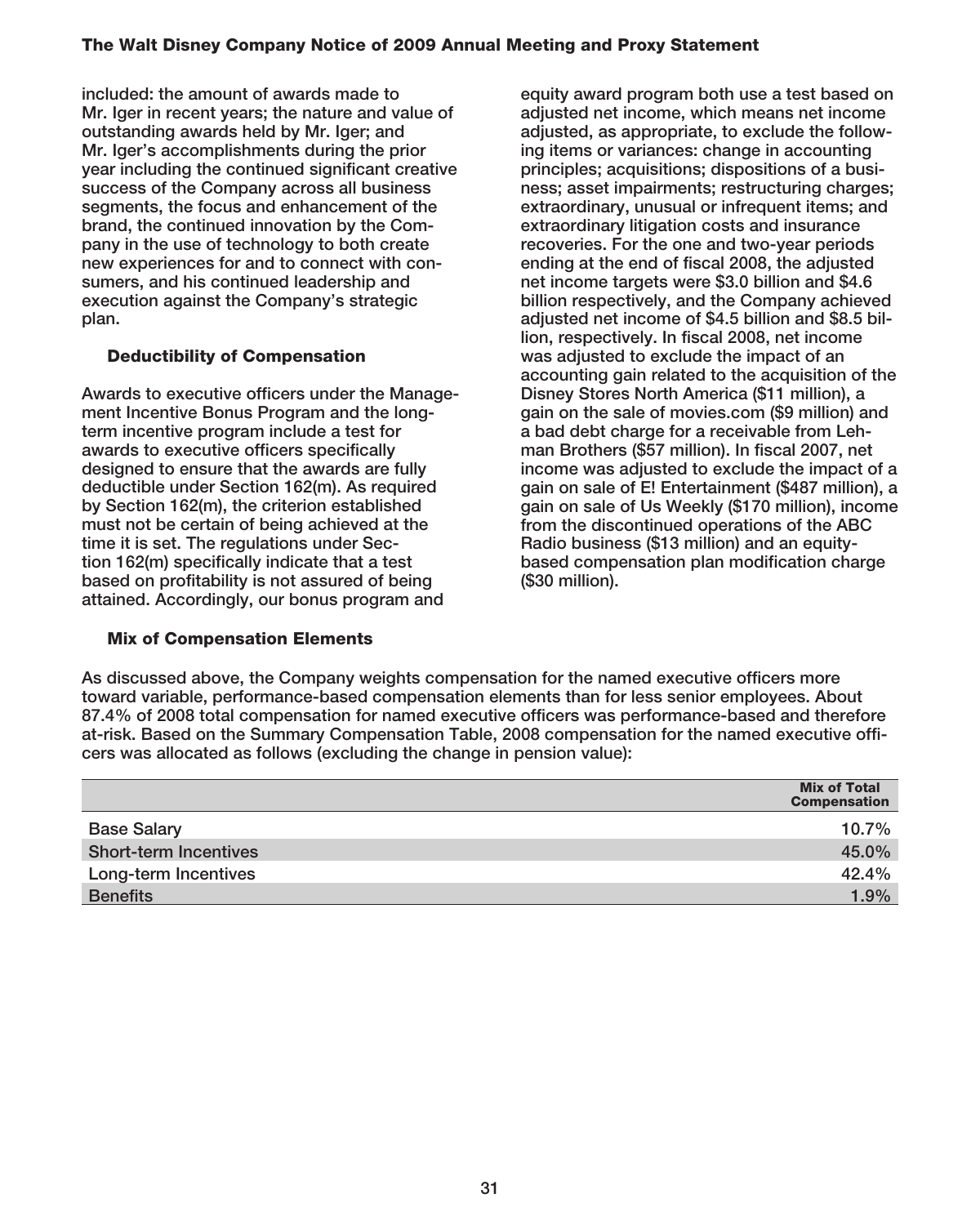## **Compensation Tables**

**The following table provides information concerning total compensation earned or paid to the chief executive officer, the chief financial officer and the three other most highly compensated executive officers of the Company for services rendered in fiscal 2007 and fiscal 2008. These five officers are referred to as the named executive officers in this proxy statement. Information regarding the amounts in each column follows the table.**

| <b>SUMMARY COMPENSATION TABLE</b>                                                                                          |              |                        |                                             |                      |                                                                                              |                                        |                                                  |                                      |
|----------------------------------------------------------------------------------------------------------------------------|--------------|------------------------|---------------------------------------------|----------------------|----------------------------------------------------------------------------------------------|----------------------------------------|--------------------------------------------------|--------------------------------------|
|                                                                                                                            |              |                        |                                             |                      | <b>Change in</b><br><b>Pension Value</b><br>and                                              |                                        |                                                  |                                      |
| <b>Name and Principal Position</b>                                                                                         | Year         | <b>Salary</b>          | <b>Stock</b><br><b>Awards</b>               |                      | <b>Non-Eauity</b><br><b>Option Incentive Plan Compensation</b><br><b>Awards Compensation</b> | <b>Nonqualified</b><br><b>Deferred</b> | <b>All Other</b><br><b>Earnings Compensation</b> | <b>Total</b>                         |
| <b>Robert A. Iger</b><br>President and Chief Executive 2007 2,000,000<br>Officer                                           |              |                        | 2008 \$2,000,000 \$7,766,676 \$5,975,332(1) | 7.931.660 2.243.180  | \$13,945,493<br>13,670,686                                                                   | \$156,761<br>1,108,498                 | 745.177                                          | \$773,090 \$30,617,352<br>27,699,201 |
| <b>Thomas O. Staggs</b><br><b>Senior Executive Vice</b><br><b>President and Chief Financial</b><br><b>Officer</b>          | 2008<br>2007 | 1.187.019<br>1.106.250 | 2.834.839(2)<br>2.196.727                   | 953.581<br>1.004.354 | 4,100,000<br>4.450.000                                                                       | 47.617<br>223.362                      | 78.097<br>68.021                                 | 9,201,153<br>9.048.714               |
| Alan N. Braverman<br><b>Senior Executive Vice</b><br><b>President, General Counsel</b><br>and Secretary                    | 2008<br>2007 | 1.032.885<br>1.000.000 | 1.603.625<br>2.083.860                      | 720.599<br>985.364   | 3,000,000<br>3.450.000                                                                       | 277,071<br>290.593                     | 67.649<br>48.106                                 | 6,701,829<br>7,857,923               |
| Kevin A. Mayer<br><b>Executive Vice</b><br>President, Corporate<br><b>Strategy, Business</b><br>Development and Technology | 2008<br>2007 | 646,442<br>610.000     | 495,937<br>368,520                          | 447,396<br>355,816   | 1,025,000<br>1.200.000                                                                       | 52,824<br>82,725                       | 18.956<br>16.618                                 | 2,686,554<br>2,633,679               |
| <b>Christine M. McCarthy</b><br><b>Executive Vice</b><br>President, Corporate Finance<br>and Real Estate, and<br>Treasurer | 2008<br>2007 | 563,221<br>530,000     | 459.451<br>438,602                          | 260.357<br>277,406   | 800,000<br>875,000                                                                           | 56,238<br>87,141                       | 26.119<br>18,682                                 | 2,165,386<br>2,226,831               |

**<sup>1</sup> The amount recorded for fiscal 2008 includes \$3,281,055 relating to an award of options to purchase 3,000,000 shares at an exercise price of \$29.51 per share and scheduled to vest through 2013 awarded to Mr. Iger as an inducement to enter into an extended employment agreement.**

**<sup>2</sup> The amount recorded for fiscal 2008 includes \$942,544 relating to an award of 250,000 restricted stock units scheduled to vest in 2013 awarded to Mr. Staggs as an inducement to enter into a new employment agreement.**

*Salary***. This column sets forth salary earned during each fiscal year, none of which was deferred.**

*Stock Awards***. This column sets forth the dollar amount recognized for financial statement reporting purposes for compensation expense incurred by the Company in each fiscal year with respect to:**

- **restricted stock units awarded as part of the Company's long-term incentive compensation program, and**
- **restricted stock units awarded as compensate related to the dilutive effect of the ABC Radio spin-off.**

**This column does not include accounting charges related to restricted stock units that the Compensation Committee has elected to award in lieu of cash for a portion of the annual bonus awarded the executive officer under the Company's Management Incentive Bonus Program. The full dollar amount of the bonus (including restricted stock units valued at the average of the high and low trading prices on the date of award) is included in the "Non-Equity Incentive Plan Compensation" column when awarded.**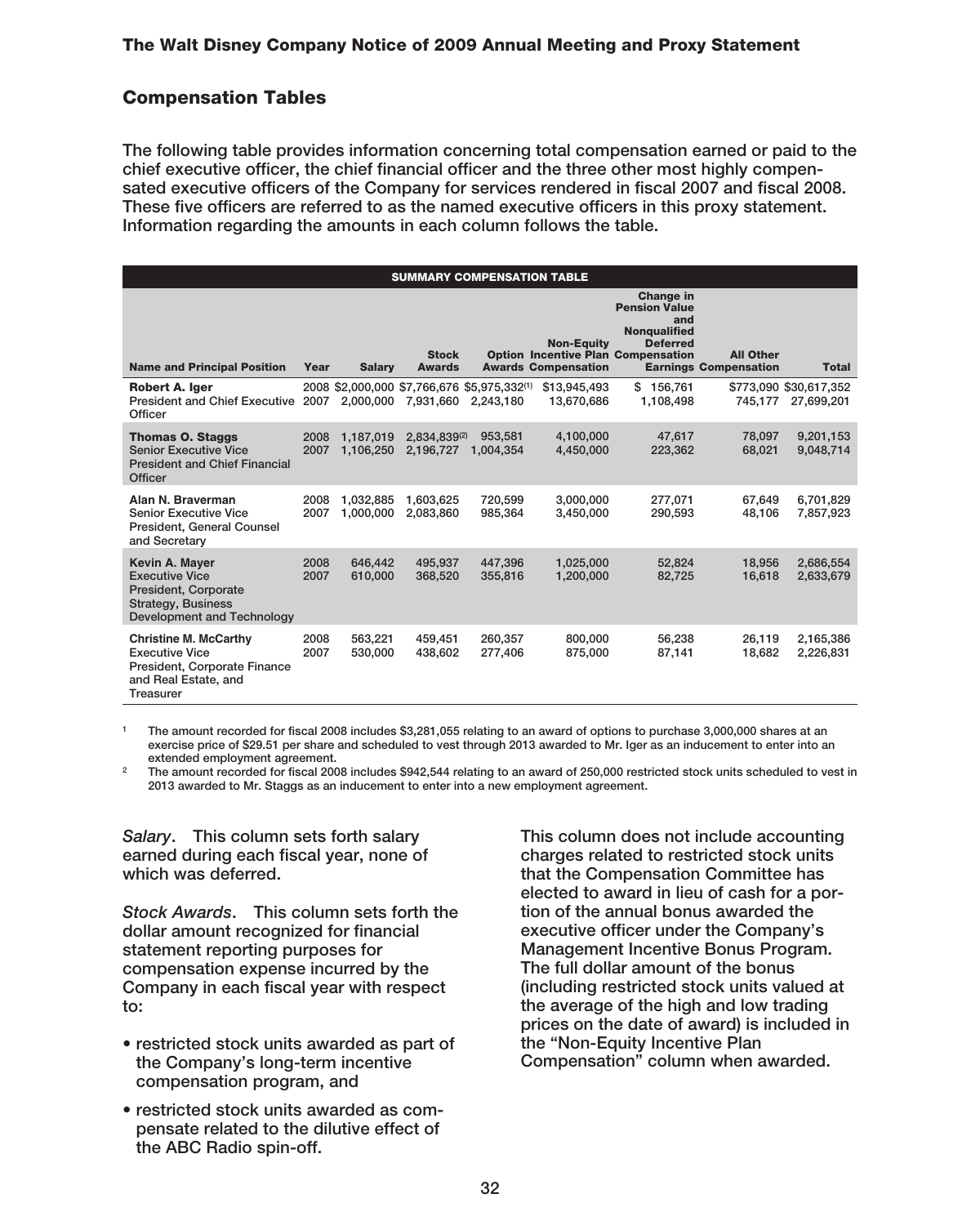**The grant date fair value of restricted stock units awarded during fiscal 2008 is included in the Grants of Plan Based Awards table on page 35 and was determined using the methodology described on that page. The amount recognized for financial statement reporting purposes excludes a portion of the fair value of restricted stock units awarded during the fiscal year to reflect the fact that vesting of the restricted stock units occurs in future years and it includes amounts with respect to restricted stock units awarded in prior years to reflect the fact that vesting occurs in or after the fiscal year. The following table sets forth the amount included in the "Stock Awards" column for each fiscal year with respect to prior-year grants and grants in the fiscal year.**

| <b>FISCAL 2007-2008 CHARGES FOR RESTRICTED STOCK</b><br><b>UNIT AWARDS</b> |                                                           |                                    |                                                          |  |  |  |  |
|----------------------------------------------------------------------------|-----------------------------------------------------------|------------------------------------|----------------------------------------------------------|--|--|--|--|
|                                                                            | <b>Amount Included in</b><br><b>Table Attributable to</b> |                                    |                                                          |  |  |  |  |
|                                                                            | <b>Fiscal</b><br>Year                                     | <b>Prior-Year</b><br><b>Awards</b> | <b>Current</b><br><b>Fiscal</b><br>Year<br><b>Awards</b> |  |  |  |  |
| Robert A. Iger                                                             | 2008                                                      | \$6,540,212                        | \$1,226,464                                              |  |  |  |  |
|                                                                            | 2007                                                      | 5.018.975                          | 2,912,685                                                |  |  |  |  |
| Thomas O. Staggs                                                           | 2008                                                      | 1,524,356                          | 1,310,483(1)                                             |  |  |  |  |
|                                                                            | 2007                                                      | 1,032,916                          | 1,163,811                                                |  |  |  |  |
| Alan N. Braverman                                                          | 2008                                                      | 1,358,333                          | 245,293                                                  |  |  |  |  |
|                                                                            | 2007                                                      | 1,388,083                          | 695,777                                                  |  |  |  |  |
| Kevin A. Mayer                                                             | 2008                                                      | 367,158                            | 128,779                                                  |  |  |  |  |
|                                                                            | 2007                                                      | 163,020                            | 205,500                                                  |  |  |  |  |
| Christine M. McCarthy                                                      | 2008                                                      | 349,069                            | 110,382                                                  |  |  |  |  |
|                                                                            | 2007                                                      | 229.331                            | 206,769                                                  |  |  |  |  |

**<sup>1</sup> The amount recorded for fiscal 2008 includes \$942,544 relating to an award of 250,000 restricted stock units scheduled to vest in 2013 awarded to Mr. Staggs as an inducement to enter into a new employment agreement.**

*Option Awards***. This column sets forth the dollar amount recognized for financial statement reporting purposes for compensation expense incurred by the Company in each fiscal year with respect to options awarded to the named executive officers. The grant date fair value of options awarded during fiscal 2008 is included in the Grants of Plan Based Awards table on page 35 and was determined using the methodology described on that page. The amount recognized for financial statement report-**

**ing purposes excludes a portion of the fair value of options awarded in each fiscal year to reflect the fact that vesting of the options occurs in future years and it includes amounts with respect to options awarded in prior years to reflect the fact that vesting occurs in or after the fiscal year. The following table sets forth the amount included in the "Option Awards" column with respect to prior-year awards and the current year's award.**

| <b>FISCAL 2007-2008 CHARGES FOR OPTION AWARDS</b> |                                                           |                                    |                                                       |  |  |  |  |
|---------------------------------------------------|-----------------------------------------------------------|------------------------------------|-------------------------------------------------------|--|--|--|--|
|                                                   | <b>Amount Included in Table</b><br><b>Attributable to</b> |                                    |                                                       |  |  |  |  |
|                                                   | <b>Fiscal</b><br>Year                                     | <b>Prior-Year</b><br><b>Awards</b> | <b>Current</b><br><b>Fiscal Year</b><br><b>Awards</b> |  |  |  |  |
| Robert A. Iger                                    | 2008                                                      | \$2,078,826                        | \$3,896,506(1)                                        |  |  |  |  |
|                                                   | 2007                                                      | 1.616.094                          | 627.086                                               |  |  |  |  |
| Thomas O. Staggs                                  | 2008                                                      | 768.946                            | 184.635                                               |  |  |  |  |
|                                                   | 2007                                                      | 804.403                            | 199,952                                               |  |  |  |  |
| Alan N. Braverman                                 | 2008                                                      | 597,508                            | 123,091                                               |  |  |  |  |
|                                                   | 2007                                                      | 832.651                            | 152,714                                               |  |  |  |  |
| Kevin A. Mayer                                    | 2008                                                      | 382,773                            | 64.623                                                |  |  |  |  |
|                                                   | 2007                                                      | 282,500                            | 73,316                                                |  |  |  |  |
| Christine M. McCarthy                             | 2008                                                      | 204.966                            | 55,391                                                |  |  |  |  |
|                                                   | 2007                                                      | 217.649                            | 59.758                                                |  |  |  |  |

**<sup>1</sup> The amount recorded for fiscal 2008 includes \$3,281,055 relating to an award of options to purchase 3,000,000 shares at an exercise price of \$29.51 per share and scheduled to vest through 2013 awarded to Mr. Iger as an inducement to enter into an extended employment agreement.**

*Non-Equity Incentive Plan Compensation.* **This column sets forth the amount of compensation earned by the named executive officers under the Company's Management Incentive Bonus Program with respect to fiscal 2008. A description of the Company's annual bonus program is included in the discussion of** *"Annual Bonus Incentives for Named Executive Officers"* **in the** *"Determination of Compensation"* **section of the** *Compensation Discussion and Analysis,* **beginning on page 19.**

*Change in Pension Value and Nonqualified Deferred Compensation Earnings***. This column reflects the aggregate change in the actuarial present value of each named executive officer's accumulated benefit under all defined benefit plans, including supplemental plans, during each fiscal year reported. None of the named executive officers had earnings on deferred**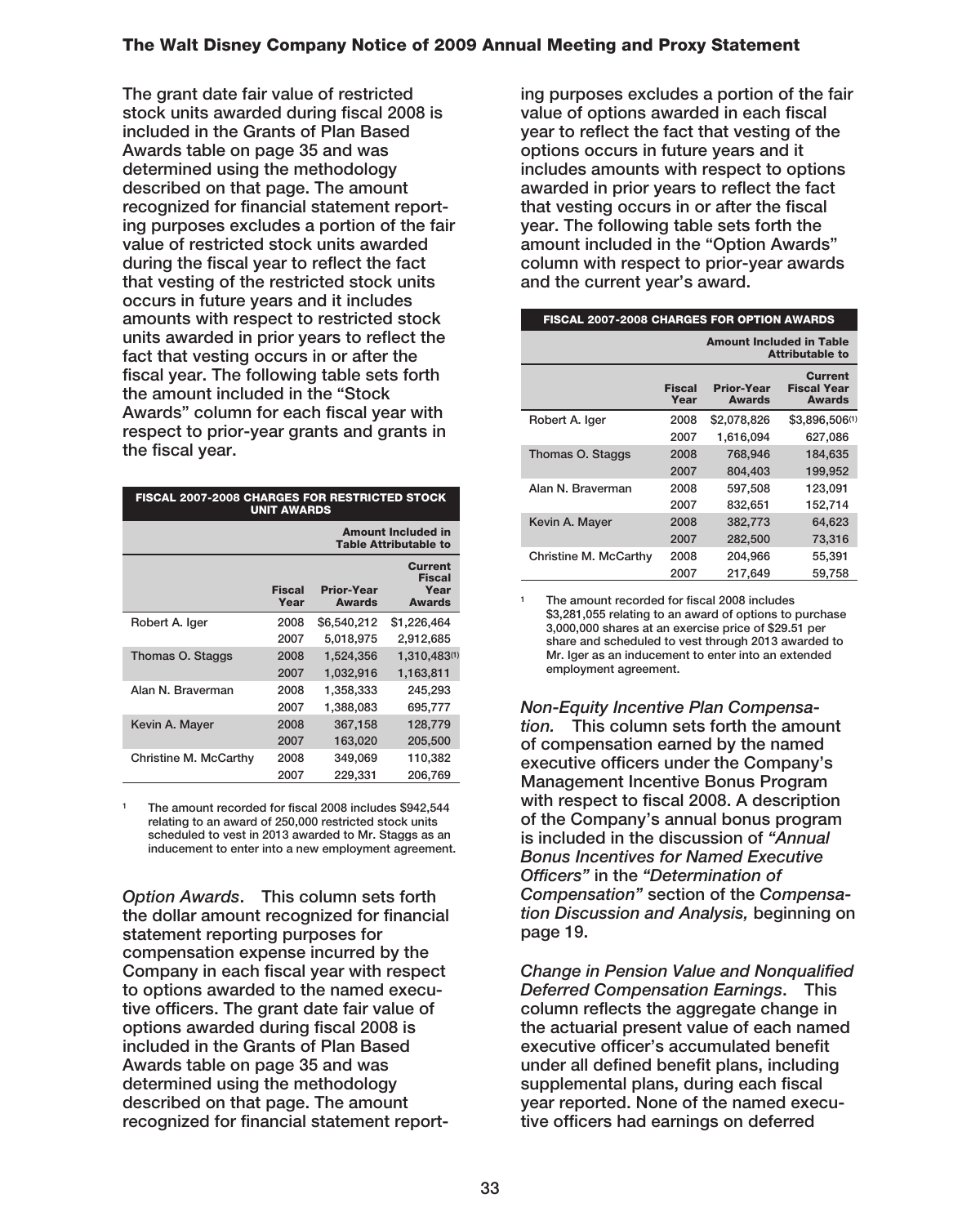**compensation other than Mr. Iger, whose earnings on deferred compensation, which are disclosed below under** *"Deferred Compensation,"* **were not above market rates and therefore are not included in this column.**

*All Other Compensation***. This column sets forth:**

**• the incremental cost to the Company of perquisites and other personal benefits;**

- **the amount of Company contributions to employee savings plans; and**
- **the dollar value of insurance premiums paid by the Company with respect to excess liability of the named executive officers.**

**In accordance with SEC interpretations of its rules, the table includes the incremental cost of some items that are provided to executives for business purposes but which may not be considered integrally related to the executive's duties.**

**The following table identifies the incremental cost of each perquisite or personal benefit that exceeded the greater of \$25,000 or 10% of the total amount of perquisites and personal benefits for a named executive officer in fiscal 2008.**

| <b>FISCAL 2008 PERQUISITES AND PERSONAL BENEFITS</b> |                                      |                          |              |              |  |  |  |
|------------------------------------------------------|--------------------------------------|--------------------------|--------------|--------------|--|--|--|
|                                                      | <b>Personal Air</b><br><b>Travel</b> | <b>Security</b>          | <b>Other</b> | <b>Total</b> |  |  |  |
| Robert A. Iger                                       | \$107,897                            | \$645,368                | \$14,400     | \$773,090    |  |  |  |
| Thomas O. Staggs                                     | 44.801                               | $\qquad \qquad -$        | 27.948       | 72,749       |  |  |  |
| Alan N. Braverman                                    | 33,831                               |                          | 28,393       | 62,224       |  |  |  |
| Kevin A. Mayer                                       |                                      | $\overline{\phantom{m}}$ | 14.140       | 14,140       |  |  |  |
| Christine M. McCarthy                                |                                      | $\overline{\phantom{0}}$ | 21.246       | 21,246       |  |  |  |

**The incremental cost of the items specified above was determined as follows:**

- **Personal air travel: the actual catering costs, landing and ramp fees, fuel costs and costs incurred by flight crew plus a per hour charge based on the average hourly maintenance costs for the aircraft during the year for flights that were purely personal in nature, and a pro rata portion of catering costs where personal guests accompanied executives on flights that were business in nature.**
- **Security: actual costs incurred by the Company for providing security equipment and services.**

**The column labeled "Other" in the table above includes the incremental cost to the Company of the vehicle benefit and, for those named executive officers who elected to receive it, reimbursement of up to \$450 for health club membership or exercise equipment, reimbursement of up to \$1,500 for an annual physical exam and reimbursement of expenses for financial consulting. Executives also are entitled to the other benefits described in the** *Compensation Discussion and Analysis* **under** *"Benefits and Perquisites,"* **which either involved no incremental cost to the Company or are offered through programs that are available to substantially all of the Company's salaried employees.**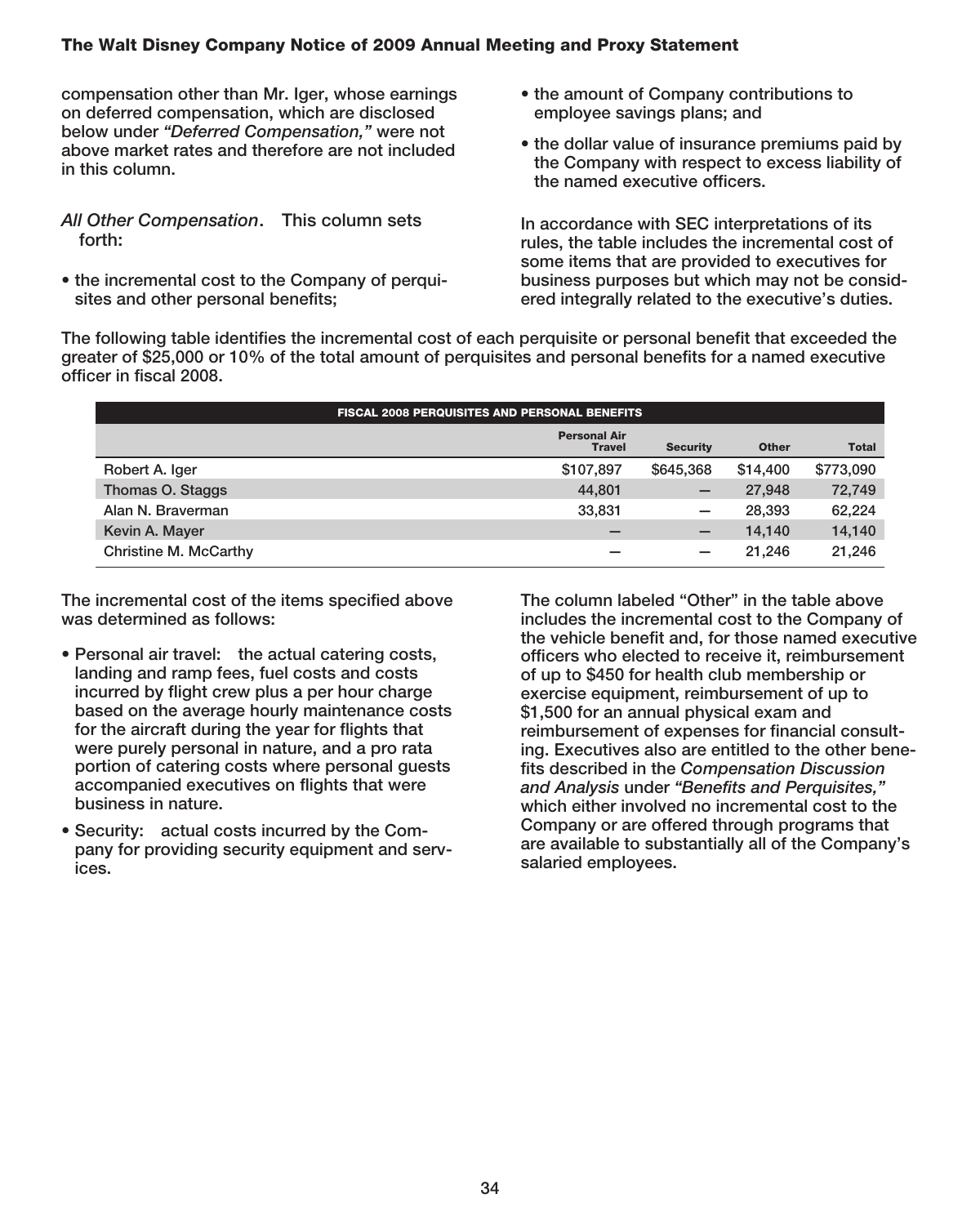#### **Grants of Plan Based Awards**

**The following table provides information concerning the range of awards available to named executive officers under the Company's management incentive bonus program for fiscal 2008 and information concerning option and restricted stock unit awards made to named executive officers during fiscal 2008. Additional information regarding the amounts in each column follows the table.**

| <b>FISCAL 2008 GRANTS OF PLAN BASED AWARDS</b> |                               |                               |                         |                                                                                            |                                   |                  |                                                                                        |                |                                                                                         |                         |                                                                     |                                                                  |
|------------------------------------------------|-------------------------------|-------------------------------|-------------------------|--------------------------------------------------------------------------------------------|-----------------------------------|------------------|----------------------------------------------------------------------------------------|----------------|-----------------------------------------------------------------------------------------|-------------------------|---------------------------------------------------------------------|------------------------------------------------------------------|
|                                                |                               | <b>Committee</b>              |                         | <b>Estimated Future Payouts</b><br><b>Under Non-Equity</b><br><b>Incentive Plan Awards</b> |                                   |                  | <b>Estimated Future Payouts</b><br><b>Under Equity</b><br><b>Incentive Plan Awards</b> |                | <b>All Other</b><br>Option<br><b>Awards: Exercise</b><br>Number of<br><b>Securities</b> | or Base<br>Price of     | Grant<br><b>Date</b><br><b>Closing</b><br>Price of<br><b>Shares</b> | Grant<br><b>Date Fair</b><br><b>Value of</b><br><b>Stock and</b> |
|                                                | Grant<br>Date                 | <b>Action</b><br>Date         | <b>Threshold</b>        | <b>Target</b>                                                                              | <b>Maximum</b>                    | <b>Threshold</b> | <b>Target</b>                                                                          | <b>Maximum</b> | <b>Underlying</b><br><b>Options</b>                                                     | Option<br><b>Awards</b> | <b>Underlying</b><br><b>Options</b>                                 | Option<br><b>Awards</b>                                          |
| Robert A. Iger                                 | 1/09/08<br>1/30/08<br>1/31/08 | 1/09/08<br>1/30/08<br>1/30/08 |                         |                                                                                            |                                   | 100.000          | 200,000                                                                                |                | 421,053<br>$3,000,000^{(1)}$                                                            | \$29.90<br>29.51        | \$30.16<br>29.84                                                    | s.<br>3,431,949<br>5,904,000<br>25,018,048                       |
|                                                |                               |                               | \$2,030,000             | \$7,250,000                                                                                | \$17,400,000                      |                  |                                                                                        |                |                                                                                         |                         |                                                                     |                                                                  |
| Thomas O. Staggs                               | 1/09/08<br>1/30/08<br>1/30/08 | 1/09/08<br>1/30/08<br>1/30/08 | $\mathbf{s}$<br>630,000 | \$2,250,000                                                                                | \$ 5,400,000                      | 30,000           | 60,000<br>250,000(2)                                                                   |                | 126,316                                                                                 | 29.90                   | 30.16                                                               | 1,029,586<br>1,771,200<br>7,380,000                              |
| Alan N. Braverman                              | 1/09/08<br>1/30/08            | 1/09/08<br>1/30/08            | \$<br>490.000           |                                                                                            | \$1,750,000 \$4,200,000           | 20,000           | 40.000                                                                                 |                | 84.211                                                                                  | 29.90                   | 30.16                                                               | 686.393<br>1,180,800                                             |
| Kevin A. Mayer                                 | 1/09/08<br>1/30/08            | 1/09/08<br>1/30/08            |                         |                                                                                            | \$1,488,000 \$620,000 \$1,488,000 | 10,500           | 21,000                                                                                 |                | 44.211                                                                                  | 29.90                   | 30.16                                                               | 360,358<br>619,920                                               |
| Christine M. McCarthy                          | 1/09/08<br>1/30/08            | 1/09/08<br>1/30/08            | \$<br>154.000           |                                                                                            | \$ 550,000 \$ 1,320,000           | 9.000            | 18,000                                                                                 |                | 37.895                                                                                  | 29.90                   | 30.16                                                               | 308,877<br>531,360                                               |

**<sup>1</sup> Options awarded at an exercise price of \$29.51 per share and scheduled to vest through 2013 as an inducement to enter into an extended employment agreement.**

**<sup>2</sup> Restricted stock units scheduled to vest in 2013 awarded as an inducement to enter into a new employment agreement.**

Grant date**. The Compensation Committee awarded the annual grant of stock options for fiscal 2008 on January 9, 2008 and the annual grant of restricted stock units on January 30, 2008. Mr. Staggs received a grant of restricted stock units on January 30, 2008 in connection with the execution of his new employment agreement and Mr. Iger received a grant of options on January 31, 2008 in connection with the extension of his employment agreement. The Compensation Committee approved awards under the Management Incentive Bonus Program on January 14, 2009.**

Estimated Future Payouts Under Non-equity Incentive Plan Awards**. As described in the** Compensation Discussion and Analysis, **the Compensation Committee sets target bonuses at the beginning of the fiscal year under the Company's Management Incentive Bonus Program and the Amended and Restated 2002 Executive Performance Plan, and bonuses for named executive officers will, except in special circumstances such as unusual challenges**

**or extraordinary successes, range from 35% to 200% of the target amount based on financial performance factors and other performance factors for the fiscal year, plus or minus 20% based on the adjustment for total shareholder return, but the bonus may be zero if performance factors (including the Section 162(m) test) fall below threshold amounts or less than the calculated amounts if the Committee otherwise decides to reduce the bonus. As discussed in the discussion of Fiscal 2008 Decisions in the** Compensation Discussion and Analysis, **the employment agreements of Mr. Iger and Mr. Staggs set a minimum target bonus (and new employment agreements for Mr. Braverman and Mr. Mayer set a minimum target bonus for fiscal years after fiscal 2008). This column shows the range of bonus amounts for each named executive officer from the threshold to the maximum based on the target set at the beginning of the fiscal year. The actual amounts awarded for fiscal 2008 are set forth in the Summary Compensation Table in the Non-Equity Incentive Plan Compensation column.**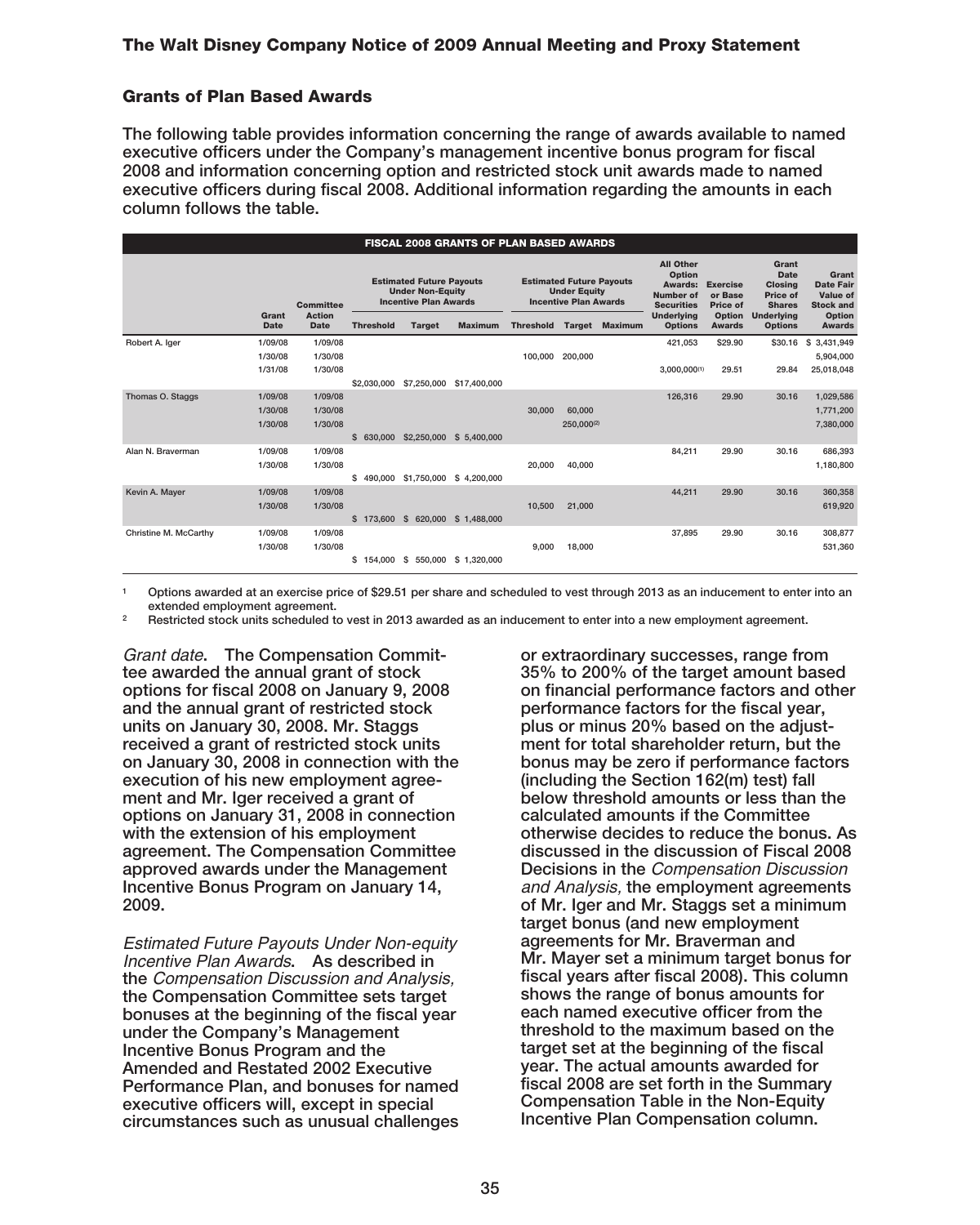Estimated Future Payouts Under Equity Incentive Plan Awards**. This column sets forth the number of restricted stock units awarded to the named executive officers during fiscal 2008 that are subject to performance tests as described below and/or to the test to assure eligibility for deduction under Section 162(m). These include:**

- **units awarded to each of the named executive officers as part of the annual grant in January 2008, 50% of which are subject to the performance tests described in the** Compensation Discussion and Analysis **under the heading** "Vesting of Restricted Stock Units" **and all of which are subject to the test to assure eligibility under Section 162(m); and**
- **units awarded to Mr. Staggs on January 30, 2008 in connection with the execution of his new employment agreement (which are time-vesting units but are subject to the test to assure eligibility under Section 162(m)).**

**This column does not include 100,000 units awarded to Mr. Braverman on October 3, 2008 in connection with the execution of his new employment agreement, as they were awarded after the end of the fiscal year.**

**Vesting dates for all restricted stock units held as of the end of fiscal year 2008 are described under** "Outstanding Equity Awards," **below.**

**In each of the cases described above, if all applicable tests (including the Section 162(m) test) are met on the applicable vesting dates, the named executive officer will be entitled to the number of shares in the "target" column plus any units received as dividend equivalents prior to vesting. (When dividends are distributed to stockholders, dividend equivalents are credited in an amount equal to the dollar amount of dividends on the number of units held on the dividend record date divided by the fair market value of the Company's shares of common stock on the dividend distribution date.) If the Section 162(m) test is met but none of the other tests are met, the executive would receive the threshold number of shares (which are subject to no additional performance tests) plus dividend equivalents on those shares. If the Section 162(m) test**

**is not met on any vesting date, the executive would receive no shares on that vesting date.**

All Other Option Awards: Number of Securities Underlying Options**. This column sets forth options awarded to the named executive officers as part of the annual grant in January 2008 and options awarded to Mr. Iger in connection with the extension of his employment agreement. Vesting dates for these options are described under** "Outstanding Equity Awards," **below. The options expire seven years after the date of grant.**

Exercise or Base Price of Option Awards; Grant Date Closing Price of Shares Underlying Options. **These columns set forth the exercise price for each option grant and the closing price of the Company's common stock on the date of grant. The exercise price is equal to the average of the high and low trading price on the grant date, which may be higher or lower than the closing price on the grant date.**

Grant Date Fair Value of Stock and Option Awards. **This column sets forth the grant date fair value of stock and option awards calculated in accordance with FAS 123R. The grant date fair value of all restricted stock unit awards is equal to the number of units awarded times the average of the high and low trading price of the Company's common stock on the grant date subject to discounts for restricted stock units that have performance vesting conditions. The discounts are determined using a Monte Carlo simulation that determines the probability that the performance targets will be achieved. The grant-date fair values of options were calculated using the binomial model. The assumptions used in estimating the fair value of options are set forth in footnote 11 to the Company's Audited Financial Statements for fiscal year 2008.**

## **Outstanding Equity Awards**

**The following table provides information concerning unexercised options and unvested restricted stock unit awards held by the named executive officers of the Company as of September 27, 2008. Information regarding the amounts in the columns follows the table.**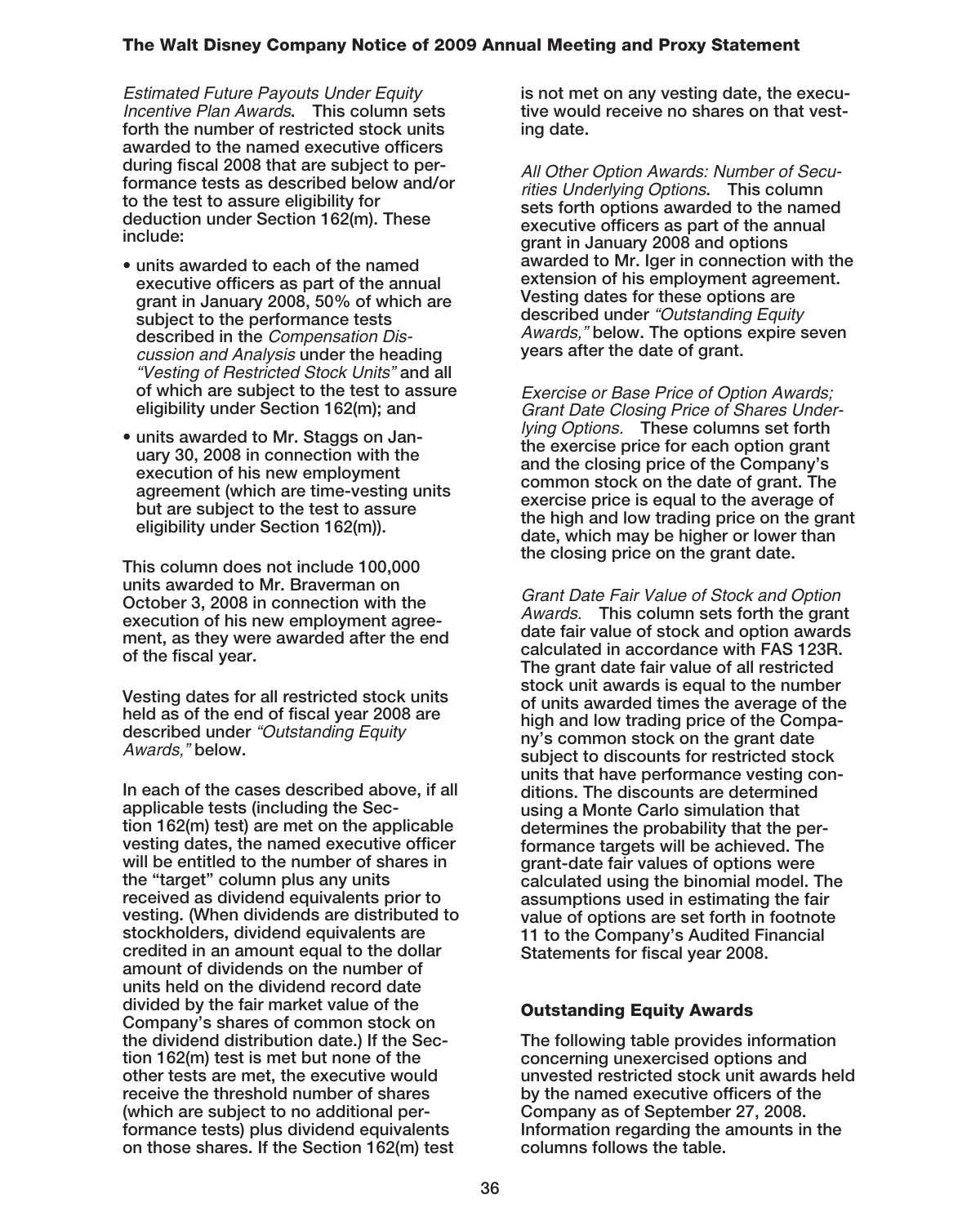|                   | OUTSTANDING EQUITY AWARDS AT END OF FISCAL 2008 |                                               |                                                                                                                  |                                   |                                      |                                                                                             |                                                                                  |                                                                                                    |                                                                                             |
|-------------------|-------------------------------------------------|-----------------------------------------------|------------------------------------------------------------------------------------------------------------------|-----------------------------------|--------------------------------------|---------------------------------------------------------------------------------------------|----------------------------------------------------------------------------------|----------------------------------------------------------------------------------------------------|---------------------------------------------------------------------------------------------|
|                   |                                                 |                                               | <b>Option Awards</b>                                                                                             |                                   |                                      | <b>Stock Awards</b>                                                                         |                                                                                  |                                                                                                    |                                                                                             |
|                   |                                                 |                                               |                                                                                                                  |                                   |                                      |                                                                                             |                                                                                  | <b>Equity Incentive Plan</b><br><b>Awards</b>                                                      |                                                                                             |
|                   | Grant                                           |                                               | <b>Number of Securities</b><br><b>Underlying</b><br><b>Unexercised Options</b><br>Date Exercisable Unexercisable | <b>Option</b>                     | <b>Exercise Expiration</b>           | <b>Number of</b><br><b>Shares or</b><br><b>Units of</b><br><b>Option Stock That</b><br>Have | <b>Market</b><br><b>Value of</b><br><b>Units of</b><br><b>Stock That</b><br>Have | <b>Number</b><br>of<br><b>Shares or Unearned</b><br><b>Units</b><br><b>That</b><br><b>Have Not</b> | <b>Market</b><br><b>Value of</b><br><b>Unearned</b><br><b>Units That</b><br><b>Have Not</b> |
| Robert A. Iger    | 02/23/99                                        | 2,000,000                                     | $\overline{\phantom{0}}$                                                                                         | <b>Price</b><br>\$35.19           | 02/23/09                             | <b>Date Not Vested</b><br>—                                                                 | <b>Not Vested</b>                                                                | <b>Vested</b><br>$\overline{\phantom{0}}$                                                          | <b>Vested</b>                                                                               |
|                   | 01/24/00                                        | 19,353                                        | $\overline{\phantom{0}}$                                                                                         | 132.57                            | 01/24/10                             | $\overline{\phantom{0}}$                                                                    | $\overline{\phantom{0}}$                                                         |                                                                                                    |                                                                                             |
|                   | 11/27/01                                        | 1,750,000                                     |                                                                                                                  | 21.05                             | 11/27/11                             | —                                                                                           | $\overline{\phantom{0}}$                                                         |                                                                                                    |                                                                                             |
|                   | 06/27/05<br>10/02/05                            | 205.680<br>-                                  | 68,561(A)                                                                                                        | 25.81<br>-                        | 06/27/12<br>$\overline{\phantom{0}}$ | -<br>—                                                                                      | -<br>$\overline{\phantom{0}}$                                                    |                                                                                                    | 86,821(B) \$2,843,373<br>522,616(C) 17,115,660                                              |
|                   | 01/09/06                                        | 205,500                                       | 205,500(D)                                                                                                       | 24.87                             | 01/09/13                             | 10,513(E)                                                                                   | \$344,285                                                                        | 166,567(F)                                                                                         | 5,455,055                                                                                   |
|                   | 01/10/07                                        | 94,444                                        | 283,334(G)                                                                                                       | 34.27                             | 01/10/14                             | —                                                                                           | $\overline{\phantom{0}}$                                                         | 191,644(H)                                                                                         | 6,276,325                                                                                   |
|                   | 06/27/07                                        |                                               |                                                                                                                  |                                   |                                      | —                                                                                           | $\overline{\phantom{0}}$                                                         | 47,898(I)                                                                                          | 1,568,647                                                                                   |
|                   | 01/09/08<br>01/30/08                            | $\overline{\phantom{0}}$<br>$\qquad \qquad -$ | 421,053(J)                                                                                                       | 29.90<br>-                        | 01/09/15<br>$\overline{\phantom{0}}$ | ╾<br>$\overline{\phantom{0}}$                                                               | $\overline{\phantom{0}}$<br>$\overline{\phantom{0}}$                             | —<br>200,000(K)                                                                                    | 6,550,000                                                                                   |
|                   | 01/31/08                                        | $\overline{\phantom{0}}$                      | 3,000,000(L)                                                                                                     | 29.51                             | 01/31/15                             | —                                                                                           | $\overline{\phantom{0}}$                                                         | $\overline{\phantom{0}}$                                                                           |                                                                                             |
| Thomas O. Staggs  | 11/22/99                                        | 835,000                                       |                                                                                                                  | \$26.81                           | 11/22/09                             | ─                                                                                           |                                                                                  | —                                                                                                  |                                                                                             |
|                   | 01/24/00                                        | 27,095                                        | -                                                                                                                | 132.57                            | 01/24/10                             | —                                                                                           | —                                                                                | -                                                                                                  |                                                                                             |
|                   | 01/28/02                                        | 600,000                                       |                                                                                                                  | 22.20                             | 01/28/12                             |                                                                                             |                                                                                  | —                                                                                                  |                                                                                             |
|                   | 01/03/05<br>06/27/05                            | $\overline{\phantom{0}}$<br>94,025            | 31,342(A)                                                                                                        | —<br>25.81                        | $\overline{\phantom{0}}$<br>06/27/12 | 9,402(M)                                                                                    | 307,921                                                                          | $\overline{\phantom{0}}$<br>39,690(B)                                                              | 1,299,835                                                                                   |
|                   | 01/09/06                                        | 77,000                                        | 77,000(D)                                                                                                        | 24.87                             | 01/09/13                             | 10,513(E)                                                                                   | 344,285                                                                          | 63,046(F)                                                                                          | 2,064,754                                                                                   |
|                   | 1/10/07                                         | 30,000                                        | 90,000(G)                                                                                                        | 34.27                             | 01/10/14                             | 23,627(N)                                                                                   | 773,800                                                                          | 60,875(H)                                                                                          | 1,993,656                                                                                   |
|                   | 06/27/07<br>01/09/08                            |                                               |                                                                                                                  | —<br>29.90                        | 01/09/15                             | —                                                                                           | —                                                                                | 25,669(I)                                                                                          | 840,653                                                                                     |
|                   | 01/30/08                                        | -                                             | 126,316(J)                                                                                                       |                                   |                                      | —                                                                                           | $\overline{\phantom{0}}$                                                         | 60,000(K)                                                                                          | 1,965,000                                                                                   |
|                   | 01/30/08                                        |                                               |                                                                                                                  | -                                 |                                      | ─                                                                                           | $\overline{\phantom{0}}$                                                         | 250,000(O)                                                                                         | 8,187,500                                                                                   |
| Alan N. Braverman | 01/24/00                                        | 120,000                                       |                                                                                                                  | \$32.88                           | 01/24/10                             | —                                                                                           | $\overline{\phantom{0}}$                                                         | $\overline{\phantom{0}}$                                                                           |                                                                                             |
|                   | 02/05/01                                        | 120,000                                       | -                                                                                                                | 30.23                             | 02/05/11                             | —                                                                                           | —                                                                                | $\overline{\phantom{0}}$                                                                           |                                                                                             |
|                   | 01/28/02<br>01/24/03                            | 197,500<br>84,000                             | -                                                                                                                | 22.20<br>17.14                    | 01/28/12<br>01/24/13                 | —<br>$\overline{\phantom{0}}$                                                               | —<br>—                                                                           | $\overline{\phantom{0}}$<br>$\overline{\phantom{0}}$                                               |                                                                                             |
|                   | 03/19/03                                        | 60,000                                        |                                                                                                                  | 16.70                             | 03/19/13                             | —                                                                                           | —                                                                                | $\overline{\phantom{0}}$                                                                           |                                                                                             |
|                   | 01/22/04                                        | 150,000                                       | -                                                                                                                | 24.64                             | 01/22/14                             | -                                                                                           | $\overline{\phantom{0}}$                                                         |                                                                                                    |                                                                                             |
|                   | 04/25/04<br>01/03/05                            | $\overline{\phantom{0}}$<br>45,000            | 15,000(Q)                                                                                                        | $\overline{\phantom{0}}$<br>28.04 | 01/03/12                             | -<br>9,402(M)                                                                               | $\overline{\phantom{0}}$<br>307,921                                              | 131,790(P)                                                                                         | 4,316,124                                                                                   |
|                   | 01/09/06                                        | 43,500                                        | 43,500(D)                                                                                                        | 24.87                             | 01/09/13                             | 7,359(E)                                                                                    | 241,003                                                                          | 18,932(R)<br>35,804(F)                                                                             | 620,010<br>1,172,577                                                                        |
|                   | 01/10/07                                        | 23,000                                        | 69,000(G)                                                                                                        | 34.27                             | 01/10/14                             | 12,561(N)                                                                                   | 411,385                                                                          | 46,671(H)                                                                                          | 1,528,470                                                                                   |
|                   | 06/27/07                                        | $\overline{\phantom{0}}$                      |                                                                                                                  | $\overline{\phantom{0}}$          |                                      | —                                                                                           | $\overline{\phantom{0}}$                                                         | 10,624(I)                                                                                          | 347,948                                                                                     |
|                   | 01/09/08<br>01/30/08                            | -                                             | 84,211(J)                                                                                                        | 29.90                             | 01/09/15                             | —<br>—                                                                                      | $\overline{\phantom{0}}$<br>$\overline{\phantom{0}}$                             | 40,000(K)                                                                                          | 1,310,000                                                                                   |
| Kevin A. Mayer    | 06/27/05                                        | 90,000                                        | 30,000(A) \$ 25.81                                                                                               |                                   | 06/27/12                             | —                                                                                           |                                                                                  |                                                                                                    |                                                                                             |
|                   | 01/09/06                                        | 20,000                                        | 20,000(D)                                                                                                        | 24.87                             | 01/09/13                             |                                                                                             |                                                                                  | 18,634(F)                                                                                          | 610,259                                                                                     |
|                   | 01/10/07                                        | 11,000                                        | 33,000(G)                                                                                                        | 34.27                             | 01/10/14                             |                                                                                             |                                                                                  | 22,321(H)                                                                                          | 731,007                                                                                     |
|                   | 06/27/07<br>01/09/08                            | —                                             | 44,211(J)                                                                                                        | 29.90                             | 01/09/15                             | -<br>—                                                                                      |                                                                                  | 2,216(1)                                                                                           | 72,577                                                                                      |
|                   | 01/30/08                                        |                                               |                                                                                                                  |                                   |                                      | —                                                                                           | $\qquad \qquad -$                                                                | 21,000(K)                                                                                          | 687,750                                                                                     |
| Christine M.      |                                                 |                                               |                                                                                                                  |                                   |                                      |                                                                                             |                                                                                  |                                                                                                    |                                                                                             |
| <b>McCarthy</b>   | 01/24/00                                        | 65,000                                        |                                                                                                                  | \$32.88                           | 01/24/10                             |                                                                                             | -                                                                                |                                                                                                    |                                                                                             |
|                   | 01/24/00<br>02/05/01                            | 1,452<br>46,000                               | —<br>-                                                                                                           | 132.57<br>30.23                   | 01/24/10<br>02/05/11                 |                                                                                             |                                                                                  |                                                                                                    |                                                                                             |
|                   | 01/28/02                                        | 60,000                                        | —                                                                                                                | 22.20                             | 01/28/12                             |                                                                                             |                                                                                  |                                                                                                    |                                                                                             |
|                   | 01/24/03                                        | 25,200                                        |                                                                                                                  | 17.14                             | 01/24/13                             |                                                                                             |                                                                                  |                                                                                                    |                                                                                             |
|                   | 01/22/04                                        | 30,000                                        | —                                                                                                                | 24.64                             | 01/22/14                             |                                                                                             | —                                                                                | -                                                                                                  |                                                                                             |
|                   | 01/03/05<br>01/09/06                            | 16,500<br>16,000                              | 5,500(Q)<br>16,000(D)                                                                                            | 28.04<br>24.87                    | 01/03/12<br>01/09/13                 | 6,611(M)                                                                                    | 216,518                                                                          | $\overline{\phantom{0}}$<br>14,907(F)                                                              | 488,194                                                                                     |
|                   | 01/10/07                                        | 9,000                                         | 27,000(G)                                                                                                        | 34.27                             | 01/10/14                             | -                                                                                           | $\qquad \qquad -$                                                                | 18,262(H)                                                                                          | 598,097                                                                                     |
|                   | 06/27/07                                        | -                                             |                                                                                                                  | -                                 |                                      | -                                                                                           | -                                                                                | 3,361(1)                                                                                           | 110,075                                                                                     |
|                   | 01/09/08<br>01/30/08                            |                                               | 37,895(J)                                                                                                        | 29.90                             | 01/09/15                             | -                                                                                           |                                                                                  | 18,000(K)                                                                                          | 589,500                                                                                     |
|                   |                                                 | —                                             |                                                                                                                  |                                   | —                                    |                                                                                             |                                                                                  |                                                                                                    |                                                                                             |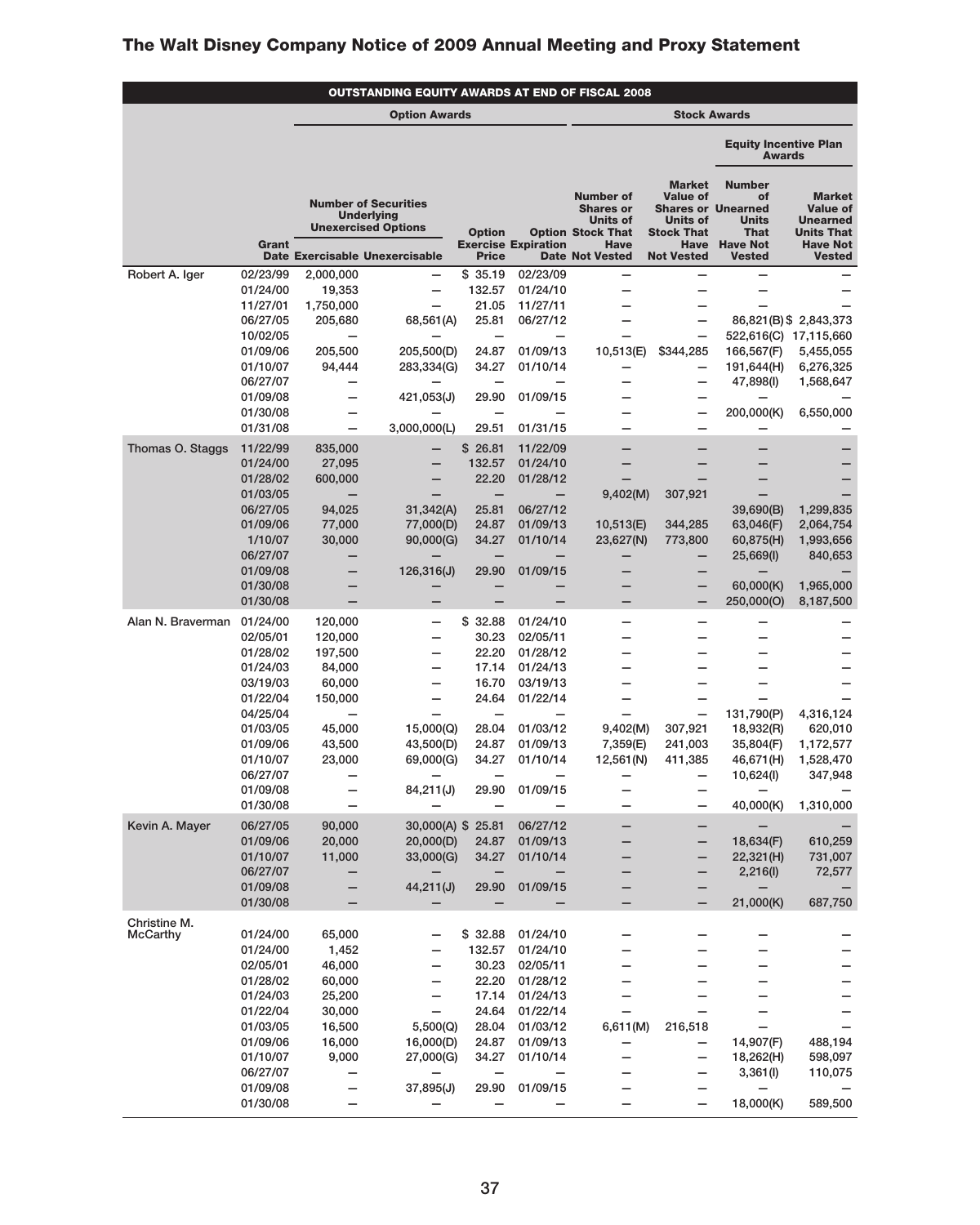Number of Securities Underlying Unexercised Options: Exercisable and Unexercisable. **These columns report, for each officer and for each grant made to the officer, the number of shares of common stock that can be acquired upon exercise of outstanding options. The vesting schedule for each grant with unexercisable options is shown under "**Vesting Schedule**," below with options identified by the letter following the number of shares underlying options that are unexercisable. Vesting of options held by named executive officers may be accelerated in the circumstances described under** "Payments and Rights on Termination," **below.**

Number; Market Value of Shares or Units of Stock That Have Not Vested. **These columns report the number and market value, respectively, of shares underlying each grant of restricted stock units to each officer that** is not **subject to performance vesting conditions nor the test to assure eligibility of deduction pursuant to Section 162(m). The number of shares includes dividend equivalent units that have accrued for dividends payable through September 27, 2008. The market value is equal to the number of shares underlying the units times the closing market price of the Company's common stock on Friday, September 26, 2008, the last trading day of the Company's fiscal year. The vesting schedule for each grant is shown below, with grants identified by the letter following the number of shares underlying the grant. Vesting of restricted stock units held by named executive officers may be accelerated in the circumstances described under "**Payments and Rights on Termination**," below.**

Number; Market Value of Unearned Units That Have Not Vested. **These columns report the number and market value, respectively, of shares underlying each grant of restricted stock units to each officer that** is **subject to performance vesting conditions and/or the test to assure eligibility for deduction pursuant to Section 162(m). The number of shares includes dividend equivalent units that have accrued for dividends payable through September 27, 2008 and includes units awarded to compensate for the dilu-** **tive effect of the Company's spin-off of the ABC Radio business. The market value is equal to the number of shares underlying the units times the closing market price of the Company's common stock on Friday, September 26, 2008, the last trading day of the Company's fiscal year. The vesting schedule and performance tests and/or the test to assure eligibility under Section 162(m) are shown under "**Vesting Schedule**," below.**

Vesting Schedule. **The options reported above that are not yet exercisable and restricted stock units that have not yet vested are scheduled to become exercisable and vest as set forth below.**

- **(A) Options granted June 27, 2005: The remaining unexercisable options are scheduled to become exercisable on June 27, 2009.**
- **(B) Restricted stock units granted June 27, 2005 subject to performance tests: The remaining units are scheduled to vest on June 27, 2009, subject to determination following the completion of fiscal year 2009 that the test to assure eligibility under Section 162(m) was satisfied.**
- **(C) Restricted stock units granted October 2, 2005 subject to performance tests: This grant, which was awarded to Mr. Iger in connection with the commencement of his employment agreement, is subject to a total shareholder return test and the test to assure eligibility for deduction pursuant to Section 162(m). With respect to this grant, the Company's total shareholder return from the grant date until the end of the applicable measurement period must meet or exceed the total shareholder return for the S&P 500 index for the same period. On December 2, 2008, 313,569 of these units vested upon the certification by the Compensation Committee on December 2, 2008 that the test to assure eligibility under Section 162(m) was satisfied with respect to these units. There are two remaining measurement periods: one ending on October 3, 2009 and one ending on October 2, 2010. This total shareholder return condition may be satisfied as of October 3, 2009 as to**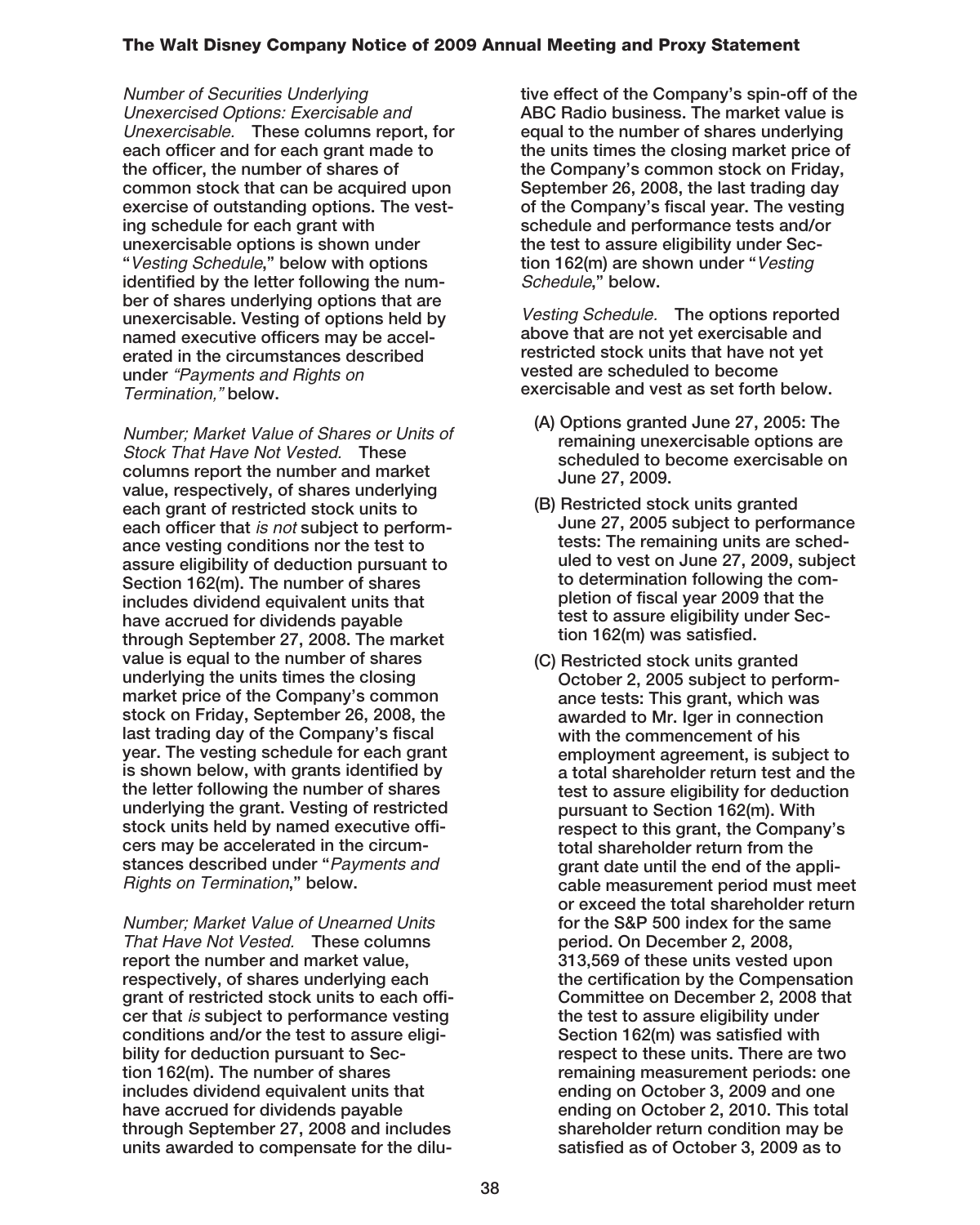**50% of the remaining units; and as to 100% of the remaining units (reduced by any such units that become vested as of October 3, 2009) as of October 2, 2010. These units are also subject to a test to determine whether they are eligible for deductibility consistent with Section 162(m). Any units that do not vest on a measurement date because an applicable performance test was not met may nonetheless vest as of a later measurement date if both tests are met on any subsequent measurement date.**

- **(D) Options granted January 9, 2006: One half of the options that were not exercisable on September 27, 2008 became exercisable on January 9, 2009. The remaining unexercisable options are scheduled to become exercisable on January 9, 2010.**
- **(E) Restricted stock units granted January 9, 2006 in lieu of a cash bonus and therefore not subject to further performance tests: the remaining units are scheduled to vest January 9, 2010.**
- **(F) Restricted stock units granted January 9, 2006 subject to performance tests: The remaining units are scheduled to vest January 9, 2010, subject to determination that the test to assure eligibility under Section 162(m) was satisfied, except that vesting of two-thirds of the units scheduled to vest on that date are also subject to satisfaction of the total shareholder return test described under** "Compensation Discussion and Analysis — Determination of Compensation — Long-term Incentive Compensation — Vesting of Restricted Stock Units**,**" **above.**
- **(G) Options granted January 10, 2007: One third of the options that were not exercisable on September 27, 2008 became exercisable on January 10, 2009. One half of the remaining unexercisable options are scheduled to become exercisable on each of January 10, 2010 and 2011.**
- **(H) Restricted stock units granted January 10, 2007 subject to performance tests: One half of the units that had**

**not vested on September 27, 2008 vested on January 10, 2009 and the remaining units vest on January 10, 2011, subject to determination that the test to assure eligibility under Section 162(m) was satisfied, except that vesting of half of the units scheduled to vest on that date are also subject to satisfaction of the total shareholder return test described under** "Compensation Discussion and Analysis — Determination of Compensation — Long-term Incentive Compensation — Vesting of Restricted Stock Units," **above.**

- **(I) Restricted stock units granted June 27, 2007 subject to performance tests: These units vested on the certification by the Compensation Committee on December 2, 2008 that the test to assure eligibility under Section 162(m) was satisfied with respect to these units.**
- **(J) Options granted January 9, 2008: One fourth of the options that were not exercisable on September 27, 2008 became exercisable on January 9, 2009. One third of the remaining unexercisable options are scheduled to become exercisable on each of January 9, 2010, 2011 and 2012.**
- **(K) Restricted stock units granted January 30, 2008 subject to performance tests: One half of the units are scheduled to vest on each of January 30, 2010 and 2012, in each case subject to determination that the test to assure eligibility under Section 162(m) was satisfied, except that vesting of half of the units scheduled to vest on each date is also subject to satisfaction of total shareholder return or earnings per share test described under** "Compensation Discussion and Analysis — Determination of Compensation — Long-term Incentive Compensation — Vesting of Restricted Stock Units," **above.**
- **(L) Options granted January 31, 2008 in connection with the extension of Mr. Iger's employment agreement: Options with respect to 500,000 shares become exercisable on each of January 31, 2009, 2010, 2011 and 2012, and options with respect to**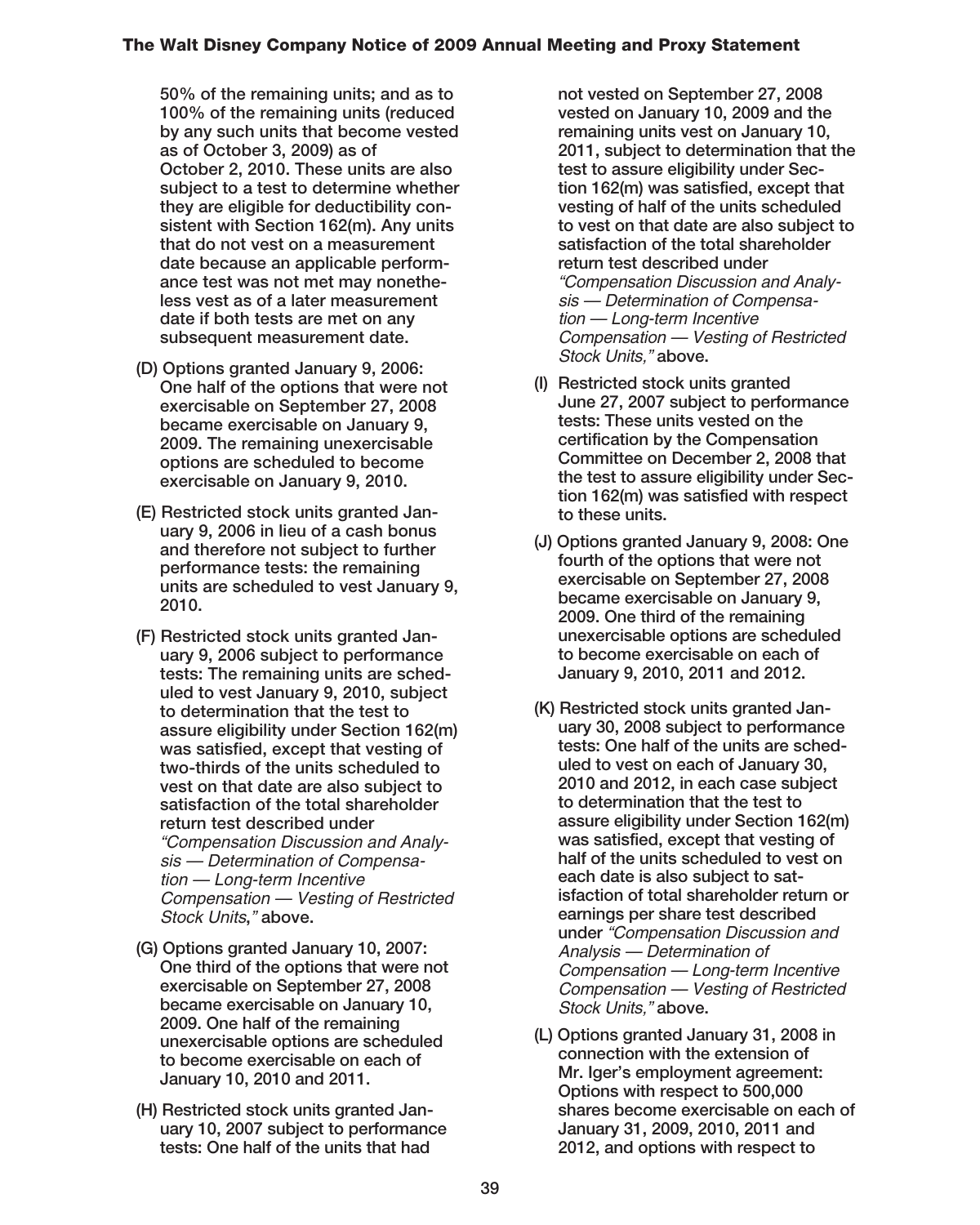**1,000,000 shares become exercisable on January 31, 2013.**

- **(M) Restricted stock units granted January 3, 2005 in lieu of a cash bonus and therefore not subject to further performance tests: These units vested January 3, 2009. Ms. McCarthy's units were not subject to performance tests because she was not an executive officer at the time of the award.**
- **(N) Restricted stock units granted January 10, 2007 in lieu of a cash bonus and therefore not subject to further performance tests: One half of these units vested January 10, 2009. The remaining units are scheduled to vest on January 10, 2011.**
- **(O) Restricted stock units granted to Mr. Staggs January 30, 2008 in connection with the execution of a new employment agreement and subject to**

**performance tests: All of the units are scheduled to vest on March 31, 2013, subject to determination that the test to assure eligibility under Section 162(m) is satisfied.**

- **(P) Restricted stock units granted April 25, 2004 subject to performance tests: All remaining units vested upon the certification by the Compensation Committee on December 2, 2008 that the test to assure eligibility under Section 162(m) was satisfied with respect to these units.**
- **(Q) Options granted January 3, 2005: All of the options that were unexercisable on September 27, 2008 became exercisable on January 3, 2009.**
- **(R) Restricted stock units granted January 3, 2005 subject to performance tests: All remaining units vested on January 3, 2009.**

## **Option Exercises and Stock Unit Vesting During Fiscal 2008**

**The following table provides information concerning exercises of options and vesting of restricted stock units held by the named executive officers during fiscal 2008. Information regarding the amounts in the columns follows the table.**

| <b>FISCAL 2008 OPTION EXERCISE AND STOCK VESTED</b> |                                                                            |                                                   |                                                                    |                                               |  |  |  |
|-----------------------------------------------------|----------------------------------------------------------------------------|---------------------------------------------------|--------------------------------------------------------------------|-----------------------------------------------|--|--|--|
|                                                     |                                                                            | <b>Stock Awards</b><br><b>Option Awards</b>       |                                                                    |                                               |  |  |  |
|                                                     | <b>Number of</b><br><b>Shares</b><br><b>Acquired on</b><br><b>Exercise</b> | Value<br><b>Realized</b><br>on<br><b>Exercise</b> | Number of<br><b>Shares</b><br><b>Acquired on</b><br><b>Vesting</b> | <b>Value</b><br><b>Realized</b><br>on Vesting |  |  |  |
| Robert A. Iger                                      |                                                                            |                                                   | 150.797                                                            | \$4,624,383                                   |  |  |  |
| Thomas O. Staggs                                    | 275,000                                                                    | \$2,114,020                                       | 79.841                                                             | 2,415,896                                     |  |  |  |
| Alan N. Braverman                                   |                                                                            |                                                   | 39.574                                                             | 1,131,399                                     |  |  |  |
| Kevin A. Mayer                                      |                                                                            |                                                   | 6,117                                                              | 182,868                                       |  |  |  |
| Christine M. McCarthy                               |                                                                            |                                                   | 9.019                                                              | 259.290                                       |  |  |  |

**The value realized on exercise of options is equal to the amount per share at which the executive sold shares acquired on exercise (all of which occurred on the date of exercise) minus the exercise price of the options times the number of shares acquired on exercise of the options. The value realized on vesting of stock awards**

**is equal to the closing market price of the Company's common stock on the date of vesting times the number of shares acquired upon vesting. The number of shares and value realized on vesting includes shares that were withheld at the time of vesting to satisfy tax withholding requirements.**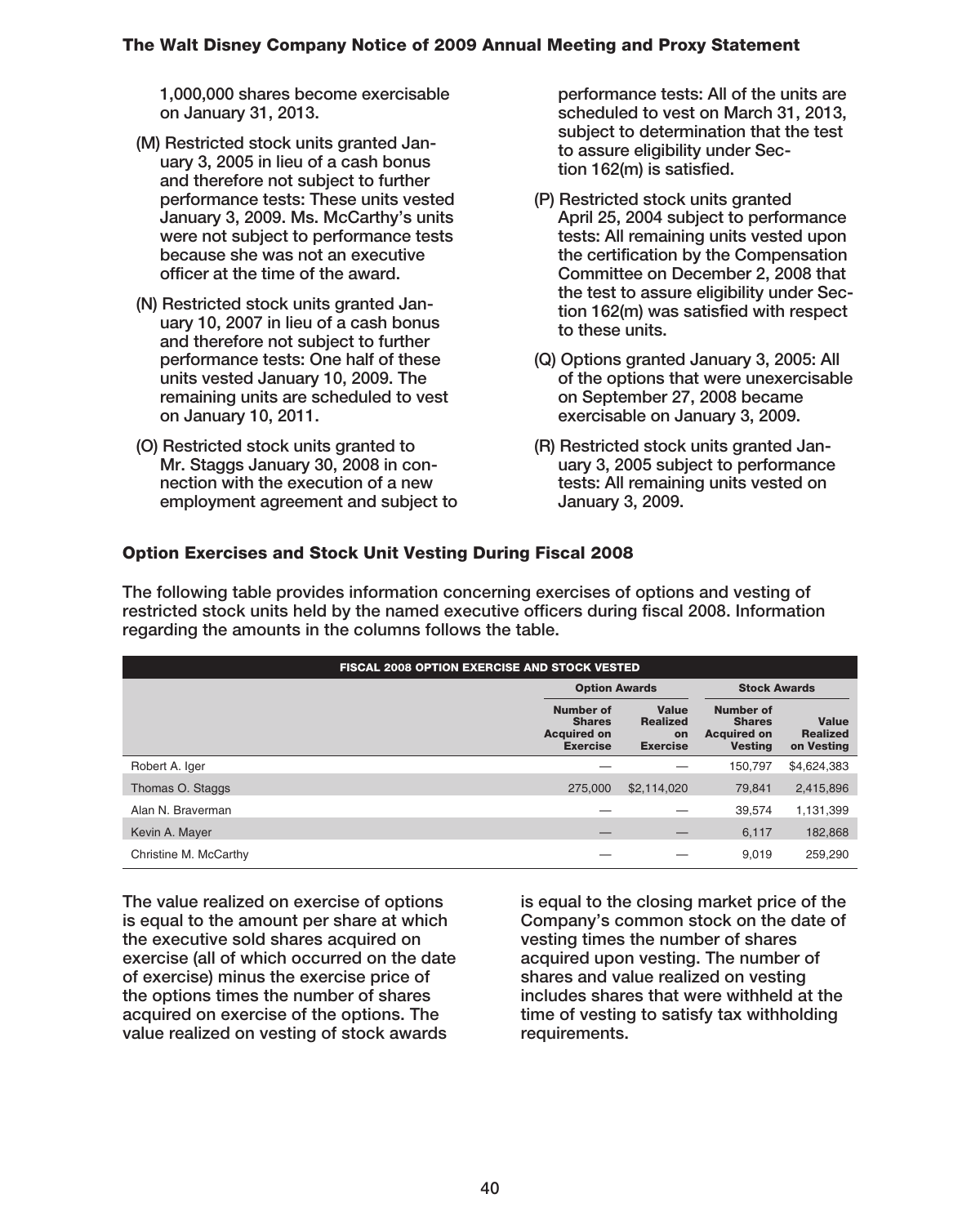#### **Equity Compensation Plans**

**The following table summarizes information, as of September 27, 2008, relating to equity compensation plans of the Company pursuant to which grants of options, restricted stock, restricted stock units or other rights to acquire shares may be granted from time to time.**

| <b>EQUITY COMPENSATION PLANS</b>                                            |                                                                                                                    |                                                                                             |                                                                                                                                                                          |  |  |  |  |  |
|-----------------------------------------------------------------------------|--------------------------------------------------------------------------------------------------------------------|---------------------------------------------------------------------------------------------|--------------------------------------------------------------------------------------------------------------------------------------------------------------------------|--|--|--|--|--|
| <b>Plan category</b>                                                        | <b>Number of securities</b><br>to be issued upon exercise<br>of outstanding options,<br>warrants and rights<br>(a) | Weighted-average<br>exercise price of<br>outstanding options,<br>warrants and rights<br>(b) | <b>Number of securities</b><br>remaining available for<br>future issuance under<br>equity compensation<br>plans (excluding securities<br>reflected in column (a))<br>(c) |  |  |  |  |  |
| Equity compensation<br>plans approved by<br>security holders <sup>(1)</sup> | 200.032.189(3)                                                                                                     | \$28.33(4)                                                                                  | 56,303,422(5)                                                                                                                                                            |  |  |  |  |  |
| Equity compensation<br>plans not approved by<br>security holders            |                                                                                                                    |                                                                                             |                                                                                                                                                                          |  |  |  |  |  |
| Total <sup>(2)</sup>                                                        | 200.032.189(3)                                                                                                     | \$28.33(4)                                                                                  | 56,303,422(5)                                                                                                                                                            |  |  |  |  |  |

**<sup>1</sup> These plans are the Company's Amended and Restated 2005 Stock Incentive Plan, 1995 Stock Option Plan for Non-Employee Directors, Amended and Restated 1995 Stock Incentive Plans, Amended and Restated 1997 Non-Employee Directors Stock and Deferred Compensation Plan, The Walt Disney Company/Pixar 1995 Stock Plan, and The Walt Disney Company/Pixar 2004 Equity Incentive Plan (Disney/Pixar Plans were assumed by the Company in connection with the acquisition of Pixar).**

**<sup>2</sup> Does not include 57,110 shares, at a weighted average exercise price of \$175.17, granted under plans assumed in connection with acquisition transactions (other than the Disney/Pixar Plans) and under which no additional options may be granted.**

**<sup>3</sup> Includes an aggregate of 28,716,473 restricted stock units and performance-based restricted stock units. Also includes options to purchase an aggregate of 30,787,633 shares, at a weighted average exercise price of \$21.47, and 1,122,578 restricted stock units, in each case granted under plans assumed by the Company in connection with the acquisition of Pixar, which plans were approved by the shareholders of Pixar prior to the Company's acquisition.**

**<sup>4</sup> Weighted average exercise price of outstanding options; excludes restricted stock units and performance-based restricted stock units.**

**<sup>5</sup> Includes 150,782 securities available for future issuance under plans assumed by the Company in connection with the acquisition of Pixar, which plans were approved by the shareholders of Pixar prior to the Company's acquisition.**

## **Pension Benefits**

**The Company maintains a tax-qualified, noncontributory retirement plan, called the Disney Salaried Retirement Plan, for salaried employees who have completed one year of service. Benefits are based on a percentage of total average monthly compensation plus a portion of average monthly compensation that exceeds \$2,500 multiplied by years of credited service. Average monthly compensation is equal to base salary and excludes other compensation such as bonuses and equity compensation and is calculated based on the highest five consecutive years of compensation during the ten year period prior to termination or retirement, whichever is earlier. In addition, each participant receives a flat dollar amount derived from a table based solely on years and hours of service. Retirement benefits are non-forfeitable after five years of vesting service, or at age 65 after one year of serv-** **ice. After five years of vesting service, actuarially reduced benefits are paid to participants who retire before age 65 but on or after age 55.**

**In calendar year 2008, the maximum compensation limit under a tax-qualified plan was \$230,000, and the maximum annual benefit that may be accrued under a tax-qualified defined benefit plan was \$185,000. To provide additional retirement benefits for key salaried employees, the Company maintains a supplemental nonqualified, unfunded plan, the Amended and Restated Key Plan, which provides retirement benefits in excess of the compensation limitations and maximum benefit accruals under tax-qualified plans. This plan recognizes deferred amounts of base salary for purposes of determining applicable retirement benefits, and benefits are otherwise calculated on the same basis as under the tax-qualified plan.**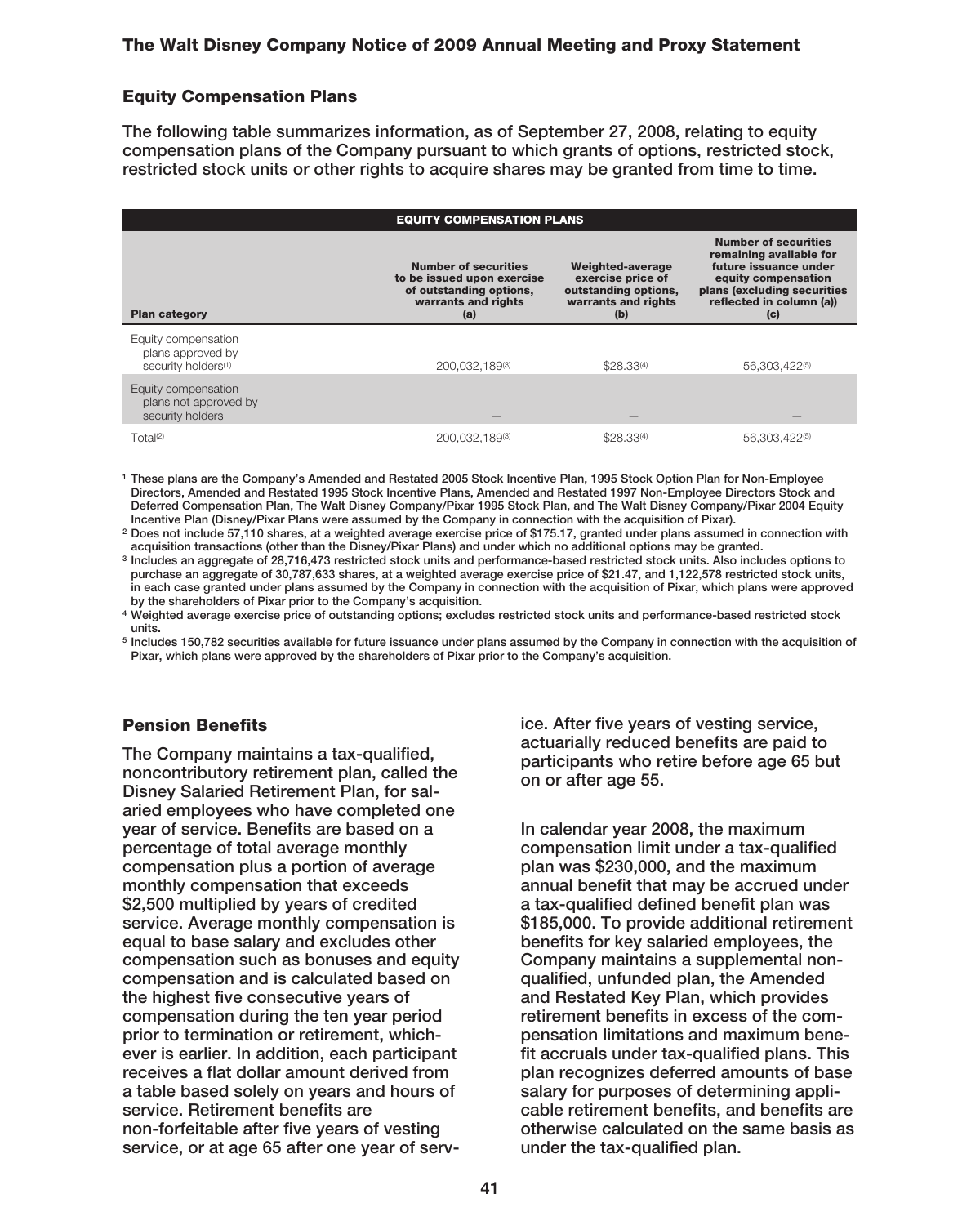**Company employees (including two of the named executive officers) who transferred to the Company from ABC, Inc. after the Company's acquisition of ABC are also entitled to benefits under the ABC, Inc. Retirement Plan. Benefits under that plan are based on a percentage of average compensation and years of credited service, less an actuarially determined Social Security offset, while a participant under the plan. Average compensation is based on the highest five consecutive years of compensation during the last ten-year period of active plan participation, and compensation includes salary and bonus, but excludes equity income (except to the extent that the annual bonus is paid as equity), fringe benefits and expense allowances. Like the Company's Amended and Restated Key Plan, the Benefits Equalization Plan of ABC, Inc., is a non-qualified, non-funded plan that provides eligible participants retirement benefits in excess of the compensation limits and maximum benefit accruals that apply to tax-qualified plans. In addition, a term of the 1995 purchase agreement between ABC, Inc. and the Company provides that employees transferring employment to coverage under a Disney pension plan will receive an additional benefit under Disney**

**plans equal to (a) the amount the employee would receive under the Disney pension plans if all of his or her ABC service were counted under the Disney pension less (b) the combined benefits he or she receives under the ABC plan (for service prior to the transfer) and the Disney plan (for service after the transfer).**

**Both Mr. Iger and Mr. Braverman transferred from ABC, and each receives a pension benefit to bring his total benefit up to the amount he would have received if all his years of service had been credited under the Disney plans. (The effect of these benefits is reflected in the present value of benefits under the Disney plans in the table below).**

**Both Mr. Iger and Mr. Braverman are currently eligible for early retirement. The early retirement reduction for the Disney Salaried Retirement Plan and the Restated and Amended Key Plan is 50% at age 55, decreasing to 0% at age 65. The early retirement reduction for the ABC, Inc., Retirement Plan, and the Benefit Equalization Plan of ABC, Inc. is 28% at age 55, decreasing to 0% at age 62 (the Social Security offset reduction at age 55 is 42%, decreasing to 0% at age 62).**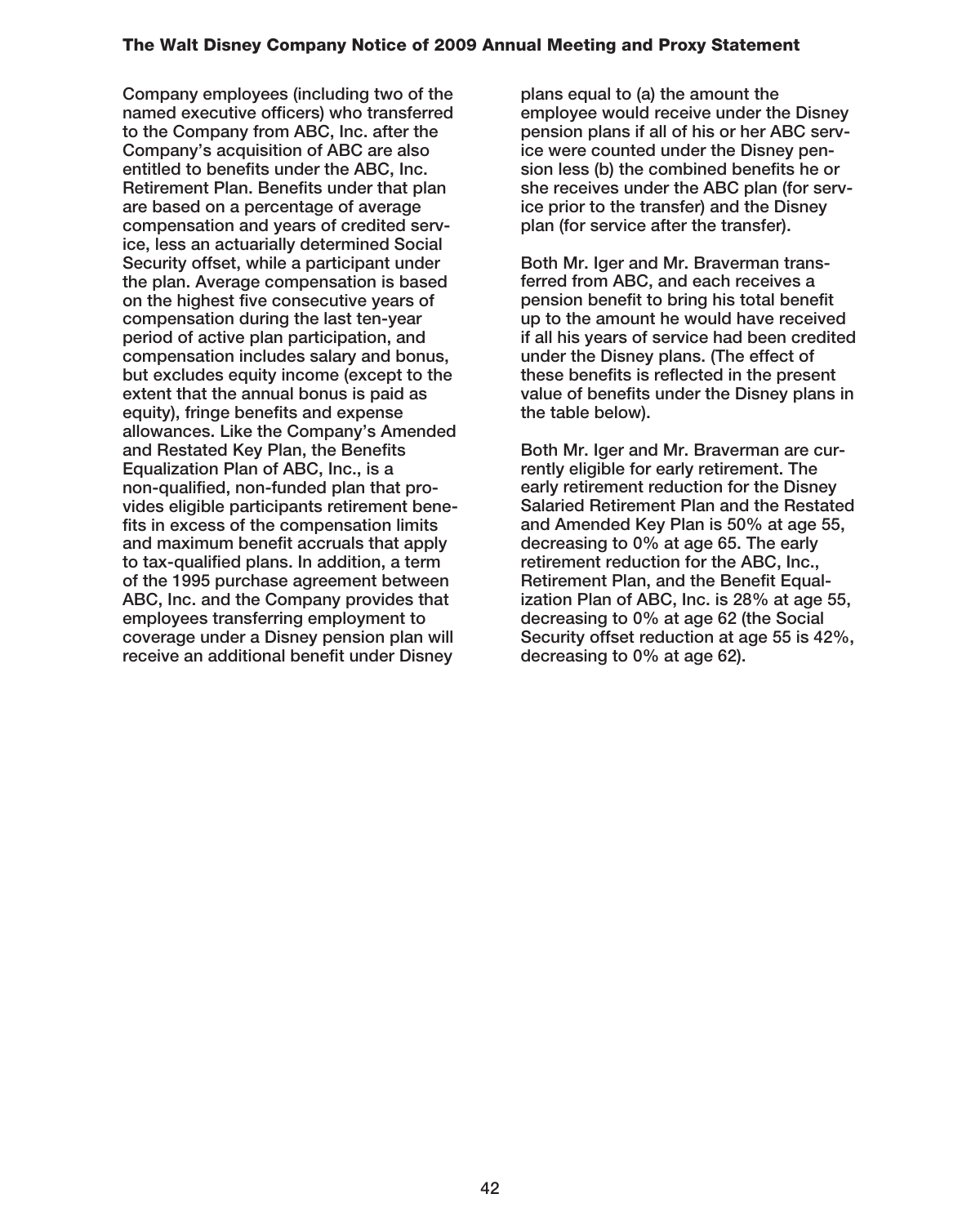**The following table sets forth the present value to each of the named executive officers of the pension benefits to which they are entitled under each of the plans described above. The present values assume each officer retires at age 65 for purposes of the Disney Salaried Retirement Plan and the Amended and Restated Key Plan and age 62 for purposes of the ABC, Inc. Retirement Plan, and the Benefit Equalization Plan of ABC, Inc. Age 65 is the normal retirement age under each of the plans and is also the age at which unreduced benefits are payable under the Disney plans; the earliest age at which unreduced benefits are payable under the ABC plans is age 62. The values also assume straight life-annuity payment for an unmarried participant. Participants may elect other actuarially reduced forms of payment, such as joint and survivor benefits and payment of benefits for a period certain irrespective of the death of the participant.**

|                       | <b>FISCAL YEAR END 2008 PENSION BENEFITS</b> |                                                                                                |                                                                                              |                                                             |  |  |  |  |
|-----------------------|----------------------------------------------|------------------------------------------------------------------------------------------------|----------------------------------------------------------------------------------------------|-------------------------------------------------------------|--|--|--|--|
| <b>Name</b>           | <b>Plan Name</b>                             | <b>Number of</b><br><b>Years of</b><br><b>Credited</b><br>Service at<br><b>Fiscal Year End</b> | <b>Present Value of</b><br><b>Accumulated</b><br><b>Benefit at</b><br><b>Fiscal Year End</b> | <b>Payments</b><br><b>During Last</b><br><b>Fiscal Year</b> |  |  |  |  |
| Robert A. Iger        | <b>Disney Salaried Retirement Plan</b>       | 9                                                                                              | \$346.641                                                                                    |                                                             |  |  |  |  |
|                       | Disney Amended and Restated Key Plan         | 9                                                                                              | 2,466,529                                                                                    |                                                             |  |  |  |  |
|                       | ABC, Inc. Retirement Plan                    | 26                                                                                             | 584,254                                                                                      |                                                             |  |  |  |  |
|                       | Benefit and Equalization Plan of ABC, Inc.   | 26                                                                                             | 4,612,685                                                                                    |                                                             |  |  |  |  |
|                       | Total                                        |                                                                                                | 8,010,109                                                                                    |                                                             |  |  |  |  |
| Thomas O. Staggs      | <b>Disney Salaried Retirement Plan</b>       | 19                                                                                             | 276,876                                                                                      |                                                             |  |  |  |  |
|                       | Disney Amended and Restated Key Plan         | 19                                                                                             | 958,545                                                                                      |                                                             |  |  |  |  |
|                       | Total                                        |                                                                                                | 1,235,421                                                                                    |                                                             |  |  |  |  |
| Alan N. Braverman     | <b>Disney Salaried Retirement Plan</b>       | 6                                                                                              | 361,237                                                                                      |                                                             |  |  |  |  |
|                       | Disney Amended and Restated Key Plan         | 6                                                                                              | 545.932                                                                                      |                                                             |  |  |  |  |
|                       | ABC, Inc. Retirement Plan                    | 10                                                                                             | 212,246                                                                                      |                                                             |  |  |  |  |
|                       | Benefit and Equalization Plan of ABC, Inc.   | 10                                                                                             | 1,183,323                                                                                    |                                                             |  |  |  |  |
|                       | Total                                        |                                                                                                | 2,302,738                                                                                    |                                                             |  |  |  |  |
| Kevin A. Mayer        | <b>Disney Salaried Retirement Plan</b>       | 11                                                                                             | 144,766                                                                                      |                                                             |  |  |  |  |
|                       | Disney Amended and Restated Key Plan         | 11                                                                                             | 156,636                                                                                      |                                                             |  |  |  |  |
|                       | Total                                        |                                                                                                | 301.402                                                                                      |                                                             |  |  |  |  |
| Christine M. McCarthy | <b>Disney Salaried Retirement Plan</b>       | 9                                                                                              | 196.789                                                                                      |                                                             |  |  |  |  |
|                       | Disney Amended and Restated Key Plan         | 9                                                                                              | 207,849                                                                                      |                                                             |  |  |  |  |
|                       | Total                                        |                                                                                                | 404.638                                                                                      |                                                             |  |  |  |  |

**The present values were calculated using the assumptions set forth in footnote 9 to the Company's Audited Financial Statements for fiscal year 2008 and using 2008 Financial Accounting Standards factors based on RP2000 white collar combined mortality table projected 10 years for males and females at 7.00% interest. The lump sum present values shown in the table are not available as forms of payment under the plans.**

## **Deferred Compensation**

**The Company does not now defer current compensation of any named executive officer, but from 2000 to 2005, \$500,000**

**per year of Mr. Iger's annual salary was deferred. Mr. Iger's employment agreement provides that the deferred compensation will be paid, together with interest at the applicable federal rate for mid-term treasuries, reset annually, no later than 30 days after Mr. Iger is no longer subject to the provisions of Section 162(m) of the Internal Revenue Code (or at such later date as is necessary to avoid the imposition of an additional tax on Mr. Iger under Section 409A of the Internal Revenue Code). The interest rate is adjusted annually in March and the weighted average interest rate for fiscal 2008 was 3.76%.**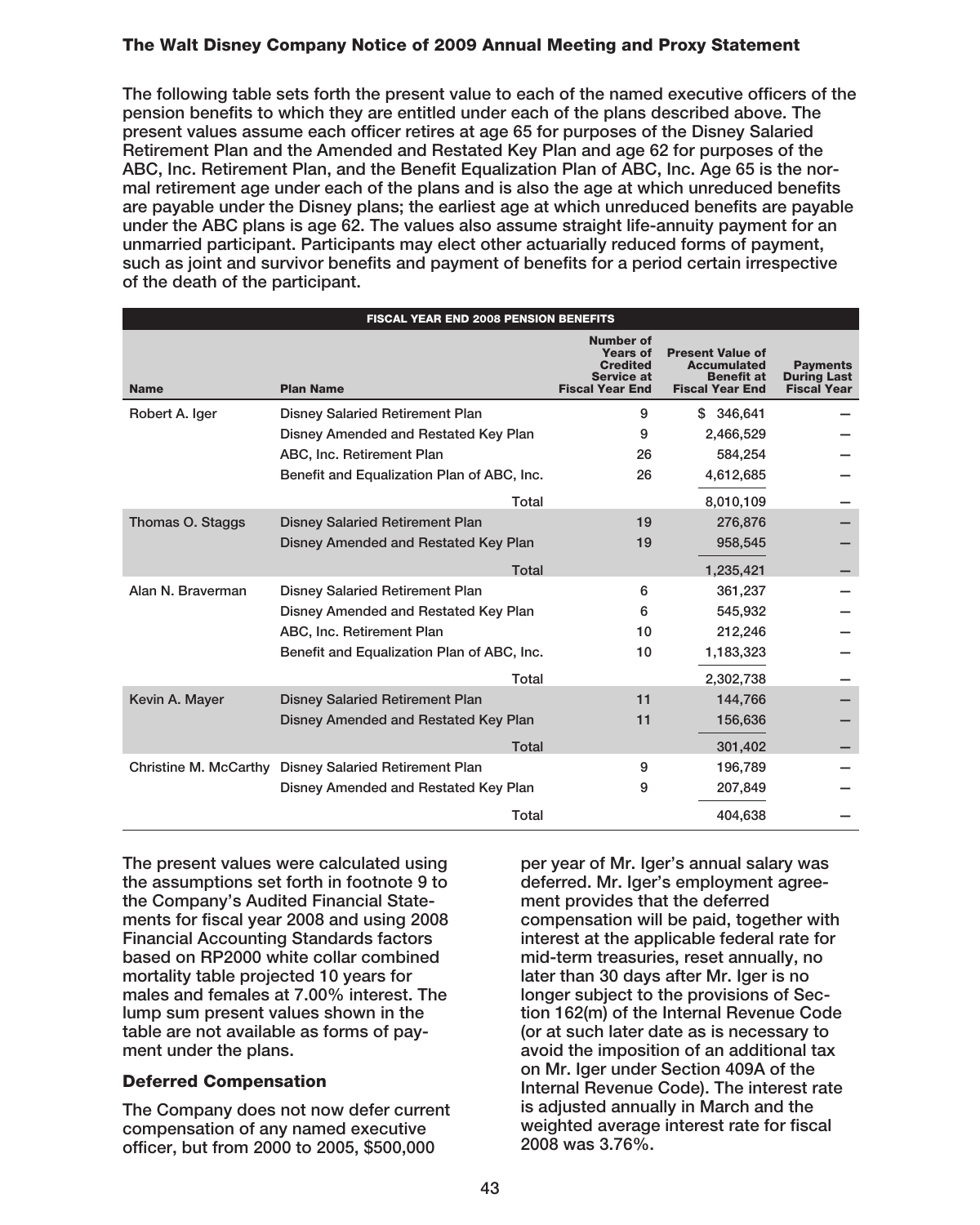**The following table sets forth the earnings on the deferred amount in fiscal 2008 and the aggregate balance including accumulated earnings as of September 27, 2008. There were no additions during the fiscal year to the deferred amount by either the Company or Mr. Iger other than these earnings and no withdrawals during the fiscal year. Because the earnings during this year and previous years were not above market or preferential, these amounts are not included in the Summary Compensation Table.**

| <b>FISCAL 2008 NONQUALIFIED DEFERRED</b><br><b>COMPENSATION</b>      |                                                                         |  |  |  |
|----------------------------------------------------------------------|-------------------------------------------------------------------------|--|--|--|
| <b>Aggregate</b><br><b>Earnings</b><br>in Last<br><b>Fiscal Year</b> | Aggregate<br><b>Balance at</b><br><b>Last Fiscal</b><br><b>Year End</b> |  |  |  |
| \$128,917                                                            | \$3,559,846                                                             |  |  |  |

## **Payments and Rights on Termination**

**Our named executive officers may receive compensation in connection with the termination of their employment. This compensation is payable pursuant to (a) the terms of compensation plans applicable by their terms to all participating employees and (b) the terms of employment agreements of Mr. Iger, Mr. Staggs, Mr. Braverman and Mr. Mayer. The availability, nature and amount of this compensation differ depending on whether employment terminates because of:**

- **death or disability;**
- **the Company's termination of the executive pursuant to the Company's termination right or the executive's decision to terminate because of action the Company takes or fails to take;**
- **the Company's termination of the employee for cause; or**
- **expiration of an employment agreement, retirement or other voluntary termination.**

**The compensation that each of our named executive officers may receive under each of these termination circumstances is described below, including quantification of the amount each executive would have become entitled to assuming a termination**

**at the end of fiscal 2008 under the circumstances described. Compensation for Mr. Braverman and Mr. Mayer is based on employment agreements entered into shortly after the end of the fiscal year but in effect on the date of this proxy statement.**

**Any actual compensation received by our named executive officers in the circumstances described below may be different than we describe because many factors affect the amount of any compensation received. These factors include: the date of the executive's termination of employment; the executive's base salary at the time of termination; the Company's stock price at the time of termination; and the executive's age and service with the Company at the time of termination. In addition, although the Company has entered into individual agreements with each of our named executive officers other than Ms. McCarthy, in connection with a particular termination of employment the Company and the named executive officer may mutually agree on severance terms that vary from those provided in pre-existing agreements.**

**In each of the circumstances described below, our executive officers are entitled to earned, unpaid salary and unconditionally vested accrued benefits pursuant to policies applicable to all employees. In Mr. Iger's case, this includes the deferred salary and interest earned on it as described under** "Deferred Compensation," **above. This earned compensation is not described or quantified below because the amount of compensation to which the officer is entitled does not change because of the termination, but we do describe and quantify benefits that continue beyond the date of termination that are in addition to those provided for in the applicable benefit plans. The executive's accrued benefits include the pension benefits described under** "Pension Benefits," **above, which become payable to all participants who have reached retirement age. Because they have reached retirement age under the plans, Mr. Iger and Mr. Braverman each would have been entitled to these early retirement benefits if their employment had terminated at the end of fiscal year 2008. Except to the**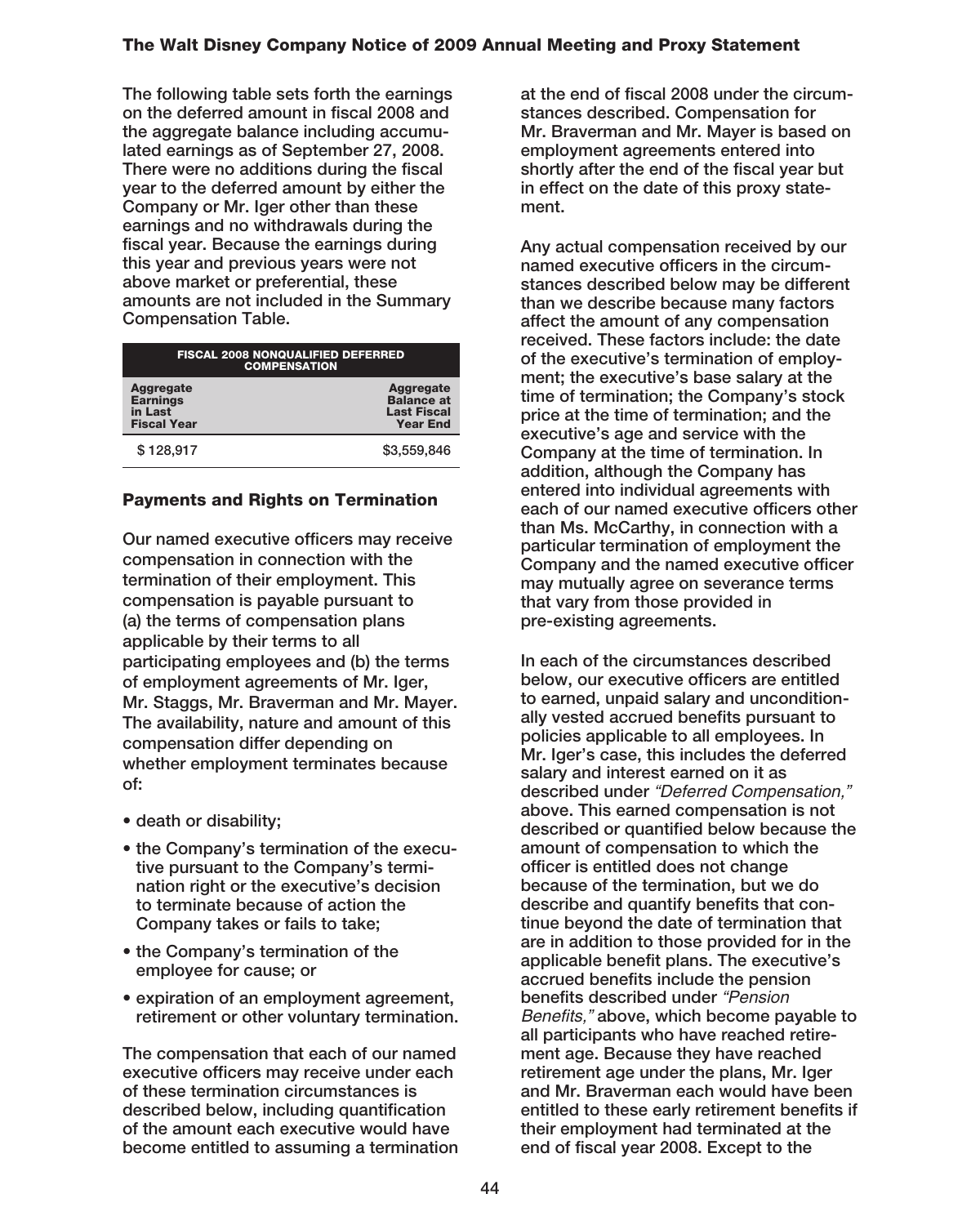**extent that pension benefits are different from those described under** "Pension Benefits" **above because of the circumstances of termination, the nature and amount of pension benefits are not described or quantified below.**

## *Death and Disability*

**The employment agreements of Mr. Iger, Mr. Staggs, Mr. Braverman and Mr. Mayer each provide that if he dies or his employment terminates because of disability during the term of the agreement, he (or his estate) will receive a bonus for any fiscal year that had been completed at the time of his death or termination of employment due to disability but for which the bonus had not yet been paid. The amount of the bonus will be determined by the Compensation Committee using the same criteria used for determining a bonus as if the executive remained employed.**

**In addition, Mr. Iger, Mr. Staggs and Mr. Braverman are eligible for participation in the Company's Family Income Assurance Plan, which provides that, in the event of the death of a participating key executive while employed by the Company, the eligible spouse, same sex domestic partner or dependent child is entitled to receive an amount equal to 100% of the executive's salary in effect at the date of death for the first year after such date of death, 75% thereof during the second year, and 50% thereof during the third year.**

**Ms. McCarthy, who does not have an employment agreement, is entitled to disability compensation under disability benefit plans and death benefits under life insurance plans offered by the Company to all full-time employees to the extent she elects to pay the premiums for participation, but she is not otherwise entitled to compensation in the event of death or disability beyond compensation and benefits accrued at the time of her death or termination of employment and rights under equity compensation plans described below.**

**In addition to the compensation and rights in the employment agreements described**

**above, pursuant to the terms of the Amended and Restated 1995 Stock Incentive Plan and the Amended and Restated 2005 Stock Incentive Plan (which we refer to as the 1995 and 2005 Plans, respectively), all options awarded to a participant (including the named executive officers) become exercisable upon the death of the participant and remain exercisable for 18 months, and all restricted stock units awarded to the participant under the plans will, to the extent the units had not previously been forfeited, vest and become payable upon the death or disability of the participant. Upon termination due to disability, the exercisability of options will not accelerate but the participant will have one year following termination (or 18 months in the case of participants who are eligible for immediate retirement benefits) rather than three months following termination to exercise options that were at the time of termination, or within three months would become, exercisable.**

**In addition, Mr. Iger's employment agreement provides that, upon his death, the restricted stock units (plus any dividend equivalent units that had accrued with respect to those units) awarded to Mr. Iger in connection with the signing of his 2005 employment agreement that have not previously vested will immediately vest. The agreement provides that upon Mr. Iger's termination due to disability, these units will be distributed on the dates they would have vested in the absence of such termination, but without regard to whether the performance tests were satisfied as of those dates.**

**Some of the pension plans applicable to the named executive officers continue to credit service under the plan until age 65 to a participant whose employment is terminated due to disability if the participant has at least ten years of service and he or she terminates employment between age 55 and 65. At the end of fiscal 2008, Mr. Iger and Mr. Braverman qualified for crediting under these plans. The actuarial present value of this crediting is included in the table below.**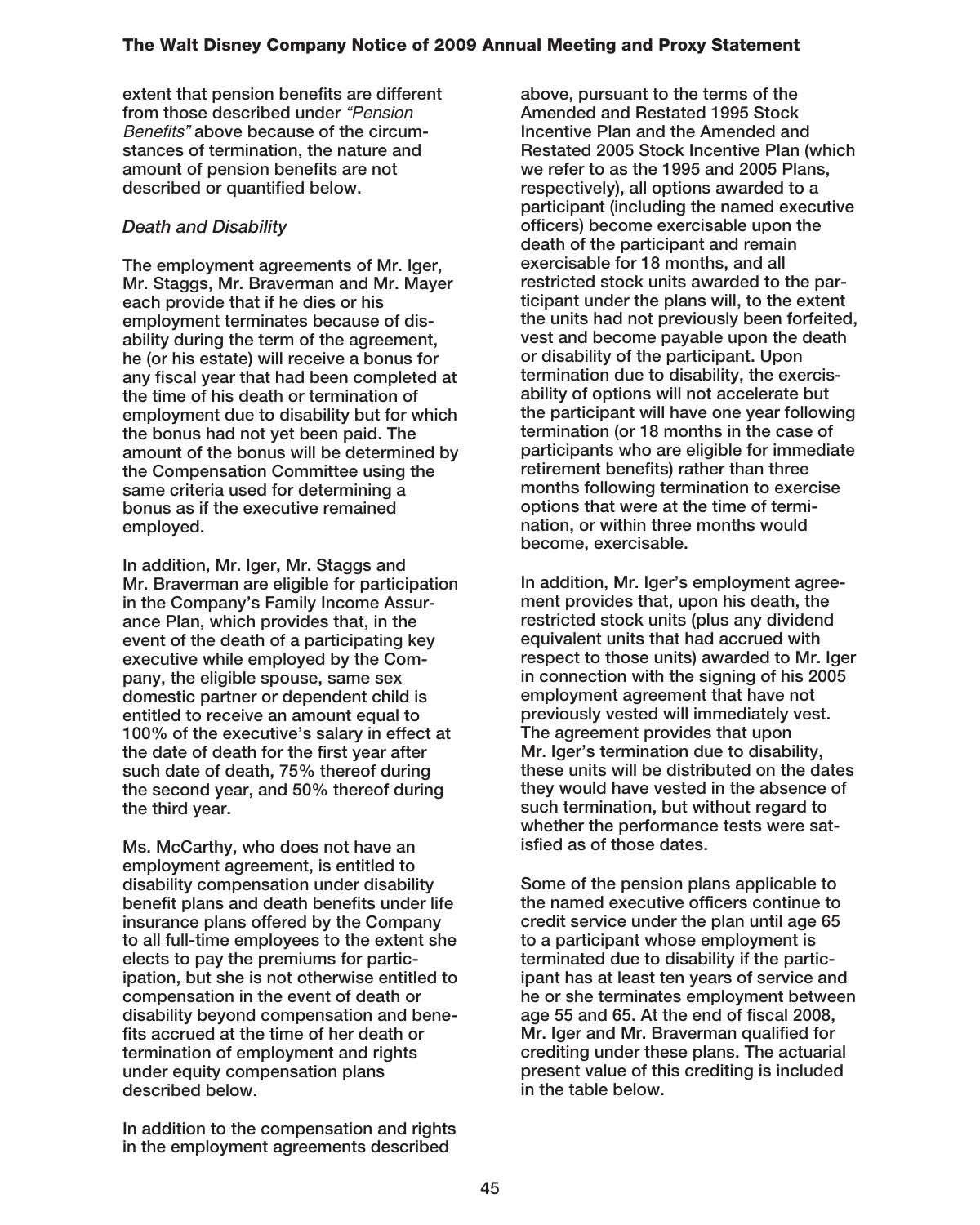**The following table provides the value of benefits each of our executive officers would have received under compensation plans and their employment agreements or compensation arrangements in effect on the date of this proxy statement (that is, assuming Mr. Braverman and Mr. Mayer's new employment agreements were then in effect) if their employment had terminated at the close of business on the last day of fiscal 2008 as a result of death or disability. The value of option acceleration is equal to the difference between the \$32.75 market price of shares of the Company's common stock on September 26, 2008 (the last trading day in fiscal 2008) and the weighted average exercise price of options with an exercise price less than the market price times the number of such options that would accelerate as a result of termination. The value of restricted stock unit acceleration is equal to the \$32.75 market price of shares of the Company's common stock on September 26, 2008 and the number of units that would accelerate as a result of (or, in the case of Mr. Iger's disability, continue to vest despite) termination.**

| <b>DEATH AND DISABILITY</b> |                        |                                                              |                                                               |                                                                |  |  |  |  |
|-----------------------------|------------------------|--------------------------------------------------------------|---------------------------------------------------------------|----------------------------------------------------------------|--|--|--|--|
|                             | Cash<br><b>Payment</b> | <b>Option</b><br><b>Acceleration</b><br>(only upon<br>death) | <b>Restricted</b><br><b>Stock Unit</b><br><b>Acceleration</b> | <b>Pension</b><br><b>Benefits</b><br>(only upon<br>disability) |  |  |  |  |
| Robert A. Iger              | \$18,500,000(1)        | \$13,018,630                                                 | \$29,883,995                                                  | \$1,580,116                                                    |  |  |  |  |
| Thomas O. Staggs            | $6,912,500^{(1)}$      | 1,184,816                                                    | 17,777,453                                                    |                                                                |  |  |  |  |
| Alan N. Braverman           | 5,475,000(1)           | 653,724                                                      | 5,939,245                                                     | 979,440                                                        |  |  |  |  |
| Kevin A. Mayer              | $1,025,000^{(1)}$      | 492,051                                                      | 2,101,568                                                     |                                                                |  |  |  |  |
| Christine M. McCarthy       |                        | 260,093                                                      | 2,002,368                                                     |                                                                |  |  |  |  |

**<sup>1</sup> This amount is equal to the bonus awarded to the executives with respect to fiscal 2008 and set forth in the Summary Compensation Table under the column labeled "Non-Equity Incentive Plan Compensation" plus, in the cases of Mr. Iger, Mr. Staggs and Mr. Braverman, amounts payable under the Family Income Assurance Plan.**

#### *Termination Pursuant to Company Termination Right or by Executive for Good Reason*

**The employment agreements of Mr. Iger, Mr. Staggs, Mr. Braverman and Mr. Mayer each provide that if his employment is terminated by the Company pursuant to the Company's termination right (as described below) or by the named executive officer with good reason (as described below), he will receive, in addition to salary and benefits through the date his employment is terminated, a bonus for any fiscal year that had been completed at the time of his termination of employment but for which the bonus had not yet been paid. The amount of the bonus will be determined by the Compensation Committee using the same criteria used for determining a bonus if the executive remained employed.**

**In addition, the employment agreements of Mr. Iger, Mr. Staggs, Mr. Braverman and Mr. Mayer each provide that the named executive officer will receive the following compensation and rights conditioned on**

**his executing a mutual release of liability and agreeing to provide the Company with certain consulting services for a period of six months after his termination (or, if less, for the remaining term of his employment agreement) pursuant to a form of consulting agreement attached to the employment agreement.**

- **A lump sum payment to be made six months and one day after termination equal to the base salary the named executive officer would have earned had he remained employed during the term of his consulting agreement.**
- **If the consulting agreement was not terminated as a result of the named executive officer's material breach of the consulting agreement, a further lump sum payment to be made six months and one day after termination of his employment equal to the base salary the named executive officer would have earned had he remained employed after the termination of his consulting agreement and until the original scheduled expiration date of his employment agreement.**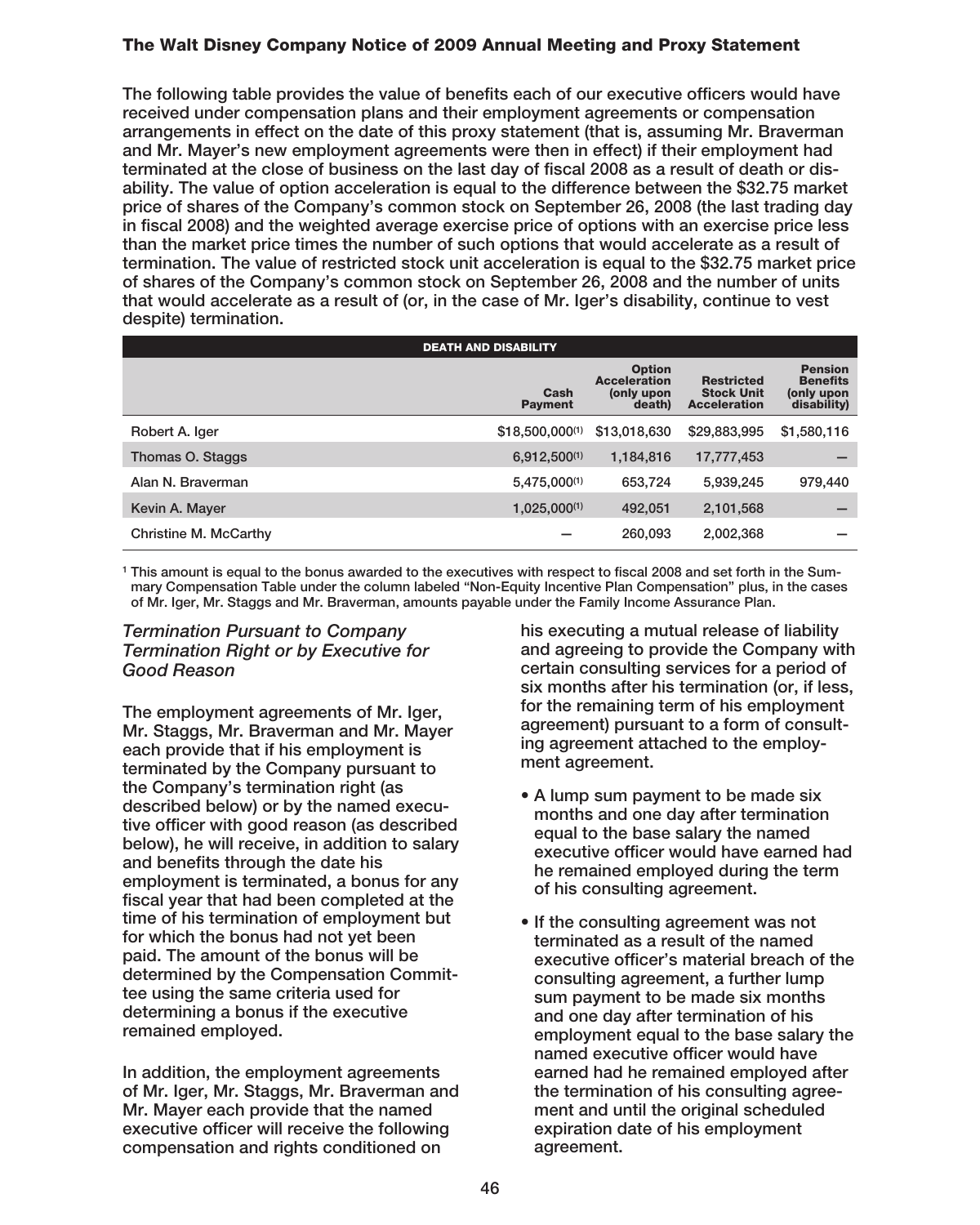- **A bonus for the year in which he is terminated equal to a pro-rata amount of a target bonus amount determined in accordance with his employment agreement.**
- **All options that had vested as of the termination date or were scheduled to vest prior to the original scheduled expiration date of his employment agreement (or within three months thereafter) will remain or become exercisable as though the named executive officer were employed until the original scheduled expiration date of his employment agreement and will remain exercisable until the earlier of (a) the scheduled expiration date of the options and (b) 3 months (or in the case of Mr. Iger and Mr. Braverman, 18 months, as provided in the Company's equity compensation plans) after the original scheduled expiration date of his employment agreement. In addition, all options issued to Mr. Iger prior to 2005 (all of which are currently exercisable) will remain exercisable for the period specified in the applicable option agreements.**
- **All restricted stock units that were scheduled to vest prior to the original scheduled expiration date of his employment agreement will (subject to satisfaction of applicable performance conditions) vest as though the named executive officer were employed until the original scheduled expiration date of his employment agreement, except that any test to assure deductibility of compensation under Section 162(m) will be waived for any units scheduled to vest after the fiscal year in which the termination of employment occurs unless application of the test is necessary to preserve deductibility.**
- **If any of the foregoing compensation or rights would be subject to excise tax as an "excess parachute payment" under federal income tax rules, the Company has agreed to pay Mr. Iger, Mr. Staggs and Mr. Braverman an additional amount to compensate for their incremental tax costs up to a maximum of \$4 million in the case of Mr. Staggs and \$2 million in the case of Mr. Braverman. This obligation to provide additional compensation will not apply if the aggregate amounts**

**payable to the named executive officer that are treated as "parachute payments" for purposes of the applicable federal tax provisions would not exceed the maximum amount that can be paid to the named executive officer without incurring such excise tax by at least 10%, in which case the named executive officer's compensation would be reduced to the maximum amount that would not result in the named executive officer incurring the excise tax.**

**Under the employment agreements, the Company has the right to terminate the named executive officer's employment subject to the foregoing compensation in its sole, absolute and unfettered discretion for any reason or no reason whatsoever. A termination for cause does not constitute an exercise of this right and would be subject to the compensation provisions described below under "**Termination for Cause**."**

**Termination by the executive for good reason means a termination by the named executive officer following notice given to the Company within three months of his having actual notice of the occurrence of any of the following events (except that the Company will have 30 days after receipt of the notice to cure the conduct specified in the notice): (i) a reduction in the named executive officer's base salary, annual target bonus opportunity or (where applicable) annual target long-term incentive award opportunity; (ii) the removal of the officer from his position (including in the case of Mr. Iger, the failure to elect or reelect him as a member of the Board or his removal from the position of president other than in connection with the appointment of another person who is acceptable to him to serve as president); (iii) a material reduction in his duties and responsibilities (other than, in the case of** Mr. laer, in connection with the appoint**ment of another person to serve as president); (iv) the assignment to him of duties that are materially inconsistent with his position or duties or that materially impair his ability to function in his office; (v) relocation of his principal office to a location that is more than 50 miles outside of the greater Los Angeles area and, in the case of Mr. Iger, that is also more than 50**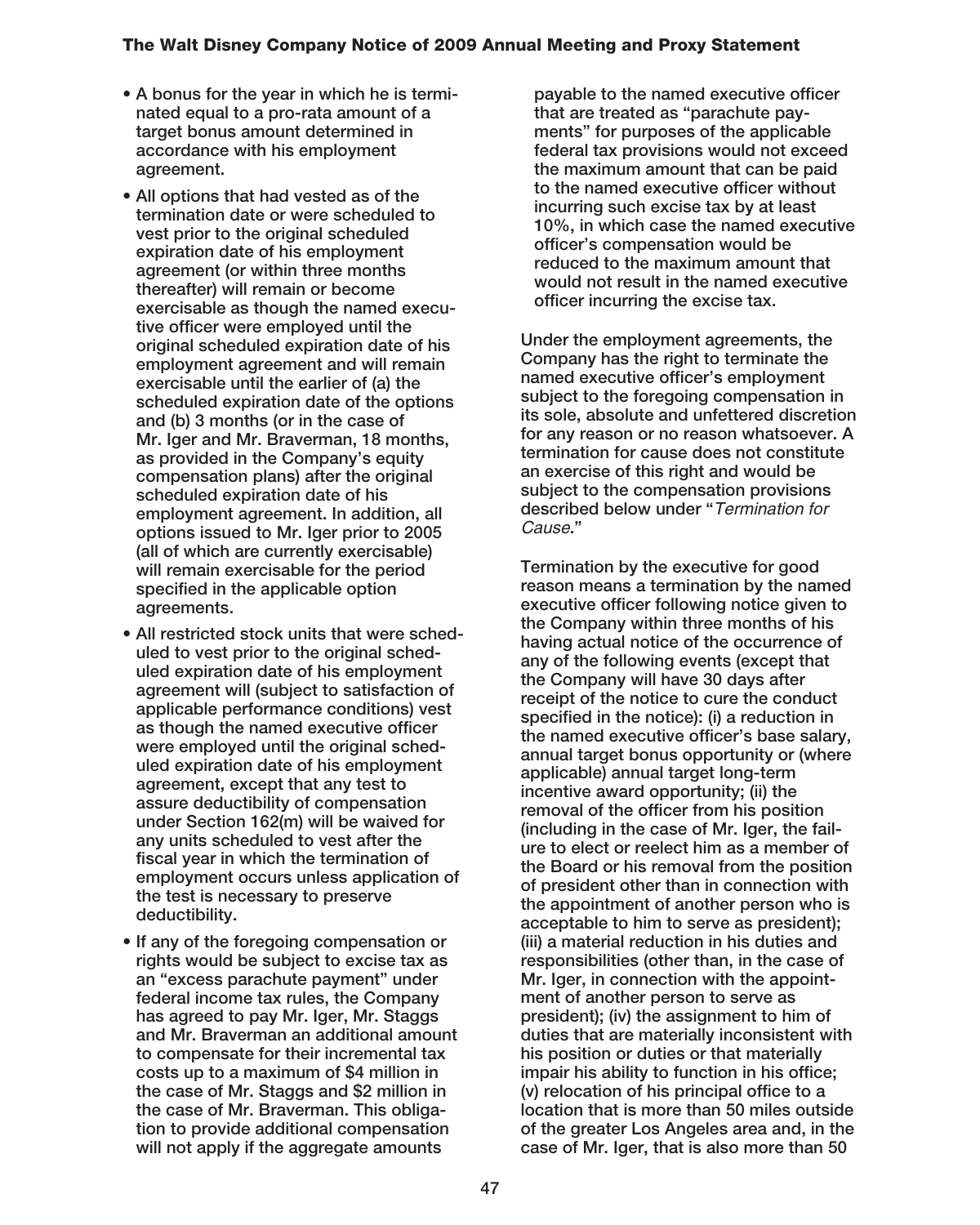**miles from Manhattan; or (vi) a material breach of any material provision of the agreement by the Company. Termination for good reason also includes any occurrence after a change in control (as defined in the 1995 and 2005 Plans) that would constitute a triggering event. The 1995 and 2005 Plans each provide that if, within 12 months following a change in control as defined in the plans, a "triggering event" occurs, any outstanding stock options, restricted stock units, performance-based restricted stock units or other plan awards will generally become fully vested and, in certain cases, paid to the plan participant. A triggering event is defined to include: (a) a termination of employment by the Company other than for death, disability or "cause;" or (b) a termination of employment by the participant following a reduction in position, pay or other "constructive termination." Under the plans, cause has the meaning in the executive's employment agreement, if applicable, as defined below under "**Termination for Cause**" or, if there is no employment agreement or the executive would have greater rights under the following definition, cause means conviction for or pleading to a felony under state or Federal law, willful gross misconduct or material breach of an agreement with the Company with respect to confidentiality, noncompetition, nonsolicitation or a similar restrictive covenant. Under the terms of the plans, payments under awards that become subject to the excess parachute tax rules may be reduced under certain circumstances.**

**The employment agreements of Mr. Iger, Mr. Staggs, Mr. Braverman and Mr. Mayer provide that they are not required to seek other employment to obtain compensation to offset the amounts payable by the Company as described above and compensation resulting from subsequent employment will not be offset against amounts described above.**

**Ms. McCarthy is entitled to compensation under the Company's severance pay plan, which provides for compensation if employment is terminated as a result of involuntary termination. Involuntary termination excludes termination because of: an act or omission of the employee result-**

**ing or intended to result in personal gain at the expense of the Company; unsatisfactory performance; improper disclosure of proprietary or confidential information of the Company; misconduct; and receipt of an offer of alternative employment from a successor to or affiliate of the Company or made at the request of the Company. Under the severance pay plan, Ms. McCarthy is entitled to a payment equal to four weeks of her salary plus two weeks for each year of service (up to a maximum of 52 weeks), for a total that is currently equal to 20 weeks of her salary. Except as provided in the 1995 and 2005 Plans in the case of a triggering event following a change in control as described above, Ms. McCarthy is not entitled to any acceleration of her options or restricted stock units in the case of a termination by the Company pursuant to its termination right or by the executive for good reason.**

**Restricted stock units that were awarded in lieu of cash as a portion of a bonus award vest upon termination for any reason other than a termination for cause as defined in an executive's employment agreement.**

**The following table provides the value of benefits each of our executive officers would have received if their employment had been terminated at the end of fiscal 2008 by the Company pursuant to its termination right or by the executive with good reason.**

**The value of option acceleration is equal to the difference between the \$32.75 market price of shares of the Company's common stock on September 26, 2008 and the weighted average exercise price of options with an exercise price less than the market price times the number of options that would accelerate as a result of termination, although, as described above, options do not become immediately exercisable absent a change in control, but continue to vest according to their vesting schedule notwithstanding the termination. The actual value of the options realized by an executive when they become exercisable may therefore be more or less than that shown below depending on movements in the stock price pending actual vesting of the**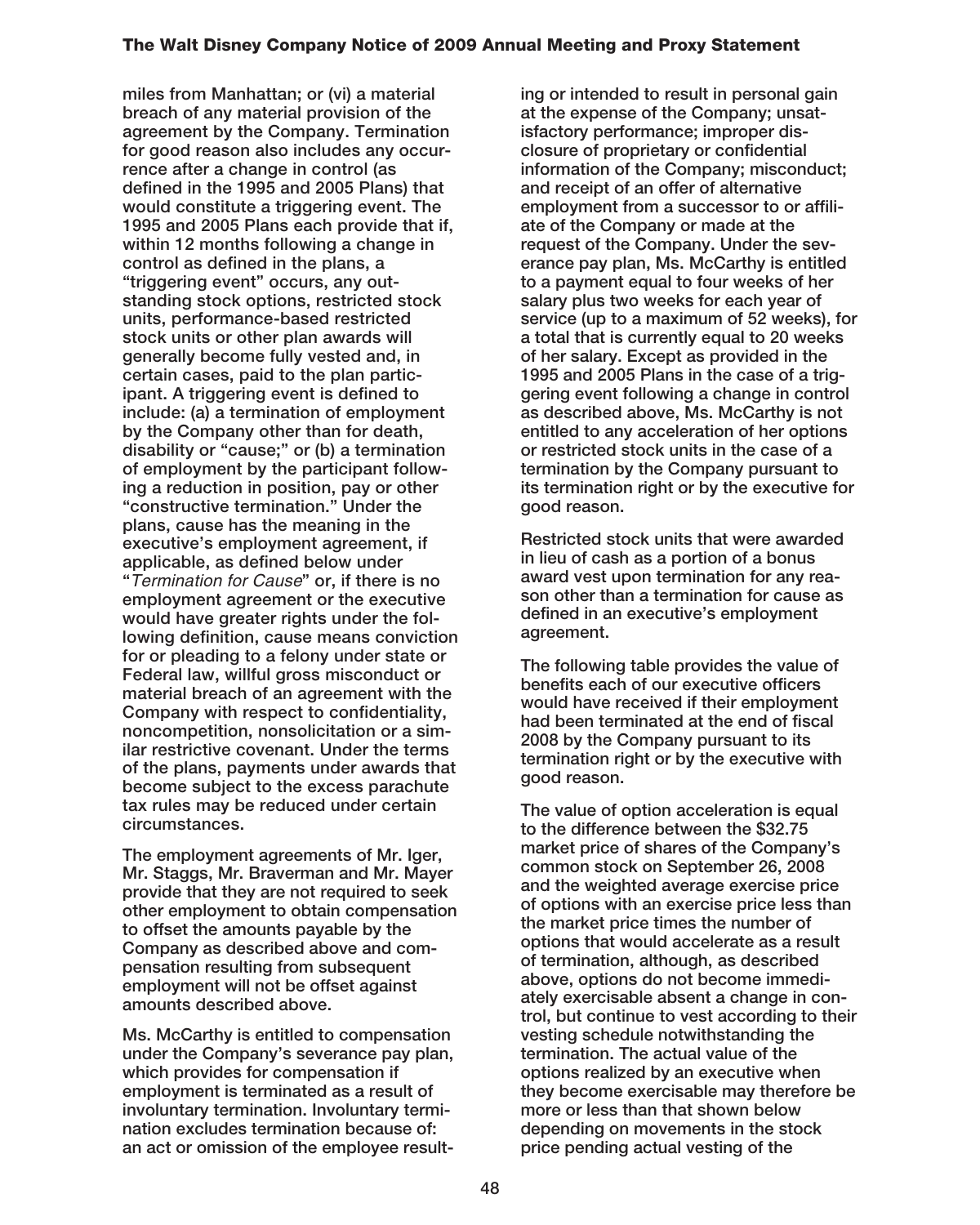**options. The value of restricted stock unit acceleration is equal to the \$32.75 market price of shares of the Company's common stock on September 26, 2008 times the number of units that would accelerate as a result of termination, although, as described above, restricted stock units do not immediately vest absent a change in control, but continue to vest according to their vesting schedule notwithstanding the termination and the actual value of the restricted stock units realized by an executive may again be more or less than that shown below depending on movements in the stock price pending actual vesting of the restricted stock units.**

**The value of compensation for additional taxation is the amount estimated to be payable to Mr. Staggs to compensate him for the excise tax payable (and the addi-** **tional taxes payable due to such additional payment) by reason of the compensation received as a result of a change in control. The calculation of whether, and to what extent, any such compensation would have been payable to each of the executive officers was based on the assumption that the termination occurred as of the close of business on the last day of fiscal 2008 and applying the regulations under Section 280G of the Internal Revenue Code, including, as applicable (including in respect of the annual bonuses payable to each such officer), the special rules applicable to amounts the payment of which is contingent solely on the continued per formance of services for a specified period and in respect of which at least a portion of the services were performed before the termination.**

| TERMINATION PURSUANT TO COMPANY TERMINATION RIGHT OR BY EXECUTIVE FOR GOOD REASON |                        |                                      |                                                               |                                                          |
|-----------------------------------------------------------------------------------|------------------------|--------------------------------------|---------------------------------------------------------------|----------------------------------------------------------|
|                                                                                   | Cash<br><b>Payment</b> | <b>Option</b><br><b>Acceleration</b> | <b>Restricted</b><br><b>Stock Unit</b><br><b>Acceleration</b> | <b>Compensation</b><br>for Additional<br><b>Taxation</b> |
| Robert A. Iger                                                                    |                        |                                      |                                                               |                                                          |
| No change in control                                                              | \$22,666,667(1)        | \$13,018,630                         | \$29,883,995                                                  |                                                          |
| Change in control                                                                 | 22,666,667(1)          | 13,018,630                           | 29,883,995                                                    |                                                          |
| <b>Thomas O. Staggs</b>                                                           |                        |                                      |                                                               |                                                          |
| No change in control                                                              | $9,725,000^{(1)}$      | 1,184,816                            | 17,777,453                                                    |                                                          |
| Change in control                                                                 | $9,725,000^{(1)}$      | 1,184,816                            | 17,777,453                                                    | \$4,000,000                                              |
| Alan N. Braverman                                                                 |                        |                                      |                                                               |                                                          |
| No change in control                                                              | 8,500,000(1)           | 653,724                              | 5,939,245                                                     |                                                          |
| Change in control                                                                 | 8,500,000(1)           | 653,724                              | 5,939,245                                                     |                                                          |
| Kevin A. Mayer                                                                    |                        |                                      |                                                               |                                                          |
| No change in control                                                              | $3,825,000^{(1)}$      | 492,051                              | 2,101,568                                                     |                                                          |
| Change in control                                                                 | 3,825,000(1)           | 492,051                              | 2,101,568                                                     |                                                          |
| <b>Christine M. McCarthy</b>                                                      |                        |                                      |                                                               |                                                          |
| No change in control                                                              | 222,115                |                                      |                                                               |                                                          |
| Change in control                                                                 | 222,115                | 260,093                              | 2,002,368                                                     |                                                          |

**<sup>1</sup> This amount is equal to the bonus awarded to the executives with respect to fiscal 2008 and set forth in the Summary Compensation Table under the column labeled "Non-Equity Incentive Plan Compensation" plus the lump sum payments based on salary through the end of the employment term as described above.**

## *Termination for Cause*

**The employment agreements of Mr. Iger, Mr. Staggs, Mr. Braverman and Mr. Mayer each provide that if his employment is terminated by the Company for cause he will only be entitled to compensation earned and benefits vested through the date of termination, including any rights he may have under his indemnification agreement with the Company or the equity plans of the Company.**

**"Termination for Cause" is defined in Mr. Iger's employment agreement as termination by the Company due to (i) conviction of a felony or the entering of a plea of nolo contendere to a felony charge; (ii) gross neglect, willful malfeasance or willful gross misconduct in connection with his employment which has had a material adverse effect on the business of the Company and its subsidiaries, unless he reasonably believed in good faith that such act or non-act was in, or**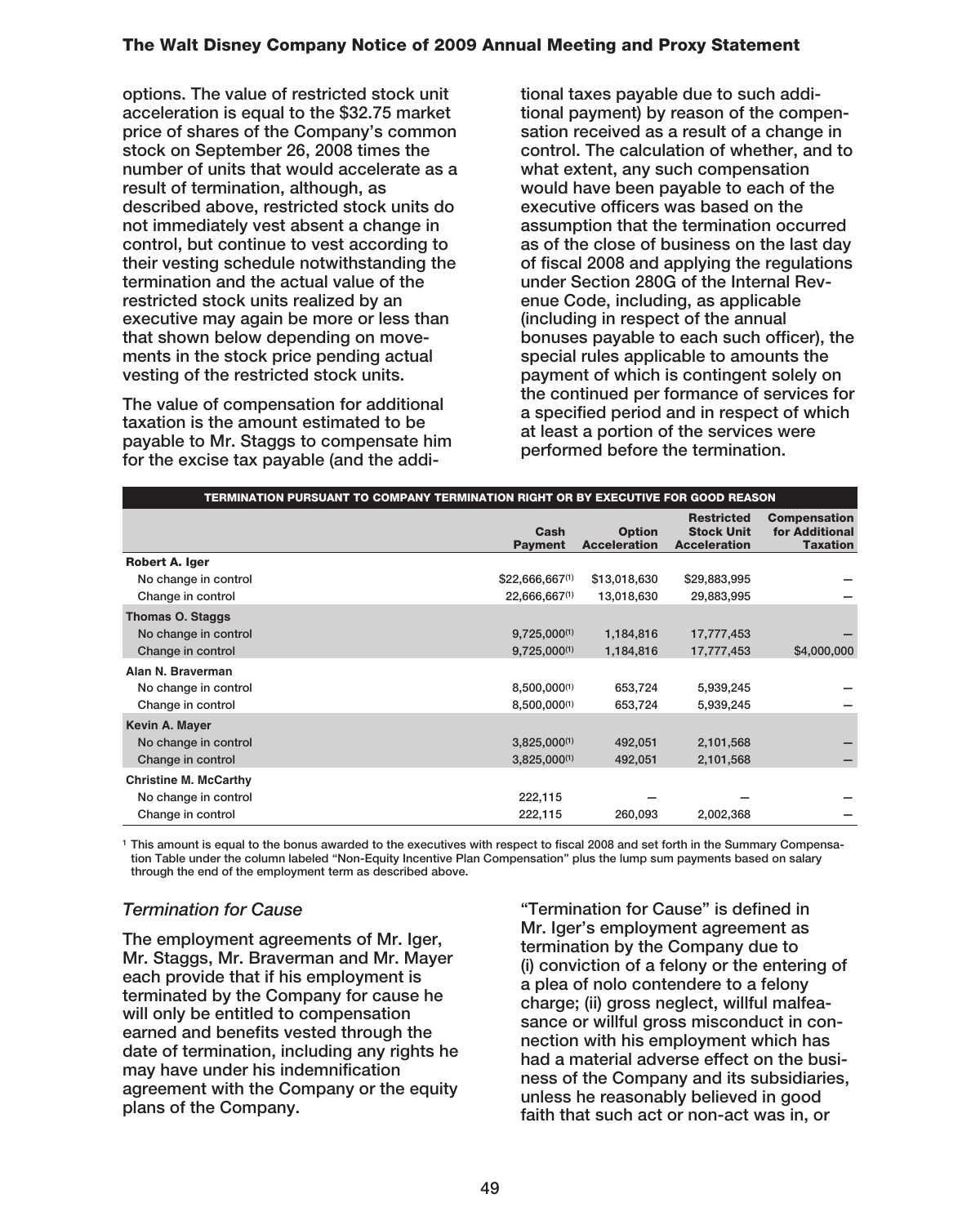**not opposed to, the best interests of the Company; (iii) his substantial and continual refusal to perform his duties, responsibilities or obligations under the agreement that continues after receipt of written notice identifying the duties, responsibilities or obligations not being performed; (iv) a violation that is not timely cured of the Company's code of conduct or any Company policy that is generally applicable to all employees or all officers of the Company that he knows or reasonably should know could reasonably be expected to result in a material adverse effect on the Company; (v) any failure (that is not timely cured) to cooperate, if requested by the Board, with any investigation or inquiry into his or the Company's business practices, whether internal or external; or (vi) any material breach that is not timely cured of covenants relating to non-competition during the term of employment and protection of the Company's confidential information.**

**"Termination for Cause" is defined in Mr. Staggs', Mr. Braverman's and Mr. Mayer's employment agreement as termination by the Company due to gross negligence, gross misconduct, willful nonfeasance or willful material breach of the agreement by the executive unless, if the Company determines that the conduct or cause is curable, such conduct or cause is timely cured by the executive.**

**Ms. McCarthy does not have an employment agreement with the Company. In the event her employment is terminated by the Company with cause, the Company's only obligation is to pay earned but unpaid salary and unconditionally vested accrued benefits and business expenses and severance pay to the extent available as described above.**

#### *Expiration of Employment Term; Retirement*

**Under his employment agreement, if Mr. Iger's employment ends at or within 30 days following the expiration of the stated term of his employment agreement (i.e., January 31, 2013), he will be entitled to the following compensation and rights, in addition to compensation earned through that date:**

**• A separation payment equal to the sum of his then current base salary and aver-** **age bonus payable to him for the last three completed fiscal years for which the bonus has been determined at the time of the termination. In determining the average bonus, the bonus for any year for which no bonus is received shall be zero. Payment of the separation payment is subject to Mr. Iger executing a mutual release of liability in substantially the form attached to his employment agreement. If Mr. Iger's employment agreement were scheduled to expire at the end of fiscal 2008 and he terminated within 30 days thereafter, this payment would be equal to \$14,303,542.**

**• Mr. Iger and his eligible dependants will be entitled to continue participating in all medical, dental and hospitalization benefit plans until the earlier of 12 months following the date of termination and the date Mr. Iger receives equivalent coverage and benefits from a subsequent employer. If this continuation of benefits conflicts with any law or regulation or has adverse tax consequences for Mr. Iger, the Company or other program participants, Mr. Iger will receive the economic equivalent of the continuation of benefits including compensation for the tax costs of receiving the economic equivalent rather than the benefits. If Mr. Iger's employment agreement were scheduled to expire at the end of fiscal 2008 and he terminated within 30 days thereafter, this value of continued benefits would be \$16,581 based on the Company's estimated cost of providing these benefits.**

**Mr. Iger is not required to seek other employment to obtain compensation to offset the amounts payable by the Company as described above and compensation resulting from subsequent employment will not be offset against amounts described above except that continuation of medical benefits may be terminated if Mr. Iger receives equivalent coverage and benefits as described above.**

**Under the terms of restricted stock units awarded to Mr. Iger, Mr. Staggs and Mr. Braverman in lieu of a portion of their annual bonus award, these restricted stock units will vest immediately upon termination of their employment for any reason other than cause. If Mr. Iger,**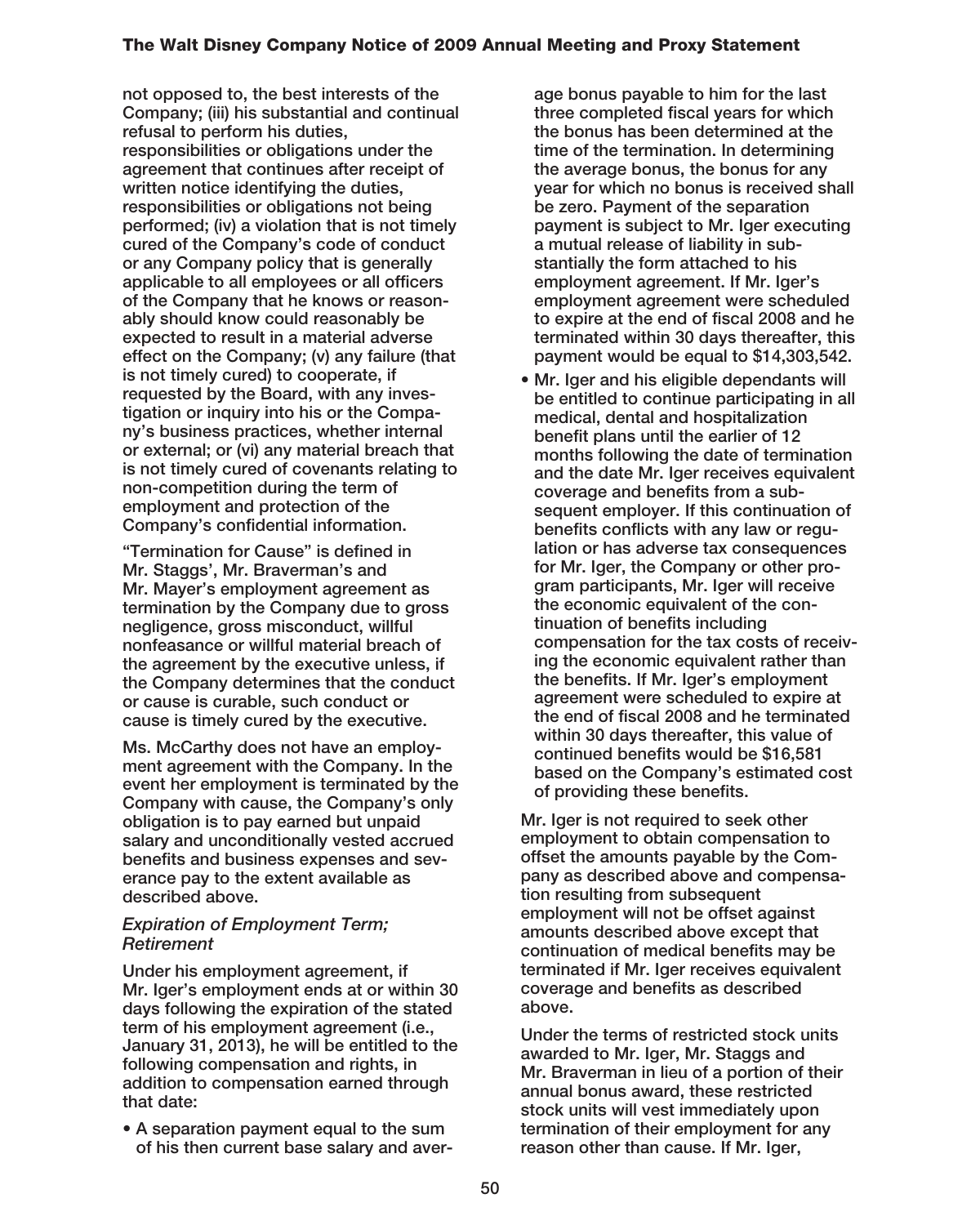**Mr. Staggs or Mr. Braverman's employment had terminated at the end of fiscal 2008 for any reason other than cause, the value of this acceleration, based on the market price of shares of the Company's common stock on September 26, 2008 times the number of units that would accelerate as a result of termination, would be \$344,285, \$1,426,006 and \$960,309 for Mr. Iger, Mr. Staggs and Mr. Braverman, respectively. A portion of**

# **Audit-Related Matters**

## **Audit Committee Report**

**The charter of the Audit Committee of the Board specifies that the purpose of the Committee is to assist the Board in its oversight of:**

- **the integrity of the Company's financial statements;**
- **the adequacy of the Company's system of internal controls;**
- **the Company's compliance with legal and regulatory requirements;**
- **the qualifications and independence of the Company's independent registered public accountants; and**
- **the performance of the Company's independent registered public accountants and of the Company's internal audit function.**

**In carrying out these responsibilities, the Audit Committee, among other things:**

- **monitors preparation of quarterly and annual financial reports by the Company's management;**
- **supervises the relationship between the Company and its independent registered public accountants, including: having direct responsibility for their appointment, compensation and retention; reviewing the scope of their audit services; approving audit and non-audit services; and confirming the independence of the independent registered public accountants; and**

**these units vested on January 3 and January 10, 2009.**

**Mr. Staggs, Mr. Braverman, and Mr. Mayer and Ms. McCarthy are entitled to earned, unpaid salary and unconditionally vested accrued benefits if their employment terminates at the expiration of their employment agreement (where applicable) or they otherwise retire, but they are not contractually entitled to any additional compensation in this circumstance.**

**• oversees management's implementation and maintenance of effective systems of internal and disclosure controls, including review of the Company's policies relating to legal and regulatory compliance, ethics and conflicts of interests and review of the Company's internal auditing program.**

**The Committee met eight times during fiscal 2008. The Committee schedules its meetings with a view to ensuring that it devotes appropriate attention to all of its tasks. The Committee's meetings include, whenever appropriate, executive sessions in which the Committee meets separately with the Company's independent registered public accountants, the Company's internal auditors, the Company's chief financial officer and the Company's general counsel.**

**As part of its oversight of the Company's financial statements, the Committee reviews and discusses with both management and the Company's independent registered public accountants all annual and quarterly financial statements prior to their issuance. During fiscal 2008, management advised the Committee that each set of financial statements reviewed had been prepared in accordance with generally accepted accounting principles, and reviewed significant accounting and disclosure issues with the Committee. These reviews included discussion with the independent registered public accountants of matters required to be discussed pursuant to** U.S. Auditing Standards No. 380 (The Auditor's Communication With Those Charged With Governance)**, including the quality of the Company's accounting principles, the**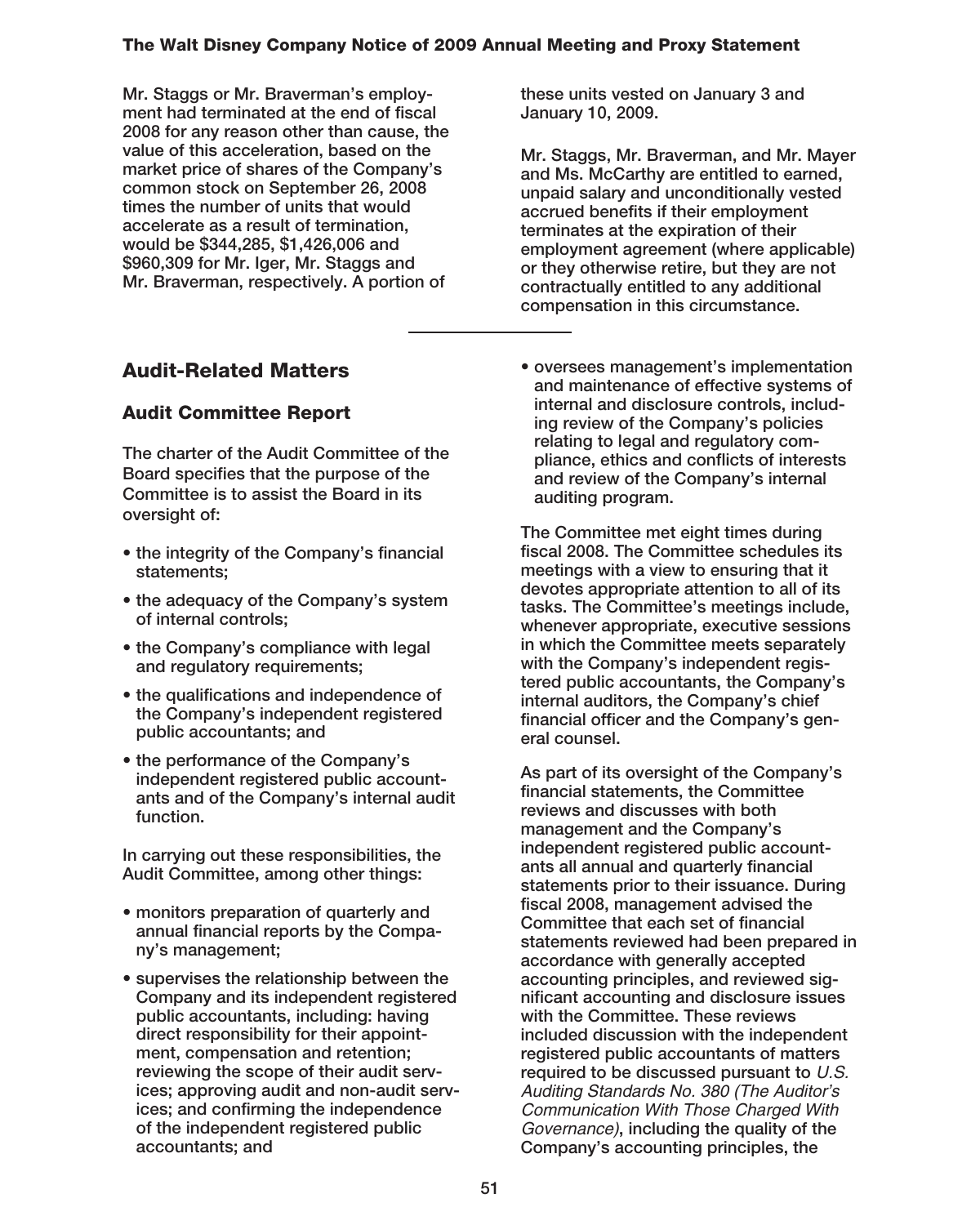**reasonableness of significant judgments and the clarity of disclosures in the financial statements. The Committee also discussed with PricewaterhouseCoopers LLP matters relating to its independence, including a review of audit and non-audit fees and the written disclosures and letter from PricewaterhouseCoopers LLP to the Committee pursuant to applicable requirements of the Public Company Accounting Oversight Board regarding the independent accountants' communications with the Audit Committee concerning independence**.

**In addition, the Committee reviewed key initiatives and programs aimed at maintaining the effectiveness of the Company's internal and disclosure control structure. As part of this process, the Committee continued to monitor the scope and adequacy of the Company's internal auditing program, reviewing internal audit department staffing levels and steps taken to maintain the effectiveness of internal procedures and controls.**

**Taking all of these reviews and discussions into account, the undersigned Committee members recommended to the Board that the Board approve the inclusion of the Company's audited financial statements in the Company's Annual Report on Form 10-K for the fiscal year ended September 27, 2008, for filing with the Securities and Exchange Commission.**

**Members of the Audit Committee**

*Robert W. Matschullat John E. Pepper, Jr. Orin C. Smith (Chair)*

## **Policy for Approval of Audit and Permitted Non-audit Services**

**All audit, audit-related and tax services were pre-approved by the Audit Committee, which concluded that the provision of such services by PricewaterhouseCoopers LLP was compatible with the maintenance of that firm's independence in the conduct of its auditing functions. The Audit Committee's Outside Auditor Independence Policy provides for pre-approval of specifically described audit, audit-related and tax services by the Committee on an annual basis, but individual engagements anticipated to**

**exceed pre-established thresholds must be separately approved. The policy also requires specific approval by the Committee if total fees for audit-related and tax services would exceed total fees for audit services in any fiscal year. The policy authorizes the Committee to delegate to one or more of its members pre-approval authority with respect to permitted services.**

# **Auditor Fees and Services**

**The following table presents fees for professional services rendered by PricewaterhouseCoopers LLP for the audit of the Company's annual financial statements and internal control over financial reporting for fiscal 2008 and fiscal 2007, together with fees for audit-related services and tax services rendered by PricewaterhouseCoopers LLP during fiscal 2008 and fiscal 2007. Audit related services consisted principally of audits of employee benefit plans and other entities related to the Company and financial due diligence reviews. Tax services consisted principally of tax compliance (primarily international returns), planning and advisory services, as well as tax examination assistance.**

|                           | Fiscal 2008 Fiscal 2007 |        |  |
|---------------------------|-------------------------|--------|--|
|                           | (in millions)           |        |  |
| Audit fees                | \$18.4                  | \$17.5 |  |
| <b>Audit-related fees</b> | 2.8                     | 1.9    |  |
| Tax fees                  | 3.1                     | 3.2    |  |
| All other fees            |                         |        |  |

# **Items to Be Voted On Election of Directors**

**The current term of office of all of the Company's Directors expires at the 2009 annual meeting. The Board proposes that the following nominees, all of whom are currently serving as Directors, be re-elected for a new term of one year and until their successors are duly elected and qualified. Each of the nominees has consented to serve if elected. If any of them becomes unavailable to serve as a Director before the annual meeting, the Board may designate a substitute nominee. In that case, the persons named as proxies will vote for the substitute nominee designated by the Board.**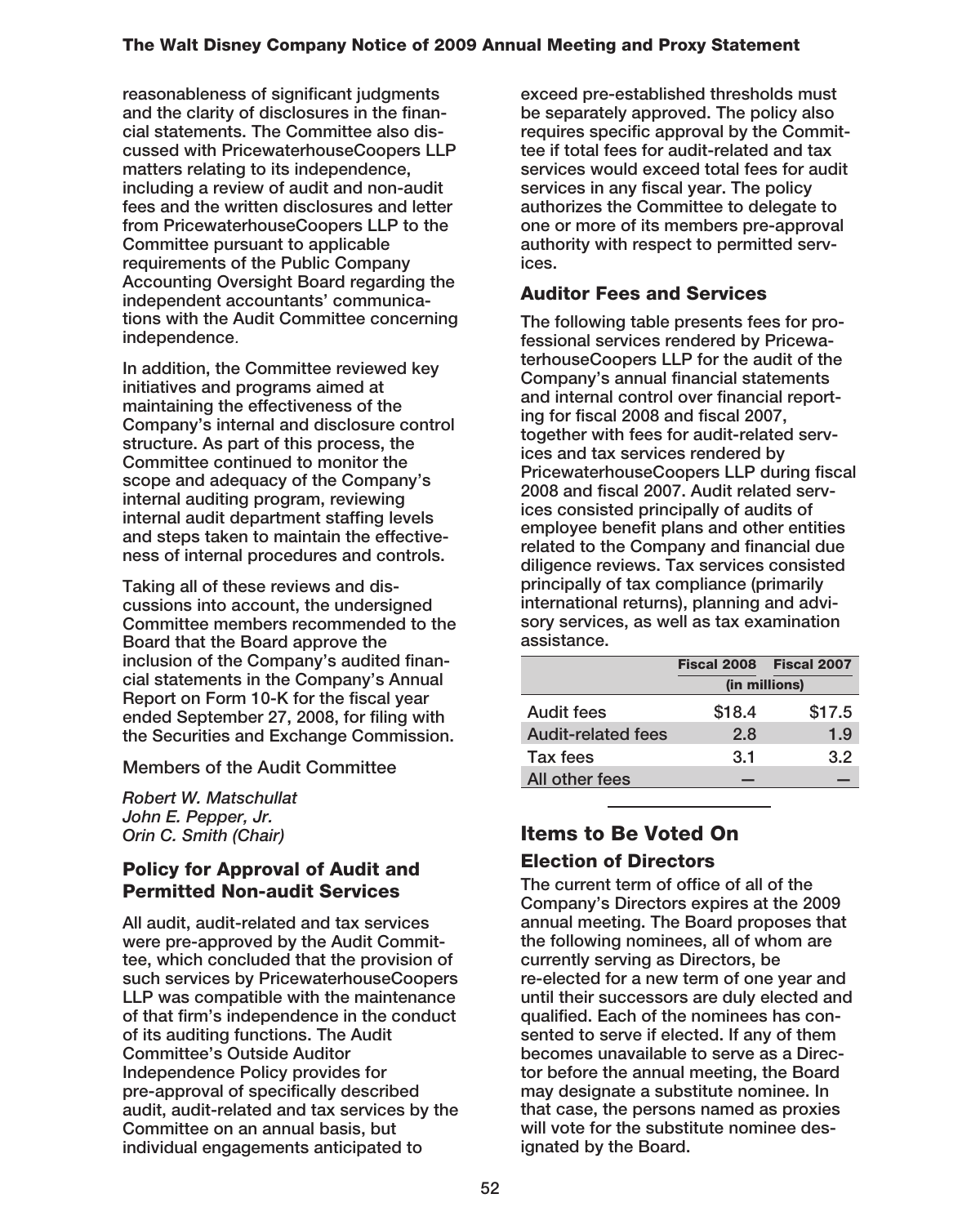**Directors are elected by a majority of votes cast unless the election is contested, in which case Directors are elected by a plurality of votes cast. A majority of votes cast means that the number of shares voted "for" a Director exceeds the number of votes cast "against" the Director. If an incumbent Director in an uncontested election does not receive a majority of votes cast for his or her election, the Director is required to submit a letter of resignation to the Board of Directors for consideration by the Governance and Nominating Committee. The Gover-**



**Susan E. Arnold, 54, has been President—Global Business Units of Procter & Gamble since 2007. Prior to that, she was Vice Chair of P&G Beauty and Health from 2006, Vice Chair of P&G Beauty from 2004 and President Global Personal Beauty Care and Global Feminine Care from 2002. She is a director of McDonalds Corporation. Ms. Arnold has been a Director of the Company since 2007.**



**John S. Chen, 53, has been Chairman, Chief Executive Officer and President of Sybase, Inc., a software developer, since November 1998. From February 1998 through November 1998, he served as co-Chief Executive Officer. Mr. Chen joined Sybase in August 1997 as Chief Operating Officer and served in that capacity until February 1998. From March 1995 to July 1997, Mr. Chen was President of the Open Enterprise Computing Division, Siemens Nixdorf, a computer and electronics company, and Chief Executive Officer and Chairman of Siemens Pyramid, a subsidiary of Siemens Nixdorf. He is a director of Wells Fargo & Company. Mr. Chen has been a Director of the Company since 2004.**

**nance and Nominating Committee is required to promptly assess the appropriateness of such nominee continuing to serve as a Director and recommend to the Board the action to be taken with respect to the tendered resignation. The Board is required to determine whether to accept or reject the resignation, or what other action should be taken, within 90 days of the date of the certification of election results.**

#### **The Board recommends a vote "FOR" each of the persons nominated by the Board.**



**John E. Bryson, 65, serves as Senior Advisor to Kohlberg Kravis Roberts & Co. (KKR) and is Retired Chariman of the Board and Chief Executive Officer, Edison International. Mr. Bryson served as Chairman, President and Chief Executive Officer of Edison International (an electric power generator and distributor), the parent company of Southern California Edison, from 1990 to 2008. He is also a director of The Boeing Company, a trustee of the California Institute of Technology and a director of the W.M. Keck Foundation and the California Endowment. Mr. Bryson has been a Director of the Company since 2000.**



**Judith L. Estrin, 54, is Chief Executive Officer of JLABS, LLC, (formerly Packet Design Management Company, LLC), a privately held company focused on furthering innovation in business, government and non-profit organizations. Ms. Estrin served as Chief Technology Officer and Senior Vice President of Cisco Systems Inc., a developer of networking products, from 1998 until April 2000, and as President and Chief Executive Officer of Precept Software, Inc., a developer of networking software of which she was co-founder, from 1995 until its acquisition by Cisco in 1998. She is also a director of FedEx Corporation, an international provider of transportation and delivery services. Ms. Estrin has been a Director of the Company since 1998.**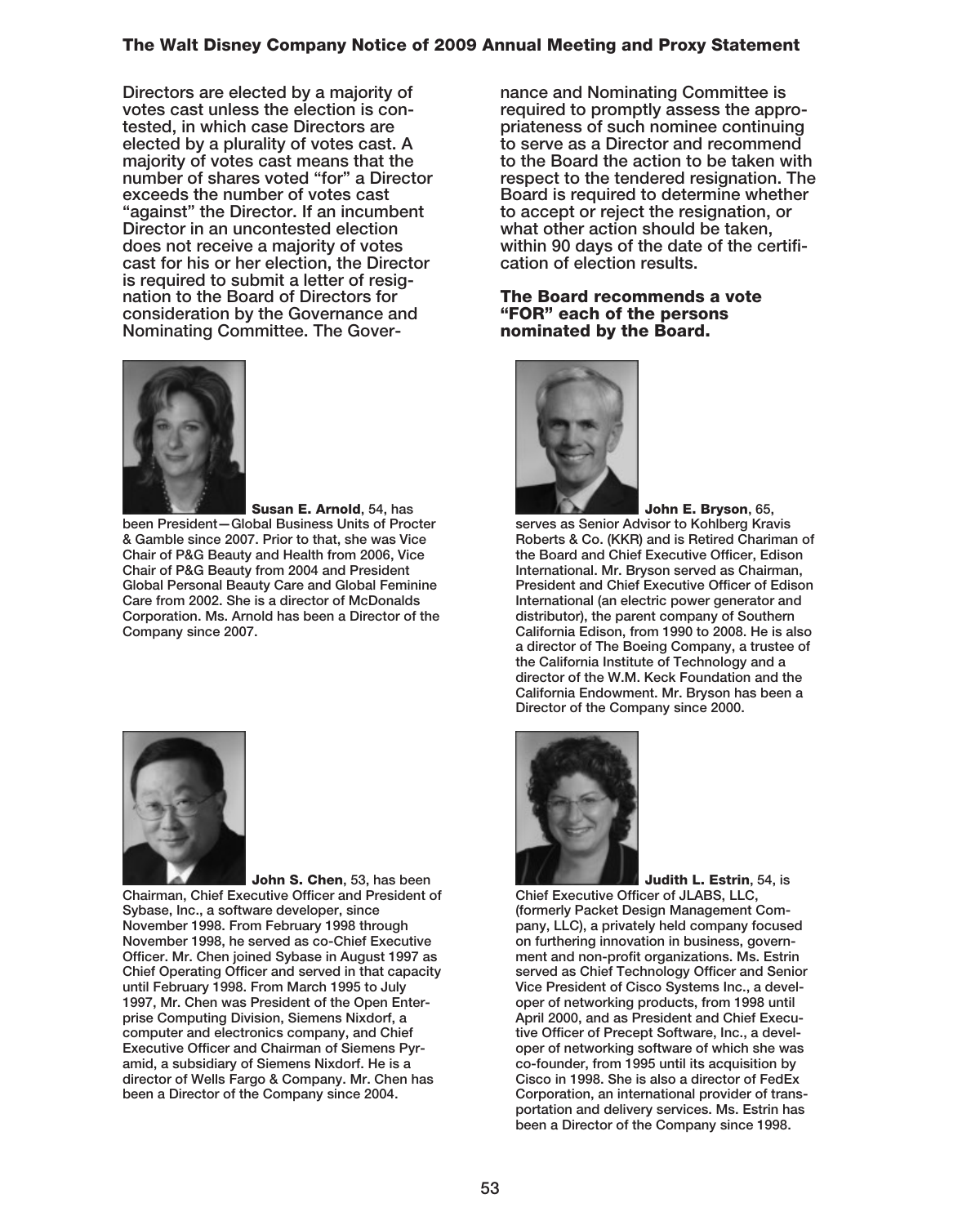

**Robert A. Iger, 57, has served as President and Chief Executive Officer of the Company since October 2005, having previously served as President and Chief Operating Officer since January 2000 and as President of Walt Disney International and Chairman of the ABC Group from 1999 to January 2000. From 1974 to 1998, Mr. Iger held a series of increasingly responsible positions at ABC, Inc. and its predecessor Capital Cities/ABC, Inc., culminating in service as President of the ABC Network Television Group from 1993 to 1994 and President and Chief Operating Officer of ABC, Inc. from 1994 to 1999. He is a member of the Board of Directors of Lincoln Center for the Performing Arts in New York City. Mr. Iger has been a Director of the Company since 2000. The Company has agreed in Mr. Iger's employment agreement to nominate him for re-election as a member of the Board at the expiration of each term of office during the term of the agreement, and he has agreed to continue to serve on the Board if elected.**



**Fred H. Langhammer, 64, is Chairman, Global Affairs, of The Estée Lauder Companies Inc., a manufacturer and marketer of cosmetics products. Prior to being named Chairman, Global Affairs, Mr. Langhammer was Chief Executive Officer of The Estée Lauder Companies Inc. from 2000 to 2004, President from 1995 to 2004 and Chief Operating Officer from 1985 through 1999. Mr. Langhammer joined The Estée Lauder Companies in 1975 as President of its operations in Japan. In 1982, he was appointed Managing Director of its operations in Germany. He is also a director of The Shinsei Bank Limited. Mr. Langhammer has been a Director of the Company since 2005.**



**Steven P. Jobs, 53, has served as Chief Executive Officer of Apple Inc., a designer, manufacturer and marketer of personal computers, portable digital music players and mobile communications devices, since February 1997 and is a member of its Board of Directors. Prior to the Company's acquisition of Pixar, Mr. Jobs also served as Chairman of Pixar from March 1991 and as Chief Executive Officer of Pixar from February 1986. Mr. Jobs has been a Director of the Company since the Company's acquisition of Pixar in May 2006.**



**Aylwin B. Lewis, 55, has served as President and Chief Executive Officer of Potbelly Sandwich Works since June 2008. Prior to that, Mr. Lewis was President and Chief Executive Officer of Sears Holdings Corporation, a nationwide retailer, from September 2005 to February 2008. Prior to being named Chief Executive Officer of Sears, Mr. Lewis was President of Sears Holdings and Chief Executive Officer of KMart and Sears Retail following Sears' acquisition of KMart Holding Corporation in March 2005. Prior to that acquisition, Mr. Lewis had been President and Chief Executive Officer of KMart since October 2004. Prior to that, Mr. Lewis was Chief Multibranding and Operating Officer of YUM! Brands, Inc., a franchisor and licensor of quick service restaurants including KFC, Long John Silvers, Pizza Hut, Taco Bell and A&W, from 2003 until October 2004, Chief Operating Officer of YUM! Brands from 2000 until 2003 and Chief Operating Officer of Pizza Hut from 1996. Mr. Lewis has been a Director of the Company since 2004.**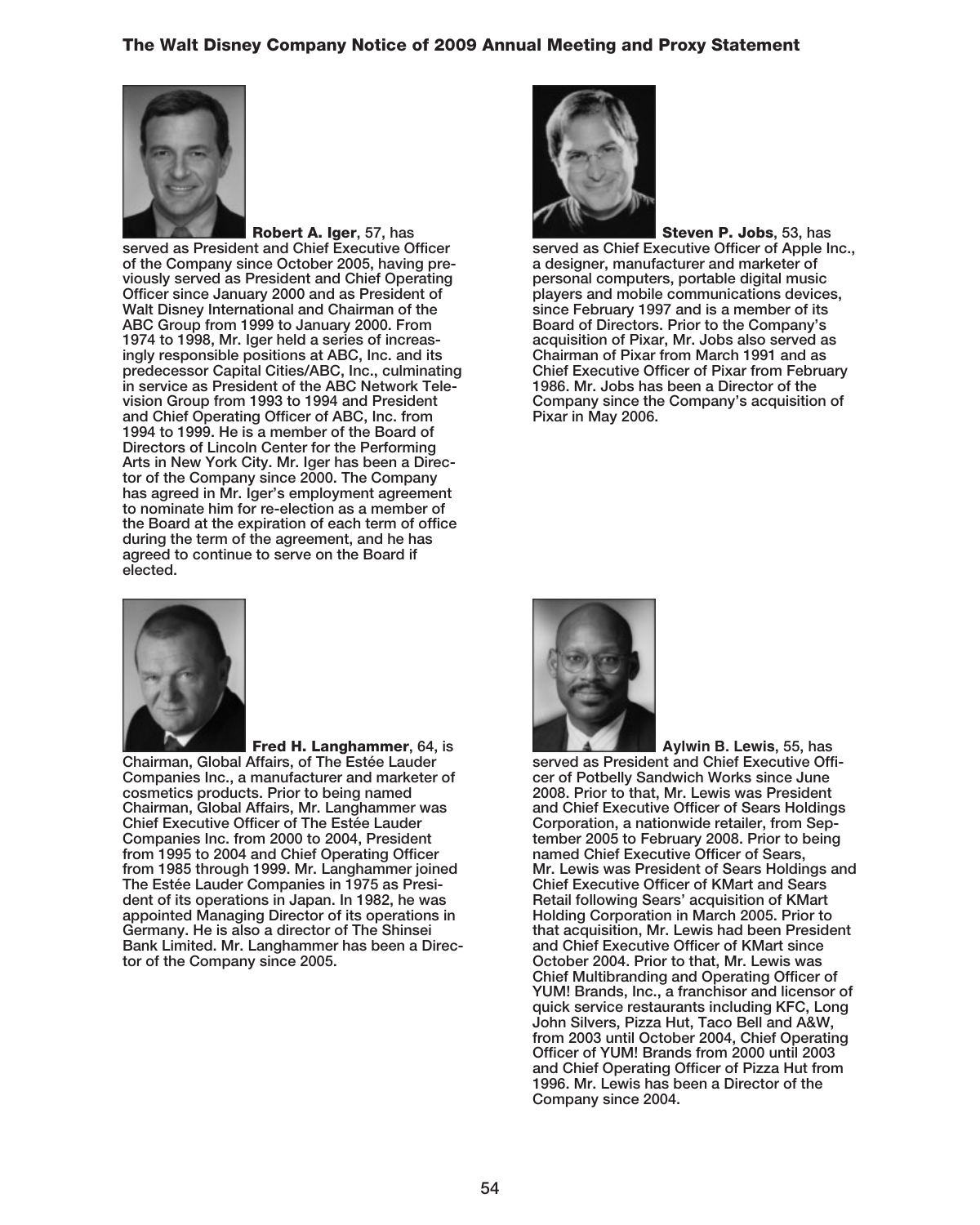

**Monica C. Lozano, 52, is Publisher and Chief Executive Officer of** La Opinión**, the largest Spanish-language newspaper in the United States, and Senior Vice President of its parent company, ImpreMedia, LLC. In addition, Ms. Lozano is a member of the Board of Regents of the University of California and a trustee of the University of Southern California. She is a director of Bank of America Corporation and a director of the Weingart Foundation. Ms. Lozano has been a Director of the Company since 2000.**



**John E. Pepper, Jr., 70, has served as Chairman of the Board of the Company since January 1, 2007 and is Co-Chairman of the National Underground Railroad Freedom Center. Previously, he served as Chief Executive Officer of the National Underground Railroad Freedom Center from December 2005 to May 2007 and as Vice President of Finance and Administration at Yale University from January 2004 to December 2005. Prior to that, he served as Chairman of the Executive Committee of the Board of Directors of The Procter & Gamble Company until December 2003. Since 1963, he had served in various positions at Procter & Gamble, including Chairman of the Board from 2000 to 2002, Chief Executive Officer and Chairman from 1995 to 1999, President from 1986 to 1995 and director from 1984 to 2003. Mr. Pepper serves on the board of Boston Scientific Corp. and is a member of the Executive Committee of the Cincinnati Youth Collaborative. Mr. Pepper has been a Director of the Company since 2006.**



**Robert W.Matschullat, 61, a private equity investor, served from October 1995 until June 2000 as Vice Chairman of the board of directors of The Seagram Company Ltd., a global company with entertainment and beverage operations. He also served as Chief Financial Officer of Seagram until January 2000. Prior to joining Seagram, Mr. Matschullat was head of worldwide investment banking for Morgan Stanley & Co. Incorporated, a securities and investment firm, and was on the Morgan Stanley Group board of directors. He is a director of The Clorox Company, where he was Interim Chairman of the Board and Interim Chief Executive Officer from March to October 2006, and a director of Visa Inc. Mr. Matschullat has been a Director of the Company since 2002.**



**Orin C. Smith, 66, was President and Chief Executive Officer of Starbucks Corporation from 2000 to 2005. He joined Starbucks as Vice President and Chief Financial Officer in 1990, became President and Chief Operating Officer in 1994, and became a director of Starbucks in 1996. Prior to joining Starbucks, Mr. Smith spent a total of 14 years with Deloitte & Touche. Mr. Smith is a director of Nike, Inc. and Washington Mutual. He also serves on the Board of Directors of Conservation International and the University of Washington Foundation Board and is Chairman of the University of Washington Medical Center Board and the Starbucks Foundation Board. Mr. Smith has been a Director of the Company since 2006.**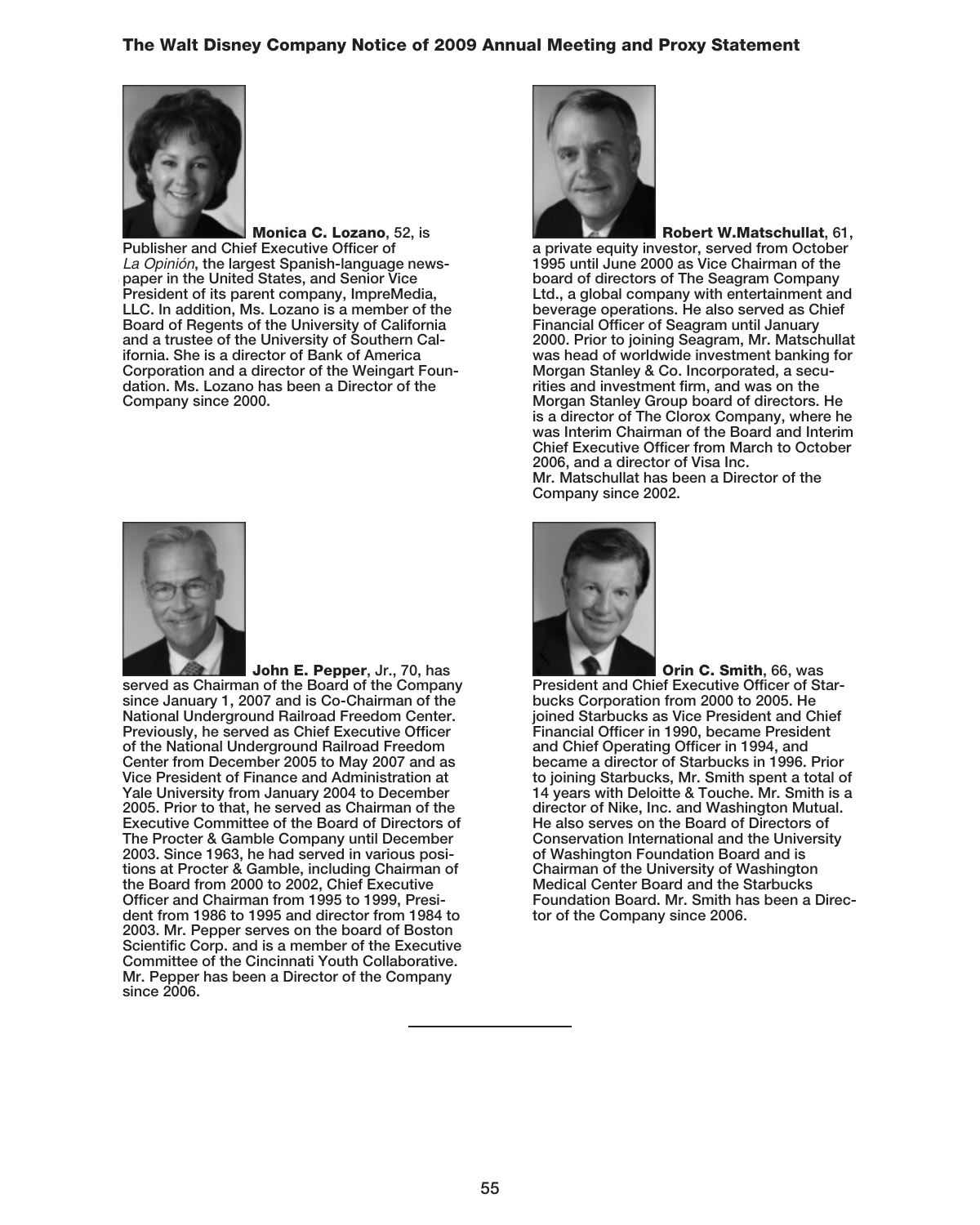## **Ratification of Appointment of Independent Registered Public Accountants**

**The Audit Committee of the Board has appointed PricewaterhouseCoopers LLP as the Company's independent registered public accountants for the fiscal year ending October 3, 2009. Services provided to the Company and its subsidiaries by PricewaterhouseCoopers LLP in fiscal 2008 are described under** "Audit-Related Matters — Auditor Fees and Services," **above.**

**We are asking our shareholders to ratify the selection of PricewaterhouseCoopers LLP as our independent registered public accountants. Although ratification is not required by our Bylaws or otherwise, the Board is submitting the selection of PricewaterhouseCoopers LLP to our shareholders for ratification as a matter of good corporate practice.**

**Representatives of Pricewaterhouse-Coopers LLP will be present at the annual meeting to respond to appropriate questions and to make such statements as they may desire.**

**The affirmative vote of the holders of a majority of shares represented in person or by proxy and entitled to vote on this item will be required for approval. Abstentions will be counted as represented and entitled to vote and will therefore have the effect of a negative vote.**

**The Board recommends that shareholders vote "FOR" ratification of the appointment of Pricewaterhouse-Coopers LLP as the Company's independent registered public accountants for fiscal 2009.**

**In the event shareholders do not ratify the appointment, the appointment will be reconsidered by the Audit Committee and the Board. Even if the selection is ratified, the Audit Committee in its discretion may select a different registered public accounting firm at any time during the year if it determines that such a change would be in the best interests of the Company and our shareholders.**

## **Approval of an Amendment to the Amended and Restated 2005 Stock Incentive Plan**

**The Board of Directors recommends that shareholders approve an amendment to the Company's Amended and Restated 2005 Stock Incentive Plan (which we refer to as the 2005 Plan). The amendment makes several changes related to the maximum total number of shares of common stock we may issue under the 2005 Plan. The primary changes are:**

- **Increase the maximum total number of shares of common stock we may issue by 45,000,000 shares from 91,000,000 to 136,000,000 shares**
- **Replace the specific limitation on the number of shares that may be granted as restricted and unrestricted stock and stock unit awards with an alternate method of calculating the number of shares remaining available for issuance under the 2005 Plan, referred to as a "fungible equity grant pool"**
- **In connection with the establishment of a fungible equity grant pool, assign a ratio for counting usage of shares upon issuance of stock options and stock appreciation right awards of one to one, whereby any grant of a stock option or stock appreciation right shall be counted against the maximum share limitation as one share of common stock, and assign a ratio for counting usage of shares upon issuance of restricted and unrestricted stock and stock unit awards (i.e., full-value shares or full-value awards) of two to one, whereby any grant of a full-value share shall be counted against the maximum share limitation as two shares of common stock**
- **Change the maximum number of shares that may be granted to an individual pursuant to stock options and stock appreciation rights awarded from 4,500,000 in any five-year period to 4,000,000 per year, and change the maximum number of shares that may be granted to an individual pursuant to restricted stock, restricted stock units and stock awards from 2,500,000 in any five-year period to 2,000,000 per year**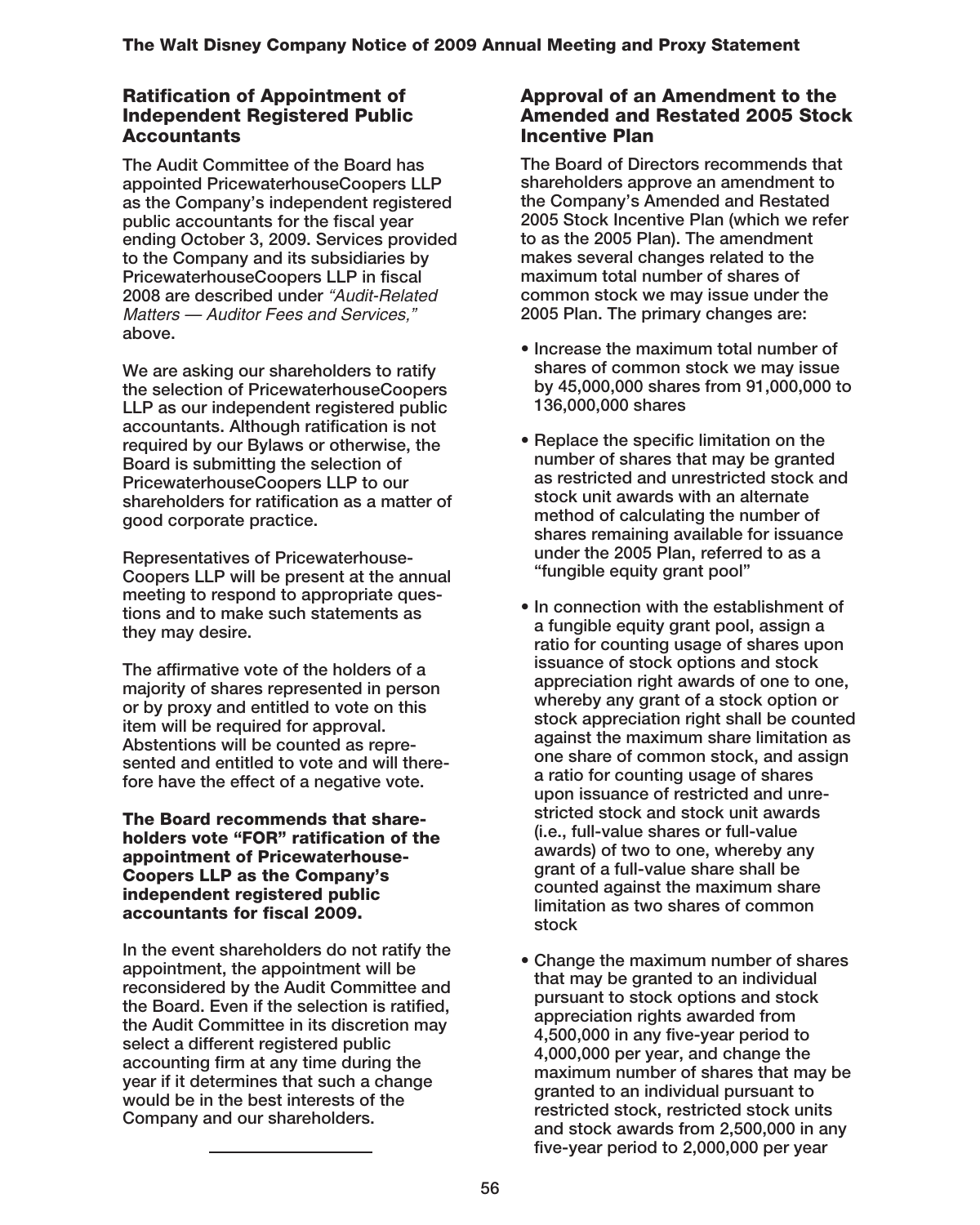**The purpose of the increase in authorized shares is to secure adequate shares to fund expected awards under the Company's long-term incentive program through at least the next annual award in January 2010. The Board believes that this number represents a reasonable amount of potential equity dilution and allows the Company to continue awarding equity incentives, which are an important component of our overall compensation program. The Company expects that it will need to seek shareholder approval in 2010 for additional shares to continue the program beyond 2010.**

**The purpose of replacing the specific limitation on the number of shares that may be granted as restricted and unrestricted and stock unit awards with a fungible equity grant pool is to provide the Company more flexibility in allocating equity awards among stock options and restricted stock units.**

**With respect to the change in the share authorization limits, as is generally the case in all stock incentive plans, to assure compliance with Section 162(m) of the Internal Revenue Code and hence avoid causing the grants issued to the individual to be non-tax deductible, the 2005 Plan contains limits on the maximum number of shares that may be granted to an individual pursuant to stock options, stock appreciation rights, restricted stock, restricted stock units and stock awards. The authorization limits are established for this tax-related purpose and do not create target grants for any individual or commit the company to any particular level of grant. The limits contained in the 2005 Plan are unduly restrictive when viewed in comparison to the limits imposed for this tax-related purpose by other companies. Ninety percent of the Fortune 250 companies that have amended their stock incentive plans in the last two years have an annual share limitation rather than a multi-year limit and over 50% of those companies have annualized limits that are higher than those currently contained in the 2005 Plan. The current limitations in the 2005 Plan could constrain the flexibility of the Company to achieve its equity grant objectives by compelling a grant which, because of a limit on available**

**options, would be much more heavily weighted towards restricted stock units than would otherwise be optimal. The Committee, in fact, is facing precisely this circumstance with respect to its fiscal 2009 equity award to Mr. Iger. The proposed amendment would preserve the tax related purpose of the limitation, while affording the Company more flexibility to structure components of equity grants.**

**The affirmative vote of the holders of a majority of shares represented in person or by proxy and entitled to vote on this item will be required for approval of the amendments to the 2005 Plan. Abstentions will be counted as represented and entitled to vote and will therefore have the effect of a negative vote. Broker non-votes (as described under** "Information About Voting and the Meeting— Voting") **will not be considered entitled to vote on this item and therefore will not be counted in determining the number of shares necessary for approval.**

#### **Purpose of the 2005 Plan**

**The 2005 Plan governs grants of stockbased awards to employees and non-employee directors. It is designed to support the Company's long-term business objectives in a manner consistent with our executive compensation philosophy. The Board believes that by allowing the Company to continue to offer its employees long-term, performance-based compensation through the 2005 Plan, the Company will promote the following key objectives:**

- **aligning the interest of employees with those of the shareholders;**
- **reinforcing key Company goals and objectives that help drive shareholder value; and**
- **attracting, motivating and retaining experienced and highly qualified employees who contribute to the Company's financial success.**

## **Shares Available Under Plans**

**As of January 15, 2009, and prior to the requested increase, 27.2 million shares remain available for issuance of future**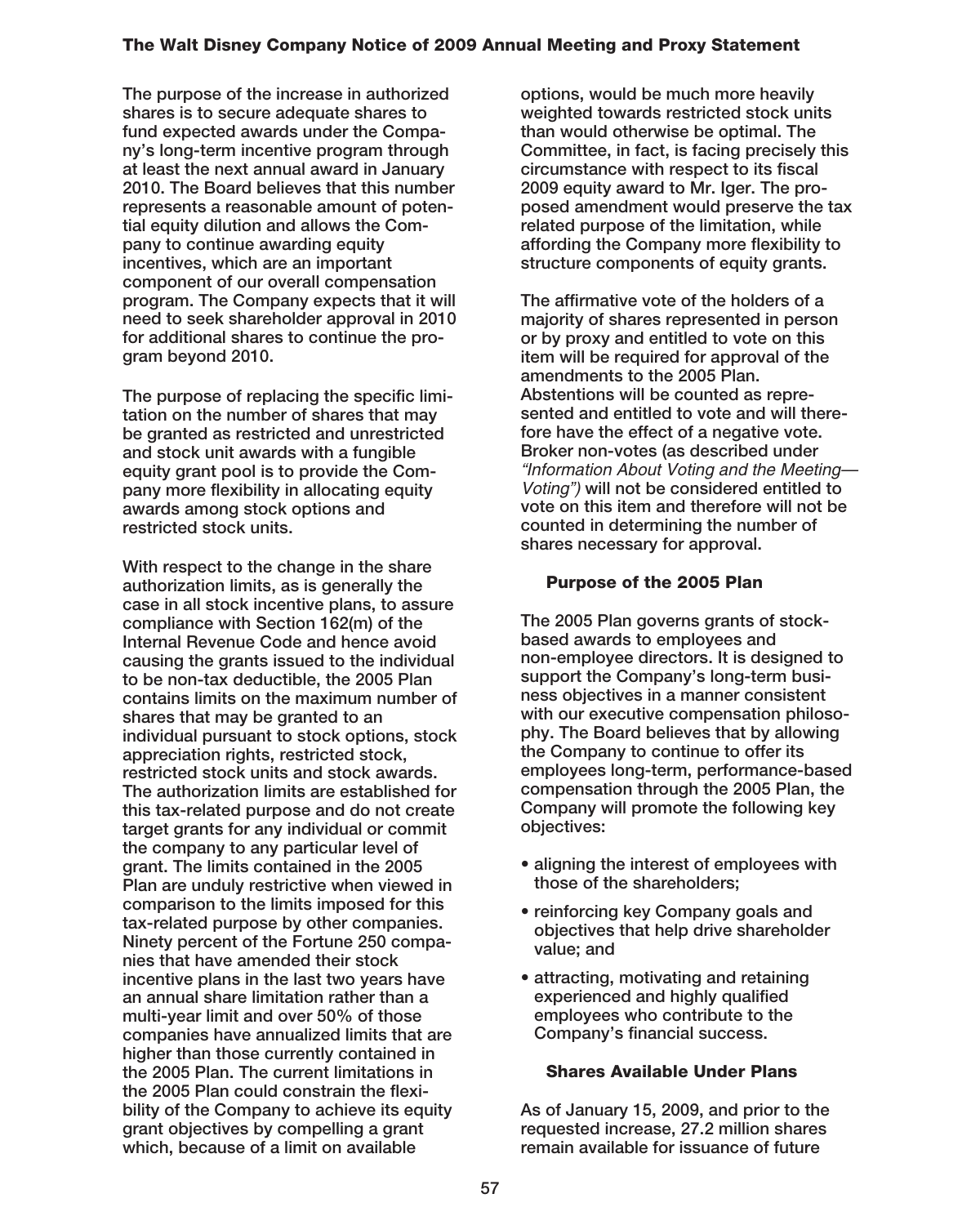**awards pursuant to the 2005 Plan, 0.06 million shares remain available for future awards pursuant to the Walt Disney Company/Pixar 2004 Equity Incentive Plan (which we refer to as the Disney/Pixar Plan), and 0.08 million shares remain available for future awards pursuant to the Amended and Restated 1995 Stock Incentive Plan (which we refer to as the 1995 Plan). The number of shares that may be issued under these plans may increase to the extent outstanding awards are cancelled due to forfeiture of awards or expiration of awards without exercise. A total of 0.07 million shares are available for future awards pursuant to the Amended and Restated 1997 Non-Employee Directors Stock and Deferred Compensation Plan (which we refer to as the 1997 Plan). The shares that have been issued under this plan are at all times fully vested and not subject to forfeiture, so the authorization will not increase. Other plans remain active with outstanding awards, but no future awards may be made from those plans.**

**In January 2005, we began granting restricted stock units more broadly to our long-term incentive program participants. We expect both restricted stock units and stock options to remain important forms of equity incentive compensation. If approved by stockholders, the amendment would remove the specific limitation on the number of shares that may be granted as restricted stock or restricted stock units over the life of the 2005 Plan (which is currently set at 32 million shares). Due to limits in each of the plans, as of January 15, 2009, and prior to the**

**requested increase, 3.7 million shares remain available for such awards pursuant to the 2005 Plan, 0.06 million shares remain available for such awards pursuant to the Disney/Pixar Plan and 0.04 million shares remain available for such awards pursuant to the 1995 Plan (in each case subject to increase upon cancellation of outstanding awards). A total of 0.07 million shares are available for such awards pursuant to the 1997 Plan.**

**As proposed to be amended, each share subject to a stock option or stock appreciation award would reduce the number of shares available for issuance under the 2005 Plan by one share, and each share subject to a full- value stock award would reduce the number of shares available for issuance by two shares. This change will provide us with greater flexibility to utilize the shares remaining available for issuance under the 2005 Plan through either stock options, stock appreciation rights, restricted and unrestricted stock or stock unit awards. We believe it is essential to maintain a flexible equity incentive compensation program in order to maximize our ability to recruit, retain and motivate key employees. If awards are cancelled, forfeited or returned to the fungible equity grant pool, they will return at the same ratio as the ratio at which they were granted. The 2005 and 1995 Plans prohibit net share accounting and therefore count stock appreciation rights as one share for every stock-settled exercise, regardless of the number of shares used to settle the stock appreciation rights upon exercise.**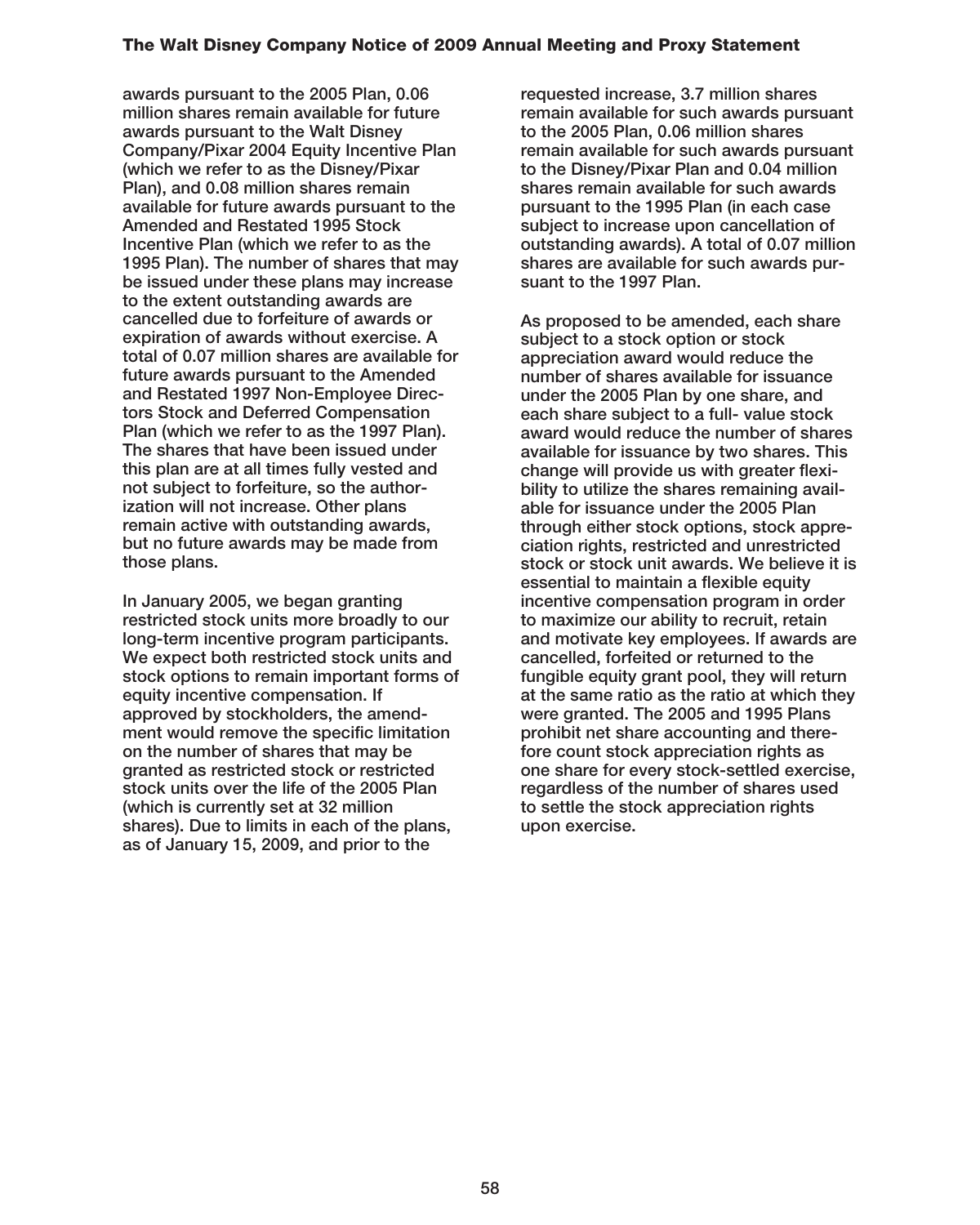**The following table sets forth the number of shares authorized for future issuance (including shares authorized for issuance pursuant to restricted stock, restricted stock unit and stock awards) as of January 15, 2009 and after including the additional shares under the amendment, along with the equity dilution represented by the shares available for future awards as a percentage of the common shares outstanding.**

| <b>SHARE AUTHORIZATION (shares in millions)</b>                                   |                               |                                                                                        |  |  |
|-----------------------------------------------------------------------------------|-------------------------------|----------------------------------------------------------------------------------------|--|--|
|                                                                                   | <b>Total Shares Available</b> | <b>Equity Dilution:</b><br><b>Percent of Basic Common Shares</b><br><b>Outstanding</b> |  |  |
| Shares authorized for future awards as of<br>January 15, 2009 <sup>(1)</sup>      | 27.4                          | 1.48%                                                                                  |  |  |
| Requested increase to shares available in<br>the 2005 Plan after amendment        | 45.0                          | 2.42%                                                                                  |  |  |
| Shares authorized for future awards after<br>approval of amendment <sup>(1)</sup> | 72.4                          | 3.90%                                                                                  |  |  |

**<sup>1</sup> Includes shares authorized under the Amended and Restated 2005 Stock Incentive Plan, Amended and Restated 1995 Stock Incentive Plan, Amended and Restated 1997 Non-Employee Directors Stock and Deferred Compensation Plan, and the Walt Disney Company/Pixar 2004 Equity Incentive Plan.**

**On January 15, 2009, the equity overhang, or the percentage of outstanding shares (plus shares that could be issued pursuant to plans) represented by all stock incentives granted and those available for future grant under all plans, was 11.8%.1 The equity overhang from all stock incentives granted and available would be approximately 13.6% assuming approval of the requested amendment. Equity overhang following the original approval of the 2005 Plan in February 2005 was 12.9%, was 12.1% following approval of an amendment in March 2007 and was 12.7% following approval of an amendment in March 2008.**

**The options and units outstanding (as shown in the following table) also include the impact (net of subsequent activity) of the addition of 44 million options and 1 million unvested restricted stock units converted in connection with the acquisition of Pixar in May 2006. In addition, the Company's share buyback program, under which the Company repurchased 127,950,786 shares during Fiscal 2008, has had the effect of reducing the common shares outstanding. All of these factors increase overhang and, in light of these factors, the Company believes its overhang level is reasonable.**

| <b>OUTSTANDING AWARDS (shares in millions)</b> |                                      |                                                        |                                                                          |                                                                      |  |
|------------------------------------------------|--------------------------------------|--------------------------------------------------------|--------------------------------------------------------------------------|----------------------------------------------------------------------|--|
| Range of<br><b>Exercise Prices</b>             | <b>Outstanding</b><br><b>Options</b> | Weighted<br>Average<br><b>Exercise</b><br><b>Price</b> | <b>Weighted Average</b><br><b>Remaining Years</b><br>of Contractual Life | <b>Unvested</b><br><b>Restricted</b><br><b>Stock</b><br><b>Units</b> |  |
| $$0.01 - $15$                                  | 9.0                                  | \$9.96                                                 | 3.0                                                                      | n/a                                                                  |  |
| $$15.01 - $20$                                 | 11.9                                 | 18.12                                                  | 5.1                                                                      | n/a                                                                  |  |
| $$20.01 - $25$                                 | 53.0                                 | 23.09                                                  | 4.8                                                                      | n/a                                                                  |  |
| $$25.01 - $30$                                 | 64.8                                 | 29.14                                                  | 4.7                                                                      | n/a                                                                  |  |
| $$30.01 - $35$                                 | 38.5                                 | 33.84                                                  | 3.7                                                                      | n/a                                                                  |  |
| $$35.01 - $40$                                 | 3.8                                  | 39.70                                                  | 1.5                                                                      | n/a                                                                  |  |
| $$40.01 - $45$                                 | 3.0                                  | 42.21                                                  | 1.7                                                                      | n/a                                                                  |  |
| $$45.01 - $340$                                | 1.3                                  | 116.77                                                 | 1.1                                                                      | n/a                                                                  |  |
| Total                                          | 185.3                                | 27.80                                                  | 4.3                                                                      | 34.9                                                                 |  |

**The following table sets forth information regarding outstanding options and restricted stock units as of January 15, 2009.**

**<sup>1</sup> Equity overhang was calculated as all shares issuable upon exercise of outstanding options and vesting of outstanding restricted stock units plus shares available for future grant divided by (a) basic common shares outstanding + (b) shares in the numerator.**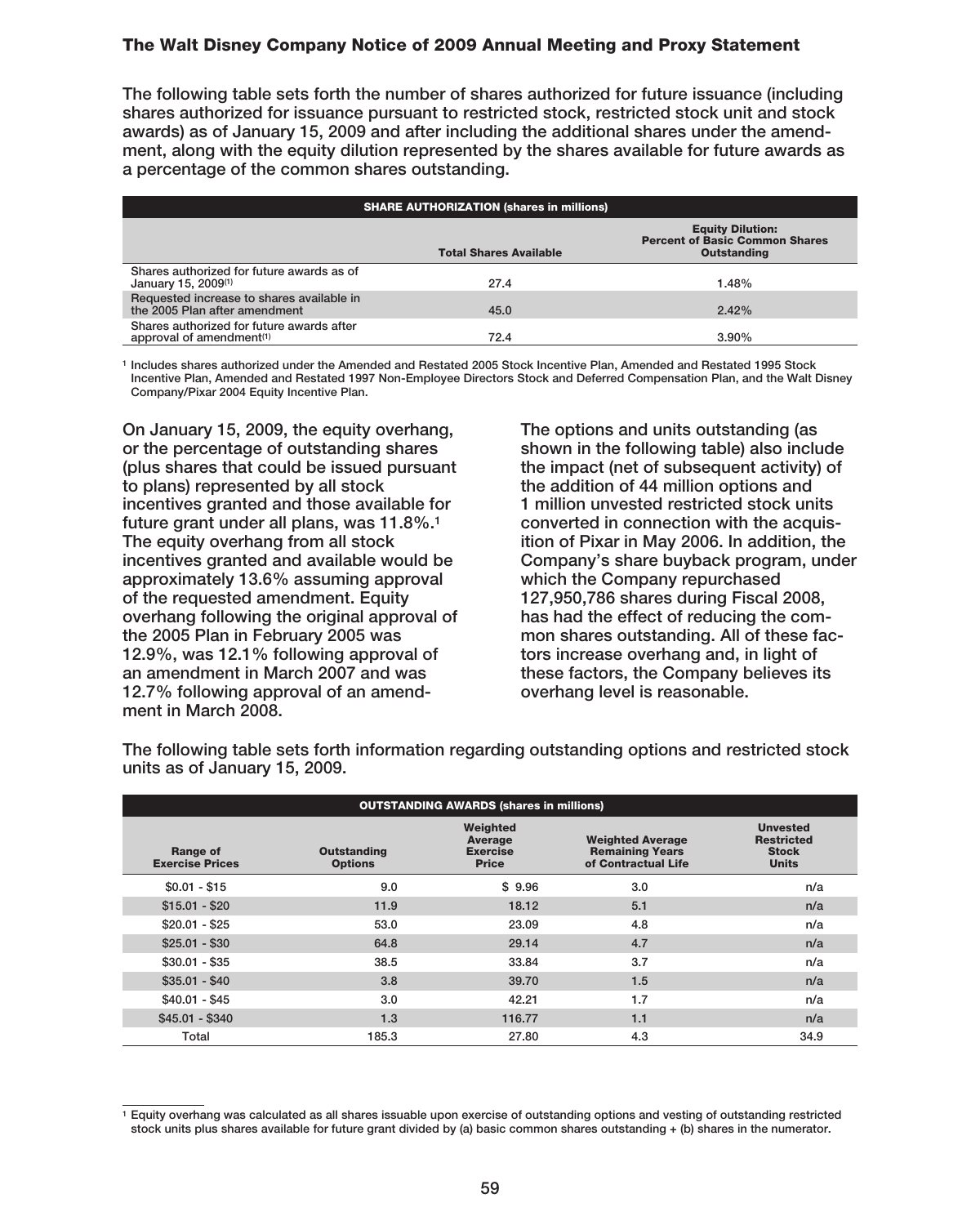**The following table sets forth information regarding options outstanding on January 15, 2009. Approximately 10.8% of all options outstanding on January 15, 2009 were exercisable on that date and had exercise prices below the closing trading price on that date, and approximately 4.7% of the options outstanding on that date were exercisable, had been outstanding for more than six years and had exercise prices below the closing price on that date.**

| <b>OUTSTANDING AWARDS (shares in millions)</b>          |                                      |                                                        |                                                                          |  |
|---------------------------------------------------------|--------------------------------------|--------------------------------------------------------|--------------------------------------------------------------------------|--|
|                                                         | <b>Outstanding</b><br><b>Options</b> | Weighted<br>Average<br><b>Exercise</b><br><b>Price</b> | <b>Weighted Average</b><br><b>Remaining Years</b><br>of Contractual Life |  |
| In-the-money options outstanding in excess of six years | 9.9                                  | \$11.93                                                | 2.8                                                                      |  |
| All options outstanding less than six years             | 128.2                                | 26.79                                                  | 5.1                                                                      |  |
| Underwater options outstanding in excess of six years   | 47.2                                 | 35.38                                                  |                                                                          |  |

**The Company continues to manage its run rate1 of awards granted over time to levels it believes are reasonable in light of changes in its business and number of outstanding shares while ensuring that our overall executive compensation program is competitive, relevant and motivational. The Committee adjusted grant guidelines for fiscal years 2007 and 2008 to reduce average awards per recipient. The run rate increased in fiscal 2007 from fiscal 2006, however, primarily as a result of awards given to new employees, including those of Pixar, which was acquired during fiscal**

**2006. The run rate in fiscal 2008 was also impacted by the special award in connection with the extension of Mr. Iger's employment agreement and the reduction in common shares outstanding due to the Company's active repurchase of shares during the fiscal year. Adjusting for the impact of these two factors, the 2008 run rate would have been 1.74%, which is less than the fiscal 2007 run rate. The Committee further adjusted grant guidelines for fiscal 2009 as a means to continue reducing average awards per recipient.**

**The following table sets forth information regarding awards granted and earned, the run rate for each of the last three fiscal years and the average run rate over the last three years.**

| <b>RUN RATE (shares in millions)</b>                   |                       |                       |                       |                   |
|--------------------------------------------------------|-----------------------|-----------------------|-----------------------|-------------------|
|                                                        | <b>Fiscal</b><br>2006 | <b>Fiscal</b><br>2007 | <b>Fiscal</b><br>2008 | 3-year<br>Average |
| Stock options granted                                  | 23.9                  | 24.8                  | 29.8                  | 26.2              |
| Service-based restricted stock units granted           | 8.7                   | 9.8                   | 7.4                   | 8.7               |
| Actual performance-based restricted stock units earned | 0.0                   | 1.1                   | 0.3                   | 0.4               |
| Basic common shares outstanding at fiscal year end     | 2.061.7               | 1.916.7               | 1.853.8               | 1.994.1           |
| Run rate                                               | 1.58%                 | 1.86%                 | 2.02%                 | 1.82%             |

**On January 15, 2009, the closing price of our common stock traded on the New York Stock Exchange was \$21.36 per share.**

#### **Overview of Plans**

**All employees of the Company and its affiliates are eligible to receive awards under the 2005 Plan, but awards in fiscal 2008 were generally limited to approximately 5,000 Disney and Pixar employees and non-employee Directors of Disney (of**

**whom there are currently 11 and one of whom does not receive Director compensation). The relative weight of equity compensation in the total compensation package generally increases in relation to a participant's role in influencing shareholder value.**

**<sup>1</sup> Run rate was calculated as (a) all option awards and non-performance restricted stock units granted in a fiscal year + (b) actual performance-based restricted stock units vested in a fiscal year, divided by the number of basic common shares outstanding at the end of that fiscal year.**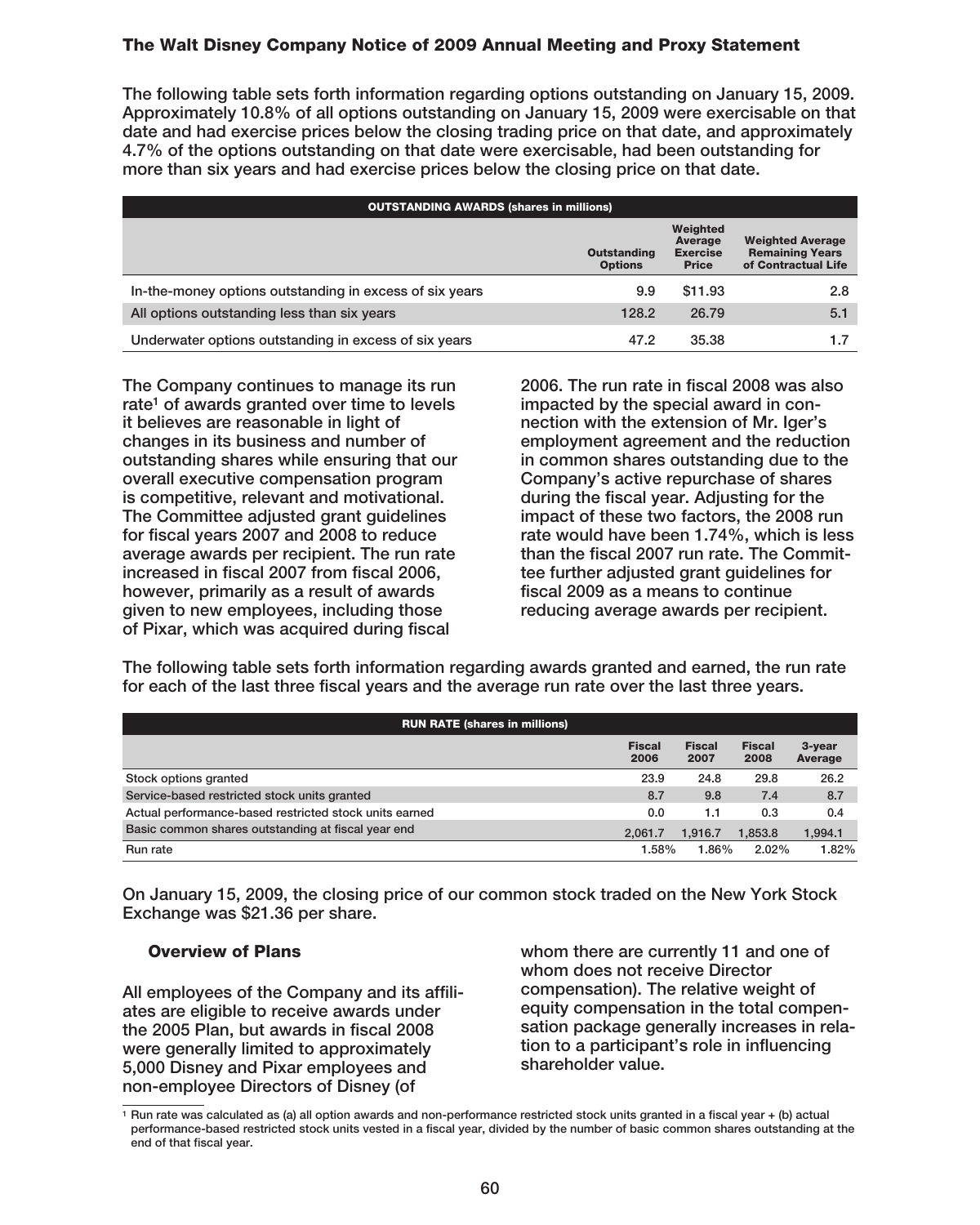**The 2005 Plan is an "omnibus" stock plan that provides for a variety of equity award vehicles to maintain flexibility. The 2005 Plan permits the grant of stock options, stock appreciation rights, restricted and unrestricted stock awards and stock units. As described more fully in** Compensation Discussion and Analysis**, participants currently are generally granted a mix of stock options and restricted stock units. Restricted stock units granted in fiscal 2008 typically vest 50% on the second anniversary of grant and 50% on the fourth anniversary of grant; non-performance based restricted stock units granted to date in fiscal 2009 vest 25% on each of the first four anniversaries of grant. Except for restricted stock units issued as a part of an executive's bonus, restricted stock units awarded to senior executives include performance requirements for vesting. The 2005 Plan is designed to meet the requirements for deductibility of executive compensation under Section 162(m) of the Internal Revenue Code with respect to stock options and stock appreciation rights. Other awards may qualify under Section 162(m) if they are granted in accordance with the Company's Amended and Restated 2002 Executive Performance Plan and subject to performance conditions as specified in that plan. Also, in order to meet Section 162(m) requirements, the 2005 Plan provides limits on the number and type of shares that any one participant may receive during any calendar-year period, as described below.**

**Neither the 2005 Plan nor the 1995 Plan permit any modification of options or stock appreciation rights that would be treated as a "repricing" (under applicable rules, regulations or New York Stock Exchange listing requirements) without the approval of shareholders, nor the granting of discounted options or stock options with reload features. They both count stock appreciation rights as one share for every stock-settled exercise, regardless of the actual number of shares used to settle the stock appreciation right upon exercise. Neither plan contains an "evergreen" provision to automatically increase the number of shares available for future issuance.**

**The Disney/Pixar Plan does not permit the granting of discounted options or stock options with reload features. Prior to November 28, 2006, The Disney/Pixar Plan included an "evergreen" provision to automatically increase the number of shares available for future issuance. On November 28, 2006, the Board of Directors of the Company amended the Disney/ Pixar Plan to eliminate this provision. The Disney/Pixar Plan does not prohibit the repricing of options, but the Board does not intend to reprice options or stock appreciation rights granted from this plan without the approval of shareholders. In addition, the Company is subject to exchange rules which prohibit the repricing of stock options without shareholder approval.**

## **Summary of 2005 Plan**

**The following is a summary of the material terms of the amended 2005 Plan, a copy of which is attached as Annex A to this proxy statement.**

## **Plan Administration**

**The selection of employee participants in the 2005 Plan, the level of participation of each participant and the terms and conditions of all awards are determined by the Compensation Committee. It is intended that each member of the Compensation Committee will be an "independent director" for purposes of the Company's** Corporate Governance Guidelines**, the Compensation Committee's charter and the New York Stock Exchange listing requirements; a "non-employee Director" within the meaning of Rule 16b-3 under the Securities Exchange Act of 1934, as amended, and an "outside director" within the meaning of Section 162(m) of the Internal Revenue Code. Currently, the Compensation Committee is comprised of five directors meeting these independence criteria. The Compensation Committee has the discretionary authority to interpret the 2005 Plan, to prescribe, amend and rescind rules and regulations relating to the 2005 Plan, and to make all other determinations necessary or advisable for the administration of the 2005 Plan. The Committee may delegate authority to administer the 2005 Plan as it deems appropriate, subject to the express limitations set forth in the 2005 Plan. In the**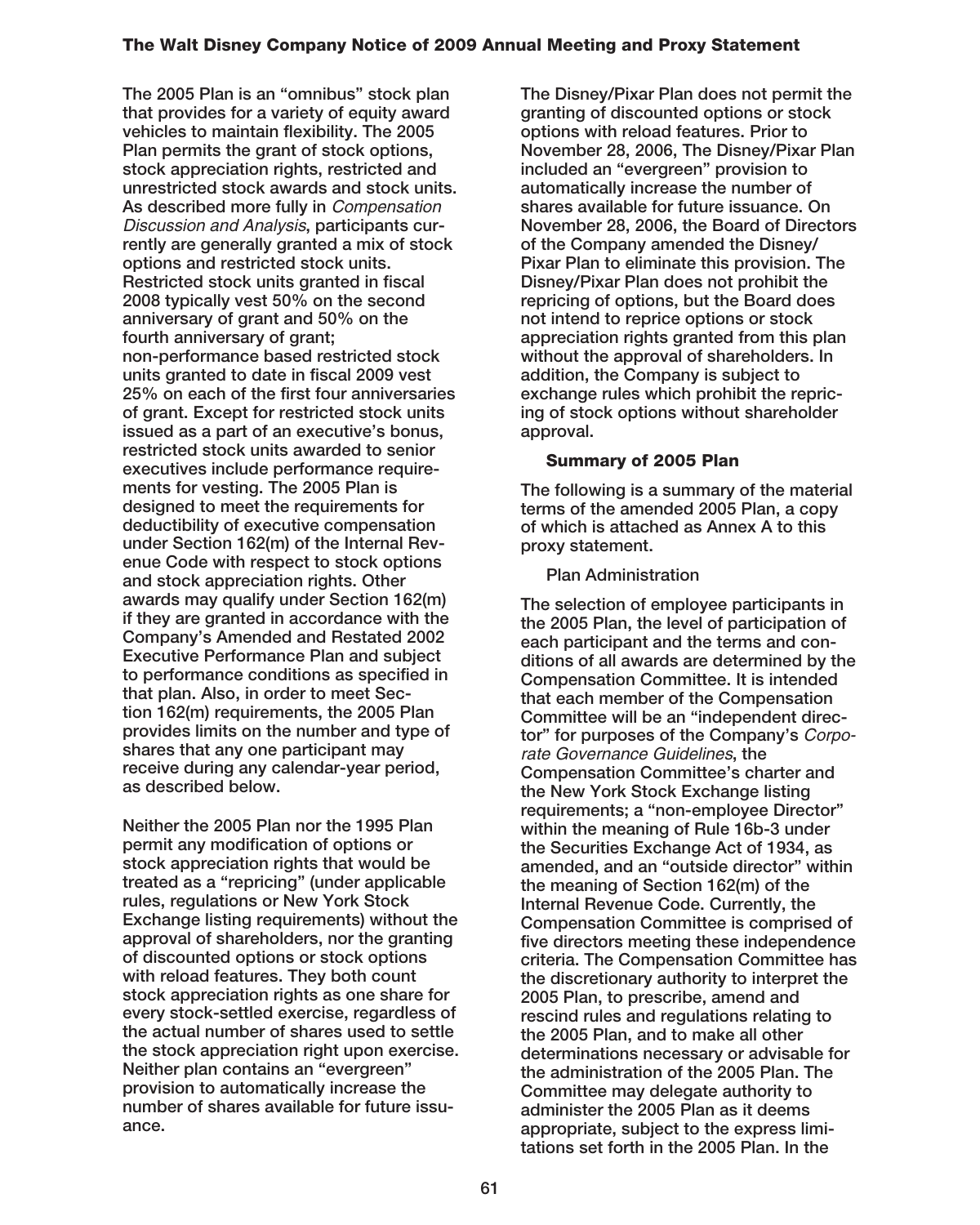**case of awards under the 2005 Plan to non-employee Directors, the powers of the Compensation Committee will be exercised by the full Board.**

**Limits on Plan Awards**

**This paragraph assumes adoption of the requested amendment. The Board has reserved a maximum of 136,000,000 shares for issuance pursuant to stock options, stock appreciation rights, restricted and unrestricted stock awards and stock units under the 2005 Plan. As proposed to be amended, each share subject to a stock option or stock appreciation award would reduce the number of shares available for issuance under the 2005 Plan by one share, and each share subject to an award of restricted or unrestricted stock, or stock unit awards would reduce the number of shares available for issuance by two shares. A maximum of 4,0000,000 shares may be granted under the 2005 Plan to an individual pursuant to stock options and stock appreciation rights awarded during any calendar year. For restricted stock, restricted stock units and stock awards, a maximum of 2,000,000 shares may be granted under the 2005 Plan to an individual during any calendar year. These limitations on grants to an individual will be applied in aggregate to all awards granted under any equity-based compensation plan of the Company.**

**Shares delivered under the 2005 Plan will be authorized but unissued shares of Disney common stock, treasury shares or shares purchased in the open market or otherwise. To the extent that any award payable in shares is forfeited, cancelled, returned to the Company for failure to satisfy vesting requirements or upon the occurrence of other forfeiture events, or otherwise terminates without payment being made, the shares covered thereby will no longer be charged against the maximum share limitation and may again be made subject to awards under the 2005 Plan, and will return at the same ratio as the ratio at which they were granted. Notwithstanding the foregoing, upon exercise of a stock-settled stock appreciation right, the number of shares subject to the award being exercised shall**

**be counted against the maximum aggregate number of shares of common stock that may be issued under the plan as provided above, on the basis of one share for every share subject thereto, regardless of the actual number of shares used to settle the stock appreciation right upon exercise. Any awards settled in cash will not be counted against the maximum share reserve under the 2005 Plan. Any shares exchanged by a participant or withheld from a participant as full or partial payment to the Company of the exercise price or the tax withholding upon exercise or payment of an award will not be returned to the number of shares available for issuance under the 2005 Plan.**

**Eligibility and Participation**

**All of the approximately 95,000 full-time employees of the Company and its affiliates, as well as the Company's non-employee Directors, are eligible to participate in the 2005 Plan. Approximately 5,000 Disney employees (including six executive officers of the Company) and non-employee Directors receive long-term incentive awards in a given year, although this may vary from year to year. From time to time, the Compensation Committee (or as to non-employee Directors, the Board) will determine who will be granted awards, the number of shares subject to such grants and all other terms of awards.**

**As described in** "Corporate Governance and Board Matters — Board Compensation"**, each non-employee Director (other than Mr. Jobs) is currently awarded on an annual basis stock options to purchase shares of Disney common stock pursuant to a Director compensation program adopted by the Board of Directors. Each non-employee Director (other than Mr. Jobs) is also awarded a grant or grants of stock or deferred stock units. The Board expects that similar annual awards will be continued under the 2005 Plan, and any change to that program would be determined by the Board of Directors in the future.**

## **Types of Plan Awards**

**As described in the** Compensation Discussion and Analysis**, the Company's cur-**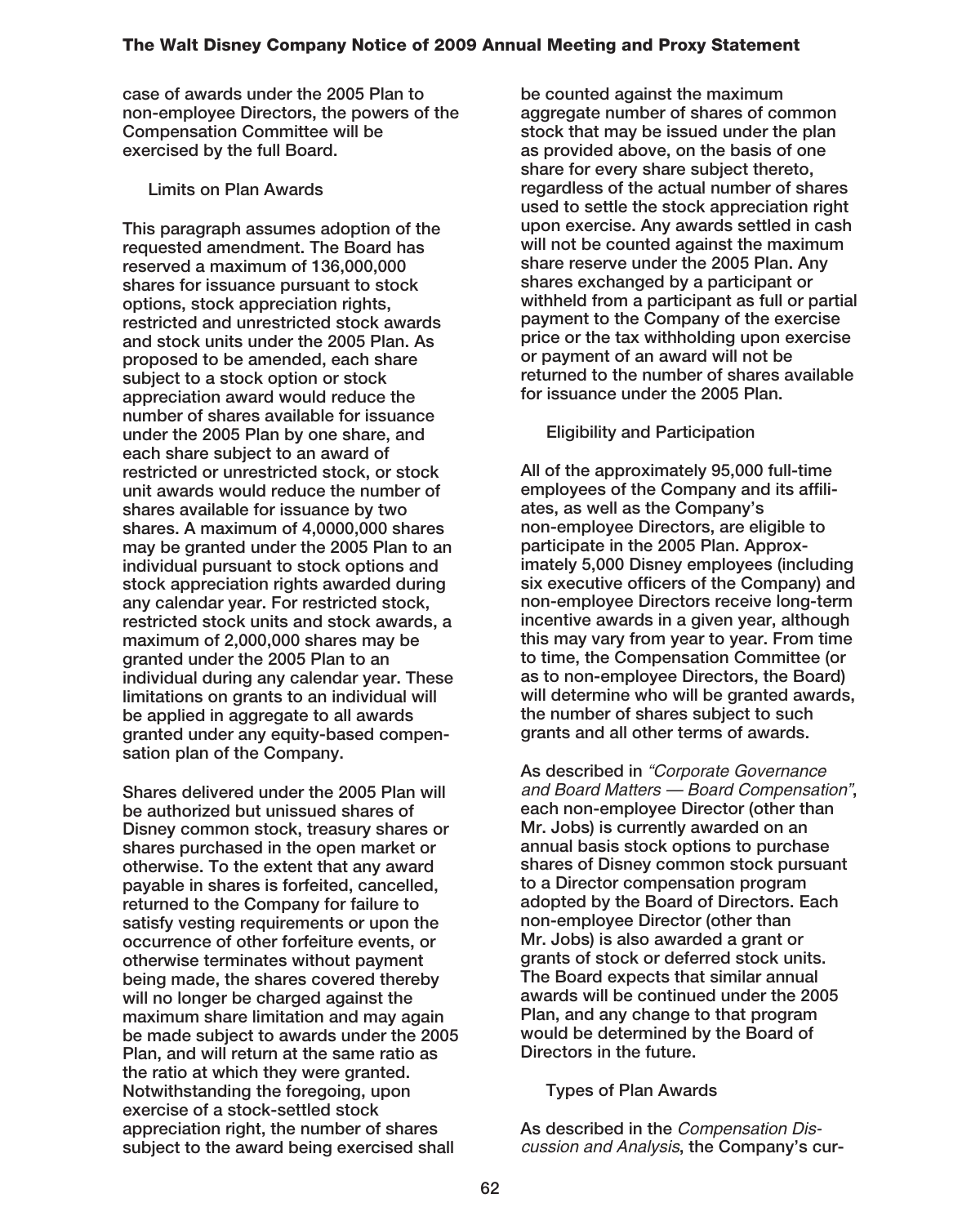**rent equity compensation awards to employees are generally comprised of stock options and restricted stock units. The 2005 Plan provides for a variety of other equity instruments to preserve flexibility. The types of securities that may be issued under the 2005 Plan are described below.**

**Stock Options. Stock options granted under the 2005 Plan may be either non-qualified stock options or incentive stock options qualifying under Section 422 of the Internal Revenue Code. The price of any stock option granted may not be less than the fair market value of the Disney common stock on the date the option is granted. The option price is payable in cash, shares of Disney common stock, through a broker-assisted cashless exercise or as otherwise permitted by the Compensation Committee.**

**The Compensation Committee determines the terms of each stock option grant at the time of the grant. Generally since 2005, Disney has granted options that terminate after a seven-year period from the date of the grant, but the Committee has discretion to provide for an exercise term of up to ten years. The Committee specifies at the time each option is granted the time or times at which, and in what proportions, an option becomes vested and exercisable. Vesting may be based on the continued service of the participant for specified time periods or on the attainment of specified business performance goals established by the Committee or both. The Committee may accelerate the vesting of options at any time and, unless otherwise provided in the award agreement, vesting accelerates if the participant dies while employed by the Company or any of its affiliates.**

**In general, except for termination for cause as described in the 2005 Plan, a stock option expires (i) 12 months after termination of service, if service ceases due to disability, (ii) 18 months after termination, if service ceases when the participant is eligible to receive retirement benefits under a Company pension plan or if the participant died while employed by the Company or any of its affiliates, or (iii) 3 months after termination, if service**

**ceases under any other circumstances. The Compensation Committee may provide for extension of the expiration of options in individual option agreements and has done so pursuant to employment agreements of certain officers as described under** Payments and Rights on Termination**, above.**

**Stock Appreciation Rights. A stock appreciation right (which we refer to as an SAR) entitles the participant, upon settlement, to receive a payment based on the excess of the fair market value of a share of Disney common stock on the date of settlement over the base price of the right, multiplied by the applicable number of shares of Disney common stock. SARs may be granted on a stand-alone basis or in tandem with a related stock option. The base price may not be less than the fair market value of a share of Disney common stock on the date of grant. The Compensation Committee will determine the vesting requirements and the payment and other terms of an SAR, including the effect of termination of service of a participant. Vesting may be based on the continued service of the participant for specified time periods or on the attainment of specified business performance goals established by the Committee or both. The Committee may accelerate the vesting of SARs at any time. Generally, any SAR, if granted, would terminate after the seven-year period from the date of the grant, but the Committee retains discretion to provide for an exercise term of up to ten years. SARs may be payable in cash or in shares of Disney common stock or in a combination of both.**

**The Company has not issued any SARs under any of its currently effective compensation plans, and does not currently have any SARs outstanding.**

**Restricted Stock. A restricted stock award represents shares of Disney common stock that are issued subject to restrictions on transfer and vesting requirements as determined by the Compensation Committee. Vesting requirements may be based on the continued service of the participant for specified time periods or on the attainment of specified business performance goals established**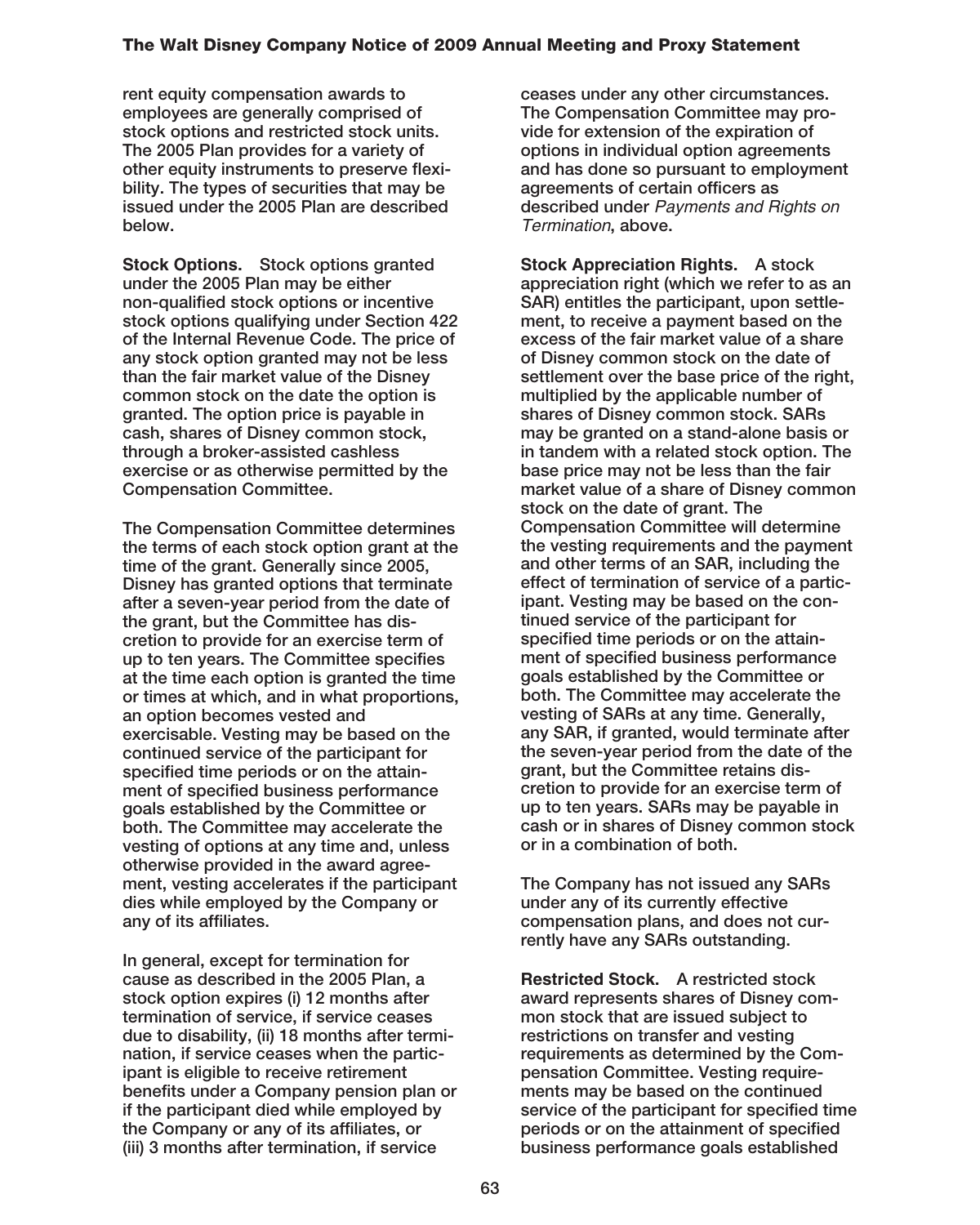**by the Committee or both. Subject to the transfer restrictions and vesting requirements of the award, the participant will have the same rights as one of Disney's shareholders, including all voting and dividend rights, during the restriction period, unless the Committee determines otherwise at the time of the grant.**

**Stock Units. An award of stock units provides the participant the right to receive a payment based on the value of a share of Disney common stock. Stock units may be subject to such vesting requirements, restrictions and conditions to payment as the Compensation Committee determines are appropriate. Vesting requirements may be based on the continued service of the participant for a specified time period or on the attainment of specified business performance goals established by the Committee or both. A stock unit award may also be granted on a fully vested basis, with a deferred payment date. Stock unit awards are payable in cash or in shares of Disney common stock or in a combination of both. Stock units may also be granted together with related dividend equivalent rights.**

**Stock Awards. A stock award represents shares of Disney common stock that are issued free of restrictions on transfer and free of forfeiture conditions and to which the participant is entitled all the rights of a shareholder. A stock award may be granted for past services, in lieu of bonus or other cash compensation, as Director's compensation or for any other valid purpose as determined by the Compensation Committee.**

## **Section 162(m) Awards**

**Awards of options and stock appreciation rights granted under the 2005 Plan will automatically qualify for the "performancebased compensation" exception under Section 162(m) of the Internal Revenue Code pursuant to their expected terms. In addition, awards of restricted stock, stock units or stock awards may qualify under Section 162(m) if they are granted in accordance with the Company's Amended and Restated 2002 Executive Performance Plan (or successor plans) and the performance conditions specified there-** **under. Under Section 162(m), the terms of the award must state, in terms of an objective formula or standard, the method of computing the amount of compensation payable under the award, and must preclude discretion to increase the amount of compensation payable under the terms of the award (but may give the Compensation Committee discretion to decrease the amount of compensation payable).**

## **Effect of Change in Control**

**Awards under the 2005 Plan are generally subject to special provisions upon the occurrence of a "change in control" (as defined in the 2005 Plan) transaction with respect to the Company. Under the 2005 Plan, if within twelve months of a change in control there occurs a "triggering event" (as defined in the 2005 Plan) with respect to the employment of the participant, any outstanding stock options, SARs or other equity awards under the 2005 Plan will generally become fully vested and exercisable, and, in certain cases, paid to the participant. A triggering event is defined generally to include a termination of employment by the Company other than for cause or a termination of employment by the participant following a reduction in position, pay or other constructive termination event. Payments under awards that become subject to the excess parachute payment rules under Section 280G of the Internal Revenue Code may be reduced under certain circumstances.**

**Limited Transferability**

**All options, stock appreciation rights, restricted stock and restricted stock units granted under the 2005 Plan are nontransferable except upon death, either by the participant's will or the laws of descent and distribution or through a beneficiary designation, or in the case of nonqualified options, during the participant's lifetime to immediate family members of the participant as may be approved by the Compensation Committee.**

## **Adjustments for Corporate Changes**

**In the event of stock splits, stock dividends, recapitalizations, reclassifications, mergers, spin-offs or other changes**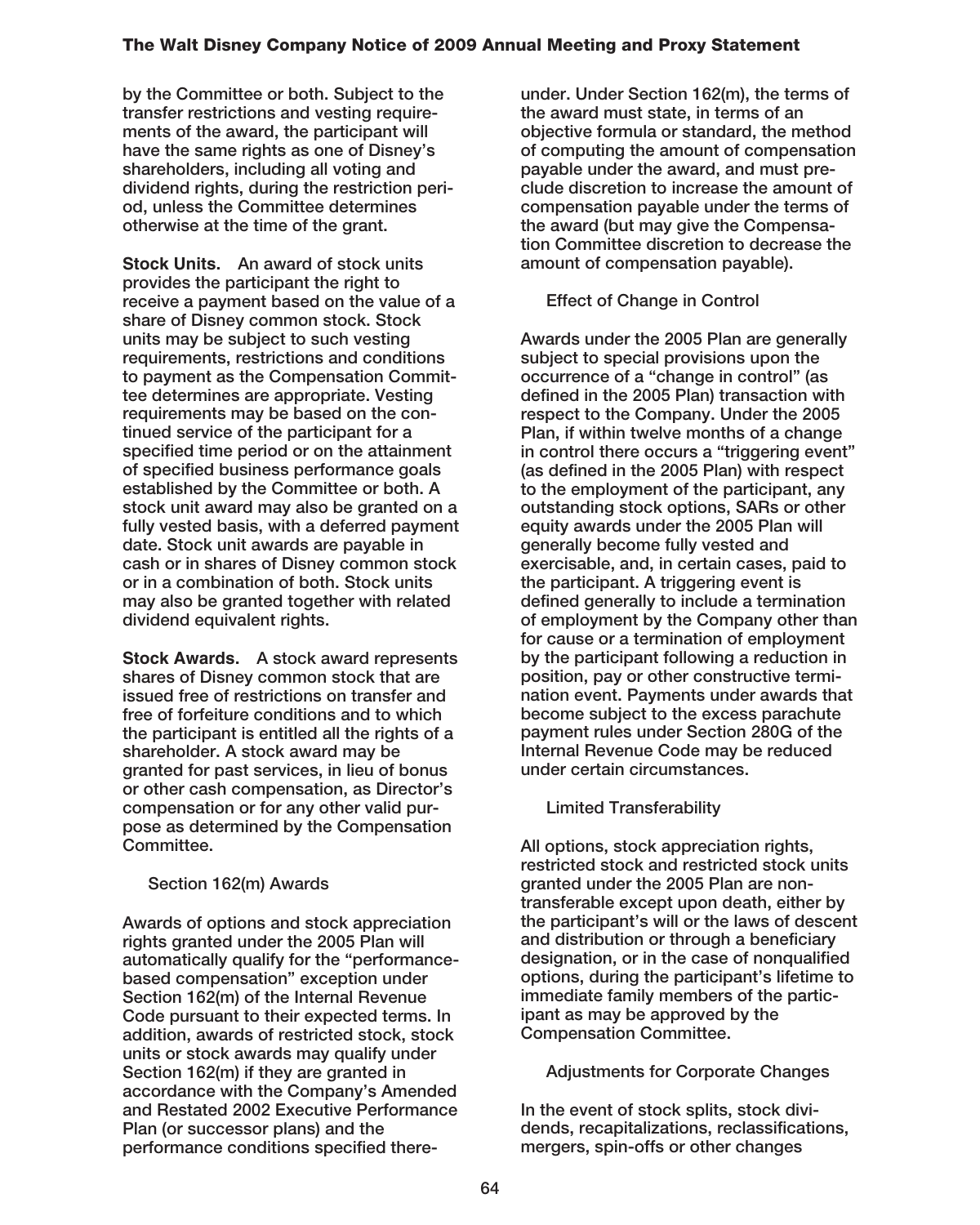**affecting the Company or shares of Disney common stock, equitable adjustments shall be made to the number of shares of Disney common stock available for grant, as well as to other maximum limitations under the 2005 Plan, and the number and kind of shares of Disney common stock or other rights and prices under outstanding awards and other terms of outstanding awards affected by such events.**

## **Term, Amendment and Termination**

**The 2005 Plan has a term of seven years expiring on December 30, 2011**, **unless terminated earlier by the Board of Directors. The Board may at any time and from time to time and in any respect amend or modify the Plan. The Board may seek the approval of any amendment or modification by the Company's shareholders to the extent it deems necessary or advisable in its sole discretion for purposes of compliance with Section 162(m) or Section 422 of the Internal Revenue Code, the listing requirements of the New York Stock Exchange or other exchange or securities market or for any other purpose. No amendment or modification of the 2005 Plan will adversely affect any outstanding award without the consent of the participant or the permitted transferee of the award.**

## **Plan Benefits**

**As discussed above, the current 2005 Plan limitation on the awards that can be granted to any individual over a five year period would constrain the flexibility of the Compensation Committee to achieve its fiscal year 2009 equity grant objective for Mr. Iger by requiring a grant which, because of a limit on available options, is much more heavily weighted towards restricted stock units than the Committee would otherwise prefer. If the amendment is approved by shareholders, Mr. Iger will receive an award of 480,000 options and 285,440 restricted stock units, which was approved by the Compensation Committee on January 14, 2009, subject to shareholder approval of the amendments. The estimated grant value of stock options and restricted stock units in the award is \$9 million. If the amendment is not approved by the shareholders, Mr. Iger will instead**

**receive an award of 475,734 restricted stock units having an estimated grant value of \$9 million, which was approved by the Compensation Committee on January 14, 2009, to be awarded if and only if the amendments are not approved. All data in this section assumes the 2009 award to Mr. Iger includes both options and restricted stock units.**

**Other future benefits under the 2005 Plan are not currently determinable. With respect to fiscal year 2008, stock options and restricted stock units were granted under the 1995 Stock Incentive Plan and the 2005 Plan to the Company's named executive officers as set forth in the table captioned Fiscal 2008 Grants of Plan Based Awards, and options for a total of 3.7 million shares and a total of 0.6 million restricted stock units were awarded to all executive officers as a group. With respect to fiscal year 2008, options, stock units and restricted stock units were granted to non-employee Directors as set forth in the tables captioned Form of Receipt of Director Fees for Fiscal 2008, Director Stock Unit Awards for Fiscal 2008 and Director Option Values for Fiscal 2008 and the accompanying text. Options for a total of 26.0 million shares and a total of 9.1 million restricted stock units were awarded to employees other than executive officers with respect to fiscal year 2008.**

## **U.S. Tax Treatment of Awards**

**Incentive Stock Options. An incentive stock option results in no taxable income to the optionee or deduction to the Company at the time it is granted or exercised. However, the excess of the fair market value of the shares acquired over the option price is an item of adjustment in computing the alternative minimum taxable income of the optionee. If the optionee holds the stock received as a result of an exercise of an incentive stock option for at least two years from the date of the grant and one year from the date of exercise, then the gain realized on disposition of the stock is treated as a longterm capital gain. If the shares are disposed of during this period (i.e., a "disqualifying disposition"), then the optionee will include in income, as com-**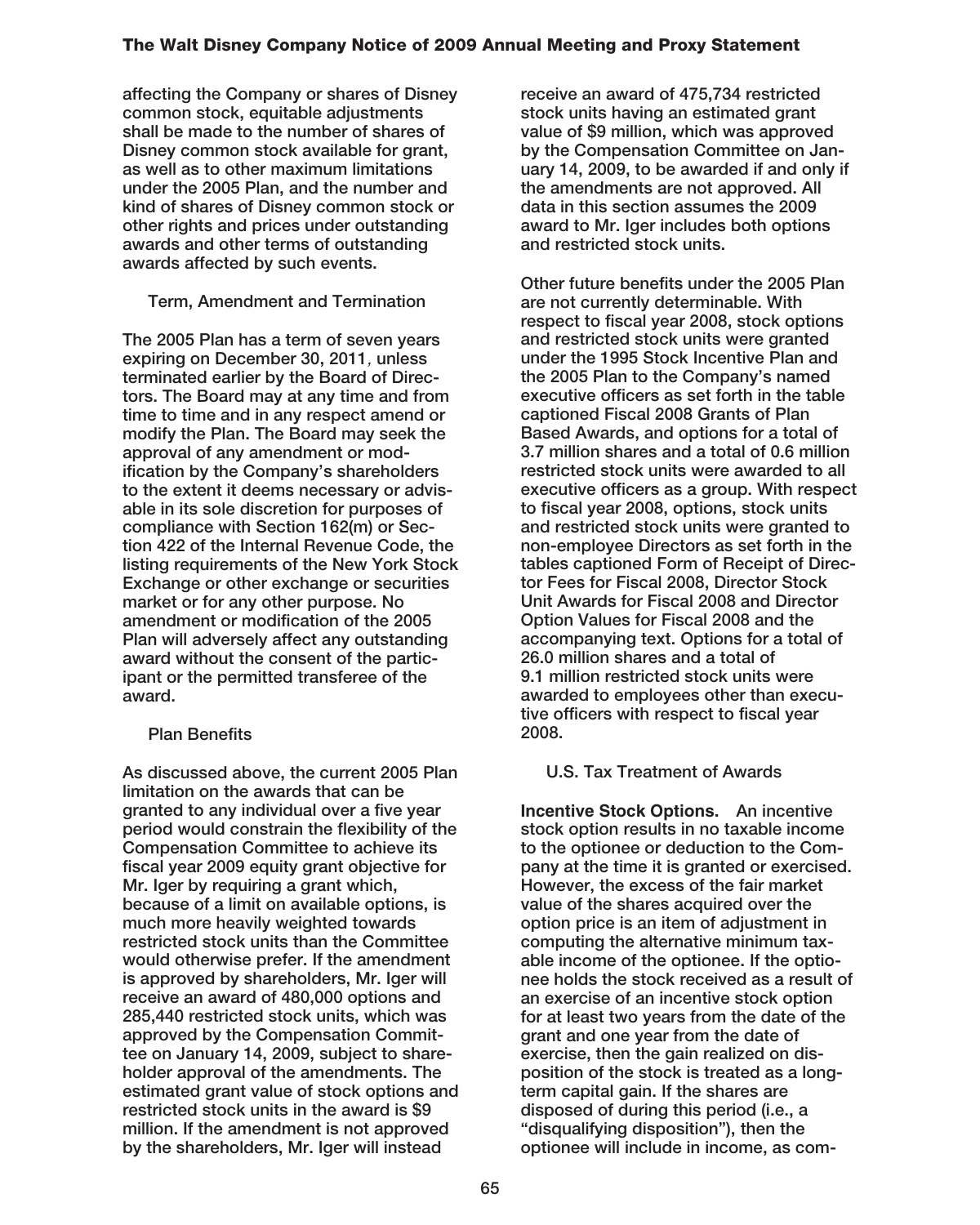**pensation for the year of the disposition, an amount equal to the excess, if any, of the fair market value of the shares, upon exercise of the option over the option price (or, if less, the excess of the amount realized upon disposition over the option price). The excess, if any, of the sale price over the fair market value on the date of exercise will be a short-term capital gain. In such case, the Company will be entitled to a deduction, in the year of such a disposition, for the amount includible in the optionee's income as compensation. The optionee's basis in the shares acquired upon exercise of an incentive stock option is equal to the option price paid, plus any amount includible in his or her income as a result of a disqualifying disposition.**

**Non-Qualified Stock Options. A non-qualified stock option results in no taxable income to the optionee or deduction to the Company at the time it is granted. An optionee exercising such an option will, at that time, realize taxable compensation in an amount equal to the difference between the option price and the then market value of the shares. Subject to the applicable provisions of the Internal Revenue Code, a deduction for federal income tax purposes will be allowable to the Company in the year of exercise in an amount equal to the taxable compensation recognized by the optionee.**

**The optionee's basis in such shares is equal to the sum of the option price plus the amount includible in his or her income as compensation upon exercise. Any gain (or loss) upon subsequent disposition of the shares will be a long-term or shortterm gain (or loss), depending upon the holding period of the shares.**

**If a non-qualified option is exercised by tendering previously owned shares of the Company's common stock in payment of the option price, then, instead of the treatment described above, the following generally will apply: a number of new shares equal to the number of previously owned shares tendered will be considered to have been received in a tax-free exchange; the optionee's basis and holding period for such number of new shares will be equal to the basis and holding period of the previously owned shares**

**exchanged. The optionee will have compensation income equal to the fair market value on the date of exercise of the number of new shares received in excess of such number of exchanged shares; the optionee's basis in such excess shares will be equal to the amount of such compensation income; and the holding period in such excess shares will begin on the date of exercise.**

**Stock Appreciation Rights. Generally, the recipient of a stand-alone SAR will not recognize taxable income at the time the stand-alone SAR is granted. If an employee receives the appreciation inherent in the SARs in cash, the cash will be taxed as ordinary income to the employee at the time it is received. If an employee receives the appreciation inherent in the SARs in stock, the spread between the then current fair market value of the stock and the base price will be taxed as ordinary income to the employee at the time the stock is received. In general, there will be no federal income tax deduction allowed to the Company upon the grant or termination of SARs. However, upon the settlement of an SAR, the Company will be entitled to a deduction equal to the amount of ordinary income the recipient is required to recognize as a result of the settlement.**

**Other Awards. The current United States federal income tax consequences of other awards authorized under the 2005 Plan are generally in accordance with the following: (i) restricted stock is generally subject to ordinary income tax at the time the restrictions lapse, unless the recipient elects to accelerate recognition as of the date of grant; (ii) stock unit awards are generally subject to ordinary income tax at the time of payment; and (iii) unrestricted stock awards are generally subject to ordinary income tax at the time of grant. In each of the foregoing cases, the Company will generally be entitled to a corresponding federal income tax deduction at the same time the participant recognizes ordinary income.**

**Section 162(m). Compensation of persons who are "covered employees" of the Company is subject to the tax deduction limits of Section 162(m) of the Internal**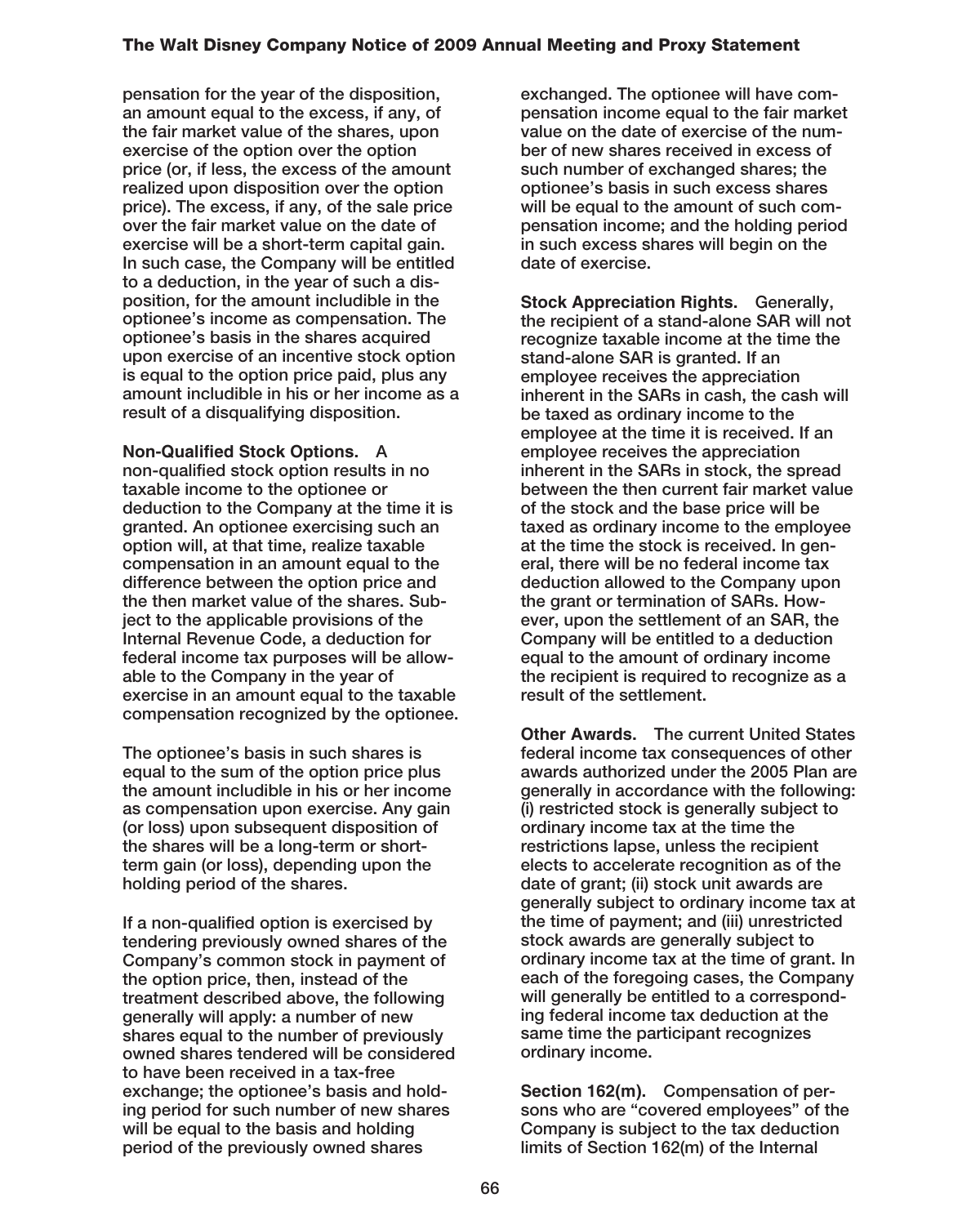**Revenue Code. Awards that qualify as "performance-based compensation" are exempt from Section 162(m), thus allowing the Company the full federal tax deduction otherwise permitted for such compensation. The 2005 Plan enables the Compensation Committee to grant awards that will be exempt from the deduction limits of Section 162(m).**

**Section 409A. Acceleration of income, additional taxes, and interest apply to nonqualified deferred compensation that is not compliant with Section 409A of the Internal Revenue Code. To be compliant with Section 409A rules with respect to the timing of elections to defer compensation, distribution events and funding must be satisfied. The Company has adopted amendments to the 2005 Plan intended to ensure that awards under it will not be subject to adverse tax consequences applicable to deferred compensation under Section 409A.**

**Tax Treatment of Awards to Non-Employee Directors and to Employees Outside the United States. The grant and exercise of options and awards under the 2005 Plan to non-employee Directors and to employees outside the United States may be taxed on a different basis.**

**The Board recommends that shareholders vote "FOR" the amendment to the Amended and Restated 2005 Stock Incentive Plan.**

### **Approval of Amended Terms of the Amended and Restated 2002 Executive Performance Plan**

**In 2002, 2007 and 2008, the Company's shareholders approved the terms of the 2002 Executive Performance Plan, which provides performance incentives in a manner that preserves, for tax purposes, the Company's ability to deduct the compensation awarded under the plan. Under the plan, the Compensation Committee is authorized to award bonuses and restricted stock and restricted stock units whose vesting is conditioned on achievement of performance targets. The plan is structured to**

**satisfy the requirement for performancebased compensation within the meaning of Section 162(m) of the Internal Revenue Code and related IRS regulations.**

**The Board of Directors and the Compensation Committee have, subject to shareholder approval, approved amendments to the Amended and Restated 2002 Executive Performance Plan that conform the terms of the 2002 Plan to the proposed amended terms of the 2005 Stock Incentive Plan described above by increasing the number of shares or share units that may be subject to restricted stock and/or restricted units granted to any one individual from 2,500,000 shares in any five-year period to 2,000,000 shares in any single year.**

**Share authorization limits are included in the plan to assure compliance with Section 162(m) of the Internal Revenue Code and hence to avoid causing grants issued to the individual to be non-tax deductible. The authorization limits are established for this tax-related purpose and do not create target grants for any individual or commit the company to any particular level of grant. The limits contained in the Company's plans are unduly restrictive when viewed in comparison to limits imposed for this tax-related purpose by other companies. Ninety percent of the Fortune 250 companies that have amended their stock incentive plans in the last two years have an annual share limitation rather than a multi-year limit and over 50% of those companies have annualized limits that are higher than those currently contained in the Company's plans. The current limitation in the Company's 2002 Plan could limit the ability of the Company to make equity awards that are fully deductible and, assuming the amendments to the 2005 Plan increasing the number of options that could be issued are approved, could constrain the flexibility of the Company and the Compensation Committee to achieve their equity grant objectives by compelling a grant which, because of a limit on the number of restricted stock and/or restricted units that may be granted to one individual, is much more heavily weighted towards options than would otherwise be optimal. The proposed amendment would preserve**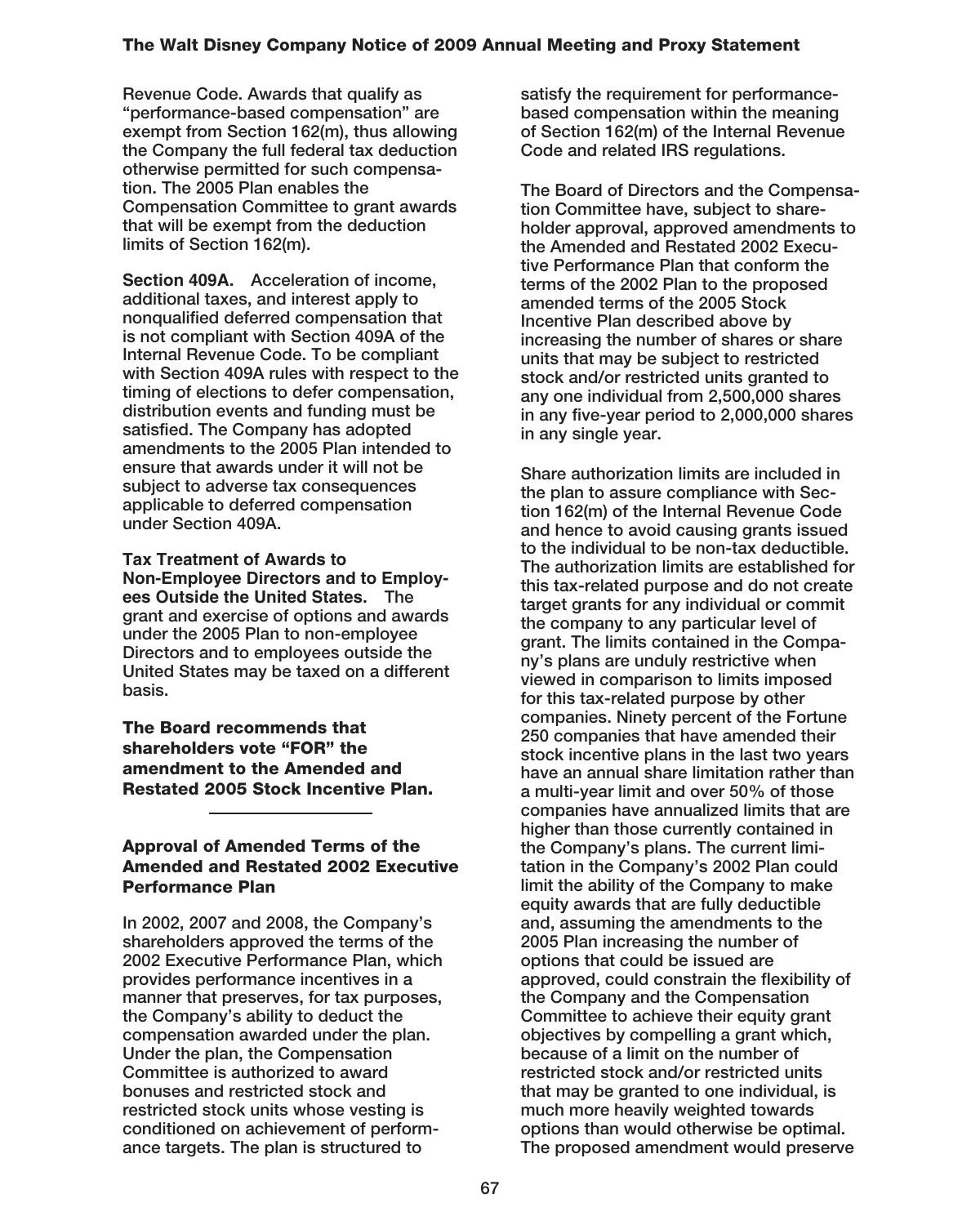**the tax related purpose of the limitation, while affording the Company more flexibility to structure components of equity grants.**

**The Board of Directors recommends that shareholders approve the terms of the Amended and Restated 2002 Executive Performance Plan. The affirmative vote of a majority of shares represented in person or by proxy and entitled to vote on this item will be required for approval of the terms of the Amended and Restated 2002 Executive Performance Plan. Abstentions will be counted as represented and entitled to vote and will therefore have the effect of a negative vote. Broker non-votes (as described under "**Information About Voting and the Meeting — Voting**") will not be considered entitled to vote on this item, and therefore will not be counted in determining the number of shares necessary for approval.**

**The material terms of the Amended and Restated 2002 Executive Performance Plan are described below.**

**Eligibility. The Amended and Restated 2002 Executive Performance Plan is available for performance awards made to key employees (including any officer) of the Company who are (or in the opinion of the Compensation Committee may during the performance period covered by an award become) a "covered employee" for purposes of Section 162(m). A "covered employee" generally includes the five most highly compensated executive officers of the Company.**

**Business Criteria. The Compensation Committee administers the plan and is charged with the responsibility for establishing specific targets for each participant in the plan that will, if achieved, allow for deductibility. Concurrently with the selection of these targets, the Committee must establish an objective formula or standard for calculating the maximum bonus payable to each participating executive officer. The targets may be based on one or more of the following business criteria (which are defined in the plan), or on any combination of them, on a**

**consolidated basis, subject to adjustment as described below:**

- **Net income**
- **Return on equity**
- **Return on assets**
- **Earnings per share (diluted)**
- **Cash flow**
- **Aggregate segment operating margin**
- **Financial statement objectives (including revenues)**
- **EBITDA (net income before net interest, income taxes, and depreciation and amortization expense)**
- **Total shareholder return**

**The targets must be established while the performance relative to the target remains substantially uncertain within the meaning of Section 162(m). The measurement periods are typically a single fiscal year but may include more than one fiscal year.**

**With respect to certain criteria, the plan generally requires that adjustments be made when determining whether the applicable targets have been met so as to eliminate, in whole or in part, in any manner specified by the Committee at the time the targets are established, the gain, loss, income and/or expense resulting from the following items:**

- **(1) changes in accounting principles that become effective during the performance period;**
- **(2) extraordinary, unusual or infrequently occurring events reported in the Company's public filings; and**
- **(3) the disposition of a business, in whole or in part.**

**The Committee may, however, provide at the time the targets are established that one or more of these adjustments will not be made as to a specific award or awards. In addition, the Committee may determine at the time the targets are established that other adjustments will be made under the selected business criteria and applicable targets to take into account, in whole or in part, in any manner specified by the Committee, any one or more of the following:**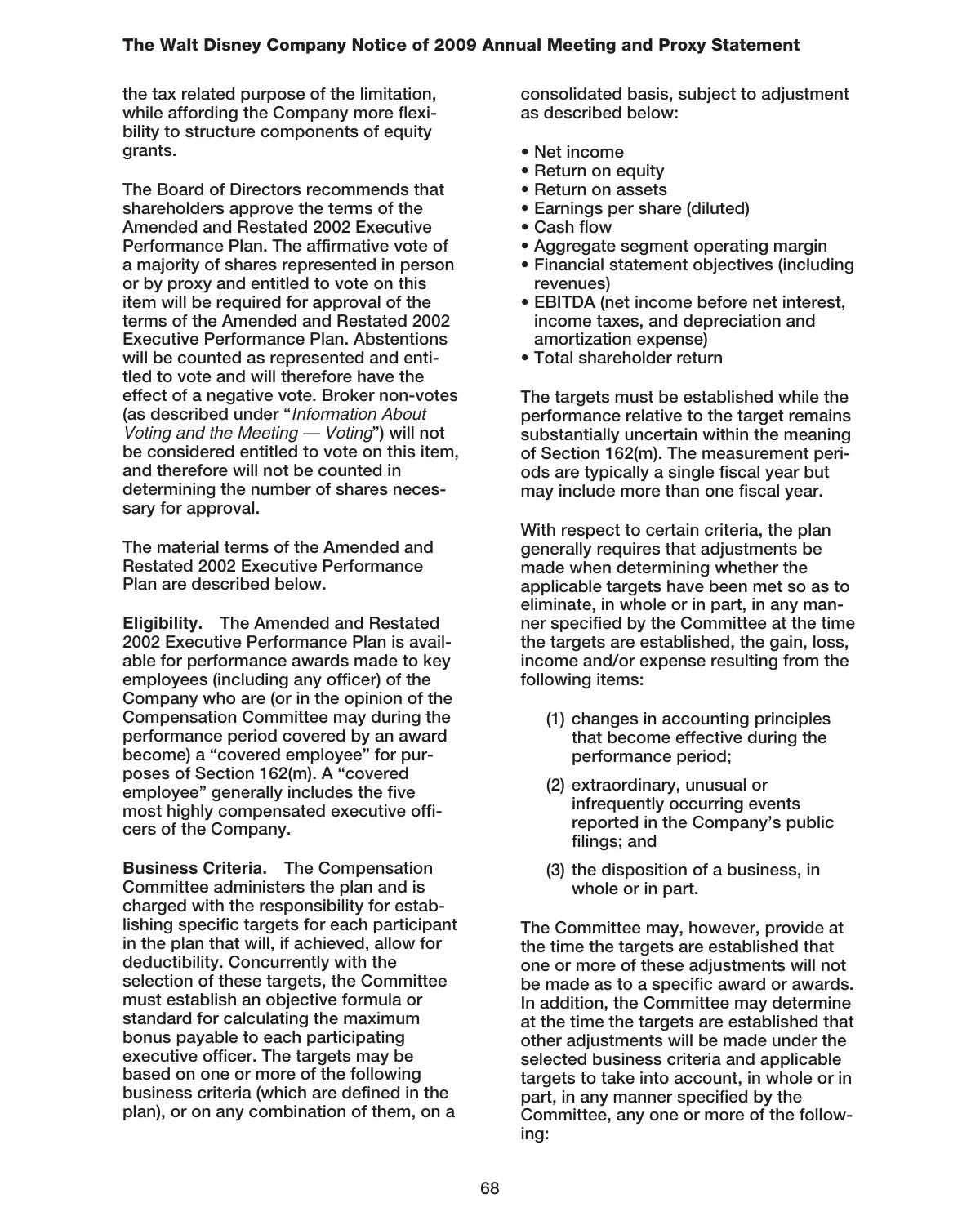- **(a) gain or loss from all or certain claims and/or litigation and insurance recoveries;**
- **(b) the impact of impairment of tangible or intangible assets;**
- **(c) restructuring activities reported in the Company's public filings; and**
- **(d) the impact of investments or acquisitions.**

**Each of the adjustments described in this paragraph may relate to the Company as a whole or any part of the Company's business or operations, as determined by the Committee at the time the performance targets are established. The adjustments are to be determined in accordance with generally accepted accounting principles and standards, unless another objective method of measurement is designated by the Committee. Finally, adjustments will be made as necessary to any criteria related to the Company's stock to reflect changes in corporate capitalization, such as stock splits and certain reorganizations.**

**The Compensation Committee has established targets for determining deductibility for fiscal 2009 based upon adjusted net income.**

**Maximums. Under the plan, the bonuses for the officers subject to the plan may not exceed \$55 million in the aggregate in any fiscal year, and the maximum for any single officer may not exceed 50% of the aggregate total.**

**The Compensation Committee has the discretion to pay less than the maximum amount otherwise payable based on individual performance or other criteria the Committee determines appropriate. Annual bonuses are paid following the close of the fiscal year to which they relate, subject to certification by the Compensation Committee that the applicable criteria have been satisfied in whole or in part.**

**The maximum number of shares of restricted stock or restricted stock units that may be granted to any one participant under the plan assuming approval of the proposed amendment is 2.0 million in any**

**year, subject to stock splits and certain other changes in corporate capitalization.**

**Amendment. The plan may from time to time be amended, suspended or terminated, in whole or in part, by the Board of Directors or the Compensation Committee, but no amendment will be effective without Board and/or shareholder approval if such approval is required to satisfy the requirements of Section 162(m).**

**Awards Under the Plan. The amount of annual bonuses to be paid and the amount of restricted stock or restricted stock units to be awarded in the future to the Company's current and future executive officers under the plan cannot be determined at this time, as actual amounts will be based on the discretion of the Compensation Committee in determining the awards and actual performance. As discussed on page 65 of this Proxy Statement, the number of restricted stock units awarded to Mr. Iger under the Plan in fiscal 2009 will depend on whether the amendments to the Amended and Restated 2005 Stock Incentive Plan are approved. The number of restricted stock units that would be awarded to Mr. Iger in that circumstance is within the parameters of the existing 2002 Plan and thus the grant is not dependent on whether the amendments to the 2002 Plan are approved. The annual bonuses paid under the plan with respect to fiscal 2008 to the executive officers currently eligible under the plan are set forth in the Summary Compensation Table.**

**The Board recommends that shareholders vote "FOR" approval of the amended terms of the Amended and Restated 2002 Executive Performance Plan.**

### **Shareholder Proposals**

**The Company has been notified that three shareholders intend to present proposals for consideration at the annual meeting. The shareholders making these proposals have presented the proposals and supporting statements below, and we are presenting the proposals as they were**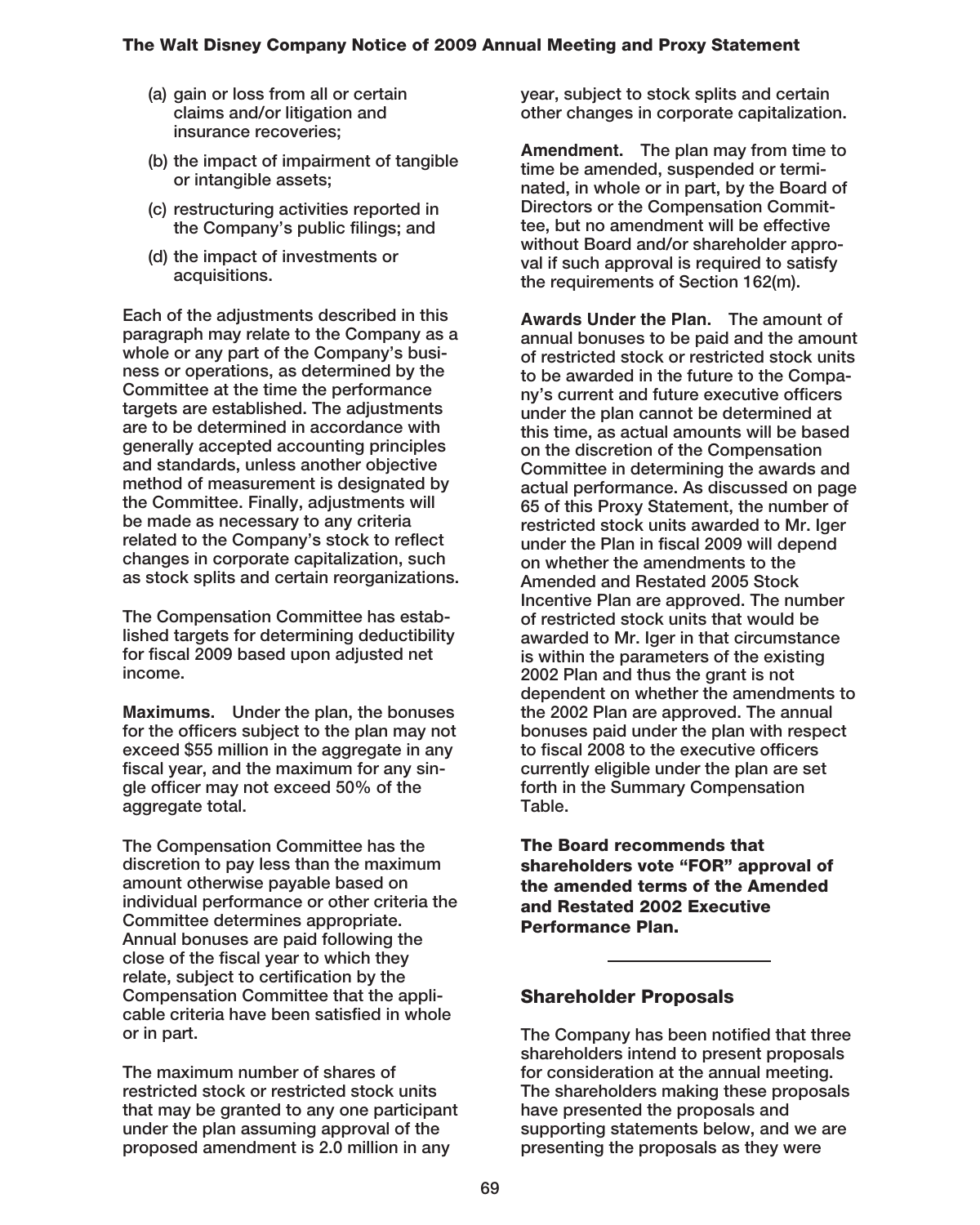**submitted to us. We do not necessarily agree with all the statements contained in the proposals and the supporting statements, but we have limited our responses to the most important points and have not attempted to address all the statements with which we disagree. The address and stock ownership of each of the proponents will be furnished by the Company's Secretary to any person, orally or in writing as requested, promptly upon receipt of any oral or written request.**

**The affirmative vote of the holders of a majority of shares represented in person or by proxy and entitled to vote on the proposal will be required for approval of each of the proposals. Abstentions will be counted as represented and entitled to vote and will have the effect of a negative vote on all proposals. Broker non-votes (as described under** "Information About Voting and the Meeting — Voting" **) will not be considered entitled to vote on these proposals and will not be counted in determining the number of shares necessary for approval of the proposals.**

# **• Proposal 1–Political Contributions Reporting**

**The Free Enterprise Action Fund has notified the Company that it intends to present the following proposal for consideration at the annual meeting:**

**Resolved, that the shareholders hereby request that the Board of Directors provide a report, updated semiannually, disclosing Disney's:**

**1. Policies and procedures for political contributions (both direct and indirect) made with corporate funds.**

**2. Monetary and non-monetary contributions to political candidates, political parties, political committees and other political entities organized and operating under 26 USC Sec. 527 of the Internal Revenue Code including the following:**

**a. An accounting of Disney funds contributed to any of the organizations described above;**

**b. Identification of the person or persons in Disney who participated in making the decisions to contribute; and**

**c. The internal guidelines or policies, if any, governing the Disney's political contributions.**

**This report should be presented to the Board of Directors' Audit Committee or other relevant oversight committee, and posted on Disney's website.**

**SUPPORTING STATEMENT: As longterm shareholders of Disney, we support policies that apply transparency and accountability to corporate political giving.**

**Absent a system of accountability, we believe that corporate executives may be free to use Disney assets for political objectives that are not shared by and may be harmful to the interests of Disney and its shareholders. We are concerned that there is currently no single source of information that provides all of the information sought by this resolution.**

**We are concerned that Disney is succumbing to political pressure to the detriment of shareholders and compromising its right to free speech. As an examples of such political pressure, the** ABC **TV docu-drama "The Path to 9/11" recounted historical events from the 1993 World Trade Center bombing to the tragic events of September 11, 2001. The program caused an unprecedented negative reaction from leading political figures in the Democratic Party.**

**A pre-broadcast letter from Senate Majority leader Harry Reid, and fellow Democrats Sen. Chuck Schumer and Sen. Dick Durbin urged Disney to cancel the program. The letter seemed to threaten Disney's broadcast license by noting that it was conditioned on the company acting as a trustee "in serving the public interest." [The letter may be read at** http://

freeenterpriseactionfund.com/ Reid\_Disney\_letter.pdf.**] Although the program had nearly 25 million viewers and earned seven Emmy nominations,**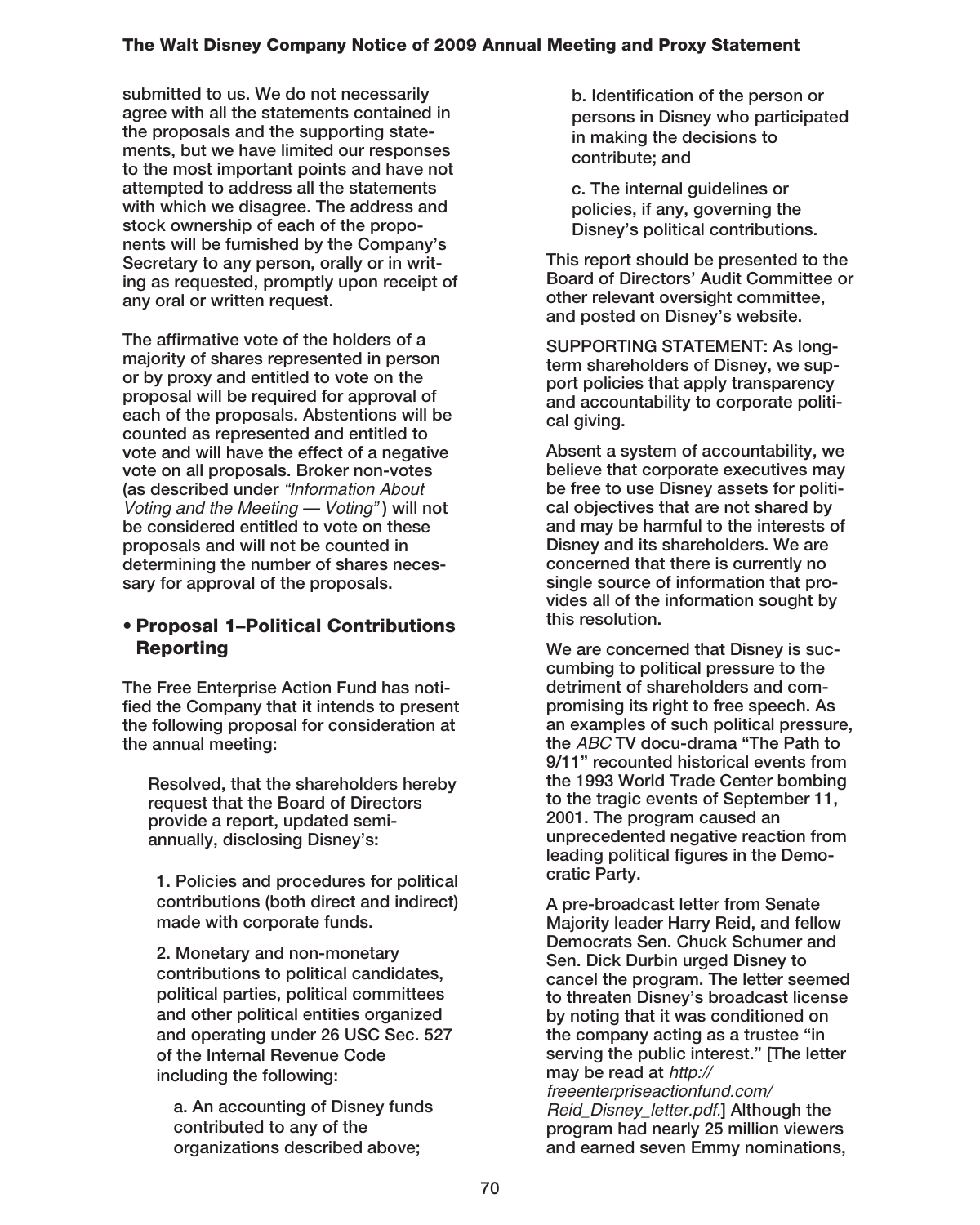**the above-described political intimidation and meddling appears to be continuing as Disney has so far refused to sell DVDs of the program. An ABC executive reportedly said, "If Hillary weren't running for president, this wouldn't be a problem."**

**Since 2003 Disney CEO Robert Iger has donated \$94,900 to Democratic politicians while contributing \$6,800 to Republican politicians. Mr. Iger has contributed \$4,200 to Senator Hillary Clinton, according to Opensecrets.org.**

**Selling the DVD would provide Disney the opportunity to recoup the estimated \$40 million it cost to make the film and to make a profit. If Disney is willing to give up profitable DVD sales because of political considerations, then shareholders have reason to be concerned that this type of political appeasement may extend to its political giving, thereby harming shareholder value.**

# **The Board of the Company recommends a vote "AGAINST" this proposal for the following reasons:**

**Because many national and local public policy decisions affect its businesses, the Company believes that active participation in the political life of the countries and communities in which it does business is in the best interests of the Company and its shareholders. As a result, the Company participates in policy debates on many issues to support the Company's positions, and, where permitted by law and deemed appropriate by management, contributes to candidates for public office and related organizations.**

**The Board rejects categorically the assertions relating to the "**Path to 9/11**" that form the sole justification for the proposal contained in the Proponent's "Supporting Statement." In one respect, however, the Board does not quarrel with the proposal: the Board agrees the Company's approach and philosophy with respect to political contributions should be communicated to its shareholders in some fashion. The Board disagrees, however, with the dictates of the proposal as to the**

**manner, level of detail and frequency with which that information should be communicated, particularly given the amount of information already publicly available about specific corporate political contributions, which includes reporting by the Company or contribution recipients to state and federal authorities of the amount of individual contributions made by the Company and its political action committee and which are generally made available to the public via online access. The Company is in the process of preparing its first Corporate Responsibility Report for publication at or before the time of the annual meeting, in which the Company will address the ways in which Company activities, including political contributions, relate to multiple issues of importance to the communities in which it does business. The Board believes the Company's approach to political contributions is best presented and understood (a) as part of, and in the context of, this comprehensive report on Company activities; and (b) at a level of detail that is commensurate with the materiality of the contributions to the business of the Company and appropriate in light of information that is already available.**

**For the foregoing reasons, the Board urges you to vote against this proposal.**

**Accordingly, the Board recommends that you vote "AGAINST" this proposal, and your proxy will be voted against if the proposal is presented unless you specify otherwise.**

# **• Proposal 2—Death Benefit Payments**

**The American Federation of State County and Municipal Employees Pension Plan Fund has notified the Company that it intends to present the following proposal for consideration at the annual meeting:**

**RESOLVED, that shareholders of The Walt Disney Company ("Disney") urge the board of directors' compensation committee to adopt a policy that Disney will not make or promise to make any death benefit payments to its**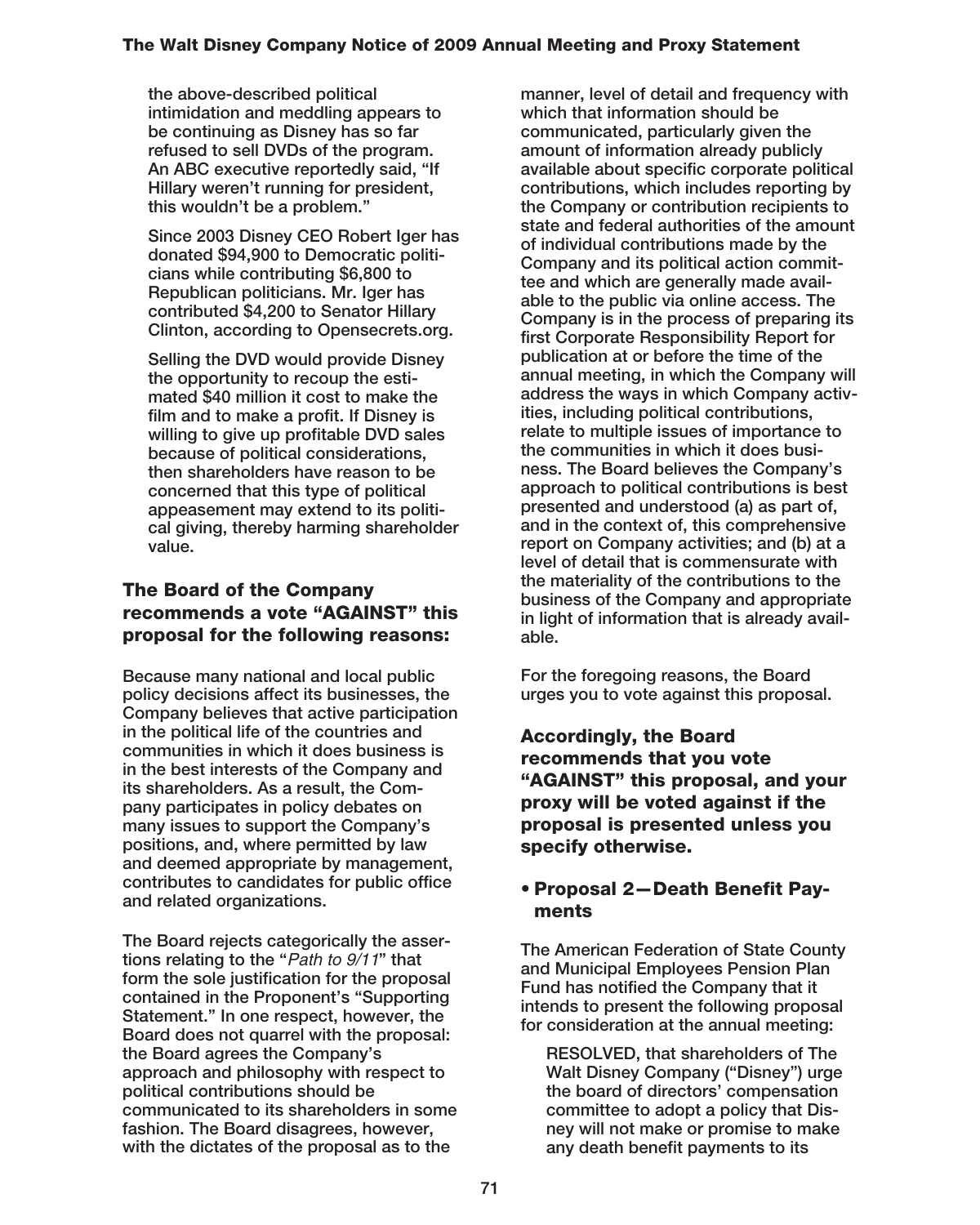**senior executives' estates or beneficiaries, or pay any premiums in respect of any life insurance policy covering a senior executive's life (in each case, a "golden coffin"), except for benefits provided pursuant to a plan, policy or arrangement applicable to management employees of Disney generally, such as a group universal life insurance policy. A golden coffin is defined as any (a) promised payment of unearned future salary or bonus, (b) promise to accelerate the vesting of options or the lapsing of restrictions on stock upon an executive's death, (c) perquisites or (d) payment of life insurance policy premiums for an executive, where the policy is not available to Disney management employees generally. The policy should be implemented in a way that does not violate any existing contractual obligation of Disney or the terms of any compensation or benefit plan currently in effect.**

**SUPPORTING STATEMENT: As longterm Disney shareholders, we support compensation programs that tie pay closely to performance and that deploy company resources efficiently. In our view, golden coffin payments—making payouts to senior executive's beneficiaries based on salary and bonus that have not been earned by the executive prior to death, accelerating the vesting of equity grants or the lapsing of restrictions on restricted stock, and/or the provisions of extraordinary life insurance policies—are not consistent with these principles. According to the 2008 proxy statement, Disney provides a program called the "Family Income Assurance Plan" for key executives that would provide three years of salary payments to the estate in the event of death. For President and CEO Robert Iger, his estate would receive \$4.5 million in golden coffin payments in the event of termination due to death.**

**Because the payment of golden coffin benefits depends on the death of the executive—and not on company performance—golden coffins sever the pay/performance link. Companies often claim that pay packages that include death benefits are designed for execu-** **tive retention. But death severs any retention rationale. This basic fact led compensation consultant Steven Hall to comment "if the executive is dead, you're certainly not retaining them." (Mark Maremont, "Companies Promise CEOs Lavish Posthumous Payouts,"** Wall Street Journal **(June 10, 2008))**

**We believe paying death benefits to executives is not fair or reasonable compensation. National Association of Corporate Directors CFO Peter Gleason has called golden coffin payouts a "bad idea" (Nicholas Rummel, "Making Peace Between Boards and Investors"** Financial Week **(June 16, 2008)), while compensation consultant Alan Johnson has called them "part of the ugly, seamy side of executive compensation." (Andrew McIlvaine, "'Golden Coffins' Offer Big Payouts, "** Human Resource Executive Online**, (July 23, 2008))**

**This proposal does not seek to eliminate golden coffin or similar payments that are available broadly to Disney's management employees.**

**We urge shareholders to vote FOR this proposal.**

# **The Board of the Company recommends a vote "AGAINST" this proposal for the following reasons:**

**The Board shares the proponent's belief that compensation packages for senior executive officers should link compensation to performance. To that end, and as described in more detail in the** Compensation Discussion and Analysis **beginning on page 14, the Company's compensation program for senior executive officers is weighted heavily towards bonus and equity incentive compensation that is explicitly tied to Company performance as reflected in metrics that we believe drive, support and enhance shareholder value.**

**At the same time, every senior executive employment arrangement necessarily contains terms and benefits that are not performance based. While the overall compensation package is heavily weighted toward performance conditioned**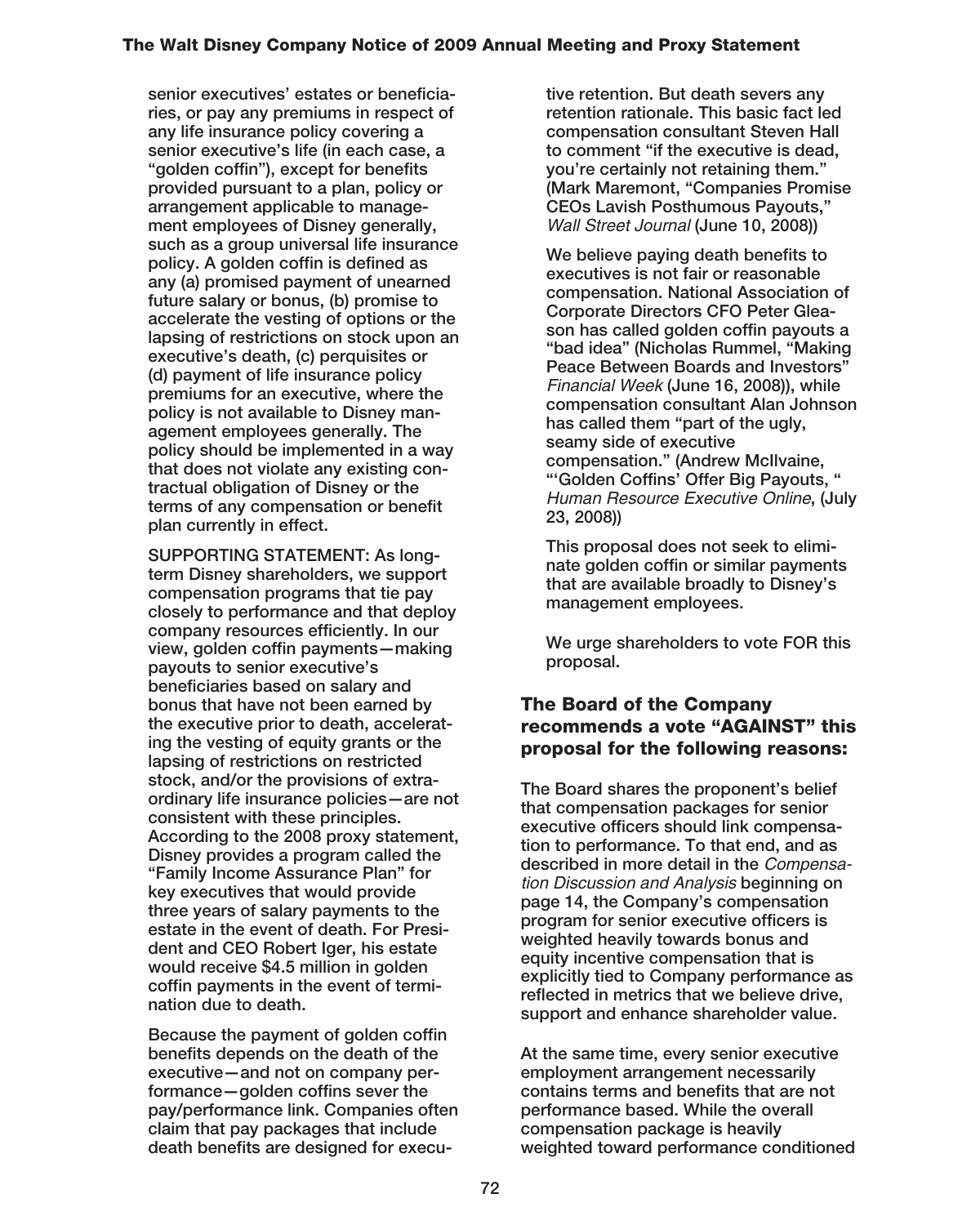**compensation, these other elements are part of an overall package that is negotiated with the senior executive and forms part of the inducement to enter into the employment relationship. This is the case with death benefits, which can be an important inducement to attract and retain executives who seek to provide economic security for their families in the event of their death.**

**The focus of the proposal is the Company's Family Income Assurance Plan (the "Plan"), a benefit plan instituted by the Company approximately 30 years ago. The plan provides partial continuation of a participant's salary for three years after an executive's death if he dies while employed, with payments of 100% of salary for the first year, 75% of salary for the second year and 50% of salary for the third year. Other companies afford similar protection through the purchase of insurance. Because of the remote likelihood of its occurrence, the Company has historically decided to self-insure the benefit it offers. The proposal asks the Company to adopt a policy that would preclude it from continuing to offer the Plan or to pay premiums in respect of any life insurance policy covering a senior executive's life, other than through a policy that is applicable to management employees of Disney generally.**

**In recent years, employment discussions with new senior executives have focused on elements of the overall compensation and benefits package other than death benefits, and the Plan has not been extended to any new senior executive in the last several years. As a result, the Company is fully prepared to discontinue offering the Plan (or a comparable insurance benefit) to new senior executives, as that, in fact, conforms to the Company's current practice.**

**The Board opposes the proposal only because it is unduly restrictive in how it seeks to transition to a policy with which the Company agrees. The proposal would require the Company to end participation by an existing participant in the Plan as soon as the Company is legally able to do so, even if that would disrupt the established expectations and tradeoffs involved**

**in existing employment relationships. By requiring the elimination of a settled benefit, the proposal would inevitably trigger negotiation over substitute consideration of comparable value. The Board does not believe that the gain involved warrants the disruption and cost of renegotiating new packages that eliminate the benefits of the Plan either now or when employment agreements are renewed. In sum, the Board believes that the proposal would create unnecessary disruption without a significant benefit, and therefore urges you to vote against it.**

**Accordingly, the Board recommends that you vote "AGAINST" this proposal, and your proxy will be voted against if the proposal is presented unless you specify otherwise.**

#### **• Proposal 3—Shareholder Advisory Vote on Executive Compensation**

**Walden Asset Management has notified the Company that it intends to present the following proposal for consideration at the annual meeting:**

**RESOLVED, that shareholders of The Walt Disney Company request the board of directors to adopt a policy that provides shareholders the opportunity at each annual shareholder meeting to vote on an advisory resolution, proposed by management, to ratify the compensation of the named executive officers ("NEOs") set forth in the proxy statement's Summary Compensation Table (the "SCT") and the accompanying narrative disclosure of material factors provided to understand the SCT (but not the Compensation Discussion and Analysis). The proposal submitted to shareholders should make clear that the vote is non-binding and would not affect any compensation paid or awarded to any NEO.**

**SUPPORTING STATEMENT: Investors are increasingly concerned about mushrooming executive compensation especially when it is insufficiently linked to performance. In 2008, shareholders filed close to 100 "Say on Pay"**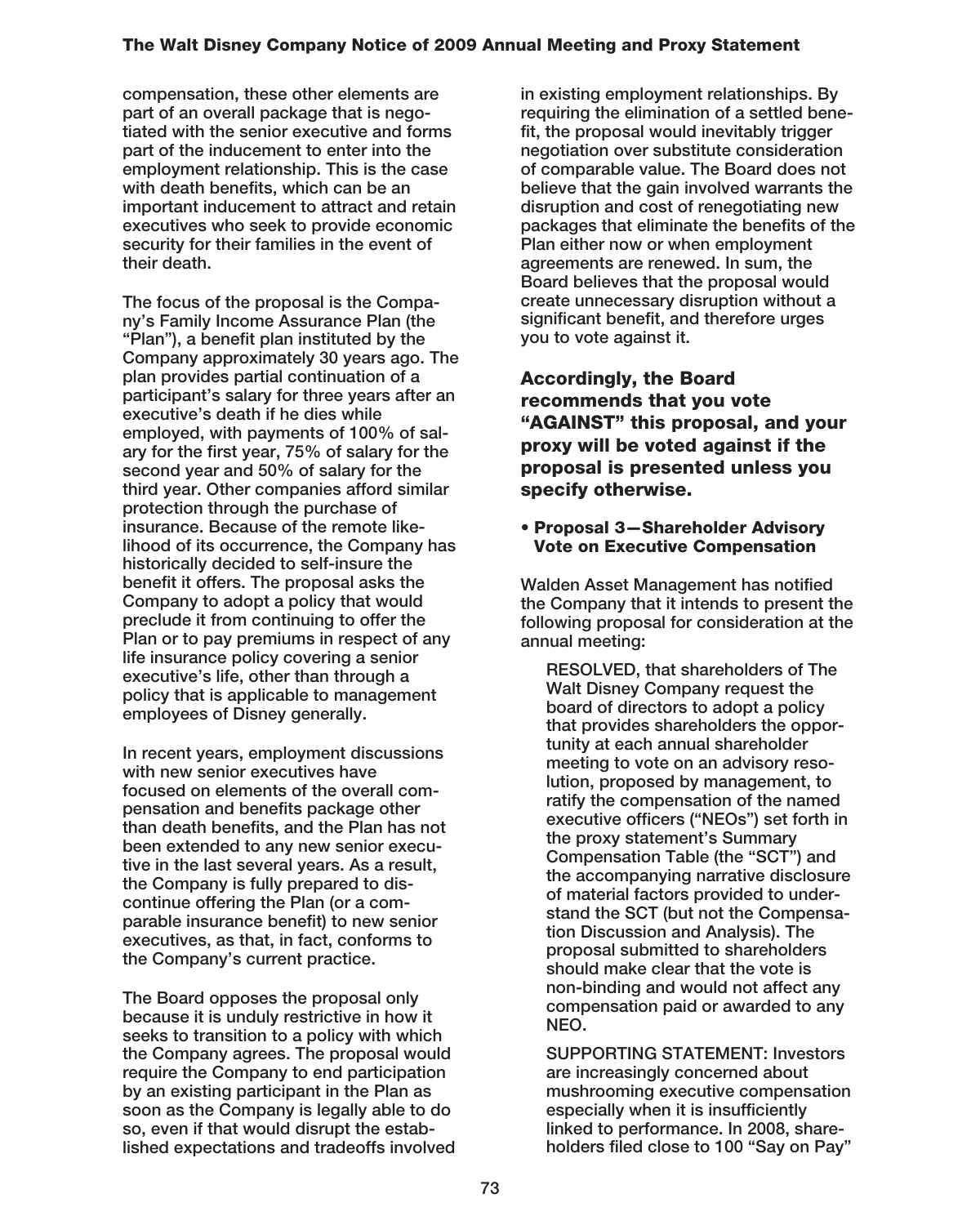**resolutions. Votes on these resolutions have averaged 43% in favor, with ten votes over 50%, demonstrating strong shareholder support for this reform.**

**An Advisory Vote establishes an annual referendum process for shareholders about senior executive compensation. We believe the results of this vote would provide the board and management useful information about shareholder views on the company's senior executive compensation.**

**In its 2008 proxy Aflac submitted an Advisory Vote resulting in a 93% vote in favor, indicating strong investor support for good disclosure and a reasonable compensation package. Daniel Amos, Chairman and CEO said, "An advisory vote on our compensation report is a helpful avenue for our shareholders to provide feedback on our pay-for-performance compensation philosophy and pay package."**

**To date eight other companies have also agreed to an Advisory Vote, including Verizon, MBIA, H&R Block, Blockbuster, and Tech Data. TIAA-CREF, the country's largest pension fund, has successfully held an Advisory Vote twice.**

**Influential proxy voting service Risk-Metrics Group, recommends votes in favor, noting: "RiskMetrics encourages companies to allow shareholders to express their opinions of executive compensation practices by establishing an annual referendum process. An advisory vote on executive compensation is another step forward in enhancing board accountability."**

**The Council of Institutional Investors endorsed advisory votes and a bill to allow annual advisory votes passed the House of Representatives by a 2-to-1 margin. As presidential candidates, Senators Obama and McCain support the Advisory Vote.**

**We believe that existing U.S. Securities and Exchange Commission rules and stock exchange listing standards do not provide shareholders with sufficient mechanisms for providing input to boards on senior executive compensation. In contrast, in the United King-** **dom, public companies allow shareholders to cast a vote on the "directors' remuneration report," which discloses executive compensation. Such a vote isn't binding, but gives shareholders a clear voice that could help shape senior executive compensation.**

**We believe that a company that has a clearly explained compensation philosophy and metrics, reasonably links pay to performance, and communicates effectively to investors would find a management sponsored Advisory Vote a helpful tool.**

**We urge our board to allow shareholders to express their opinion about senior executive compensation through an Advisory Vote by instituting this governance reform.**

# **The Board of the Company recommends a vote "AGAINST" this proposal for the following reasons:**

**The Board appreciates and respects the proponent's view that, as a general rule, advisory votes enhance shareholder value. At the same time, it is the Board's view that the potential benefits of advisory votes cannot be generalized, that the introduction of such votes may impair rather than enhance shareholder value, and that the need for an advisory vote must be assessed against the approach to compensation already taken by a particular board in order to determine whether, on balance, the potential gains associated with an advisory vote outweigh its potential harm. For the reasons that follow, the Board believes that, when such an assessment is made for Disney, the introduction of an advisory vote is not warranted and would not be constructive.**

**Advocates of advisory votes view them as a desirable way to cause boards to focus on executive compensation decisions and take them more seriously. This Board of Directors, however, already takes its responsibilities with respect to setting and monitoring executive compensation very seriously. Through its Compensation Committee, the Board engages in a careful assessment of the performance of the**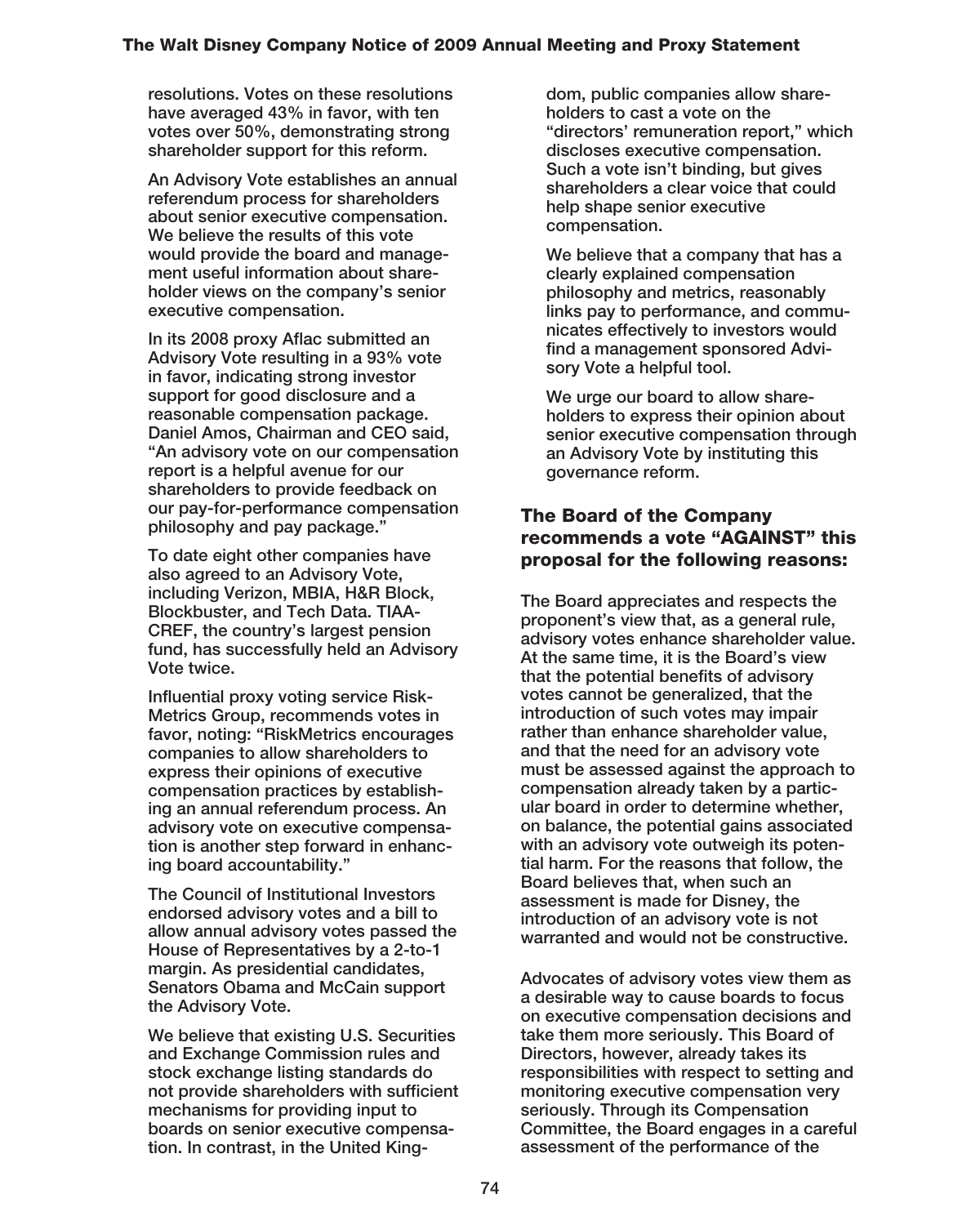**Company, the performance of executives, the relationship between the compensation philosophy of the Board and the incentives it seeks to create to drive long term growth and the competitive market for executive talent. The Board's task is to strike a balance that enables the Company to attract and retain the level of talent that it needs and to provide appropriate incentives to executives to align themselves with our shareholders and drive shareholder value. In striking that balance, the Compensation Committee and the Board are advised by an independent consultant who has been retained by the Committee for that purpose. The compensation philosophy that has evolved from that review significantly ties compensation to Company performance based on metrics that the Board believes drive that value. The rationale underlying that philosophy and its application are set forth in detail in this Proxy Statement beginning on page 14.**

**One of the other conditions that sometimes drives advisory votes — the need to encourage Board dialogue with shareholders — doesn't exist with respect to the Disney Board. This Board already believes the views of shareholders are, and need to be, an important input into the Board's decision making process and has demonstrated its interest in maintaining an ongoing dialogue with major investors on a variety of topics including executive compensation, as well as with groups interested in governance issues generally and compensation issues in particular. The opportunity for dialogue is facilitated by Disney's Board structure, which, as a result of splitting the chairman of the Board and chief executive officer functions, gives shareholders access to the Board through an independent, non-executive chairman. In short, when our shareholders have a desire to focus on compensation philosophy and practices, there is already in place a meaningful process for views to be expressed and heard. Our Directors also monitor ongoing public discussion of issues of governance and compensation. Indeed, the Company's current "pay for performance" compensation design was influenced by significant interaction with interested shareholder groups.**

**In addition, the Board has adopted a number of governance procedures designed to enhance accountability to shareholders on a range of issues including executive compensation. These include a bylaw providing for majority election of Directors, procedures for direct communication with Directors (as described on page 12 of this proxy statement) and procedures for shareholder nominations of Directors (as described on page 13 of this proxy statement). We believe these measures, together with the Board's solicitation of input from shareholders on executive compensation, provide our shareholders with the opportunity for meaningful input into executive compensation decisions.**

**At times, advocates of advisory votes also assert that the process yields incremental shareholder feedback that would assist a board in ascertaining shareholder sentiment. But for Disney, given the existing feedback mechanisms, an advisory vote would not yield clearer, more actionable information than is already available. A shareholder vote is simply too blunt an instrument for dealing with the complex interrelated judgments involved in executive compensation. A simple up or down vote on compensation matters by shareholders would likely provide little useful guidance about the driving force behind the vote. It would be difficult to discern whether the drivers of the vote were longterm or short-term investors — who may well have different perspectives on compensation philosophy — or whether the vote was motivated by one aspect of compensation or another, or compensation for one executive or another, on an entire compensation package for the entire executive team. Understanding these drivers is, of course, critical to evaluating the input and forming an appropriate response. The Board believes the best and only real way to develop that understanding is the process of dialogue that is currently in place.**

**Finally, some advisory vote advocates assert that whatever the limitations of the information learned there is no harm in the process. The Board believes, however, that there is real potential harm — that a shareholder vote approach could have the**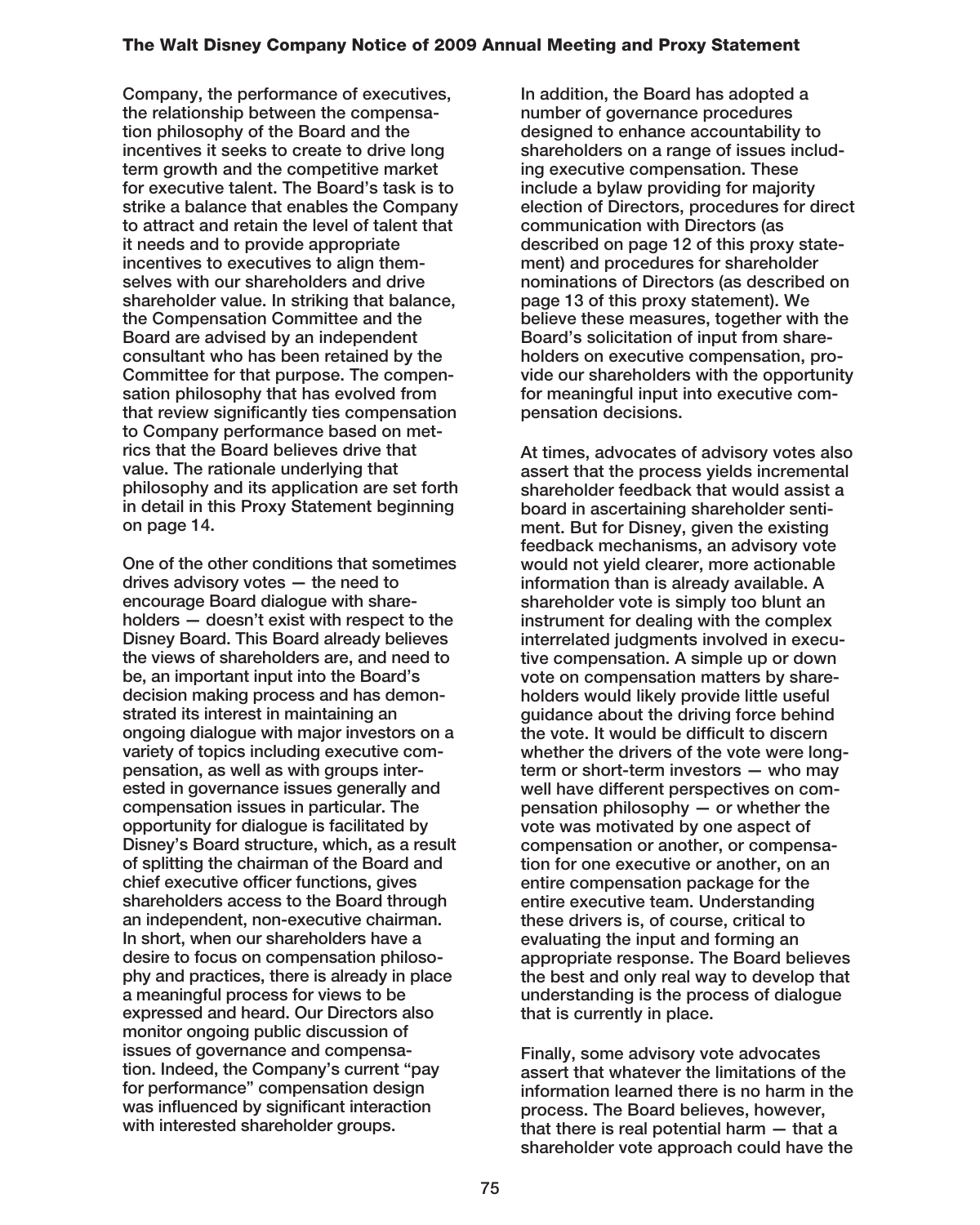**unintended consequence of damaging rather than enhancing shareholder value. There is one vitally important aspect of executive compensation that tends to get too little attention in the debate surrounding advisory votes. One of the Board's most critical functions is to evaluate and provide appropriate incentives to the executive management team. This is particularly true of the chief executive officer where the Board is directly responsible for managing, in effect, the employee relationship. The factors that go into how the Board elects to manage that relationship are complex and often quite sensitive. In any circumstance, a Board has a unique vantage point to assess how those sensitive factors should be weighed to appropriately manage, reward and incentivize the chief executive officer. That is particularly true of a Board such as Disney's, which has the added perspective of an independent chairman whose working relationship with the chief executive officer only enhances the insights that the Board brings to bear on this set of judgments. It is simply not feasible to expect an up or down vote to effectively weigh the balance of factors that inhere in the Board's judgments about how best to discharge this vital aspect of its responsibility. To the contrary, the process could create real and unfortunate frictions that could impair the ability of the Board to perform one of its core functions.**

**For all these reasons, the Board believes that the existing opportunities for dialogue with shareholders, its consideration of public debate regarding compensation issues and its evaluation of these inputs in the context of the directors' intense familiarity with the specific circumstances and needs of the Company are far better ways to assess investor reaction to compensation matters than a shareholder vote.**

**Accordingly, the Board recommends that you vote "AGAINST" this proposal, and your proxy will be voted against if the proposal is presented unless you specify otherwise.**

# **Other Matters**

**Management is not aware of any other matters that will be presented at the Annual Meeting, and Company Bylaws do not allow proposals to be presented at the meeting unless they were properly presented to the Company prior to December 6, 2008. However, if any other question that requires a vote is properly presented at the meeting, the proxy holders will vote as recommended by the Board or, if no recommendation is given, in their own discretion.**

# **Information About Voting and the Meeting**

# **Shares Outstanding**

**Shareholders owning Disney common stock at the close of business on January 9, 2009 (the record date), may vote at the 2009 Annual Meeting and any postponements or adjournments of the meeting. On that date, 1,853,820,015 shares of common stock were outstanding. Each share is entitled to one vote on each matter considered at the meeting.**

# **Voting**

**Shareholders have a choice of voting over the Internet, by telephone or by using a traditional proxy card.**

- **To vote by Internet, go to** *www.ProxyVote.com* **and follow the instructions there. You will need the 12 digit number included on your proxy card, voter instruction form or notice.**
- **To vote by telephone, registered shareholders should dial (800) 690-6903 and follow the instructions. Beneficial holders should dial the phone number listed on your voter instruction form. You will need the 12 digit number included on your proxy card, voter instruction form or notice.**
- **If you received a notice and wish to vote by traditional proxy card, you can receive a full set of materials at no charge through one of the following methods:**

**1) by internet: www.ProxyVote.com**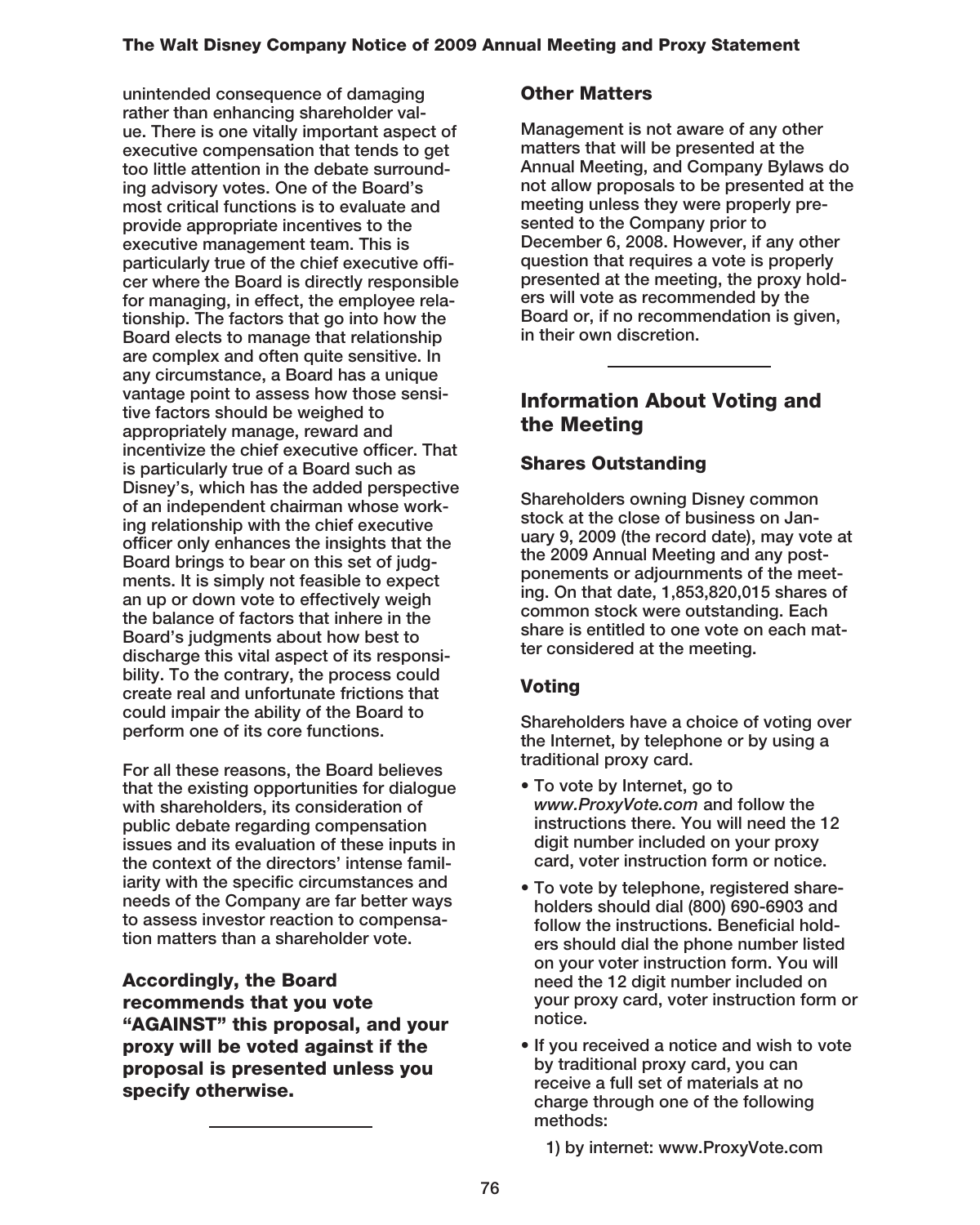#### **2) by Phone: (800) 579-1639**

**3) by email:** *sendmaterial@proxyvote.com* **(your email should contain the 12 digit number in the subject line).**

**The deadline for voting by telephone or electronically is 11:59 p.m., Eastern Daylight Time, on March 9, 2009. If you are a registered shareholder and attend the meeting, you may deliver your completed proxy card in person. "Street name" shareholders who wish to vote at the meeting will need to obtain a proxy form from the institution that holds their shares.**

**If you properly sign and return your proxy card or complete your proxy via the telephone or Internet, your shares will be voted as you direct. If you sign and return your proxy but do not specify how you want your shares voted, they will be voted FOR the election of all nominees for Director as set forth under** "Election of Directors," **FOR the ratification of the appointment of the independent registered public accountants, FOR approval of the amendment to the Amended and Restated 2005 Stock Incentive Plan, FOR approval of the amendment to the Amended and Restated 2002 Executive Performance Plan and AGAINST each of the shareholder proposals.**

**You may revoke your proxy and change your vote at any time before the Annual Meeting by submitting a written notice to the Secretary, by submitting a later dated and properly executed proxy (including by means of a telephone or Internet vote) or by voting in person at the Annual Meeting.**

**If you participate in the Disney Salaried Savings and Investment Plan or its predecessors or the Disney Hourly Savings and Investment Plan, you may give voting instructions as to the number of shares of common stock equivalent to the interest in Disney common stock credited to your account as of the record date. You may provide voting instructions to Fidelity Management Trust Company by voting online or by completing and returning a proxy card if you received one. If you hold shares other than through these plans and you vote electronically, voting instructions**

**you give with respect to your other shares will be applied to Disney stock credited to your accounts in a savings and investment plan unless you request a separate control number with respect to each account. To receive separate control numbers, please call (866) 586-0512**

**The trustee will vote your shares in accordance with your duly executed instructions received by March 5, 2009. If you do not send instructions, the trustee will vote the number of shares equal to the share equivalents credited to your account in the same proportion that it votes shares in your plan for which it did receive timely instructions from other participants. You may revoke previously given voting instructions by March 5, 2009, by either revising your instructions on line or by submitting to the trustee either a written notice of revocation or a properly completed and signed proxy card bearing a later date. Your voting instructions will be kept confidential by the trustee.**

**Under New York Stock Exchange Rules, the proposals to elect Directors and to approve the appointment of independent auditors are considered "discretionary" items. This means that brokerage firms may vote in their discretion on these matters on behalf of clients who have not furnished voting instructions at least 10 days before the date of the meeting. In contrast, the amendment to the Amended and Restated 2005 Stock Incentive Plan, the amendment to the Amended and Restated 2002 Executive Performance Plan and the shareholder proposals are "nondiscretionary" items. This means brokerage firms that have not received voting instructions from their clients on these proposals may not vote on them. These so-called "broker non-votes" will be included in the calculation of the number of votes considered to be present at the meeting for purposes of determining a quorum, but will not be considered in determining the number of votes necessary for approval and will have no effect on the outcome of the vote for the amendments to the Amended and Restated 2005 Stock Incentive Plan, the amendments to the Amended and Restated 2002 Executive Performance Plan and the shareholder proposals.**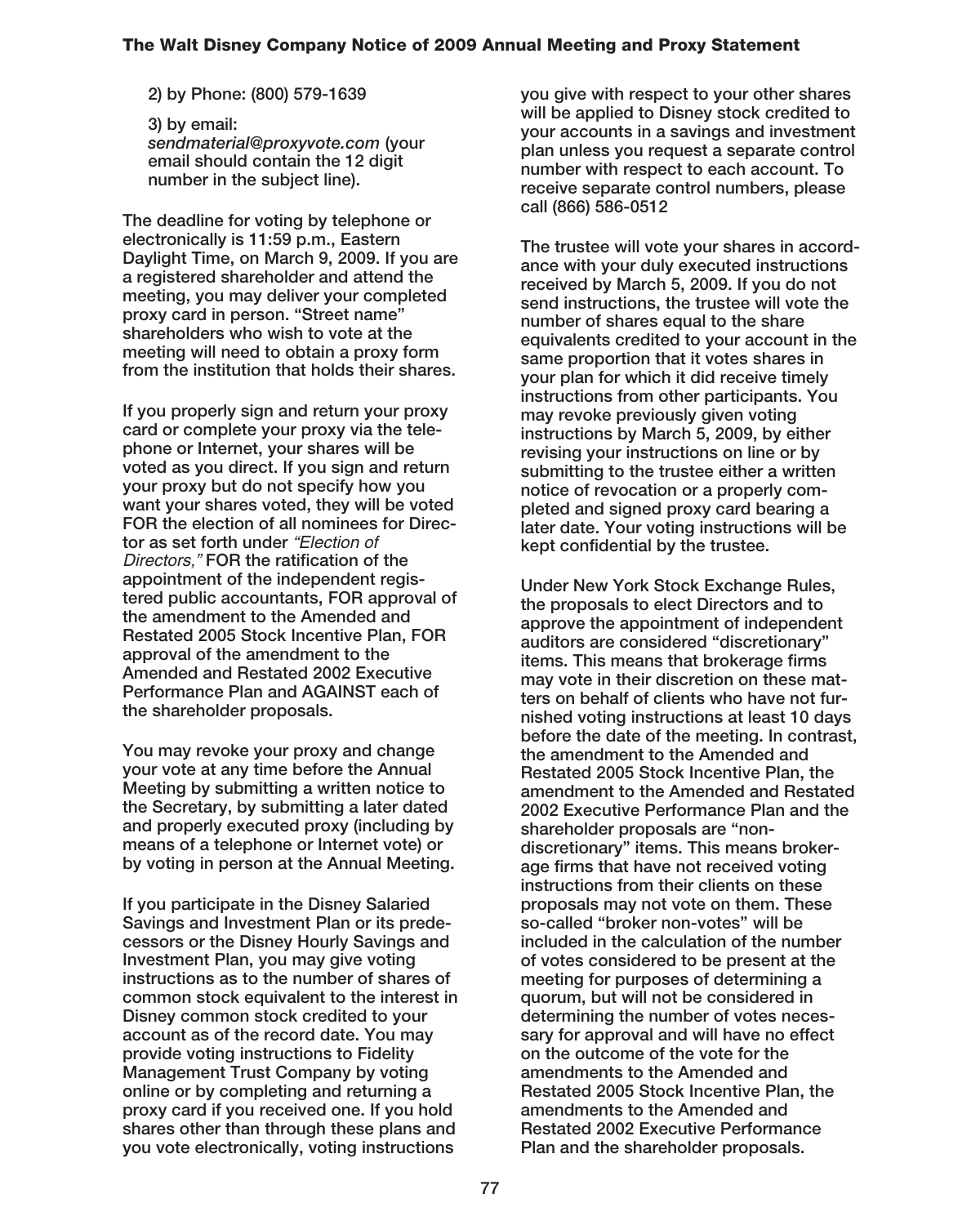**We will post preliminary results of voting at the meeting on our investor relations web site promptly after the meeting.**

# **Attendance at the Meeting**

**If you plan to attend the meeting, you must request an admission ticket in advance. Tickets will be issued to registered and beneficial owners and to one guest accompanying each registered or beneficial owner. You may request tickets by:**

- **visiting** www.disney.com/ annualmeeting2009 **and following the instructions provided;**
- **sending an e-mail to the Shareholder Services department at Corp.Shareholder.Services@Disney.com providing the name under which you hold shares of record or the evidence of your beneficial ownership of shares described below and whether you are requesting one or two tickets;**
- **sending a fax to (818) 553-7210 providing the name under which you hold shares of record or the evidence of your beneficial ownership of shares described below and whether you are requesting one or two tickets;**
- **calling Shareholder Services at (818) 553-7200 and following the instructions provided; or**
- **sending a request by mail to Shareholder Services, The Walt Disney Company, 500 S. Buena Vista St., MC 9722, Burbank, CA 91521 providing the name under which you hold shares of record or the evidence of your beneficial ownership of shares described below and whether you are requesting one or two tickets.**

**Please note that if you hold your shares in "street name" (that is, through a broker or other nominee), you will need to send a written request for a ticket either by regular mail, fax or e-mail, along with proof of share ownership, such as a copy of the portion of your voting instruction form showing your name and address, a bank or brokerage firm account statement or a letter from the broker, trustee, bank or nominee holding your shares, confirming ownership.**

**Requests for admission tickets will be processed in the order in which they are received and must be requested no later than March 3, 2009. Please note that seating is limited and requests for tickets will be accepted on a first-come, first-served basis. On the day of the meeting, each shareholder will be required to present a valid picture identification such as a driver's license or passport with their admission ticket. Seating will begin at 9:00 a.m. and the meeting will begin at 10:00 a.m. Cameras (including cell phones with photographic capabilities), recording devices and other electronic devices will not be permitted at the meeting.**

# **Other Information**

# **Stock Ownership**

**Based on a review of filings with the Securities and Exchange Commission, the Company has determined that the following person is a holder of more than 5% of the outstanding shares of Disney common stock:**

| Name and<br><b>Address of Beneficial owner</b> | <b>Shares</b> | <b>Percent</b><br>of Class |
|------------------------------------------------|---------------|----------------------------|
| Steven P. Jobs                                 | 138.000.007   | $7.4\%$                    |
| One Infinite Loop                              |               |                            |
| Cupertino, CA 95014                            |               |                            |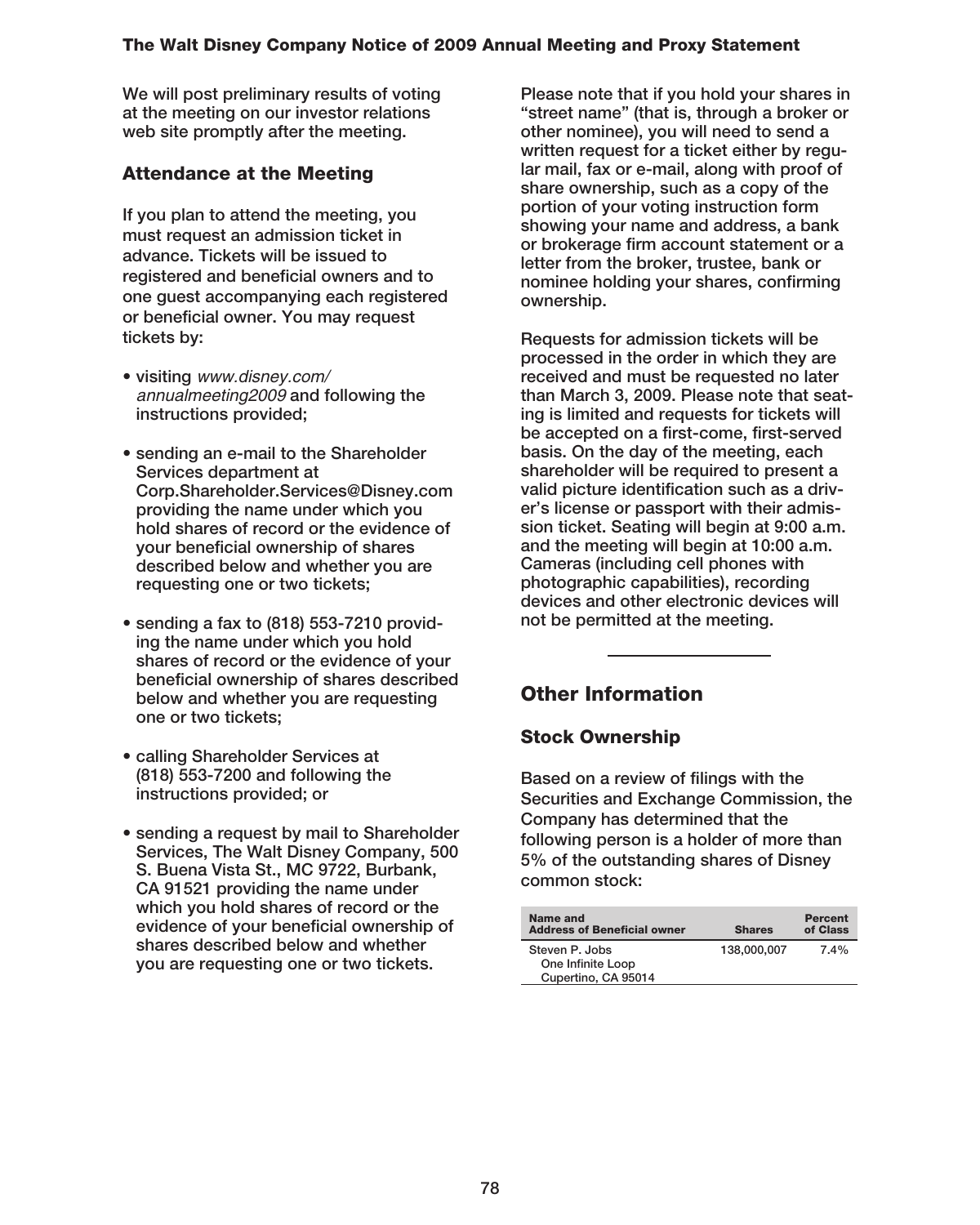**The following table shows the amount of Disney common stock beneficially owned (unless otherwise indicated) by our current Directors and named executive officers and by Directors and executive officers as a group. Except as otherwise indicated, all information is as of January 9, 2009.**

| <b>Name</b>                                                           | Shares <sup>1,2</sup> Units <sup>3,4</sup> | <b>Stock</b> | <b>Shares</b><br><b>Acquirable Percent</b><br><b>Within</b><br>60 Days <sup>4,5</sup> | of<br><b>Class</b> |
|-----------------------------------------------------------------------|--------------------------------------------|--------------|---------------------------------------------------------------------------------------|--------------------|
| Susan E. Arnold                                                       | 1,100                                      | 6,670        | 1,200                                                                                 | $\star$            |
| Alan N. Braverman                                                     | 129.356                                    |              | 953,417                                                                               | $\star$            |
| John E. Bryson                                                        | 8.961                                      | 27.497       | 36,000                                                                                | ÷                  |
| John S. Chen                                                          | 11,740                                     | 11.275       | 18,000                                                                                | $\star$            |
| Judith L. Estrin                                                      | 34,766                                     | 4,326        | 48,000                                                                                | $\star$            |
| Robert A. Iger                                                        | 537,153                                    |              | 5,173,257                                                                             | $\star$            |
| Steven P. Jobs                                                        | 138,000,007                                |              |                                                                                       | 7.4%               |
| Fred H. Langhammer                                                    | 14.471                                     | 13.318       | 12,000                                                                                |                    |
| Aylwin B. Lewis                                                       | 7.035                                      | 11,931       | 18,000                                                                                | $\star$            |
| Monica C. Lozano                                                      | 7,196                                      | 21,479       | 36,000                                                                                | $\star$            |
| Robert W. Matschullat                                                 | 14,009                                     | 24.547       | 24,000                                                                                | $\star$            |
| Kevin A. Mayer                                                        | 5,020                                      |              | 164,213                                                                               | $\star$            |
| Christine M.<br><b>McCarthy</b>                                       | 24,811                                     |              | 310,256                                                                               |                    |
| John E. Pepper, Jr.                                                   | 47,195                                     | 2,827        | 7.200                                                                                 | $\star$            |
| Orin C. Smith                                                         | 5.140                                      | 4,325        | 7,200                                                                                 | $\star$            |
| Thomas O. Staggs                                                      | 259,687                                    |              | 1,805,450                                                                             | $\star$            |
| All Directors and<br>executive officers<br>as a group (17<br>persons) | 139,107,647 128,195                        |              | 8,614,192                                                                             | 7.9%               |

**\* Less than 1% of outstanding shares.**

- **<sup>1</sup> The number of shares shown includes shares that are individually or jointly owned, as well as shares over which the individual has either sole or shared investment or voting authority. Some Directors and executive officers disclaim beneficial ownership of some of the shares included in the table, as indicated below:**
	- **Mr. Chen—1,125 shares held for the benefit of children;**
	- **Ms. Lozano—57 shares held for the benefit of a child;**
	- **Mr. Mayer—65 shares held by a trust for the benefit of members of his family, of which he is trustee;**
	- **Mr. Pepper—150 shares held for the benefit of a child; and**
	- **Mr. Staggs—900 shares held by a trust for the benefit of members of his family, of which he is trustee. All Directors and executive officers as a group disclaim beneficial ownership of a total of 2,297 shares.**
- **<sup>2</sup> For executive officers, the number of shares listed includes interests in shares held in Company savings and investment plans as of December 31, 2008: Mr. Iger—16,913 shares; Mr. Staggs—6,615 shares; Mr. Braverman—7,147 shares; Ms. McCarthy—2,317 and all executive officers as a group—32,992 shares.**
- **<sup>3</sup> Reflects the number of stock units credited as of January 9, 2009 to the account of each non-employee Director participating in the Company's Amended and Restated 1997 Non-Employee Directors Stock and Deferred Compensation Plan. These units are payable solely in shares of Company common stock as described under "**Corporate Governance and Board Matters—Board Compensation**," but do not have current voting or investment power. Excludes unvested restricted stock units awarded to executives under the Company's Amended and Restated 2002 Executive Performance Plan which vest on a performance basis and other restricted stock units awarded to Directors and executives that have not vested under their vesting schedules.**
- **<sup>4</sup> Excludes dividends to be credited March 31, 2009 on restricted stock units held on December 31, 2008.**
- **<sup>5</sup> Reflects the number of shares that could be purchased by exercise of options exercisable at January 9, 2009, or within 60 days thereafter under the Company's stock option plans and the number of shares underlying restricted stock units that vest within 60 days of January 9, 2009.**

# **Section 16(a) Beneficial Ownership Reporting Compliance**

**Based upon a review of filings with the Securities and Exchange Commission and written representations that no other reports were required, we believe that all of our Directors and executive officers complied during fiscal 2008 with the reporting requirements of Section 16(a) of the Securities Exchange Act of 1934, with the exception of: Mr. Iger, Mr. Staggs and Brent Woodford who, due to an administrative error in reporting to them the vesting of restricted stock units, each filed one late report relating to the vesting of restricted stock units; and Mr. Langhammer who, due to an administrative error in reporting to him the form of his Director compensation, filed three late reports relating to the award of stock units.**

# **Electronic Availability of Proxy Statement and Annual Report**

**As permitted by Securities and Exchange Commission rules, we are making this proxy statement and our annual report available to shareholders electronically via the Internet on the Company's website at** www.disney.com/investors**. On January 16, 2009, we began mailing to our shareholders a notice containing instructions on how to access this proxy statement and our annual report and how to vote online. If you received that notice, you will not receive a printed copy of the proxy materials unless you request it by following the instructions for requesting such materials contained on the notice or set forth in the following paragraph.**

**If you received a paper copy of this proxy statement by mail and you wish to receive a notice of availability of next year's proxy statement either in paper form or electronically via e-mail, you can elect to receive a paper notice of availability by**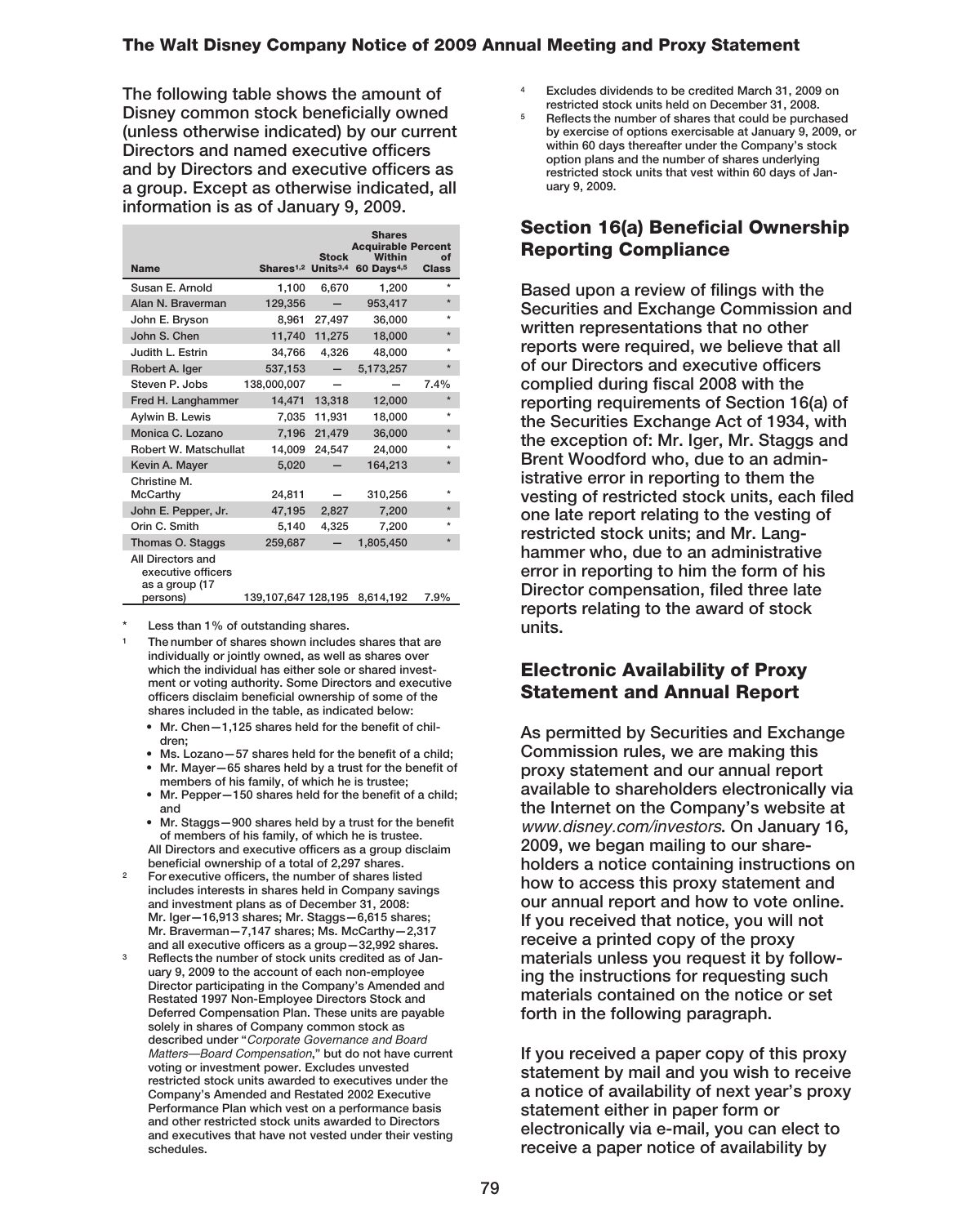**mail or an e-mail message that will provide a link to these documents on our website. By opting to receive the notice of availability and accessing your proxy materials online, you will save the Company the cost of producing and mailing documents to you, reduce the amount of mail you receive and help preserve environmental resources. Registered shareholders may elect to receive electronic proxy and annual report access or a paper notice of availability for future annual meetings by registering online at** www.disney.com/ investors**. If you received electronic or paper notice of availability of these proxy materials and wish to receive paper delivery of a full set of future proxy materials, you may do so at the same location. Beneficial or "street name" shareholders who wish to elect one of these options may also do so at** www.disney.com/ investors**.**

# **Reduce Duplicate Mailings**

**The Company is required to provide an annual report and proxy statement or notice of availability of these materials to all shareholders of record. If you have more than one account in your name or at the same address as other shareholders, the Company or your broker may discontinue mailings of multiple copies. If you wish to receive separate mailings for multiple accounts at the same address, you should mark the designated box on your proxy card. If you are voting by telephone or the Internet and you wish to receive multiple copies, you may notify us at the address and phone number at the end of the following paragraph if you are a shareholder of record or notify your broker if you hold through a broker.**

**Once you have received notice from your broker or us that they or we will discontinue sending multiple copies to the**

**same address, you will receive only one copy until you are notified otherwise or until you revoke your consent. If you received only one copy of this proxy statement and the annual report or notice of availability of these materials and wish to receive a separate copy for each shareholder at your household, or if, at any time, you wish to resume receiving separate proxy statements or annual reports or notices of availability, or if you are receiving multiple statements and reports and wish to receive only one, please notify your broker if your shares are held in a brokerage account or us if you hold registered shares. You can notify us by sending a written request to The Walt Disney Company, Shareholder Services, 500 South Buena Vista Street, MC 9722, Burbank, California 91521, or by calling Shareholder Services at (818) 553-7200 and we will promptly deliver additional materials as requested.**

# **Proxy Solicitation Costs**

**The proxies being solicited hereby are being solicited by the Board of Directors of the Company. The cost of soliciting proxies in the enclosed form will be borne by the Company. We have retained Georgeson Shareholder Communications Inc., 199 Water Street, New York, New York 10038, to aid in the solicitation. For these services, we will pay Georgeson a fee of \$17,500 and reimburse it for certain out-of-pocket disbursements and expenses. Officers and regular employees of the Company may, but without compensation other than their regular compensation, solicit proxies by further mailing or personal conversations, or by telephone, telex, facsimile or electronic means. We will, upon request, reimburse brokerage firms and others for their reasonable expenses in forwarding solicitation material to the beneficial owners of stock.**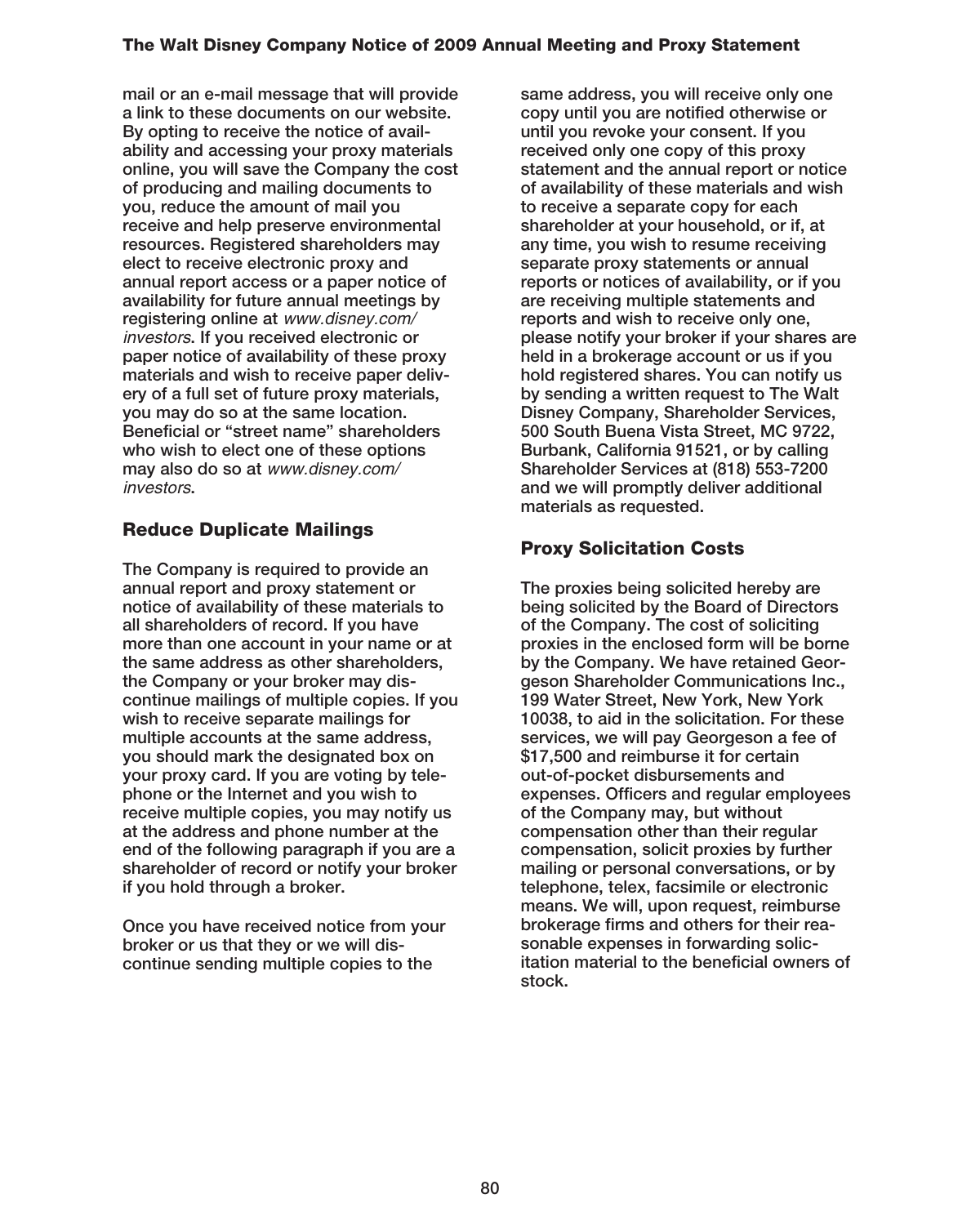# **Annex A**

## **Amended and Restated 2005 Stock Incentive Plan**

**1.** Purpose**. The purpose of The Walt Disney Company Amended and Restated 2005 Stock Incentive Plan is to further align the interests of employees and directors with those of the shareholders by providing incentive compensation opportunities tied to the performance of the Common Stock and by promoting increased ownership of the Common Stock by such individuals. The Plan is also intended to advance the interests of the Company and its shareholders by attracting, retaining and motivating key personnel upon whose judgment, initiative and effort the successful conduct of the Company's business is largely dependent.**

**2.** Definitions**. Wherever the following capitalized terms are used in the Plan, they shall have the meanings specified below:**

**"**Affiliate**" means (i) any entity that would be treated as an "affiliate" of the Company for purposes of Rule 12b-2 under the Exchange Act and (ii) any joint venture or other entity in which the Company has a direct or indirect beneficial ownership interest representing at least one-third (1/3) of the aggregate voting power of the equity interests of such entity or one-third (1/3) of the aggregate fair market value of the equity interests of such entity, as determined by the Committee.**

**"**Award**" means an award of a Stock Option, Stock Appreciation Right, Restricted Stock Award, Stock Unit Award or Stock Award granted under the Plan.**

**"**Award Agreement**" means a written or electronic agreement entered into between the Company and a Participant setting forth the terms and conditions of an Award granted to a Participant.**

**"**Board**" means the Board of Directors of the Company.**

**"**Code**" means the Internal Revenue Code of 1986, as amended.**

**"**Common Stock**" means the Company's common stock, par value \$0.01 per share.** **"**Committee**" means the Compensation Committee of the Board, or such other committee of the Board appointed by the Board to administer the Plan.**

**"**Company**" means The Walt Disney Company, a Delaware corporation.**

**"**Date of Grant**" means the date on which an Award under the Plan is granted by the Committee, or such later date as the Committee may specify to be the effective date of an Award.**

**"**Disability**" means a Participant being considered "disabled" within the meaning of Section 409A(a)(2)(C) of the Code, unless otherwise provided in an Award Agreement.**

**"**Effective Date**" has the meaning ascribed to it in Section 14.1 hereof.**

**"**Eligible Person**" means any person who is an employee of the Company or any Affiliate or any person to whom an offer of employment with the Company or any Affiliate is extended, as determined by the Committee, or any person who is a Non-Employee Director.**

**"**Exchange Act**" means the Securities Exchange Act of 1934, as amended.**

**"**Fair Market Value**" of a share of Common Stock as of a given date shall be the average of the highest and lowest of the New York Stock Exchange composite tape market prices at which the shares of Common Stock shall have been sold regular way on the date as of which Fair Market Value is to be determined or, if there shall be no such sale on such date, the next preceding day on which such a sale shall have occurred. If the Common Stock is not listed on the New York Stock Exchange on the date as of which Fair Market Value is to be determined, the Committee shall determine in good faith the Fair Market Value in whatever manner it considers appropriate.**

**"**Full-Value Award**" means any Restricted Stock Award, Stock Unit Award or Stock Award.**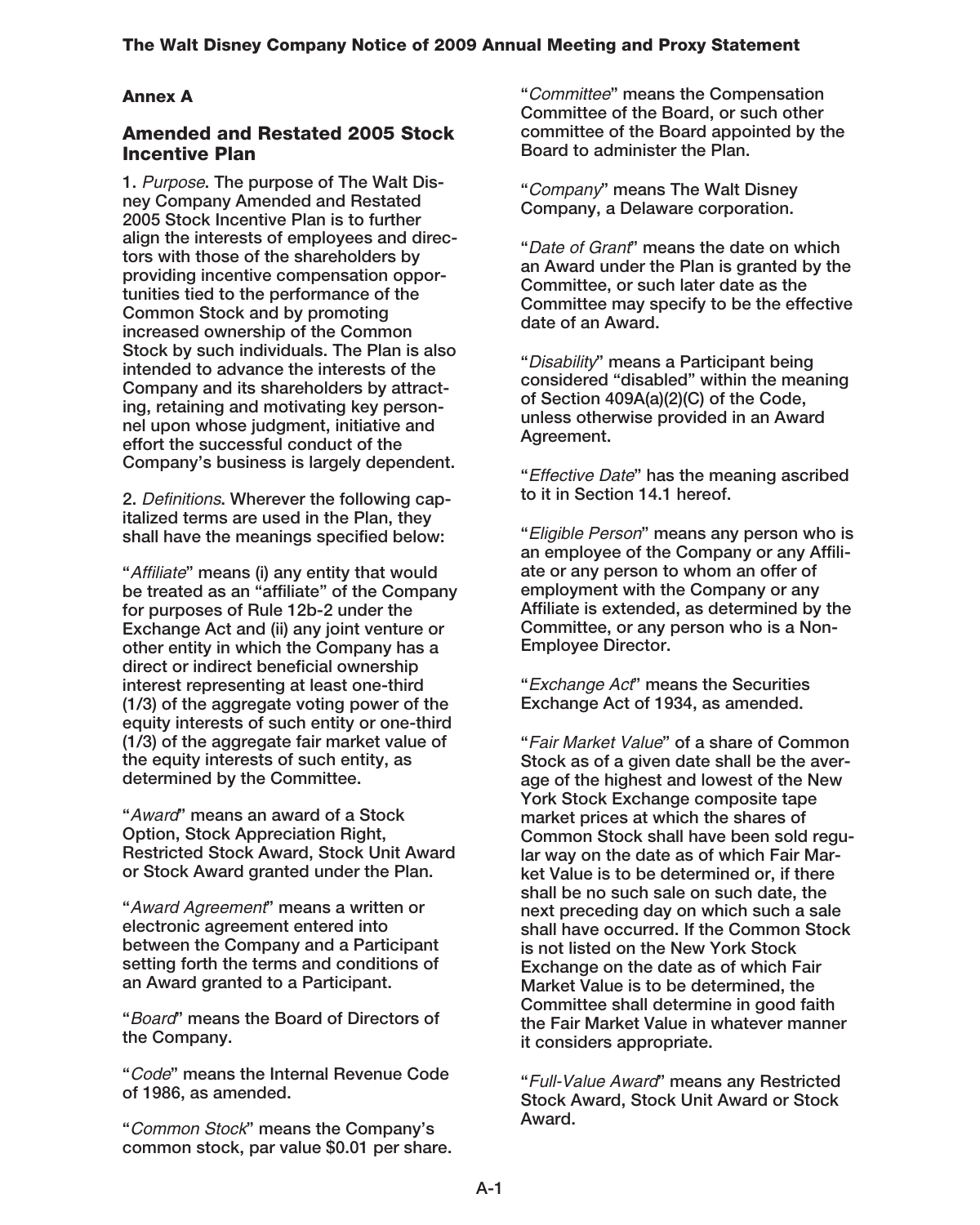**"**Incentive Stock Option**" means a Stock Option granted under Section 6 hereof that is intended to meet the requirements of Section 422 of the Code and the regulations thereunder.**

**"**Non-Employee Director**" means any member of the Board who is not an employee of the Company.**

**"**Nonqualified Stock Option**" means a Stock Option granted under Section 6 hereof that is not an Incentive Stock Option.**

**"**Participant**" means any Eligible Person who holds an outstanding Award under the Plan.**

**"**Plan**" means The Walt Disney Company Amended and Restated 2005 Stock Incentive Plan as set forth herein, effective as provided in Section 14.1 hereof and as may be amended from time to time.**

**"**Restricted Stock Award**" means a grant of shares of Common Stock to an Eligible Person under Section 8 hereof that are issued subject to such vesting and transfer restrictions as the Committee shall determine, and such other conditions, as are set forth in the Plan and the applicable Award Agreement.**

**"**Section 162(m)**" means Section 162(m) of the Code or any successor provision thereto and the regulations thereunder.**

**"**Service**" means a Participant's employment with the Company or any Affiliate or a Participant's service as a Non-Employee Director with the Company, as applicable.**

**"**Stock Award**" means a grant of shares of Common Stock to an Eligible Person under Section 10 hereof that are issued free of transfer restrictions and forfeiture conditions.**

**"**Stock Appreciation Right**" means a contractual right granted to an Eligible Person under Section 7 hereof entitling such Eligible Person to receive a payment, representing the difference between the base price per share of the right and the Fair Market Value of a share of Common Stock, at such time, and subject to such conditions, as are set forth in the Plan and the applicable Award Agreement.**

**"**Stock Option**" means a contractual right granted to an Eligible Person under Section 6 hereof to purchase shares of Common Stock at such time and price, and subject to such conditions, as are set forth in the Plan and the applicable Award Agreement.**

**"**Stock Unit Award**" means a contractual right granted to an Eligible Person under Section 9 hereof representing notional unit interests equal in value to a share of Common Stock to be paid or distributed at such times, and subject to such conditions, as set forth in the Plan and the applicable Award Agreement.**

### **3. Administration.**

**3.1** Committee Members**. The Plan shall be administered by a Committee comprised of no fewer than two members of the Board. It is intended that each Committee member shall satisfy the requirements for (i) an "independent director" for purposes of the Company's Corporate Governance Guidelines and the Compensation Committee Charter, (ii) an "independent director" under rules adopted by the New York Stock Exchange, (iii) a "nonemployee director" for purposes of such Rule 16b-3 under the Exchange Act and (iv) an "outside director" under Section 162(m) of the Code. No member of the Committee shall be liable for any action or determination made in good faith by the Committee with respect to the Plan or any Award thereunder.**

**3.2** Committee Authority**. The Committee shall have such powers and authority as may be necessary or appropriate for the Committee to carry out its functions as described in the Plan. Subject to the express limitations of the Plan, the Committee shall have authority in its discretion to determine the Eligible Persons to whom, and the time or times at which, Awards may be granted, the number of shares, units or other rights subject to each Award, the exercise, base or purchase price of an Award (if any), the time or times at which an Award will become vested, exercisable or payable, the performance goals and other conditions of an Award, the duration of the Award, and all other terms of the Award. Subject to the**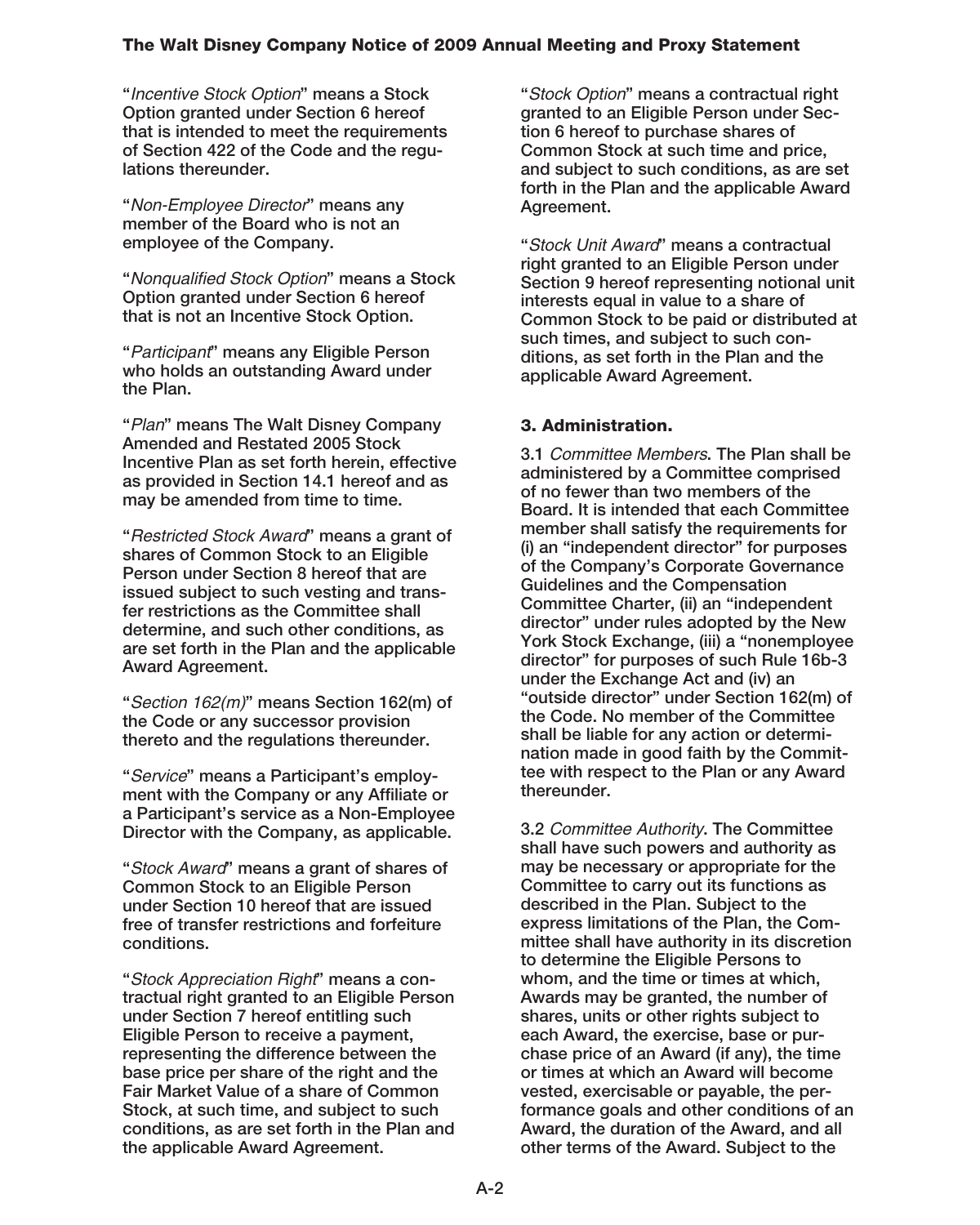**terms of the Plan, the Committee shall have the authority to amend the terms of an Award in any manner that is not inconsistent with the Plan, provided that no such action shall adversely affect the rights of a Participant with respect to an outstanding Award without the Participant's consent. The Committee shall also have discretionary authority to interpret the Plan and Award Agreements issued under the Plan, to make factual determinations under the Plan, and to make all other determinations necessary or advisable for Plan administration, including, without limitation, to correct any defect, to supply any omission or to reconcile any inconsistency in the Plan or any Award Agreement hereunder. The Committee may prescribe, amend, and rescind rules and regulations relating to the Plan. The Committee's determinations under the Plan need not be uniform and may be made by the Committee selectively among Participants and Eligible Persons, whether or not such persons are similarly situated. The Committee shall, in its discretion, consider such factors as it deems relevant in making its interpretations, determinations and actions under the Plan including, without limitation, the recommendations or advice of any officer or employee of the Company or such attorneys, consultants, accountants or other advisors as it may select. All interpretations, determinations and actions by the Committee shall be final, conclusive, and binding upon all parties.**

**3.3** Delegation of Authority**. The Committee shall have the right, from time to time, to delegate to one or more officers of the Company the authority of the Committee to grant and determine the terms and conditions of Awards granted under the Plan, subject to the requirements of Section 157(c) of the Delaware General Corporation Law (or any successor provision) and such other limitations as the Committee shall determine. In no event shall any such delegation of authority be permitted with respect to Awards to be granted to any member of the Board or to any Eligible Person who is subject to Rule 16b-3 under the Exchange Act or who is a covered employee under Section 162(m) of the Code. The Committee shall also be permitted to delegate, to any appropriate**

**officer or employee of the Company, responsibility for performing certain ministerial functions under the Plan. In the event that the Committee's authority is delegated to officers or employees in accordance with the foregoing, all provisions of the Plan relating to the Committee shall be interpreted in a manner consistent with the foregoing by treating any such reference as a reference to such officer or employee for such purpose. Any action undertaken in accordance with the Committee's delegation of authority hereunder shall have the same force and effect as if such action was undertaken directly by the Committee and shall be deemed for all purposes of the Plan to have been taken by the Committee.**

**3.4** Grants to Non-Employee Directors**. Any Awards or formula for granting Awards under the Plan made to Non-Employee Directors shall be approved by the Board. With respect to awards to such directors, all rights, powers and authorities vested in the Committee under the Plan shall instead be exercised by the Board, and all provisions of the Plan relating to the Committee shall be interpreted in a manner consistent with the foregoing by treating any such reference as a reference to the Board for such purpose.**

# **4. Shares Subject to the Plan.**

**4.1** Maximum Share Limitations**. Subject to adjustment pursuant to Section 4.3 hereof, the maximum aggregate number of shares of Common Stock that may be issued and sold under all Awards granted under the Plan shall be 136 million shares. Any shares of Common Stock subject to (i) Stock Options or Stock Appreciation Rights, whether granted before or after the Effective Date, or (ii) Full-Value Awards granted prior to the Effective Date, shall be counted against the maximum share limitation of this Section 4.1 as one share of Common Stock for every share of Common Stock subject thereto. Any shares of Common Stock subject to Full-Value Awards granted on or after the Effective Date shall be counted against the maximum share limitation of this Section 4.1 as two shares of Common Stock for every share of Common Stock subject thereto. To the extent that any Award of**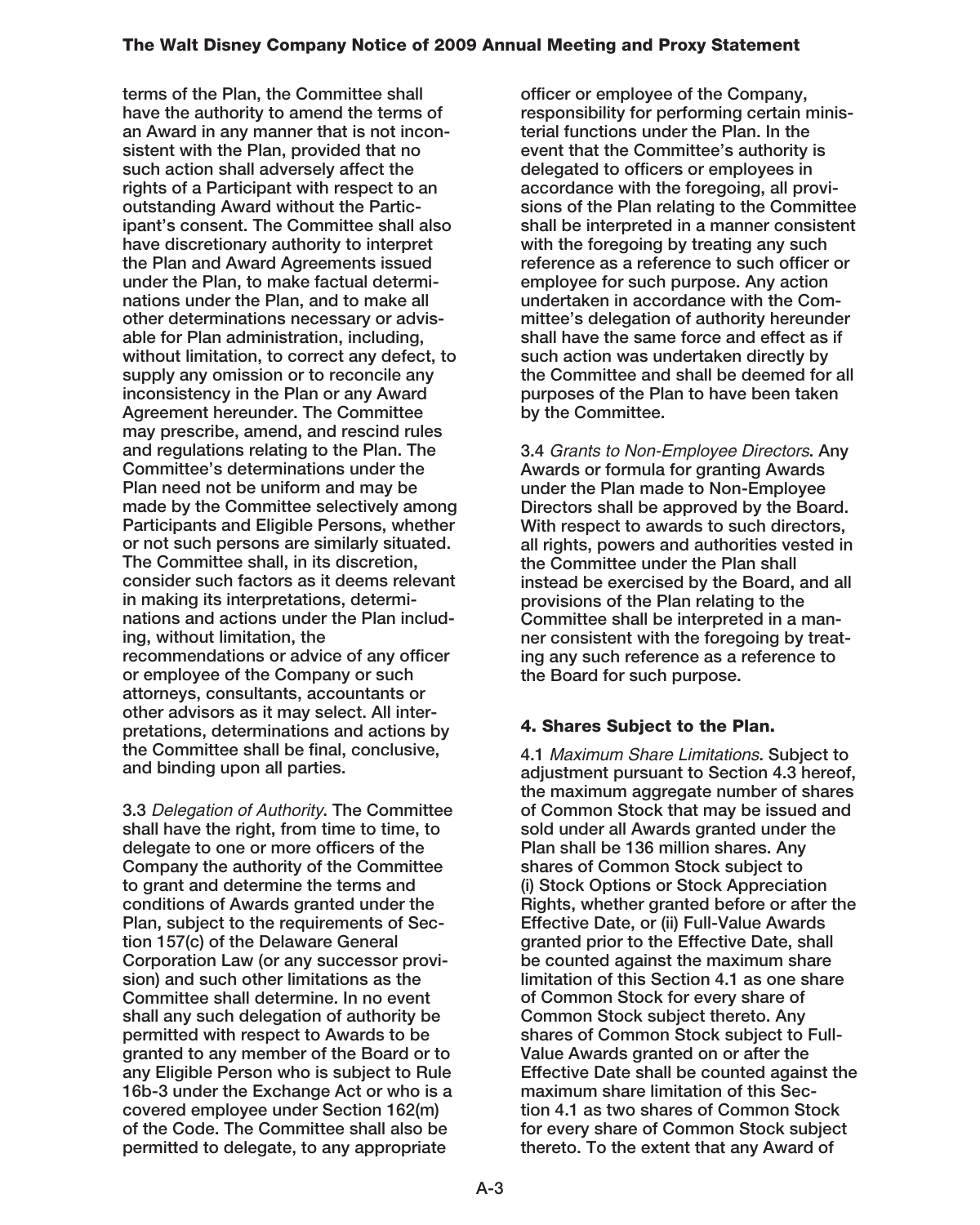**Stock Options or Stock Appreciation Rights, whether granted on or before the Effective Date, is forfeited, cancelled, returned to the Company for failure to satisfy vesting requirements or other conditions of the Award, or otherwise terminates without an issuance of shares of Common Stock being made thereunder, the shares of Common Stock covered by such Award of Stock Options or Stock Appreciation Rights will no longer be counted against the maximum share limitation of this Section 4.1 and may again be made subject to Awards under the Plan, subject to the foregoing maximum share limitation, on the basis of one share for every share of Common Stock subject to such Award of Stock Options or Stock Appreciation Rights. To the extent that any Full-Value Award granted prior to the Effective Date is forfeited, cancelled, returned to the Company for failure to satisfy vesting requirements or other conditions to the Award, or otherwise terminates without an issuance of shares of Common Stock being made thereunder, the maximum share limitation of this Section 4.1 shall be credited with one share of Common Stock for each share of Common Stock subject to such Full-Value Award, and such number of credited shares of Common Stock may again be made subject to Awards under the Plan subject to the foregoing maximum share limitation. To the extent that any Full-Value Award granted on or after the Effective Date is forfeited, cancelled, returned to the Company for failure to satisfy vesting requirements or other conditions to the Award, or otherwise terminates without an issuance of shares of Common Stock being made thereunder, such maximum share limitation shall be credited with two shares of Common Stock for each share of Common Stock subject to such Full-Value Award and such number of credited shares of Common Stock may again be made subject to Awards under the Plan, subject to the foregoing maximum share limitation. Shares of Common Stock delivered to the Company by a Participant to (A) purchase shares of Common Stock upon the exercise of an Award or (B) satisfy tax withholding obligations (including shares retained from the Award creating the obligation) shall not be added back to the number of shares available for**

**the future grant of Awards. Shares of Common Stock repurchased by the Company on the open market using the proceeds from the exercise of an Award shall not increase the number of shares available for future grant of Awards. Notwithstanding the foregoing, upon exercise of a stock-settled Stock Appreciation Right, the number of shares subject to the Award that are then being exercised shall be counted against the maximum aggregate number of shares of Common Stock that may be issued under the Plan as provided above, on the basis of one share for every share subject thereto, regardless of the actual number of shares used to settle the Stock Appreciation Right upon exercise. Any Awards or portions thereof that are settled in cash and not in shares of Common Stock shall not be counted against the maximum share limitation of this Section 4.1. Shares of Common Stock issued and sold under the Plan may be either authorized but unissued shares or shares held in the Company's treasury. In the case of Incentive Stock Options, the foregoing provisions shall be subject to the provisions of the Code.**

**4.2** Individual Participant Limitations**. The maximum number of shares of Common Stock that may be subject to Stock Options and Stock Appreciation Rights in the aggregate granted to any one Participant during any single calendar year period shall be four million shares. The maximum number of shares of Common Stock that may be subject to Full-Value Awards in the aggregate granted to any one Participant during any single calendar year period shall be two million shares. The foregoing limitations shall each be applied on an aggregate basis taking into account Awards granted to a Participant under the Plan as well as awards of the same type granted to a Participant under any other equity-based compensation plan of the Company or any Affiliate. The per Participant limits described in this Section 4.2 shall be construed and applied consistently with Section 162(m).**

**4.3** Adjustments**. If there shall occur any change with respect to the outstanding shares of Common Stock by reason of any recapitalization, reclassification, stock**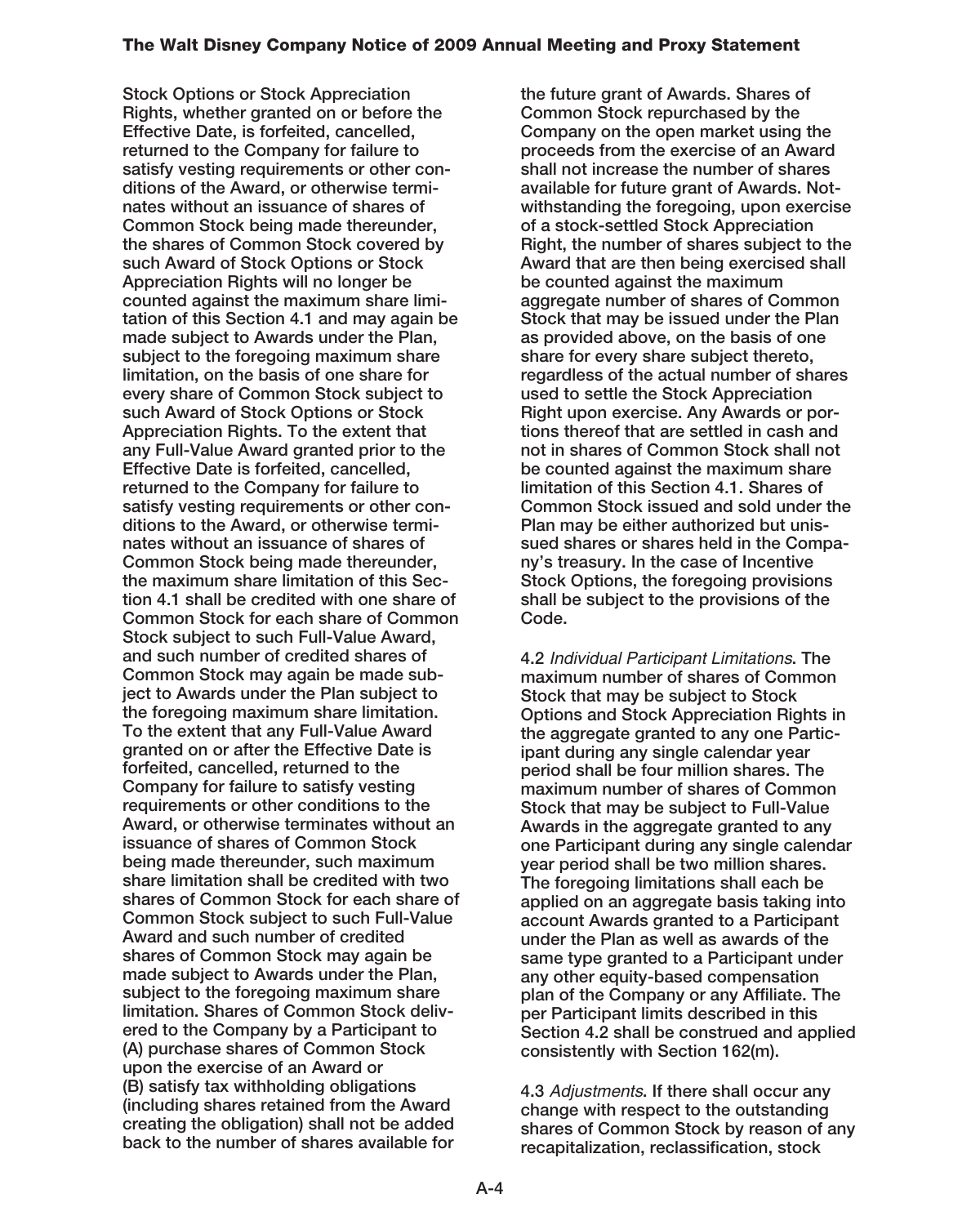**dividend, extraordinary dividend, stock split, reverse stock split or other distribution with respect to the shares of Common Stock, or any merger, reorganization, consolidation, combination, spin-off, or other similar corporate change, or any other change affecting the Common Stock, the Committee shall, in the manner and to the extent it considers equitable to the Participants and consistent with the terms of the Plan, cause an adjustment to be made in (i) the maximum number and kind of shares and the share counting rules provided in Section 4.1 and Section 4.2 hereof, (ii) the number and kind of shares of Common Stock, units, or other rights subject to then outstanding Awards, (iii) the exercise or base price for each share or unit or other right subject to then outstanding Awards, and (iv) any other terms of an Award that are affected by the event. Notwithstanding the foregoing, in the case of Incentive Stock Options, any such adjustments shall, to the extent practicable, be made in a manner consistent with the requirements of Section 424(a) of the Code.**

# **5. Participation and Awards.**

**5.1** Designation of Participants**. All Eligible Persons are eligible to be designated by the Committee to receive Awards and become Participants under the Plan. The Committee has the authority, in its discretion, to determine and designate from time to time those Eligible Persons who are to be granted Awards, the types of Awards to be granted and the number of shares of Common Stock or units subject to Awards granted under the Plan. In selecting Eligible Persons to be Participants and in determining the type and amount of Awards to be granted under the Plan, the Committee shall consider any and all factors that it deems relevant or appropriate.**

**5.2** Determination of Awards**. The Committee shall determine the terms and conditions of all Awards granted to Participants in accordance with its authority under Section 3.2 hereof. An Award may consist of one type of right or benefit hereunder or of two or more such rights or benefits granted in tandem or in the alternative. In the case of any fractional share**

**or unit resulting from the grant, vesting, payment or crediting of dividends or dividend equivalents under an Award, the Committee shall have the discretionary authority to (i) disregard such fractional share or unit, (ii) round such fractional share or unit to the nearest lower or higher whole share or unit, or (iii) convert such fractional share or unit into a right to receive a cash payment. To the extent deemed necessary by the Committee, an Award shall be evidenced by an Award Agreement as described in Section 13.1 hereof.**

# **6. Stock Options.**

**6.1** Grant of Stock Options**. A Stock Option may be granted to any Eligible Person selected by the Committee. Subject to the provisions of Section 6.8 hereof and Section 422 of the Code, each Stock Option shall be designated, in the discretion of the Committee, as an Incentive Stock Option or as a Nonqualified Stock Option.**

**6.2** Exercise Price**. The exercise price per share of a Stock Option shall not be less than 100 percent of the Fair Market Value of the shares of Common Stock on the Date of Grant, provided that the Committee may in its discretion specify for any Stock Option an exercise price per share that is higher than the Fair Market Value on the Date of Grant.**

**6.3** Vesting of Stock Options**. The Committee shall in its discretion prescribe the time or times at which, or the conditions upon which, a Stock Option or portion thereof shall become vested and/or exercisable, and may accelerate the vesting or exercisability of any Stock Option at any time. The requirements for vesting and exercisability of a Stock Option may be based on the continued Service of the Participant with the Company or an Affiliate for a specified time period (or periods), on the attainment of a specified performance goal (or goals) or on such other terms and conditions as approved by the Committee in its discretion.**

**6.4** Term of Stock Options**. The Committee shall in its discretion prescribe in an Award Agreement the period during which a vested Stock Option may be exercised,**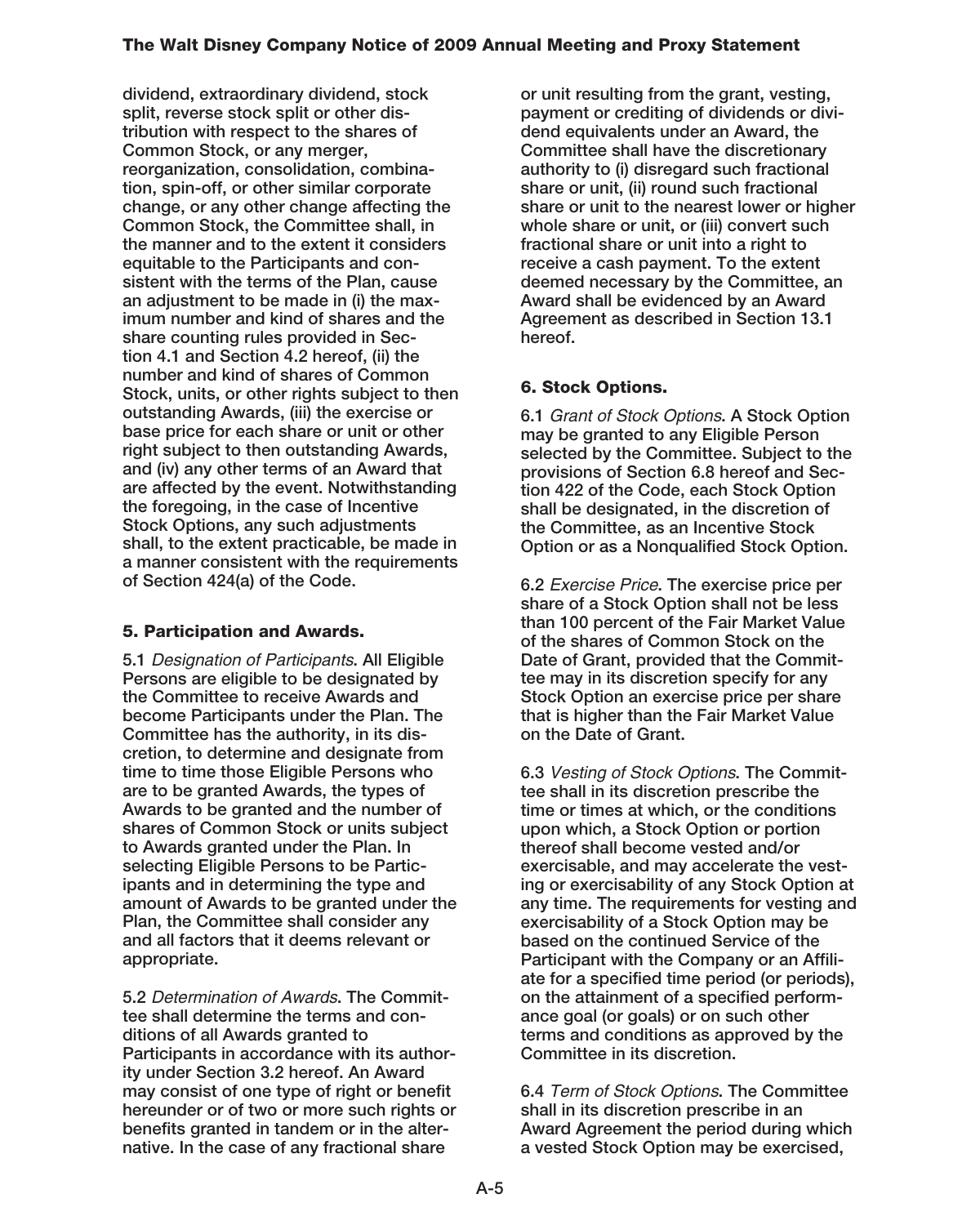**provided that the maximum term of a Stock Option shall be ten years from the Date of Grant. Except as otherwise provided in this Section 6, Section 13.2 or as otherwise may be provided by the Committee in an Award Agreement, no Stock Option may be exercised at any time during the term thereof unless the Participant is then in the Service of the Company or one of its Affiliates.**

**6.5** Termination of Service**. Subject to Section 6.8 hereof with respect to Incentive Stock Options, the Stock Option of any Participant whose Service with the Company or one of its Affiliates is terminated for any reason shall terminate on the earlier of (A) the date that the Stock Option expires in accordance with its terms or (B) unless otherwise provided in an Award Agreement, and except for termination for cause (as described in Section 12.2 hereof), the expiration of the applicable time period following termination of Service, in accordance with the following: (1) twelve months if Service ceased due to Disability, (2) eighteen months if Service ceased at a time when the Participant is eligible to elect immediate commencement of retirement benefits at a specified retirement age under a pension plan to which the Company or any of its Affiliates had made contributions, (3) eighteen months if the Participant died while in the Service of the Company or any of its Affiliates, or (4) three months if Service ceased for any other reason. During the foregoing applicable period, except as otherwise specified in the Award Agreement or in the event Service was terminated by the death of the Participant, the Stock Option may be exercised by such Participant in respect of the same number of shares of Common Stock, in the same manner, and to the same extent as if he or she had remained in the continued Service of the Company or any Affiliate during the first three months of such period; provided that no additional rights shall vest after such three months. The Committee shall have authority to determine in each case whether an authorized leave of absence shall be deemed a termination of Service for purposes hereof, as well as the effect of a leave of absence on the vesting and exercisability of a Stock Option. Unless otherwise provided by the Committee, if**

**an entity ceases to be an Affiliate or otherwise ceases to be qualified under the Plan or if all or substantially all of the assets of an Affiliate are conveyed (other than by encumbrance), such cessation or action, as the case may be, shall be deemed for purposes hereof to be a termination of the Service.**

**6.6** Stock Option Exercise; Tax Withholding**. Subject to such terms and conditions as shall be specified in an Award Agreement, a Stock Option may be exercised in whole or in part at any time during the term thereof by notice in the form required by the Company, together with payment of the aggregate exercise price therefor and applicable withholding tax. Payment of the exercise price shall be made in the manner set forth in the Award Agreement, unless otherwise provided by the Committee: (i) in cash or by cash equivalent acceptable to the Committee, (ii) by payment in shares of Common Stock that have been held by the Participant for at least six months (or such period as the Committee may deem appropriate, for accounting purposes or otherwise) valued at the Fair Market Value of such shares on the date of exercise, (iii) through an open-market, broker-assisted sales transaction pursuant to which the Company is promptly delivered the amount of proceeds necessary to satisfy the exercise price, (iv) by a combination of the methods described above or (v) by such other method as may be approved by the Committee and set forth in the Award Agreement. In addition to and at the time of payment of the exercise price, the Participant shall pay to the Company the full amount of any and all applicable income tax, employment tax and other amounts required to be withheld in connection with such exercise, payable under such of the methods described above for the payment of the exercise price as may be approved by the Committee and set forth in the Award Agreement.**

**6.7** Limited Transferability of Nonqualified Stock Options**. All Stock Options shall be nontransferable except (i) upon the Participant's death, in accordance with Section 13.2 hereof or (ii) in the case of Nonqualified Stock Options only, for the transfer of all or part of the Stock Option to a Participant's "family member" (as**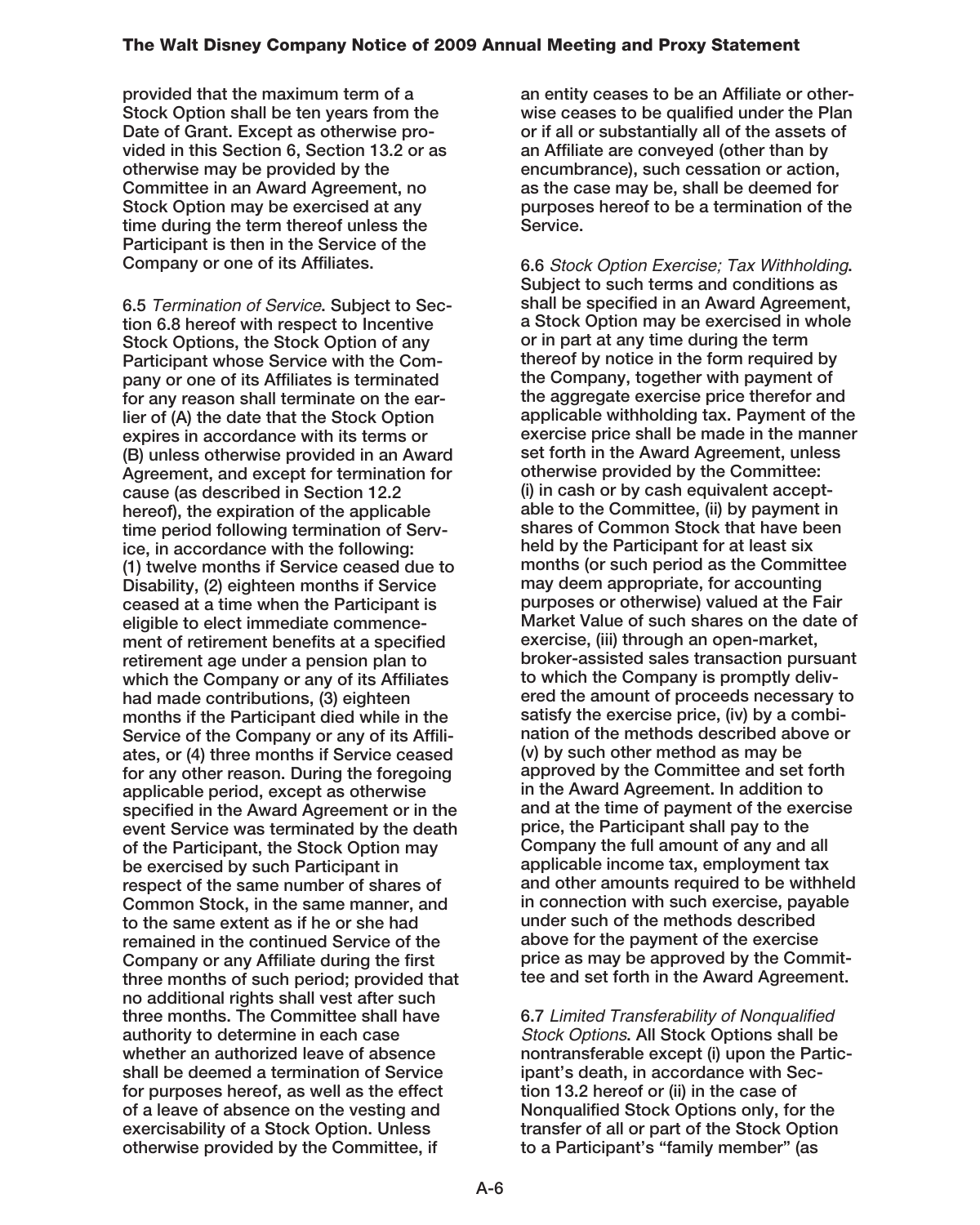**defined for purposes of the Form S-8 registration statement under the Securities Act of 1933), as may be approved by the Committee in its discretion at the time of proposed transfer. The transfer of a Nonqualified Stock Option may be subject to such terms and conditions as the Committee may in its discretion impose from time to time. Subsequent transfers of a Nonqualified Stock Option shall be prohibited other than in accordance with Section 13.2 hereof.**

## **6.8** Additional Rules for Incentive Stock Options**.**

**(a)** Eligibility**. An Incentive Stock Option may only be granted to an Eligible Person who is considered an employee for purposes of Treasury Regulation §1.421-7(h) with respect to the Company or any Affiliate that qualifies as a "subsidiary corporation" with respect to the Company for purposes of Section 424(f) of the Code.**

**(b)** Annual Limits**. No Incentive Stock Option shall be granted to a Participant as a result of which the aggregate Fair Market Value (determined as of the Date of Grant) of the stock with respect to which incentive stock options under Section 422 of the Code are exercisable for the first time in any calendar year under the Plan and any other stock option plans of the Company or any subsidiary or parent corporation, would exceed \$100,000, determined in accordance with Section 422(d) of the Code. This limitation shall be applied by taking stock options into account in the order in which granted.**

**(c)** Termination of Employment**. An Award of an Incentive Stock Option may provide that such Stock Option may be exercised not later than 3 months following termination of employment of the Participant with the Company and all Subsidiaries, or not later than one year following a permanent and total disability within the meaning of Section 22(e)(3) of the Code, as and to the extent determined by the Committee**

**to comply with the requirements of Section 422 of the Code.**

**(d)** Other Terms and Conditions; Nontransferability**. Any Incentive Stock Option granted hereunder shall contain such additional terms and conditions, not inconsistent with the terms of the Plan, as are deemed necessary or desirable by the Committee, which terms, together with the terms of the Plan, shall be intended and interpreted to cause such Incentive Stock Option to qualify as an "incentive stock option" under Section 422 of the Code. An Award Agreement for an Incentive Stock Option may provide that such Stock Option shall be treated as a Nonqualified Stock Option to the extent that certain requirements applicable to "incentive stock options" under the Code shall not be satisfied. An Incentive Stock Option shall by its terms be nontransferable other than by will or by the laws of descent and distribution, and shall be exercisable during the lifetime of a Participant only by such Participant.**

**(e)** Disqualifying Dispositions**. If shares of Common Stock acquired by exercise of an Incentive Stock Option are disposed of within two years following the Date of Grant or one year following the transfer of such shares to the Participant upon exercise, the Participant shall, promptly following such disposition, notify the Company in writing of the date and terms of such disposition and provide such other information regarding the disposition as the Company may reasonably require.**

**6.9** Repricing Prohibited**. Subject to the anti-dilution adjustment provisions contained in Section 4.3 hereof, without the prior approval of the Company's shareholders, evidenced by a majority of votes cast, neither the Committee nor the Board shall cause the cancellation, substitution or amendment of a Stock Option that would have the effect of reducing the exercise price of such a Stock Option previously granted under the Plan, or otherwise approve any modification to**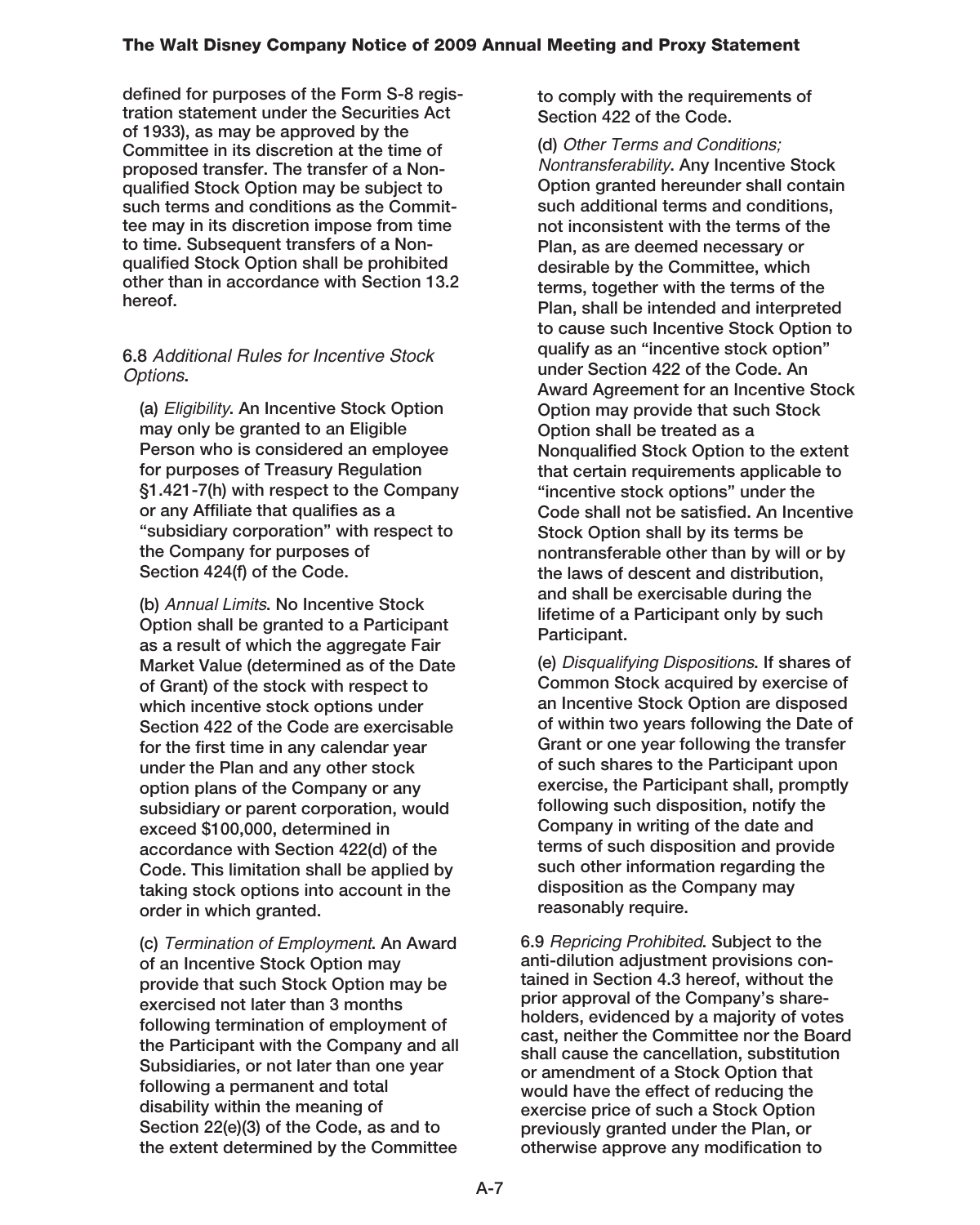**such a Stock Option that would be treated as a "repricing" under the then applicable rules, regulations or listing requirements adopted by the New York Stock Exchange.**

# **7. Stock Appreciation Rights.**

**7.1** Grant of Stock Appreciation Rights**. A Stock Appreciation Right may be granted to any Eligible Person selected by the Committee. Stock Appreciation Rights may be granted on a basis that allows for the exercise of the right by the Participant or that provides for the automatic payment of the right upon a specified date or event.**

**7.2** Freestanding Stock Appreciation Rights**. A Stock Appreciation Right may be granted without any related Stock Option. The Committee shall in its discretion provide in an Award Agreement the time or times at which, or the conditions upon which, a Stock Appreciation Right or portion thereof shall become vested and/or exercisable, and may accelerate the vesting or exercisability of any Stock Appreciation Right at any time. The requirements for vesting and exercisability of a Stock Appreciation Right may be based on the continued Service of a Participant with the Company or an Affiliate for a specified time period (or periods). on the attainment of a specified performance goal (or goals) or on such other terms and conditions as approved by the Committee in its discretion. A Stock Appreciation Right will be exercisable or payable at such time or times as determined by the Committee, provided that the maximum term of a Stock Appreciation Right shall be ten years from the Date of Grant. The base price of a Stock Appreciation Right granted without any related Stock Option shall be determined by the Committee in its sole discretion; provided, however, that the base price per share of any such freestanding Stock Appreciation Right shall not be less than 100 percent of the Fair Market Value of the shares of Common Stock on the Date of Grant.**

**7.3** Tandem Stock Option/Stock Appreciation Rights**. A Stock Appreciation Right may be granted in tandem with a Stock Option, either at the time of grant or at any** **time thereafter during the term of the Stock Option. A tandem Stock Option/ Stock Appreciation Right will entitle the holder to elect, as to all or any portion of the number of shares subject to the Award, to exercise either the Stock Option or the Stock Appreciation Right, resulting in the reduction of the corresponding number of shares subject to the right so exercised as well as the tandem right not so exercised. A Stock Appreciation Right granted in tandem with a Stock Option hereunder shall have a base price per share equal to the per share exercise price of the Stock Option, will be vested and exercisable at the same time or times that a related Stock Option is vested and exercisable, and will expire no later than the time at which the related Stock Option expires.**

**7.4** Payment of Stock Appreciation Rights**. A Stock Appreciation Right will entitle the holder, upon exercise or other payment of the Stock Appreciation Right, as applicable, to receive an amount determined by multiplying: (i) the excess of the Fair Market Value of a share of Common Stock on the date of exercise or payment of the Stock Appreciation Right over the base price of such Stock Appreciation Right, by (ii) the number of shares as to which such Stock Appreciation Right is exercised or paid. Subject to the requirements of Section 409A of the Code, payment of the amount determined under the foregoing may be made, as approved by the Committee and set forth in the Award Agreement, in shares of Common Stock valued at their Fair Market Value on the date of exercise or payment, in cash, or in a combination of shares of Common Stock and cash, subject to applicable tax withholding requirements.**

**7.5** Repricing Prohibited**. Subject to the anti-dilution adjustment provisions contained in Section 4.3 hereof, without the prior approval of the Company's shareholders, evidenced by a majority of votes cast, neither the Committee nor the Board shall cause the cancellation, substitution or amendment of a Stock Appreciation Right that would have the effect of reducing the base price of such a Stock Appreciation Right previously granted under the Plan, or otherwise approve any**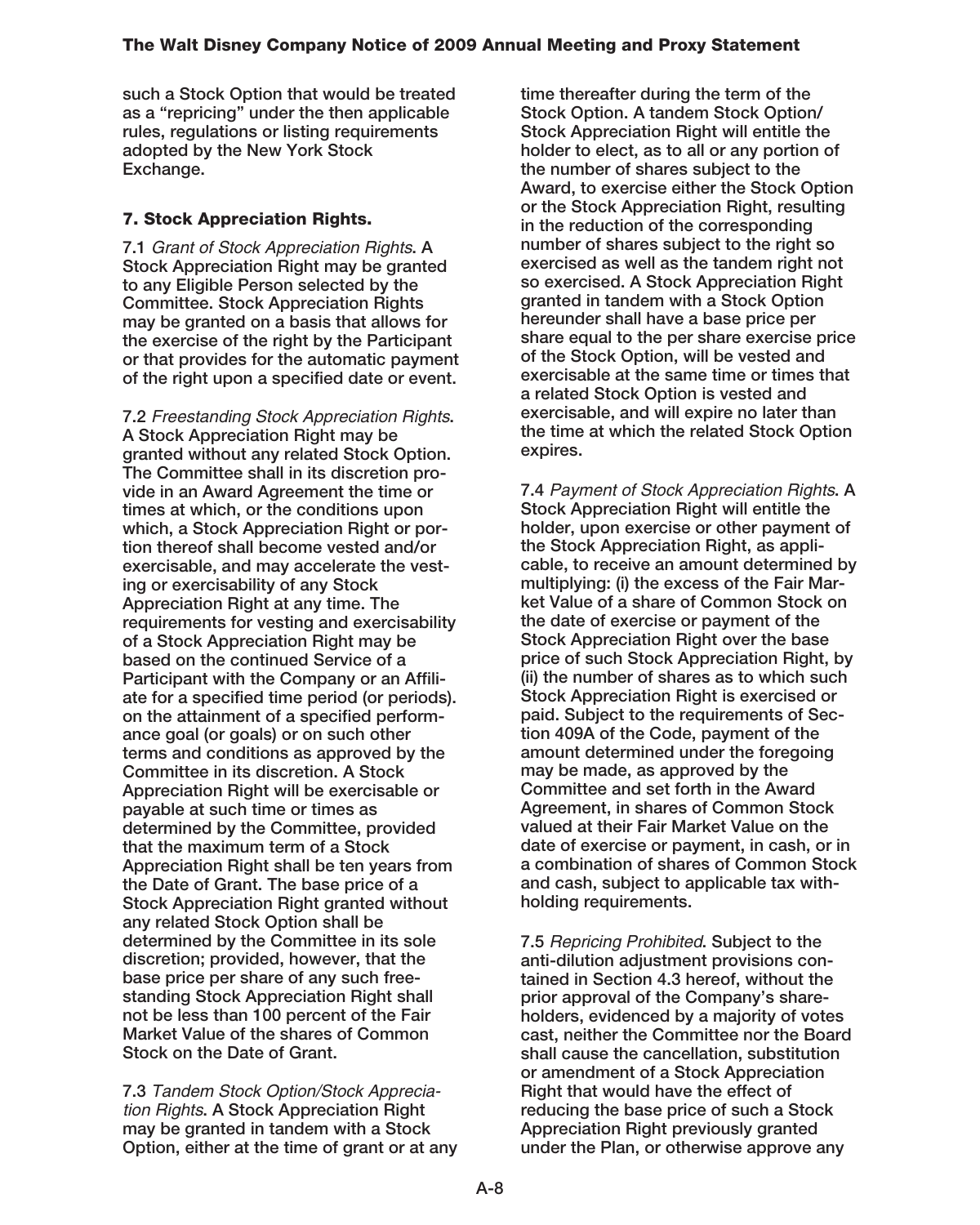**modification to such a Stock Appreciation Right that would be treated as a "repricing" under the then applicable rules, regulations or listing requirements adopted by the New York Stock Exchange.**

## **8. Restricted Stock Awards.**

**8.1** Grant of Restricted Stock Awards**. A Restricted Stock Award may be granted to any Eligible Person selected by the Committee. The Committee may require the payment by the Participant of a specified purchase price in connection with any Restricted Stock Award.**

**8.2** Vesting Requirements**. The restrictions imposed on shares granted under a Restricted Stock Award shall lapse in accordance with the vesting requirements specified by the Committee in the Award Agreement, provided that the Committee may accelerate the vesting of a Restricted Stock Award at any time. The requirements for vesting of a Restricted Stock Award may be based on the continued Service of the Participant with the Company or an Affiliate for a specified time period (or periods), on the attainment of a specified performance goal (or goals) or on such other terms and conditions as approved by the Committee in its discretion. If the vesting requirements of a Restricted Stock Award shall not be satisfied, the Award shall be forfeited and the shares of Common Stock subject to the Award shall be returned to the Company.**

**8.3** Restrictions**. Shares granted under any Restricted Stock Award may not be transferred, assigned or subject to any encumbrance, pledge, or charge until all applicable restrictions are removed or have expired, unless otherwise allowed by the Committee. Failure to satisfy any applicable restrictions shall result in the subject shares of the Restricted Stock Award being forfeited and returned to the Company. The Committee may require in an Award Agreement that certificates representing the shares granted under a Restricted Stock Award bear a legend making appropriate reference to the restrictions imposed, and that certificates representing the shares granted or sold under a Restricted Stock Award will**

**remain in the physical custody of an escrow holder until all restrictions are removed or have expired.**

**8.4** Rights as Shareholder**. Subject to the foregoing provisions of this Section 8 and the applicable Award Agreement, the Participant shall have all rights of a shareholder with respect to the shares granted to the Participant under a Restricted Stock Award, including the right to vote the shares and receive all dividends and other distributions paid or made with respect thereto. The Committee may provide in an Award Agreement for the payment of dividends and distributions to the Participant at such times as paid to shareholders generally or at the times of vesting or other payment of the Restricted Stock Award.**

**8.5** Section 83(b) Election**. If a Participant makes an election pursuant to Section 83(b) of the Code with respect to a Restricted Stock Award, the Participant shall file, within 30 days following the Date of Grant, a copy of such election with the Company and with the Internal Revenue Service, in accordance with the regulations under Section 83 of the Code. The Committee may provide in an Award Agreement that the Restricted Stock Award is conditioned upon the Participant's making or refraining from making an election with respect to the Award under Section 83(b) of the Code.**

### **9. Stock Unit Awards.**

**9.1** Grant of Stock Unit Awards**. A Stock Unit Award may be granted to any Eligible Person selected by the Committee. The value of each stock unit under a Stock Unit Award is equal to the Fair Market Value of the Common Stock on the applicable date or time period of determination, as specified by the Committee. A Stock Unit Award shall be subject to such restrictions and conditions as the Committee shall determine. A Stock Unit Award may be granted together with a dividend equivalent right with respect to the shares of Common Stock subject to the Award, which may be accumulated and may be deemed reinvested in additional stock units, as determined by the Committee in its discretion.**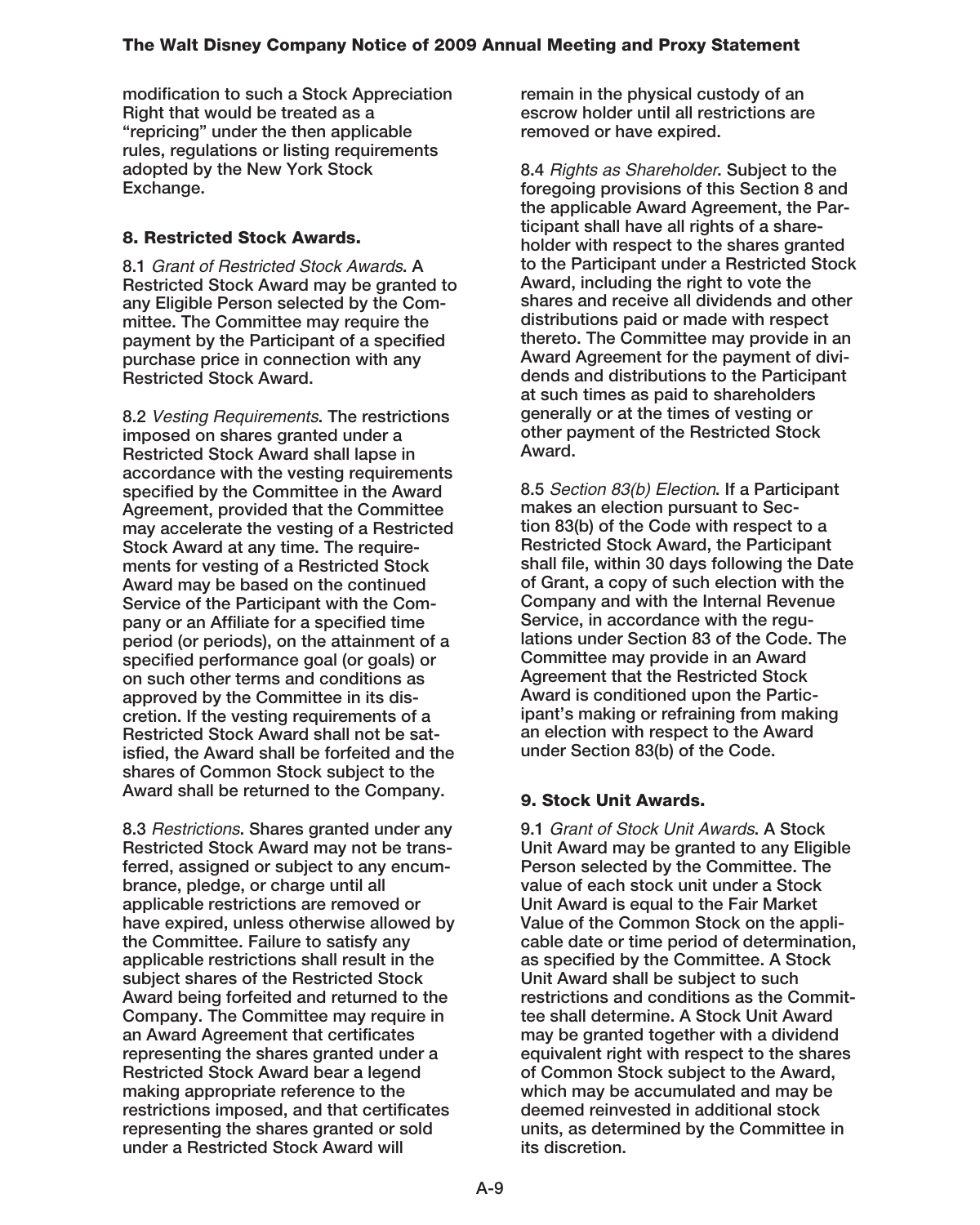**9.2** Vesting of Stock Unit Awards**. On the Date of Grant, the Committee shall in its discretion determine any vesting requirements with respect to a Stock Unit Award, which shall be set forth in the Award Agreement, provided that the Committee may accelerate the vesting of a Stock Unit Award at any time. The requirements for vesting of a Stock Unit Award may be based on the continued Service of the Participant with the Company or an Affiliate for a specified time period (or periods), on the attainment of a specified performance goal (or goals) or on such other terms and conditions as approved by the Committee in its discretion. A Stock Unit Award may also be granted on a fully vested basis, with a deferred payment date.**

**9.3** Payment of Stock Unit Awards**. A Stock Unit Award shall become payable to a Participant at the time or times determined by the Committee and set forth in the Award Agreement, which may be upon or following the vesting of the Award. Payment of a Stock Unit Award may be made, at the discretion of the Committee, in cash or in shares of Common Stock, or in a combination thereof, subject to applicable tax withholding requirements. Any cash payment of a Stock Unit Award shall be made based upon the Fair Market Value of the Common Stock, determined on such date or over such time period as determined by the Committee.**

**9.4** No Rights as Shareholde**r. The Participant shall not have any rights as a shareholder with respect to the shares subject to a Stock Unit Award until such time as shares of Common Stock are delivered to the Participant pursuant to the terms of the Award Agreement.**

# **10. Stock Awards.**

**10.1** Grant of Stock Awards**. A Stock Award may be granted to any Eligible Person selected by the Committee. A Stock Award may be granted for past services, in lieu of bonus or other cash compensation, as directors' compensation or for any other valid purpose as determined by the Committee. A Stock Award granted to an Eligible Person represents shares of Common Stock that are issued without**

**restrictions on transfer and other incidents of ownership and free of forfeiture conditions, except as otherwise provided in the Plan and the Award Agreement. The Committee may, in connection with any Stock Award, require the payment of a specified purchase price.**

**10.2** Rights as Shareholder**. Subject to the foregoing provisions of this Section 10 and the applicable Award Agreement, upon the issuance of the Common Stock under a Stock Award the Participant shall have all rights of a shareholder with respect to the shares of Common Stock, including the right to vote the shares and receive all dividends and other distributions paid or made with respect thereto.**

# **11. Change in Control.**

**11.1** Effect of a Change in Control. **Except to the extent an Award Agreement provides for a different result (in which case the Award Agreement will govern and this Section 11 of the Plan shall not be applicable), and except as may be limited by the provisions of Section 11.3 hereof, notwithstanding anything elsewhere in the Plan or any rules adopted by the Committee pursuant to the Plan to the contrary, if a Triggering Event shall occur within the 12-month period beginning with a Change in Control of the Company, then, effective immediately prior to the Triggering Event:**

**(i) each outstanding Stock Option and Stock Appreciation Right, to the extent that it shall not otherwise have become vested and exercisable, shall automatically become fully and immediately vested and exercisable, without regard to any otherwise applicable vesting requirement;**

**(ii) each Restricted Stock Award shall become fully and immediately vested and all forfeiture and transfer restrictions thereon shall lapse; and**

**(iii) each outstanding Stock Unit Award shall become immediately and fully vested and payable;**

**provided, however, that with respect to Stock Unit Awards and any other Awards that are subject to Section 409A of the**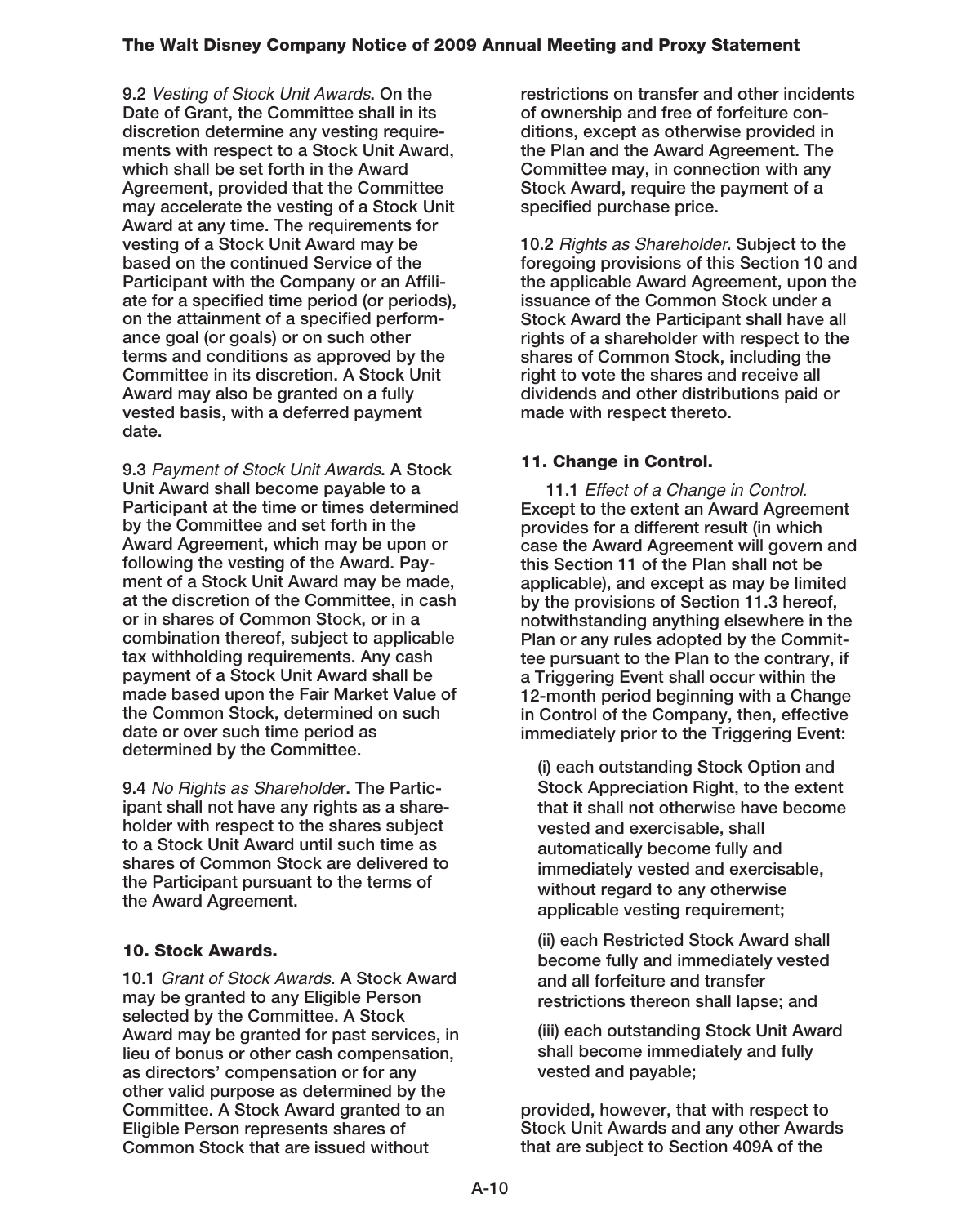**Code and the guidance issued thereunder ("Section 409A"), the Common Stock, securities, cash or other consideration payable with respect to the Award shall be payable immediately following (and in no event more than 90 days following) the Participant's "separation from service" (as defined under Section 409A), except that, to the extent that such Awards are held by a Participant who is a "specified employee" (as determined under Section 409A), the delivery of the Common Stock, securities, cash or other consideration payable with respect to such Awards shall be delayed to the date that is six months and one day following the Participant's "separation from service" solely to the extent necessary to avoid the additional taxes imposed by Section 409A(a)(i)(B) of the Code.**

## **11.2** Definitions**.**

**(a)** Cause**. For purposes of this Section 11, the term "Cause" shall mean a determination by the Committee that a Participant (i) has been convicted of, or entered a plea of nolo contendere to, a crime that constitutes a felony under Federal or state law, (ii) has engaged in willful gross misconduct in the performance of the Participant's duties to the Company or an Affiliate or (iii) has committed a material breach of any written agreement with the Company or any Affiliate with respect to confidentiality, noncompetition, nonsolicitation or similar restrictive covenant. Subject to the first sentence of Section 11.1 hereof, in the event that a Participant is a party to an employment agreement with the Company or any Affiliate that defines termination on account of "Cause" (or a term having similar meaning), such definition shall apply as the definition of a termination on account of "Cause" for purposes hereof, but only to the extent that such definition provides the Participant with greater rights. A termination on account of Cause shall be communicated by written notice to the Participant, and shall be deemed to occur on the date such notice is delivered to the Participant.**

**(b)** Change in Control**. For purposes of this Section 11, a "Change in Control" shall occur upon:**

**(i) the acquisition within any 12-month period by any individual, entity or group (within the meaning of Section 13(d)(3) or 14(d)(2) of the Exchange Act) (a "Person") of beneficial ownership (within the meaning of Rule 13d-3 promulgated under the Exchange Act) of thirty percent (30%) or more of the total voting power of the then outstanding stock of the Company entitled to vote generally in the election of directors, but excluding the following transactions (the "Excluded Acquisitions"):**

**(1) any acquisition directly from the Company (other than an acquisition by virtue of the exercise of a conversion privilege of a security that was not acquired directly from the Company),**

**(2) any acquisition by the Company, and**

**(3) any acquisition by an employee benefit plan (or related trust) sponsored or maintained by the Company);**

**(ii) any time during a period of 12 months or less, individuals who at the beginning of such period constitute the Board (and any new directors whose election by the Board or nomination for election by the Company's shareholders was approved by a vote of at least a majority of the directors then still in office who either were directors at the beginning of the period or whose election or nomination for election was so approved) ceasing for any reason to constitute a majority thereof:**

**(iii) an acquisition (other than an Excluded Acquisition) by any Person of fifty percent (50%) or more of the voting power or value of the Company's stock;**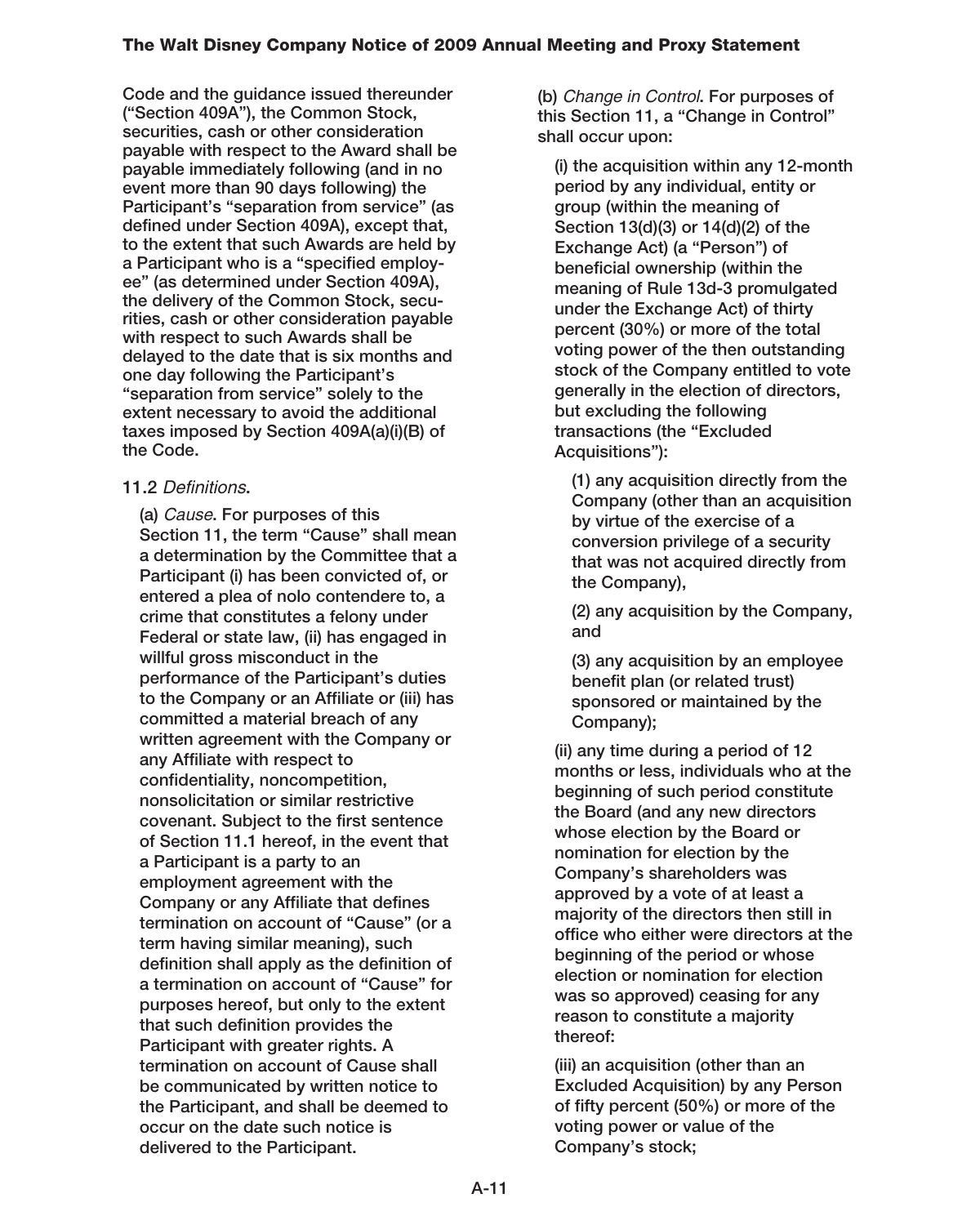**(iv) the consummation of a merger, consolidation, reorganization or similar corporate transaction, whether or not the Company is the surviving company in such transaction, other than a merger, consolidation, or reorganization that would result in the Persons who are beneficial owners of the Company's stock outstanding immediately prior thereto continuing to beneficially own, directly or indirectly, in substantially the same proportions, at least fifty percent (50%) of the combined voting power or value of the Company's stock (or the stock of the surviving entity) outstanding immediately after such merger, consolidation or reorganization; or**

**(v) the sale or other disposition during any 12 month period of all or substantially all of the assets of the Company, provided that such sale is of assets having a total gross fair market value equal to or greater than 40% of the total gross fair market value of the assets of the Company immediately prior to such sale or disposition.**

**The foregoing definition of "Change in Control" is intended to comply with the requirements of Section 409A of the Code and the guidance issued thereunder and shall be interpreted and applied by the Committee in a manner consistent therewith.**

**(c)** Constructive Termination**. For purposes of this Section 11, a "Constructive Termination" shall mean a termination of employment by a Participant within sixty (60) days following the occurrence of any one or more of the following events without the Participant's written consent (i) any reduction in position, title (for Vice Presidents and above), overall responsibilities, level of authority, level of reporting (for Vice Presidents and above), base compensation, annual incentive compensation opportunity, aggregate employee benefits or (ii) a**

**request that the Participant's location of employment be relocated by more than fifty (50) miles. Subject to the first sentence of Section 11.1 hereof, in the event that a Participant is a party to an employment agreement with the Company or an Affiliate (or a successor entity) that defines a termination on account of "Constructive Termination," "Good Reason" or "Breach of Agreement" (or a term having similar meaning), such definition shall apply as the definition of "Constructive Termination" for purposes hereof in lieu of the foregoing, but only to the extent that such definition provides the Participant with greater rights. A Constructive Termination shall be communicated by written notice to the Committee, and shall be deemed to occur on the date such notice is delivered to the Committee, unless the circumstances giving rise to the Constructive Termination are cured within five (5) days of such notice.**

**(d)** Triggering Event**. For purposes of this Section 11, a "Triggering Event" shall mean (i) the termination of Service of a Participant by the Company or an Affiliate (or any successor thereof) other than on account of death, Disability or Cause or (ii) the occurrence of a Constructive Termination.**

**11.3** Excise Tax Limit**. In the event that the vesting of Awards together with all other payments and the value of any benefits received or to be received by a Participant (the "Total Payments") would result in all or a portion of such Total Payments being subject to the excise tax under Section 4999 of the Code (the "Excise Tax"), then the Participant's Total Payments shall be either (i) the full amount of such payments and benefits or (ii) such lesser amount that would result in no portion of the Total Payments being subject to excise tax under Section 4999 of the Code, whichever of the foregoing amounts, taking into account the applicable Federal, state, and local employment taxes, income taxes and the Excise Tax, results in the receipt by the Participant, on an after-tax basis, of the greatest**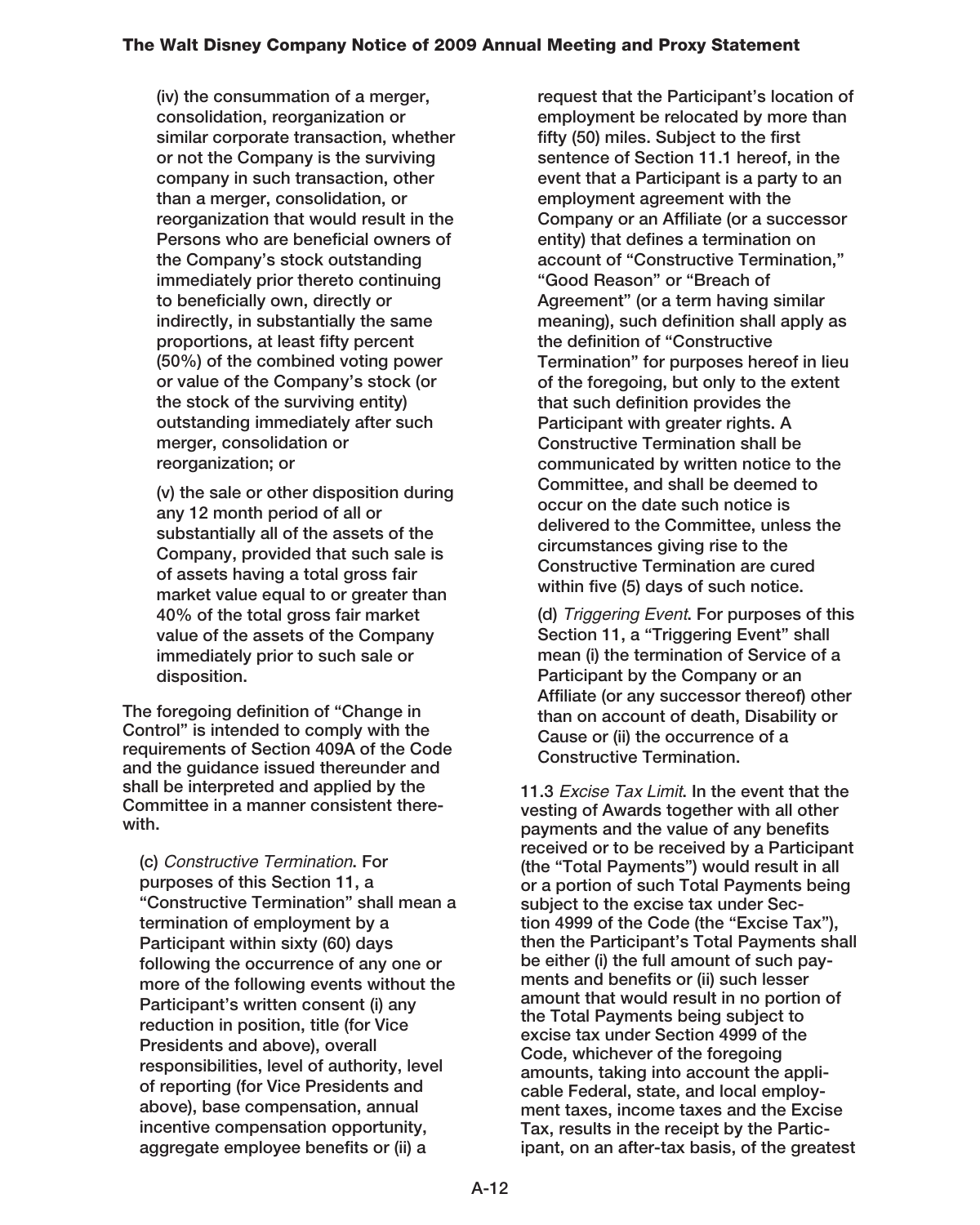**amount of payments and benefits notwithstanding that all or some portion of such payments and benefits may be taxable under Section 4999 of the Code. Solely to the extent that the Participant is better off on an after-tax basis as a result of the reduction of Total Payments, such payments and benefits shall be reduced or eliminated, as determined by the Company, in the following order: (i) any cash payments, (ii) any taxable benefits, (iii) any nontaxable benefits, and (iv) any vesting or accelerated delivery of equity awards in each case in reverse order beginning with the payments or benefits that are to be paid the farthest in time from the date that triggers the applicable Excise Tax.**

**All determinations required to be made under this Section 11 shall be made by PricewaterhouseCoopers or any other nationally recognized accounting firm which is the Company's outside auditor immediately prior to the event triggering the payments that are subject to the Excise Tax (the "Accounting Firm"). The Company shall cause the Accounting Firm to provide detailed supporting calculations of its determinations to the Company and the Participant. All fees and expenses of the Accounting Firm shall be borne solely by the Company. The Accounting Firm's determinations must be made with substantial authority (within the meaning of Section 6662 of the Code). For the purposes of all calculations under Section 280G of the Code and the application of this Section 11.3, all determinations as to the present value shall be made using 120 percent of the applicable Federal rate (determined under Section 1274(d) of the Code) compounded semiannually, as in effect on the date of the Change in Control of the Company.**

**11.4 Applicability of Certain Amendments made on October 2, 2008. This Section 11 has been amended on and as of October 2, 2008. All of the provisions of this Section 11 as so amended are applicable to:**

**(i) all Awards under this Plan (other than Awards for Stock Options) outstanding on October 2, 2008, regardless of any terms or provisions hereof or thereof to the contrary, and**

**(ii) all Awards granted under this Plan on or after October 2, 2008, except as otherwise expressly provided by the Committee at any time on or after October 2, 2008.**

## **12. Forfeiture Events.**

**12.1** General**. The Committee may specify in an Award Agreement at the time of the Award that the Participant's rights, payments and benefits with respect to an Award shall be subject to reduction, cancellation, forfeiture or recoupment upon the occurrence of certain specified events, in addition to any otherwise applicable vesting or performance conditions of an Award. Such events shall include, but shall not be limited to, termination of Service for cause, violation of material Company policies, breach of noncompetition, confidentiality or other restrictive covenants that may apply to the Participant, or other conduct by the Participant that is detrimental to the business or reputation of the Company.**

**12.2** Termination for Cause**. Unless otherwise provided by the Committee and set forth in an Award Agreement, if a Participant's employment with the Company or any Affiliate shall be terminated for cause, the Company may, in its sole discretion, immediately terminate such Participant's right to any further payments, vesting or exercisability with respect to any Award in its entirety. In the event a Participant is party to an employment (or similar) agreement with the Company or any Affiliate that defines the term "cause," such definition shall apply for purposes of the Plan. The Company shall have the power to determine whether the Participant has been terminated for cause and the date upon which such termination for cause occurs. Any such determination shall be final, conclusive and binding upon the Participant. In addition, if the Company shall reasonably determine that a Participant has committed or may have committed any act which could constitute the basis for a termination of such Participant's employment for cause, the Company may suspend the Participant's rights to exercise any option, receive any payment or vest in any right with respect to any Award pending a determination by the**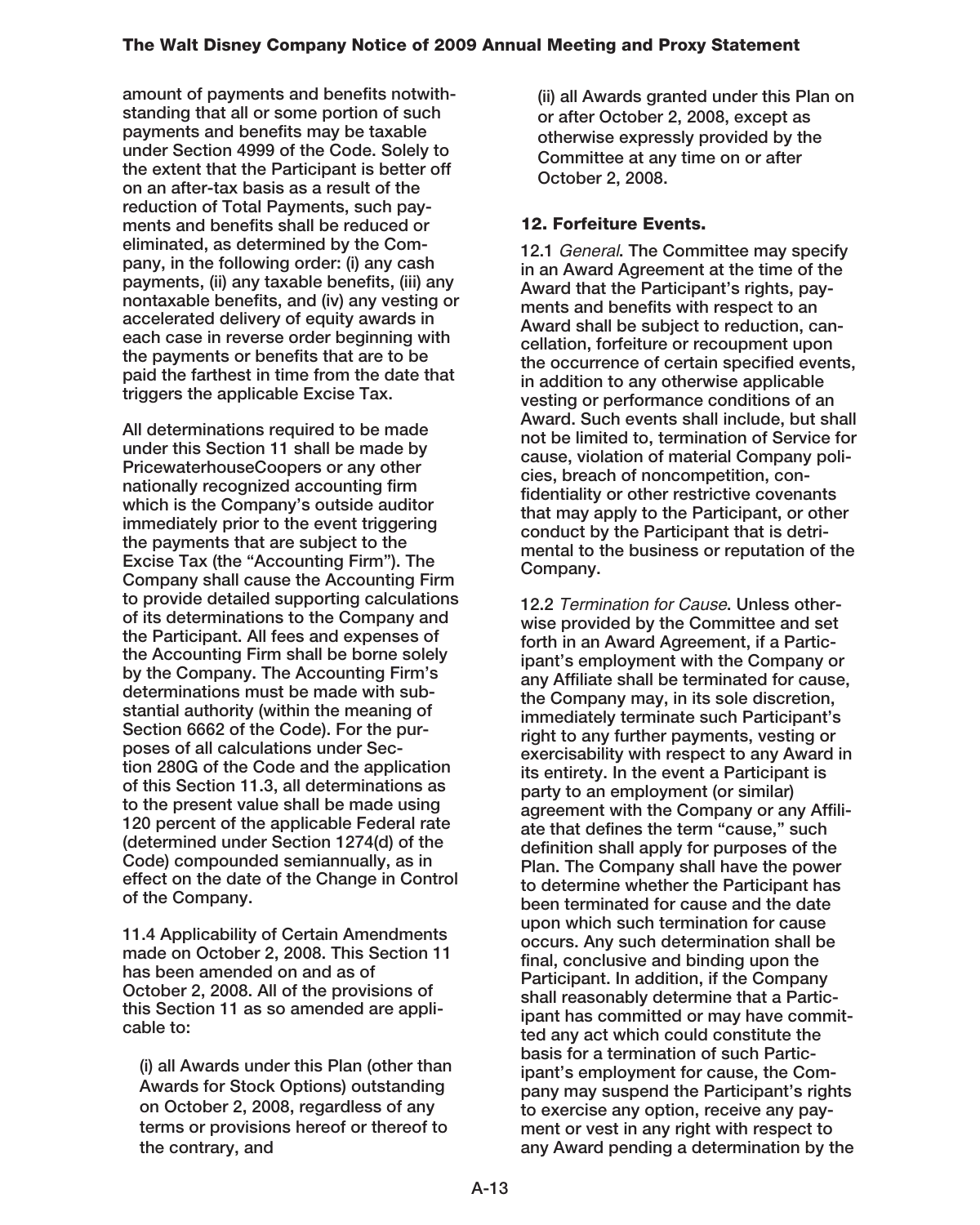**Company of whether an act has been committed which could constitute the basis for a termination for "cause" as provided in this Section 12.2.**

### **13. General Provisions.**

**13.1** Award Agreement**. To the extent deemed necessary by the Committee, an Award under the Plan shall be evidenced by an Award Agreement in a written or electronic form approved by the Committee setting forth the number of shares of Common Stock or units subject to the Award, the exercise price, base price, or purchase price of the Award, the time or times at which an Award will become vested, exercisable or payable and the term of the Award. The Award Agreement may also set forth the effect on an Award of termination of Service under certain circumstances. The Award Agreement shall be subject to and incorporate, by reference or otherwise, all of the applicable terms and conditions of the Plan, and may also set forth other terms and conditions applicable to the Award as determined by the Committee consistent with the limitations of the Plan. Award Agreements evidencing Incentive Stock Options shall contain such terms and conditions as may be necessary to meet the applicable provisions of Section 422 of the Code. The grant of an Award under the Plan shall not confer any rights upon the Participant holding such Award other than such terms, and subject to such conditions, as are specified in the Plan as being applicable to such type of Award (or to all Awards) or as are expressly set forth in the Award Agreement. The Committee need not require the execution of an Award Agreement by a Participant, in which case, acceptance of the Award by the Participant shall constitute agreement by the Participant to the terms, conditions, restrictions and limitations set forth in the Plan and the Award Agreement as well as the administrative guidelines of the Company in effect from time to time.**

**13.2** Treatment of Awards upon Death**. In the event of the death of a Participant while employed by the Company or any of its Affiliates, except as otherwise provided by the Committee in an Award Agreement, an outstanding Award may be exercised**

**by or shall become payable to the Participant's beneficiary as designated by the Participant in the manner prescribed by the Committee or, in the absence of an authorized beneficiary designation, by the a legatee or legatees of such Award under the participant's last will, or by such Participant's executors, personal representatives or distributees of such Award in accordance with the Participant's will or the laws of descent and distribution (a "Beneficiary"). In the case of Stock Options, except as otherwise provided in an Award Agreement, any outstanding Stock Options of a Participant who dies while in Service may be exercised by such Beneficiary in respect of all or any part of the total number of shares subject to such options at the time of such Participant's death (whether or not, at the time of death, the deceased Participant would have been entitled to exercise such options to the extent of all or any of the shares covered thereby). However, except as otherwise provided by the Committee in an Award Agreement, in the event of the death of the Participant after the date of termination of Service while an Option remains outstanding, then such deceased Participant's Options shall expire in accordance with their terms at the same time they would have expired if such Participant had not died, and may be exercised prior to their expiration by a Beneficiary in respect to the same number of shares, in the same manner and to the same extent as if such Participant were then living. In the case of Awards other than Stock Options, except as otherwise provided in an Award Agreement, any outstanding Awards of a Participant who dies while in Service shall become fully vested and, in the case of Stock Appreciation Rights, exercisable as provided above with respect to stock options, and in the case of all other types of Awards, payable to the Beneficiary promptly following the Participant's death.**

**13.3** No Assignment or Transfer; Beneficiaries**. Except as provided in Sections 6.7 and 13.2 hereof, Awards under the Plan shall not be assignable or transferable by the Participant, except by will or by the laws of descent and distribution, and shall not be subject in any manner to assignment, alienation, pledge, encumbrance or charge. Notwithstanding the foregoing, the**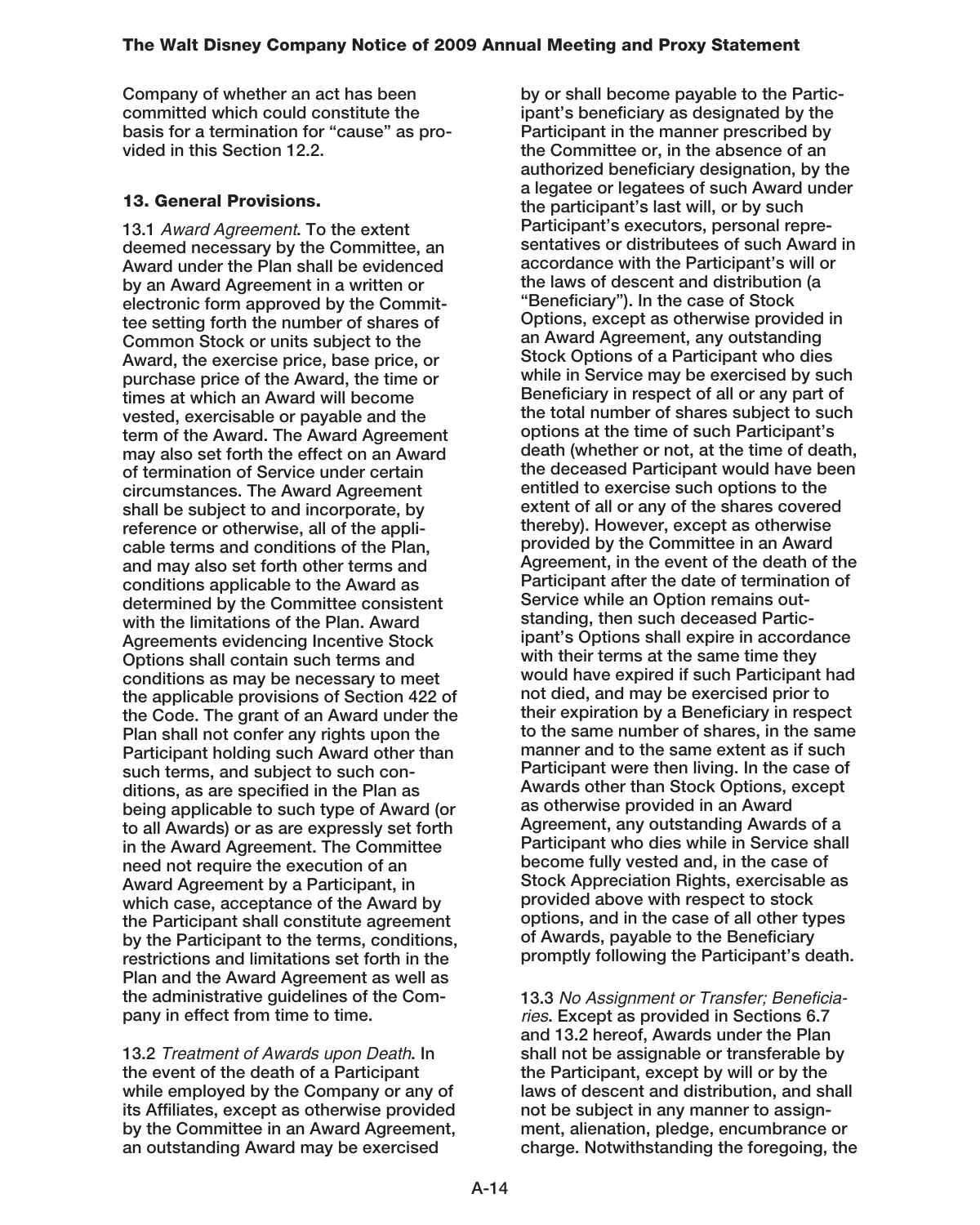**Committee may provide in the terms of an Award Agreement or in any other manner prescribed by the Committee that the Participant shall have the right to designate a beneficiary or beneficiaries who shall be entitled to any rights, payments or other benefits specified under an Award following the Participant's death. During the lifetime of a Participant, an Award shall be exercised only by such Participant or such Participant's guardian or legal representative.**

**13.4** Deferrals of Payment**. The Committee may in its discretion permit a Participant to defer the receipt of payment of cash or delivery of shares of Common Stock that would otherwise be due to the Participant by virtue of the exercise of a right or the satisfaction of vesting or other conditions with respect to an Award. If any such deferral is to be permitted by the Committee, the Committee shall establish rules and procedures relating to such deferral in a manner intended to comply with the requirements of Section 409A of the Code, including, without limitation, the time when an election to defer may be made, the time period of the deferral and the events that would result in payment of the deferred amount, the interest or other earnings attributable to the deferral and the method of funding, if any, attributable to the deferred amount.**

**13.5** Employment or Service**. Nothing in the Plan, in the grant of any Award or in any Award Agreement shall confer upon any Eligible Person or any Participant any right to continue in the Service of the Company or any of its Affiliates, or interfere in any way with the right of the Company or any of its Affiliates to terminate the employment or other service relationship of an Eligible employee or a Participant for any reason at any time.**

**13.6** Rights as Shareholder**. A Participant shall have no rights as a holder of shares of Common Stock with respect to any unissued securities covered by an Award until the date the Participant becomes the holder of record of such securities. Except as provided in Section 4.3 hereof, no adjustment or other provision shall be made for dividends or other shareholder rights, except to the extent that the Award**

**Agreement provides for dividend payments or dividend equivalent rights. The Committee may determine in its discretion the manner of delivery of Common Stock to be issued under the Plan, which may be by delivery of stock certificates, electronic account entry into new or existing accounts or any other means as the Committee, in its discretion, deems appropriate. The Committee may require that the stock certificates be held in escrow by the Company for any shares of Common Stock or cause the shares to be legended in order to comply with the securities laws or other applicable restrictions, or should the shares of Common Stock be represented by book or electronic account entry rather than a certificate, the Committee may take such steps to restrict transfer of the shares of Common Stock as the Committee considers necessary or advisable.**

**13.7** Securities Laws**. No shares of Common Stock will be issued or transferred pursuant to an Award unless and until all then applicable requirements imposed by Federal and state securities and other laws, rules and regulations and by any regulatory agencies having jurisdiction, and by any exchanges upon which the shares of Common Stock may be listed, have been fully met. As a condition precedent to the issuance of shares pursuant to the grant or exercise of an Award, the Company may require the Participant to take any reasonable action to meet such requirements. The Committee may impose such conditions on any shares of Common Stock issuable under the Plan as it may deem advisable, including, without limitation, restrictions under the Securities Act of 1933, as amended, under the requirements of any exchange upon which such shares of the same class are then listed, and under any blue sky or other securities laws applicable to such shares. The Committee may also require the Participant to represent and warrant at the time of issuance or transfer that the shares of Common Stock are being acquired only for investment purposes and without any current intention to sell or distribute such shares.**

**13.8** Tax Withholding**. The Participant shall be responsible for payment of any taxes or**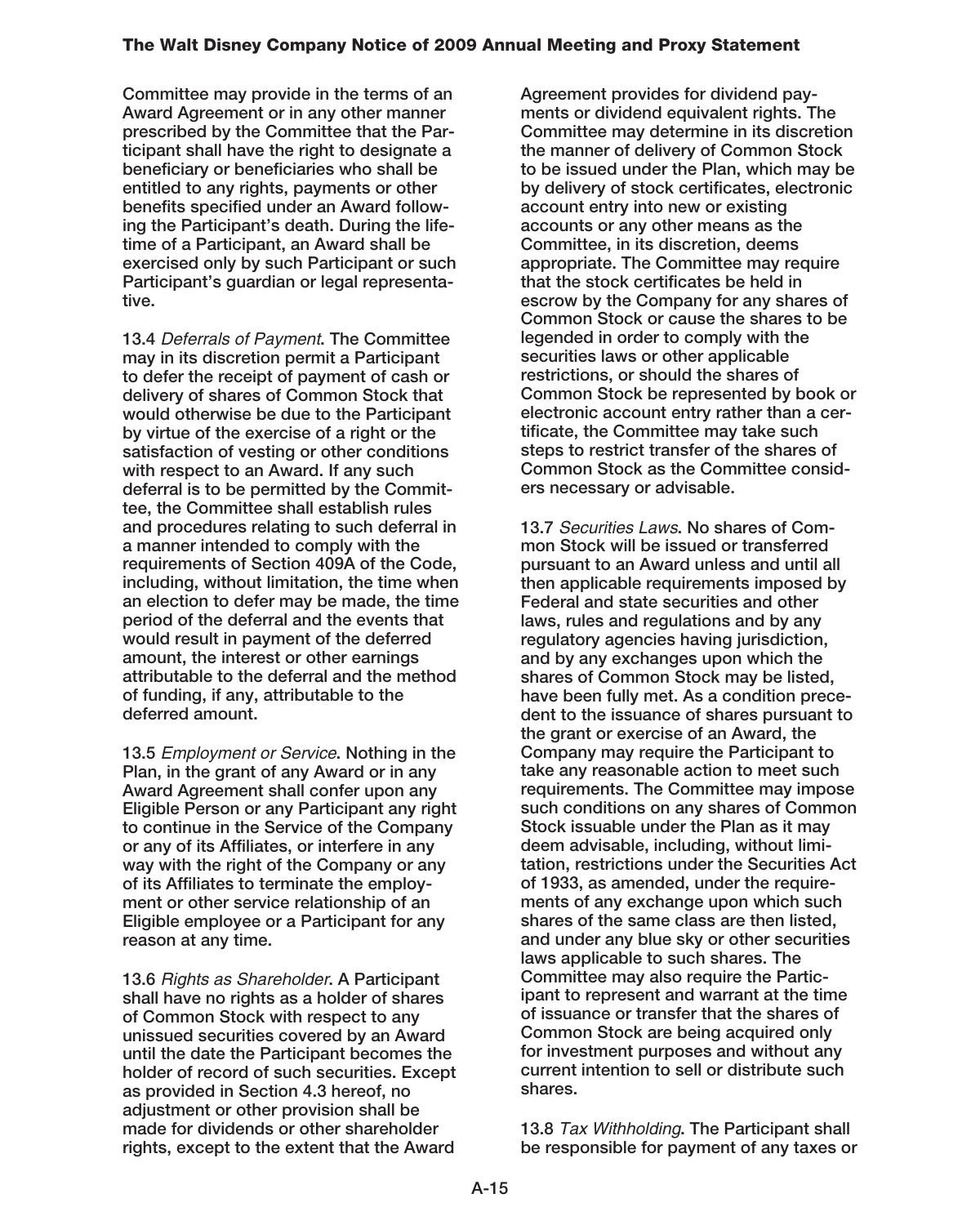**similar charges required by law to be paid or withheld from an Award or an amount paid in satisfaction of an Award. Any required withholdings shall be paid by the Participant on or prior to the payment or other event that results in taxable income in respect of an Award. The Award Agreement may specify the manner in which the withholding obligation shall be satisfied with respect to the particular type of Award.**

**13.9** Unfunded Plan**. The adoption of the Plan and any reservation of shares of Common Stock or cash amounts by the Company to discharge its obligations hereunder shall not be deemed to create a trust or other funded arrangement. Except upon the issuance of Common Stock pursuant to an Award, any rights of a Participant under the Plan shall be those of a general unsecured creditor of the Company, and neither a Participant nor the Participant's permitted transferees or estate shall have any other interest in any assets of the Company by virtue of the Plan. Notwithstanding the foregoing, the Company shall have the right to implement or set aside funds in a grantor trust, subject to the claims of the Company's creditors or otherwise, to discharge its obligations under the Plan.**

**13.10** Other Compensation and Benefit Plans**. The adoption of the Plan shall not affect any other share incentive or other compensation plans in effect for the Company or any Affiliate, nor shall the Plan preclude the Company from establishing any other forms of share incentive or other compensation or benefit program for employees of the Company or any Affiliate. The amount of any compensation deemed to be received by a Participant pursuant to an Award shall not constitute includable compensation for purposes of determining the amount of benefits to which a Participant is entitled under any other compensation or benefit plan or program of the Company or an Affiliate, including, without limitation, under any pension or severance benefits plan, except to the extent specifically provided by the terms of any such plan.**

**13.11** Plan Binding on Transferees**. The Plan shall be binding upon the Company,** **its transferees and assigns, and the Participant, the Participant's executor, administrator and permitted transferees and beneficiaries.**

**13.12** Severability**. If any provision of the Plan or any Award Agreement shall be determined to be illegal or unenforceable by any court of law in any jurisdiction, the remaining provisions hereof and thereof shall be severable and enforceable in accordance with their terms, and all provisions shall remain enforceable in any other jurisdiction.**

**13.13** Foreign Jurisdictions**. The Committee may adopt, amend and terminate such arrangements and grant such Awards, not inconsistent with the intent of the Plan, as it may deem necessary or desirable to comply with any tax, securities, regulatory or other laws of other jurisdictions with respect to Awards that may be subject to such laws. The terms and conditions of such Awards may vary from the terms and conditions that would otherwise be required by the Plan solely to the extent the Committee deems necessary for such purpose. Moreover, the Board may approve such supplements to or amendments, restatements or alternative versions of the Plan, not inconsistent with the intent of the Plan, as it may consider necessary or appropriate for such purposes, without thereby affecting the terms of the Plan as in effect for any other purpose.**

**13.14** Substitute Awards in Corporate Transactions**. Nothing contained in the Plan shall be construed to limit the right of the Committee to grant Awards under the Plan in connection with the acquisition, whether by purchase, merger, consolidation or other corporate transaction, of the business or assets of any corporation or other entity. Without limiting the foregoing, the Committee may grant Awards under the Plan to an employee or director of another corporation who becomes an Eligible Person by reason of any such corporate transaction in substitution for awards previously granted by such corporation or entity to such person. The terms and conditions of the substitute Awards may vary from the terms and conditions that would otherwise be**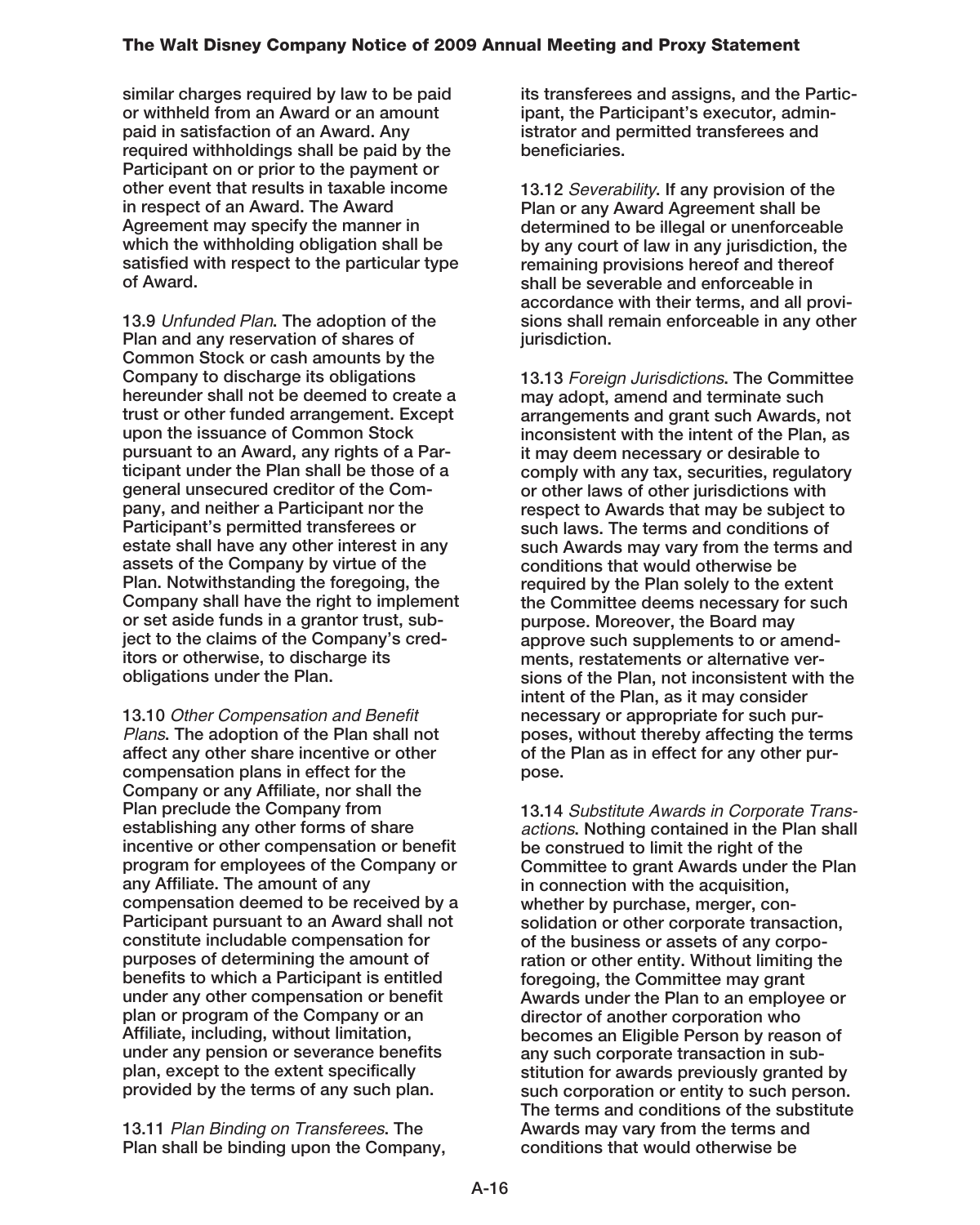**required by the Plan solely to the extent the Committee deems necessary for such purpose.**

**13.15** Coordination with 2002 Executive Performance Plan**. For purposes of Restricted Stock Awards, Stock Unit Awards and Stock Awards granted under the Plan that are intended to qualify as "performance-based" compensation under Section 162(m) of the Code, such Awards shall be granted in accordance with the provisions of the Company's 2002 Executive Performance Plan (or any successor plan) to the extent necessary to satisfy the requirements of Section 162(m) of the Code.**

**13.16** Section 409A Compliance**. To the extent applicable, it is intended that the Plan and all Awards hereunder comply with the requirements of Section 409A of the Code, and the Plan and all Award Agreements shall be interpreted and applied by the Committee in a manner consistent with this intent in order to avoid the imposition of any additional tax under Section 409A of the Code. In the event that any provision of the Plan or an Award Agreement is determined by the Committee to not comply with the applicable requirements of Section 409A of the Code, the Committee shall have the authority to take such actions and to make such changes to the Plan or an Award Agreement as the Committee deems necessary to comply with such requirements, provided that no such action shall adversely affect any outstanding Award without the consent of the affected Participant. Notwithstanding the foregoing or anything elsewhere in the Plan or an Award Agreement to the contrary: (a) unless the Committee shall otherwise expressly provide at any time on or after October 2, 2008, the term "disability" shall have the meaning given to such term under Section 409A and the regulations and guidance issued thereunder with respect to any Awards (other than Stock Options) outstanding on such date and with respect to any Awards granted on or after such date; and (b) if a Participant is a "specified employee" as defined in Section 409A of the Code at the time of termination of Service with respect to an Award, then solely to the extent necessary to avoid the imposition of any**

**additional tax under Section 409A of the Code, the commencement of any payments or benefits under the Award shall be deferred until the date that is six months following the Participant's termination of Service (or such other period as required to comply with Section 409A).**

**13.17** Governing Law**. The Plan and all rights hereunder shall be subject to and interpreted in accordance with the laws of the State of Delaware, without reference to the principles of conflicts of laws, and to applicable Federal securities laws.**

### **14. Effective Date; Amendment and Termination.**

**14.1** Effective Date**. The Plan as amended and restated shall become effective immediately following its approval by the shareholders of the Company. The term of the Plan shall be seven (7) years from the date of the original adoption of the Plan (prior to this amendment and restatement) by the Board, subject to Section 14.3 hereof.**

**14.2** Amendment**. The Board may at any time and from time to time and in any respect, amend or modify the Plan. The Board may seek the approval of any amendment or modification by the Company's shareholders to the extent it deems necessary or advisable in its discretion for purposes of compliance with Section 162(m) or Section 422 of the Code, the listing requirements of the New York Stock Exchange or other exchange or securities market or for any other purpose. No amendment or modification of the Plan shall adversely affect any Award theretofore granted without the consent of the Participant or the permitted transferee of the Award.**

**14.3** Termination**. The Plan shall terminate on December 30, 2011, which is the seventh anniversary of the date of its adoption by the Board. The Board may, in its discretion and at any earlier date, terminate the Plan. Notwithstanding the foregoing, no termination of the Plan shall adversely affect any Award theretofore granted without the consent of the Participant or the permitted transferee of the Award.**